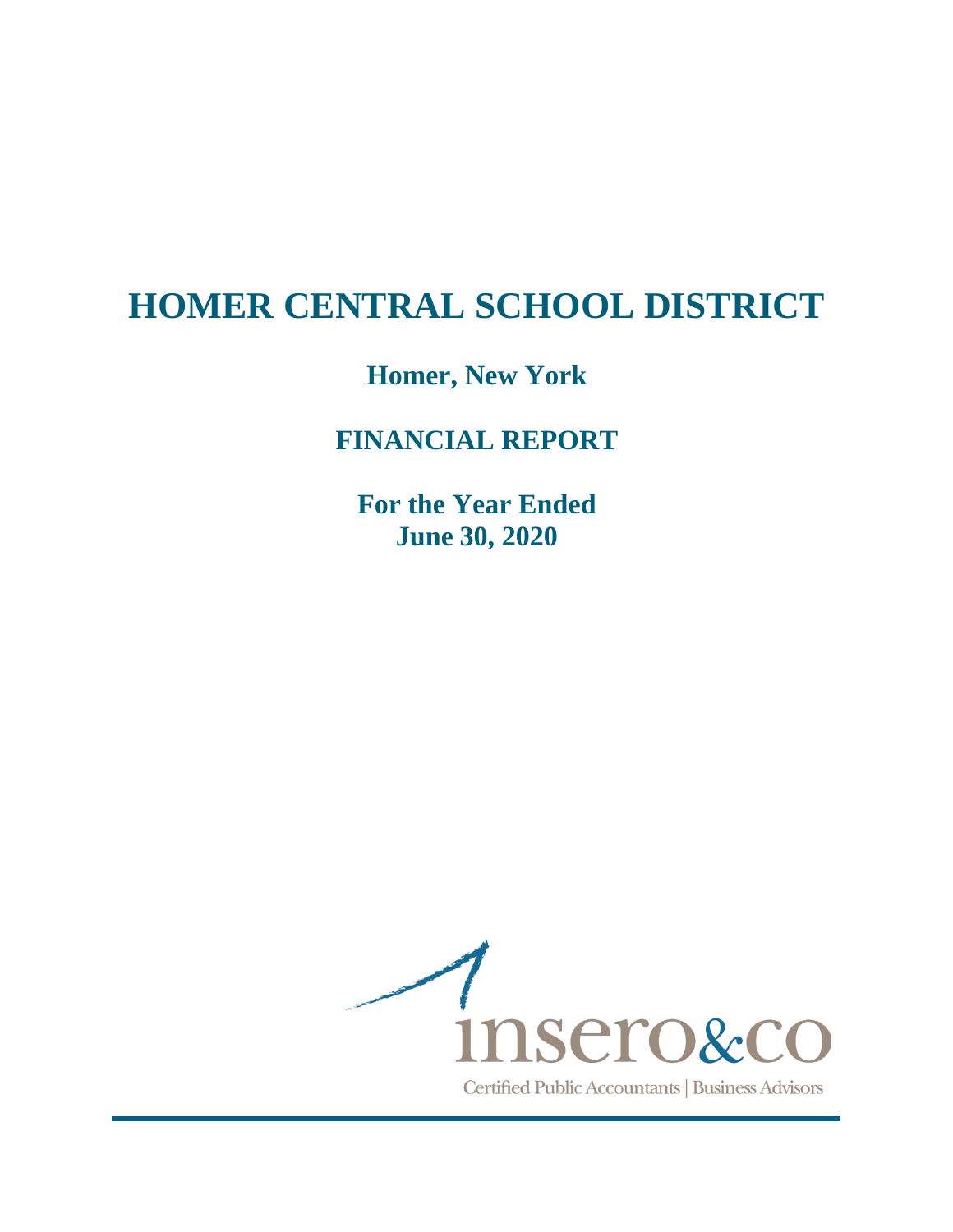# **TABLE OF CONTENTS**

|                                                                                                                            | $1 - 3$     |
|----------------------------------------------------------------------------------------------------------------------------|-------------|
| <b>Required Supplementary Information</b>                                                                                  | $4-41$      |
| <b>Basic Financial Statements</b>                                                                                          |             |
| District-Wide Financial Statements                                                                                         |             |
|                                                                                                                            | $5-5a$<br>6 |
| Governmental Fund Financial Statements                                                                                     |             |
| Reconciliation of Governmental Funds Balance Sheet to the                                                                  | $7-7a$      |
| Statement of Revenues, Expenditures, and Changes in Fund Balance -                                                         | 8           |
| Reconciliation of Governmental Funds Statement of Revenues, Expenditures,                                                  | $9-9a$      |
|                                                                                                                            | 10          |
|                                                                                                                            | 11          |
|                                                                                                                            | 12          |
|                                                                                                                            |             |
| <b>Required Supplementary Information</b>                                                                                  |             |
| Schedule of Revenues Compared to Budget (Non-U.S. GAAP) - General Fund                                                     | 47          |
| Schedule of Expenditures Compared to Budget (Non-U.S. GAAP) - General Fund  48-48a                                         |             |
| Schedules of School District Contributions - NYSLRS and NYSTRS Pension Plans  49-49a                                       |             |
| Schedules of the School District's Proportionate Share of the Net Pension Asset/Liability  50-50a                          |             |
| Schedule of Changes in the School District's Total OPEB Liability and Related Ratios 51-51a                                |             |
|                                                                                                                            |             |
| <b>Supplementary Financial Information</b><br>Schedule of Change from Adopted Budget to Final Budget and the Real Property | 57          |
|                                                                                                                            |             |
|                                                                                                                            | 59          |
| <b>Report Required Under Government Auditing Standards</b>                                                                 |             |
| Independent Auditors' Report on Internal Control Over Financial Reporting and on                                           |             |

| Compliance and Other Matters Based on an Audit of Financial Statements |       |
|------------------------------------------------------------------------|-------|
|                                                                        | 60-61 |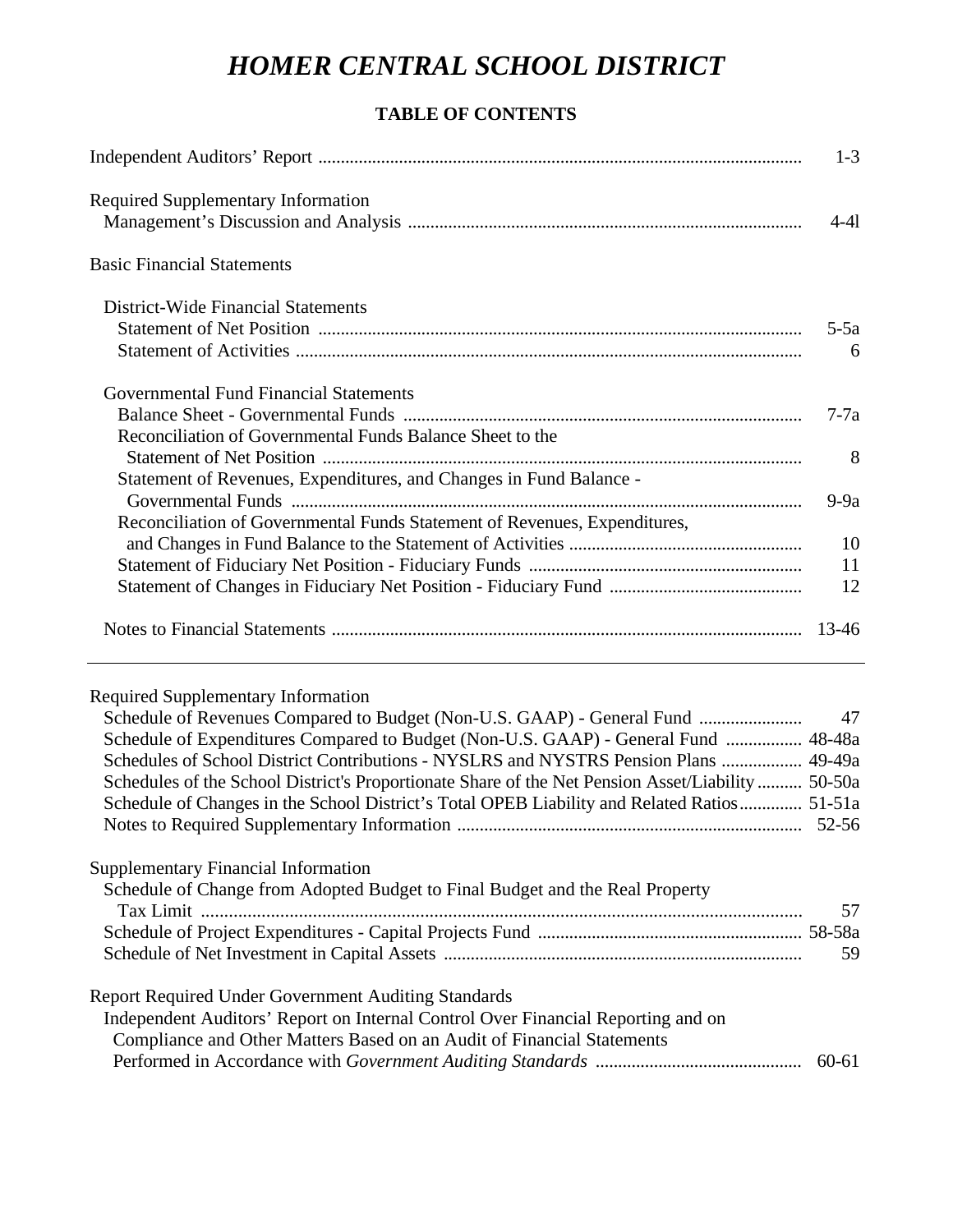# **TABLE OF CONTENTS**

| Reports Required Under the Single Audit Act (Uniform Guidance)           |    |
|--------------------------------------------------------------------------|----|
| Independent Auditors' Report on Compliance for Each Major Program and on |    |
|                                                                          |    |
|                                                                          | 64 |
|                                                                          | 65 |
|                                                                          | 66 |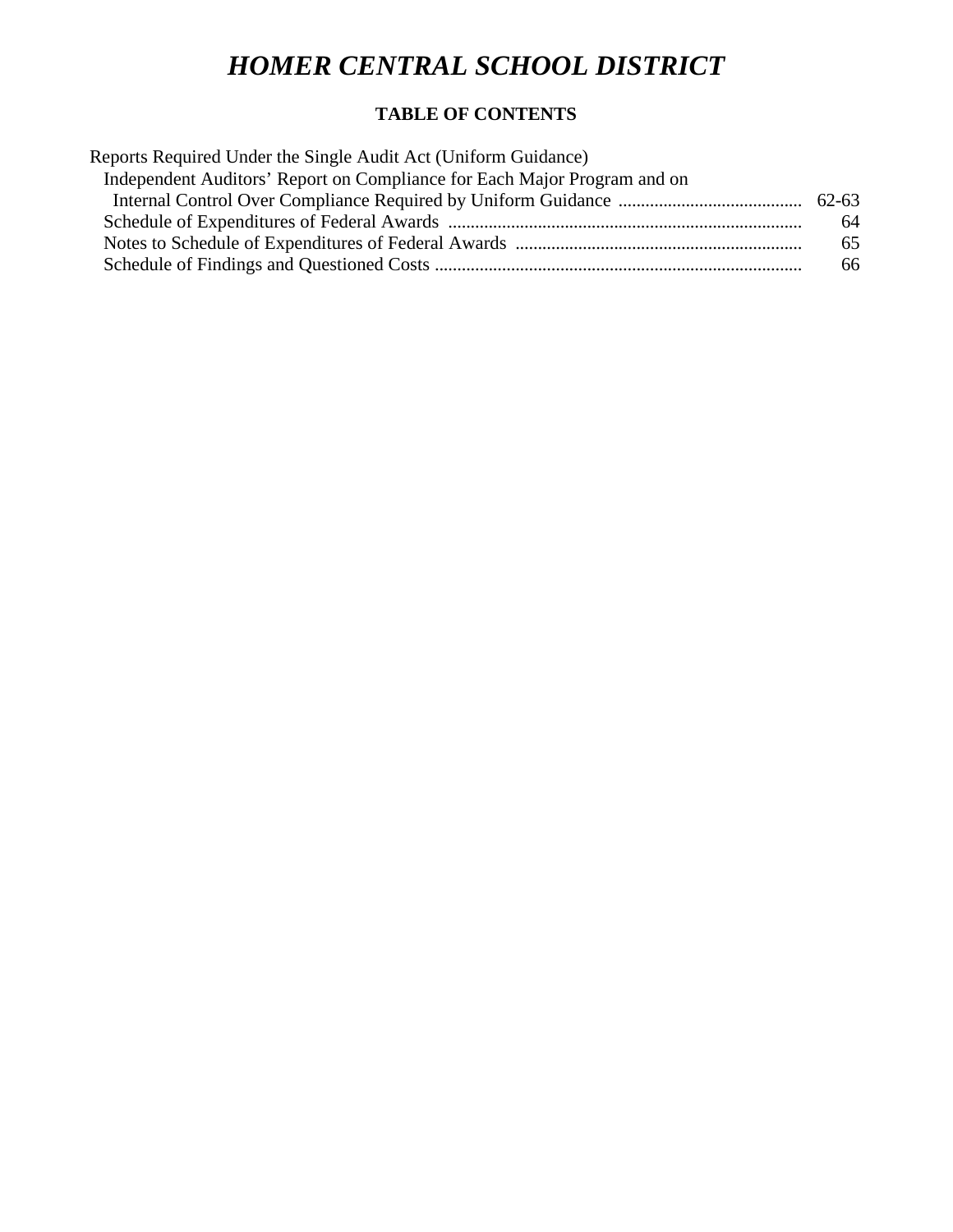

## **INDEPENDENT AUDITORS' REPORT**

Board of Education Homer Central School District Homer, New York

#### **Report on the Financial Statements**

We have audited the accompanying financial statements of the governmental activities, each major fund, and the aggregate remaining fund information of Homer Central School District (the School District) as of and for the year ended June 30, 2020, and the related notes to the financial statements, which collectively comprise the School District's basic financial statements as listed in the Table of Contents.

#### *Management's Responsibility for the Financial Statements*

Management is responsible for the preparation and fair presentation of these financial statements in accordance with accounting principles generally accepted in the United States of America; this includes the design, implementation, and maintenance of internal control relevant to the preparation and fair presentation of financial statements that are free from material misstatement, whether due to fraud or error.

#### *Auditors' Responsibility*

Our responsibility is to express opinions on these financial statements based on our audit. We conducted our audit in accordance with auditing standards generally accepted in the United States of America and the standards applicable to financial audits contained in *Government Auditing Standards*, issued by the Comptroller General of the United States. Those standards require that we plan and perform the audit to obtain reasonable assurance about whether the financial statements are free of material misstatement.

An audit involves performing procedures to obtain audit evidence about the amounts and disclosures in the financial statements. The procedures selected depend on the auditors' judgment, including the assessment of the risks of material misstatement of the financial statements, whether due to fraud or error. In making those risk assessments, the auditor considers internal control relevant to the School District's preparation and fair presentation of the financial statements in order to design audit procedures that are appropriate in the circumstances, but not for the purpose of expressing an opinion on the effectiveness of the School District's internal control. Accordingly, we express no such opinion. An audit also includes evaluating the appropriateness of accounting policies used and the reasonableness of significant accounting estimates made by management, as well as evaluating the overall presentation of the financial statements.

We believe that the audit evidence we have obtained is sufficient and appropriate to provide a basis for our audit opinions.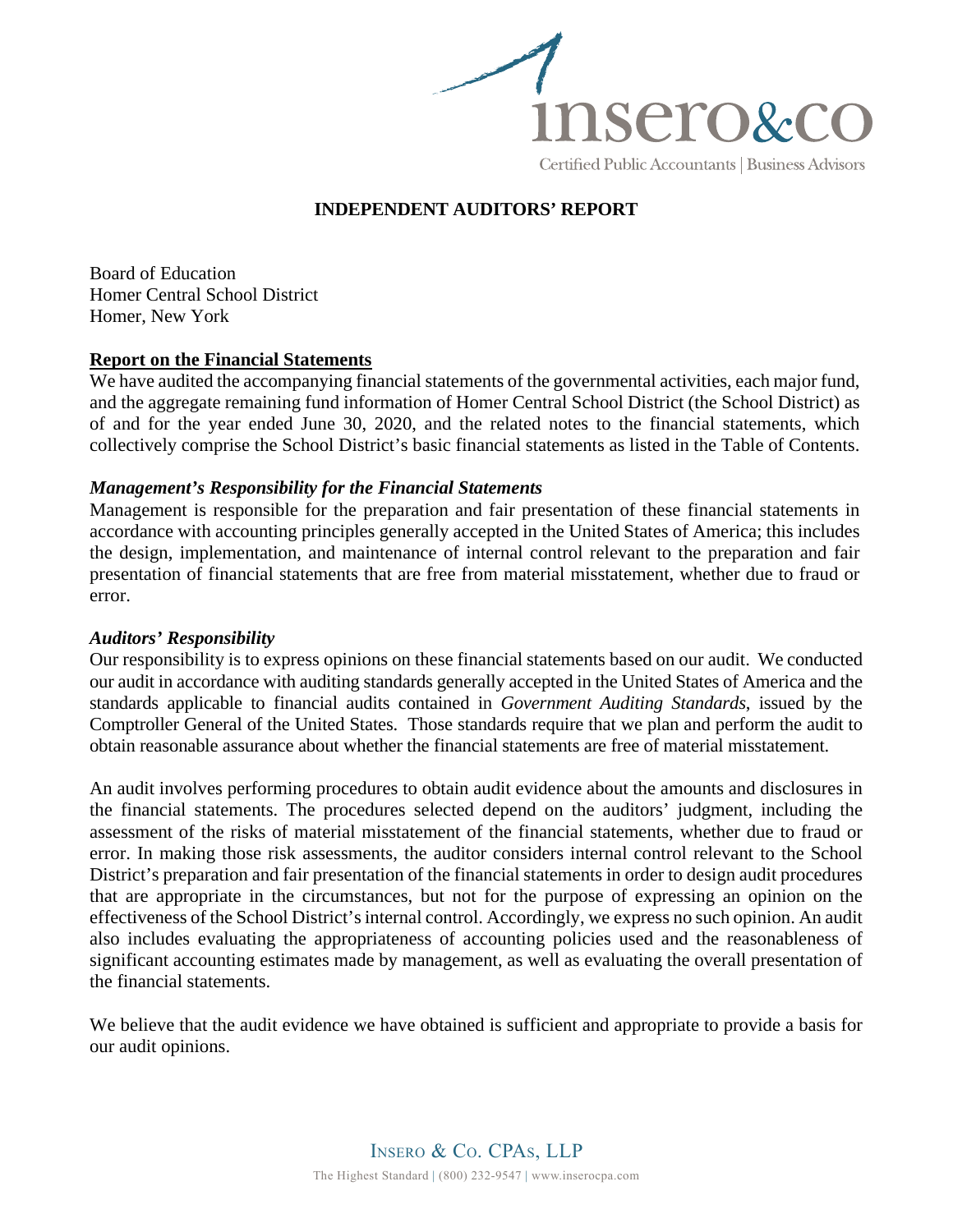#### *Opinions*

In our opinion, the financial statements referred to above present fairly, in all material respects, the respective financial position of the governmental activities, each major fund, and the aggregate remaining fund information of the School District, as of June 30, 2020, and the respective changes in financial position thereof for the year then ended in accordance with accounting principles generally accepted in the United States of America.

#### *Other Matters*

#### *Required Supplementary Information*

Accounting principles generally accepted in the United States of America require that the Management's Discussion and Analysis, budgetary comparison information, Schedule of Changes in the School District's Total OPEB Liability and Related Ratios, the Schedules of School District Contributions - NYSLRS and NYSTRS Pension Plans, and the Schedules of the School District's Proportionate Share of the Net Pension Asset/Liability, and related notes on pages 4-4l and 47-56 be presented to supplement the basic financial statements. Such information, although not a part of the basic financial statements, is required by the Governmental Accounting Standards Board, who considers it to be an essential part of financial reporting for placing the basic financial statements in an appropriate operational, economic, or historical context. We have applied certain limited procedures to the required supplementary information in accordance with auditing standards generally accepted in the United States of America, which consisted of inquiries of management about the methods of preparing the information and comparing the information for consistency with management's responses to our inquiries, the basic financial statements, and other knowledge we obtained during our audit of the basic financial statements. We do not express an opinion or provide any assurance on the information because the limited procedures do not provide us with sufficient evidence to express an opinion or provide any assurance.

#### *Other Information*

Our audit was conducted for the purpose of forming opinions on the financial statements that collectively comprise the School District's basic financial statements. The Schedule of Change from Adopted Budget to Final Budget and the Real Property Tax Limit, Schedule of Project Expenditures - Capital Projects Fund, and Schedule of Net Investment in Capital Assets (supplementary information) on pages 57-59 is presented for purposes of additional analysis and is not a required part of the basic financial statements. The Schedule of Expenditures of Federal Awards is presented for purposes of additional analysis as required by Title 2 U.S. *Code of Federal Regulations* (CFR) Part 200, *Uniform Administrative Requirements, Cost Principles, and Audit Requirements for Federal Awards*, and is also not a required part of the financial statements.

The supplementary information and the Schedule of Expenditures of Federal Awards are the responsibility of management and were derived from and relate directly to the underlying accounting and other records used to prepare the financial statements. Such information has been subjected to the auditing procedures applied in the audit of the financial statements and certain additional procedures, including comparing and reconciling such information directly to the underlying accounting and other records used to prepare the financial statements or to the financial statements themselves, and other additional procedures in accordance with auditing standards generally accepted in the United States of America. In our opinion, the supplementary information and the Schedule of Expenditures of Federal Awards are fairly stated in all material respects in relation to the financial statements as a whole.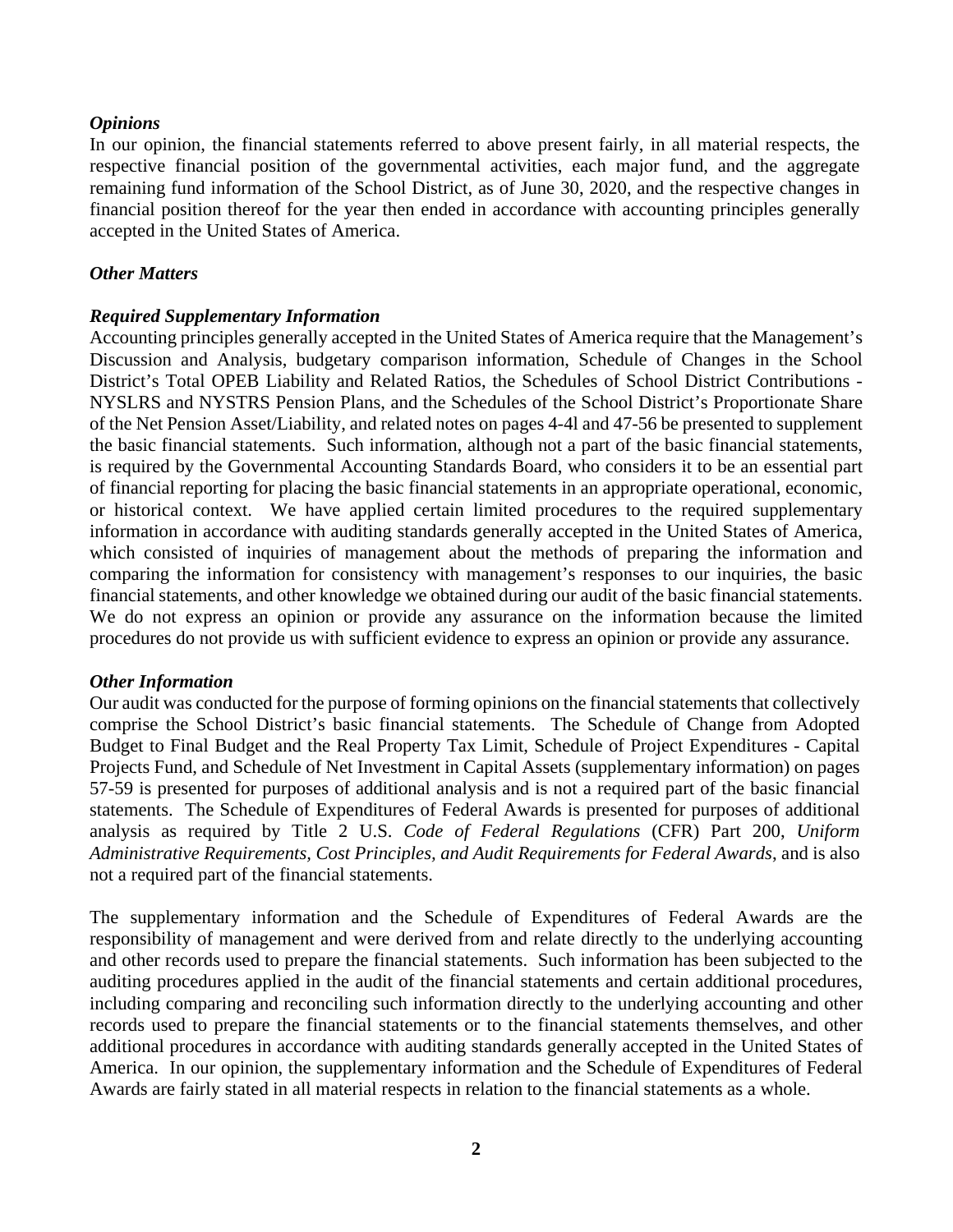#### **Other Reporting Required by** *Government Auditing Standards*

In accordance with *Government Auditing Standards*, we have also issued our report dated October 13, 2020 on our consideration of the School District's internal control over financial reporting and our tests of its compliance with certain provisions of laws, regulations, contracts, and grant agreements and other matters. The purpose of that report is to describe the scope of our testing of internal control over financial reporting and compliance and the results of that testing and not to provide an opinion on the internal control over financial reporting or on compliance. That report is an integral part of an audit performed in accordance with *Government Auditing Standards* in considering the School District's internal control over financial reporting and compliance.

Respectfully submitted,

nsero r Co. CPA, LLP

Insero & Co. CPAs, LLP Certified Public Accountants

Ithaca, New York October 13, 2020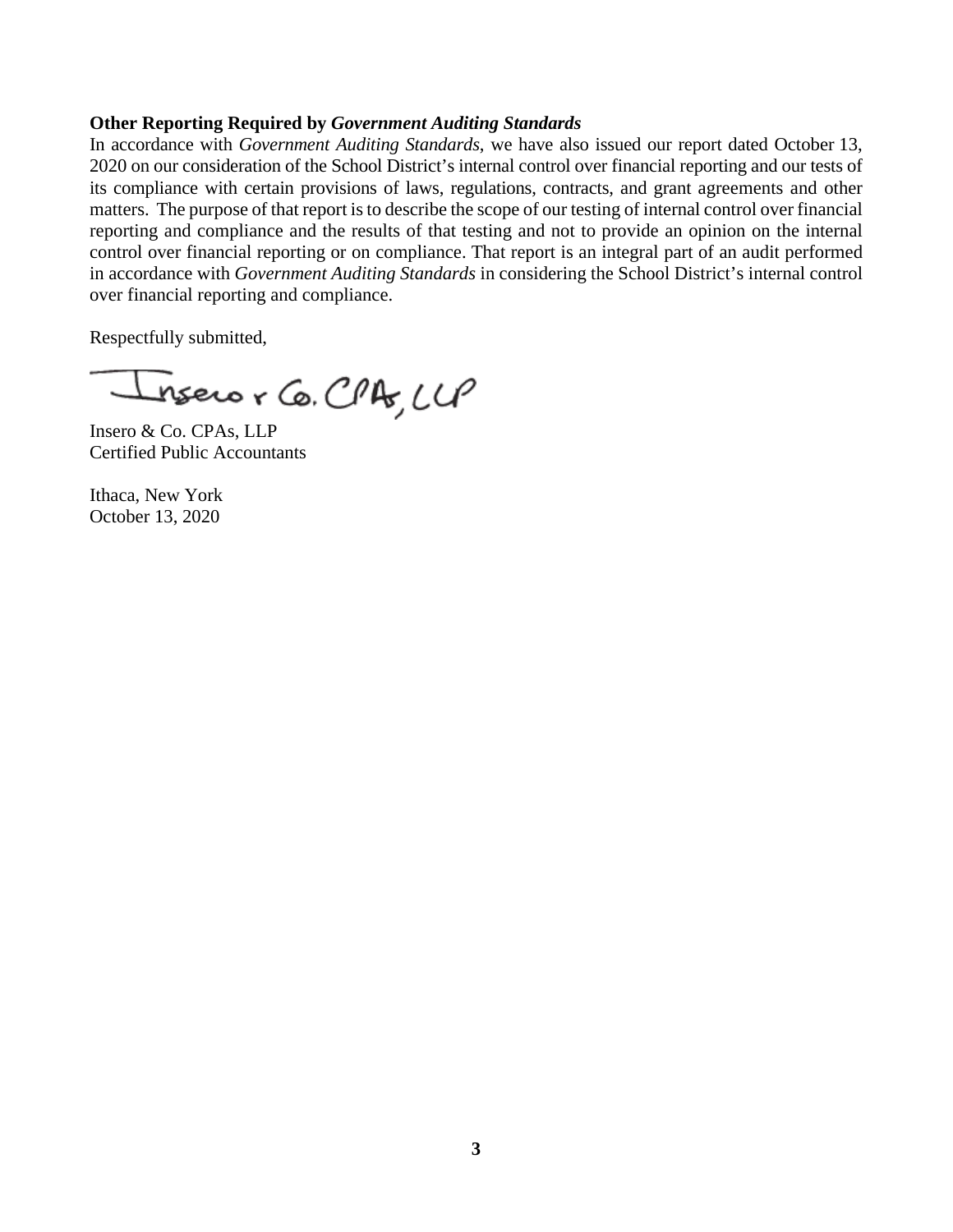## **MANAGEMENT'S DISCUSSION AND ANALYSIS JUNE 30, 2020**

The following is a discussion and analysis of Homer Central School District's (the School District) financial performance for the fiscal year ended June 30, 2020. This section is a summary of the School District's financial activities based on currently known facts, decisions or conditions. It is also based on both the District-wide and fund-based financial statements. The results of the current year are discussed in comparison with the prior year, with an emphasis placed on the current year. The Management's Discussion and Analysis (MD&A) section is only an introduction and should be read in conjunction with the School District's financial statements, which immediately follow this section.

## **FINANCIAL HIGHLIGHTS**

- The School District ended the year with a total net position deficit of \$11,596,356, an increase in net deficit of \$4,697,724 from the prior year. Year end net position was composed of \$10,591,406 in restricted, \$28,833,143 in net investment in capital assets, and \$51,020,905 in an unrestricted deficit. The unrestricted deficit increased \$5,655,702 compared to the prior year. The unrestricted deficit at June 30, 2020 is primarily attributable to recognition of the net accumulated other postemployment benefits (OPEB) liability of \$57,173,336.
- Expenses exceeded revenues by \$4,697,724 in 2020, compared to revenues exceeding expenses by \$378,719 in 2019.
- The School District had \$25,064,667 in outstanding debt at year end, a decrease of \$2,625,261 from the prior year; primarily due to principal payments on outstanding long-term debt.
- Capital asset additions during 2020 amounted to \$1,324,466 for the purchase of equipment and construction in progress expenditures. Depreciation expense was \$2,639,979 for the current year.
- General Fund budgeted expenditures, including carry-over encumbrances, and other financing uses, were underspent by \$1,947,709. General Fund revenues and other financing sources were less than budgeted amounts by \$1,127,595. These differences were primarily the result of COVID-19, and the resulting School District closures.
- Total General Fund balance, including reserves, was \$7,451,390 at June 30, 2020. Unassigned fund balance amounted to \$1,653,141 which was subject to and below the maximum limit (4% of 2020- 2021 appropriations) permitted under New York State Real Property Tax Law.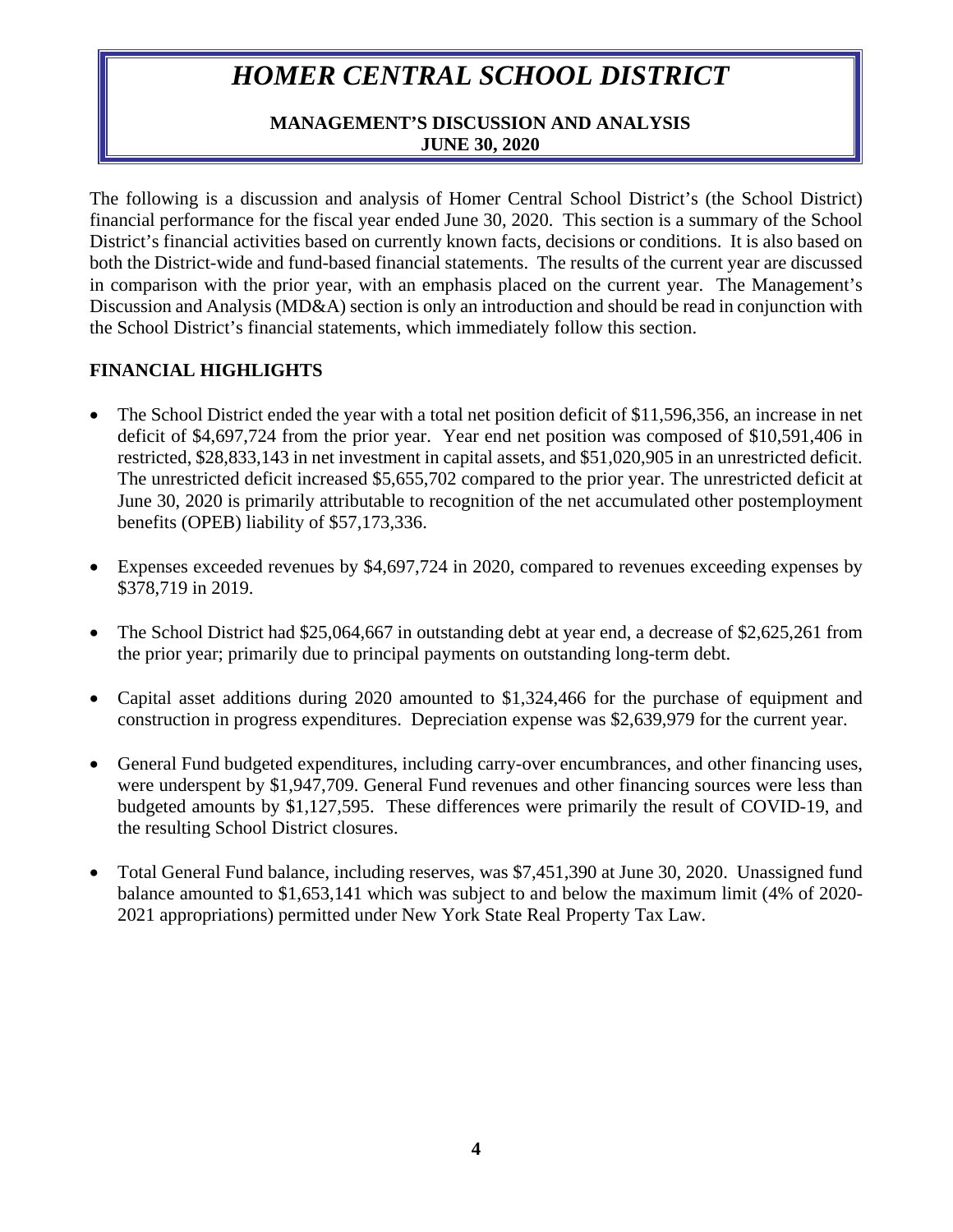### **MANAGEMENT'S DISCUSSION AND ANALYSIS JUNE 30, 2020**

• Changes in enrollment - As the schedule below indicates, enrollment over the past several years peaked in 2000-2001. Recent kindergarten enrollments indicate a slight annual decline.

| <b>School Year</b> | <b>Enrollment</b> |
|--------------------|-------------------|
| 2000-2001          | 2,464             |
| 2001-2002          | 2,431             |
| 2002-2003          | 2,427             |
| 2003-2004          | 2,363             |
| 2004-2005          | 2,318             |
| 2005-2006          | 2,275             |
| 2006-2007          | 2,265             |
| 2007-2008          | 2,201             |
| 2008-2009          | 2,215             |
| 2009-2010          | 2,169             |
| 2010-2011          | 2,202             |
| 2011-2012          | 2,154             |
| 2012-2013          | 2,098             |
| 2013-2014          | 2,139             |
| 2014-2015          | 2,036             |
| 2015-2016          | 2,041             |
| 2016-2017          | 2,036             |
| 2017-2018          | 1,899             |
| 2018-2019          | 1,917             |
| 2019-2020          | 1,888             |

• Known changes in state aid - Estimating state aid has become a nearly impossible task for school districts during the last several years. The School District had an increase in state aid for 2019-2020. It is difficult for the New York State to support public education in the wake of fiscal distress in the economy and natural disasters throughout the nation. Increases in retirement and health insurance costs continue to stress our ability to provide educational programming for our children.

The School District is a labor-intensive enterprise, and the cost of benefits continues to out-pace the inflation rate. State aid continues to lag behind School District expenses.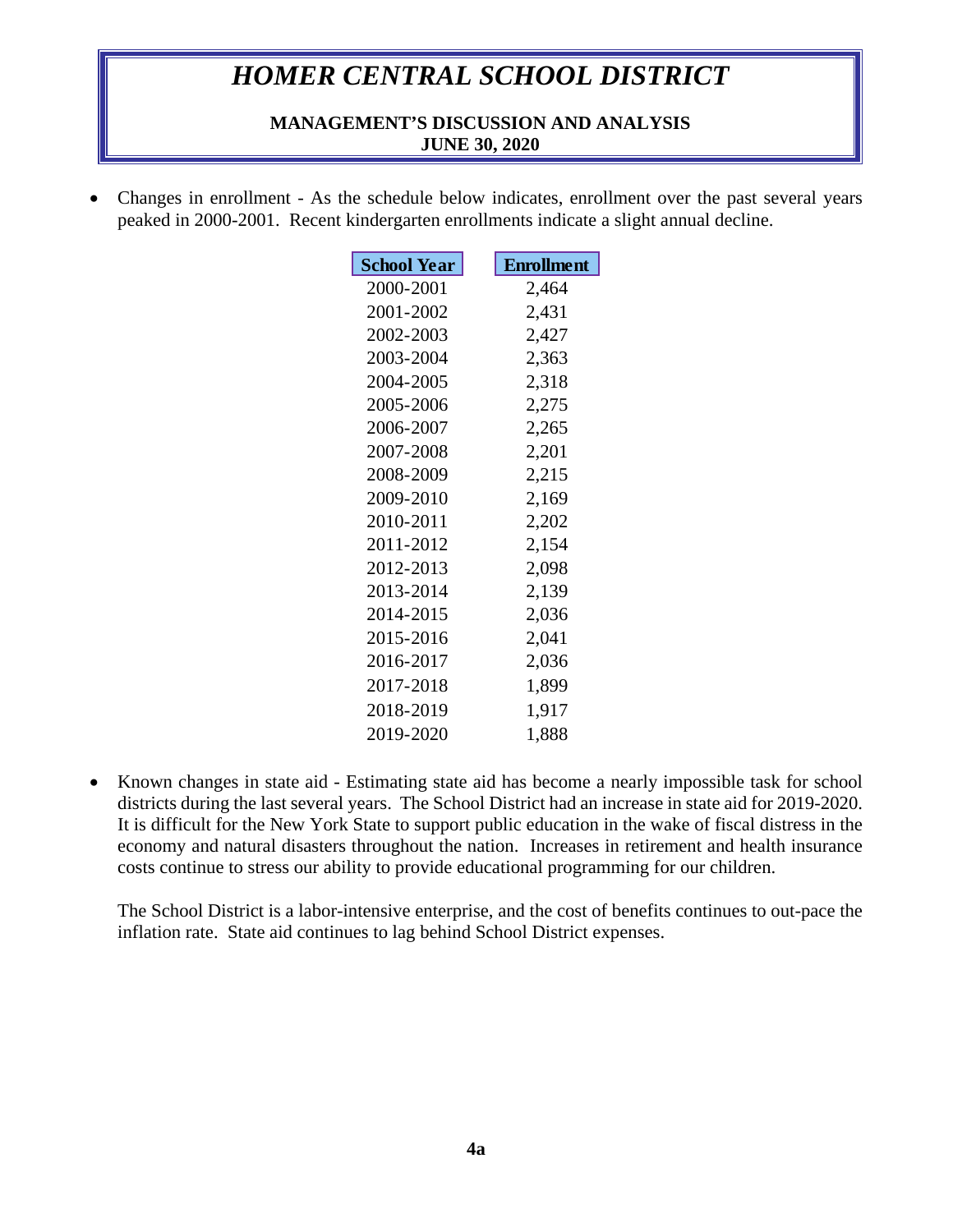#### **MANAGEMENT'S DISCUSSION AND ANALYSIS JUNE 30, 2020**

Below is a detail of the School District's budget, New York State aid, and required property tax levy to meet the budget.

| Year      | <b>Budget</b> | <b>State Aid</b> | <b>Levy</b> |
|-----------|---------------|------------------|-------------|
| 2001-2002 | \$25,433,397  | \$14,226,684     | \$8,698,930 |
| 2002-2003 | 28,434,163    | 16,326,691       | 9,477,860   |
| 2003-2004 | 28,366,636    | 15,079,697       | 10,828,620  |
| 2004-2005 | 29,397,295    | 15,802,920       | 11,529,815  |
| 2005-2006 | 31,165,450    | 16,556,920       | 12,215,850  |
| 2006-2007 | 33, 261, 250  | 18,011,890       | 12,927,370  |
| 2007-2008 | 36, 162, 815  | 19,361,255       | 13,419,900  |
| 2008-2009 | 37,198,050    | 20,292,070       | 13,969,410  |
| 2009-2010 | 40,078,343    | 20,553,032       | 13,969,410  |
| 2010-2011 | 38,286,495    | 18,378,786       | 14,282,650  |
| 2011-2012 | 39,846,943    | 18,461,864       | 14,865,845  |
| 2012-2013 | 38,830,951    | 19,054,452       | 15,240,767  |
| 2013-2014 | 39,145,840    | 19,724,559       | 15,697,990  |
| 2014-2015 | 38,997,379    | 20,011,844       | 15,933,460  |
| 2015-2016 | 39,570,810    | 21,599,969       | 15,933,460  |
| 2016-2017 | 41,886,438    | 22,999,294       | 15,933,460  |
| 2017-2018 | 40,884,142    | 23,068,409       | 15,933,460  |
| 2018-2019 | 42,055,168    | 23,690,247       | 16,235,856  |
| 2019-2020 | 43,220,650    | 23,944,270       | 16,544,929  |

Textbook, computer software, and library material aid have remained stagnant for many years. As program requirements for students increase in the classroom and libraries, New York State has reneged on the level of funding for textbooks and library materials identified several years ago. New York State has encouraged school districts to share services in an effort to reduce costs. The School District participates in the Central Business Office through OCM BOCES for its business office functions. The services include the positions of School District Treasurer, Payroll Clerk, and Accounts Payable Clerk. The School District also shares its Transportation Supervisor with a nearby district.

The implementation of rules commonly referred to as the NYS Tax Cap Law during 2011-2012 introduced a level of complication to the School District's tax levy process as well as restrictions on its ability to raise revenue to support educational programs. The School District's residents have continued to be supportive through the difficult times.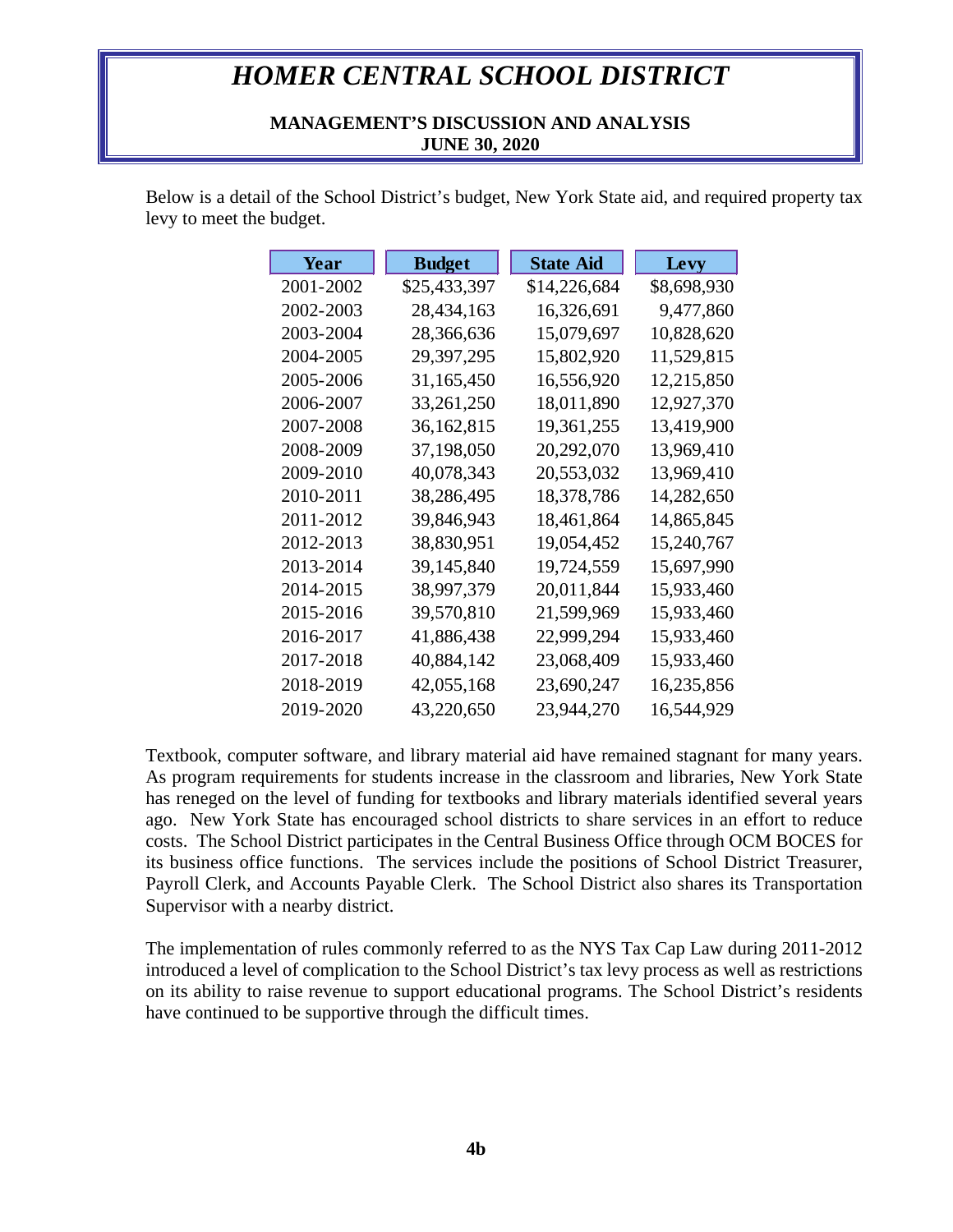### **MANAGEMENT'S DISCUSSION AND ANALYSIS JUNE 30, 2020**

| Year               | Levy<br><b>Amount</b> | <b>Increase</b> |
|--------------------|-----------------------|-----------------|
| Tax Levy 2002-2003 | \$9,477,860           | 8.95%           |
| Tax Levy 2003-2004 | 10,828,620            | 14.25%          |
| Tax Levy 2004-2005 | 11,529,815            | 6.48%           |
| Tax Levy 2005-2006 | 12,215,850            | 5.95%           |
| Tax Levy 2006-2007 | 12,927,370            | 5.82%           |
| Tax Levy 2007-2008 | 13,419,900            | 3.81%           |
| Tax Levy 2008-2009 | 13,969,410            | 4.09%           |
| Tax Levy 2009-2010 | 13,969,410            | 0.00%           |
| Tax Levy 2010-2011 | 14,282,650            | 2.24%           |
| Tax Levy 2011-2012 | 14,865,845            | 4.08%           |
| Tax Levy 2012-2013 | 15,240,767            | 2.52%           |
| Tax Levy 2013-2014 | 15,697,990            | 3.00%           |
| Tax Levy 2014-2015 | 15,933,460            | 1.50%           |
| Tax Levy 2015-2016 | 15,933,460            | 0.00%           |
| Tax Levy 2016-2017 | 15,933,460            | 0.00%           |
| Tax Levy 2017-2018 | 15,933,460            | 0.00%           |
| Tax Levy 2018-2019 | 16,235,856            | 1.90%           |
| Tax Levy 2019-2020 | 16,544,929            | 1.90%           |

## **OVERVIEW OF THE FINANCIAL STATEMENTS**

This annual report consists of three parts: MD&A (this section), the basic financial statements, and supplementary information, both required and not required. The basic financial statements include two kinds of statements that present different views of the School District.

- The first two statements are District-wide financial statements that provide both short-term and longterm information about the School District's overall financial status.
- The remaining statements are Governmental Fund financial statements that focus on individual parts of the School District, reporting the School District's operations in greater detail than the Districtwide financial statements. The Governmental Fund financial statements concentrate on the School District's most significant funds.

The financial statements also include notes that explain some of the information in the statements and provide more detailed data. The statements are followed by a section of required supplementary information that further explains and supports the financial statements with a comparison of the School District's budget for the year, a Schedule of School District Contributions - NYSLRS and NYSTRS Pension Plans, the School District's Proportionate Share of the Net Pension Asset/Liability, and Changes in the School District's Total OPEB Liability and Related Ratios.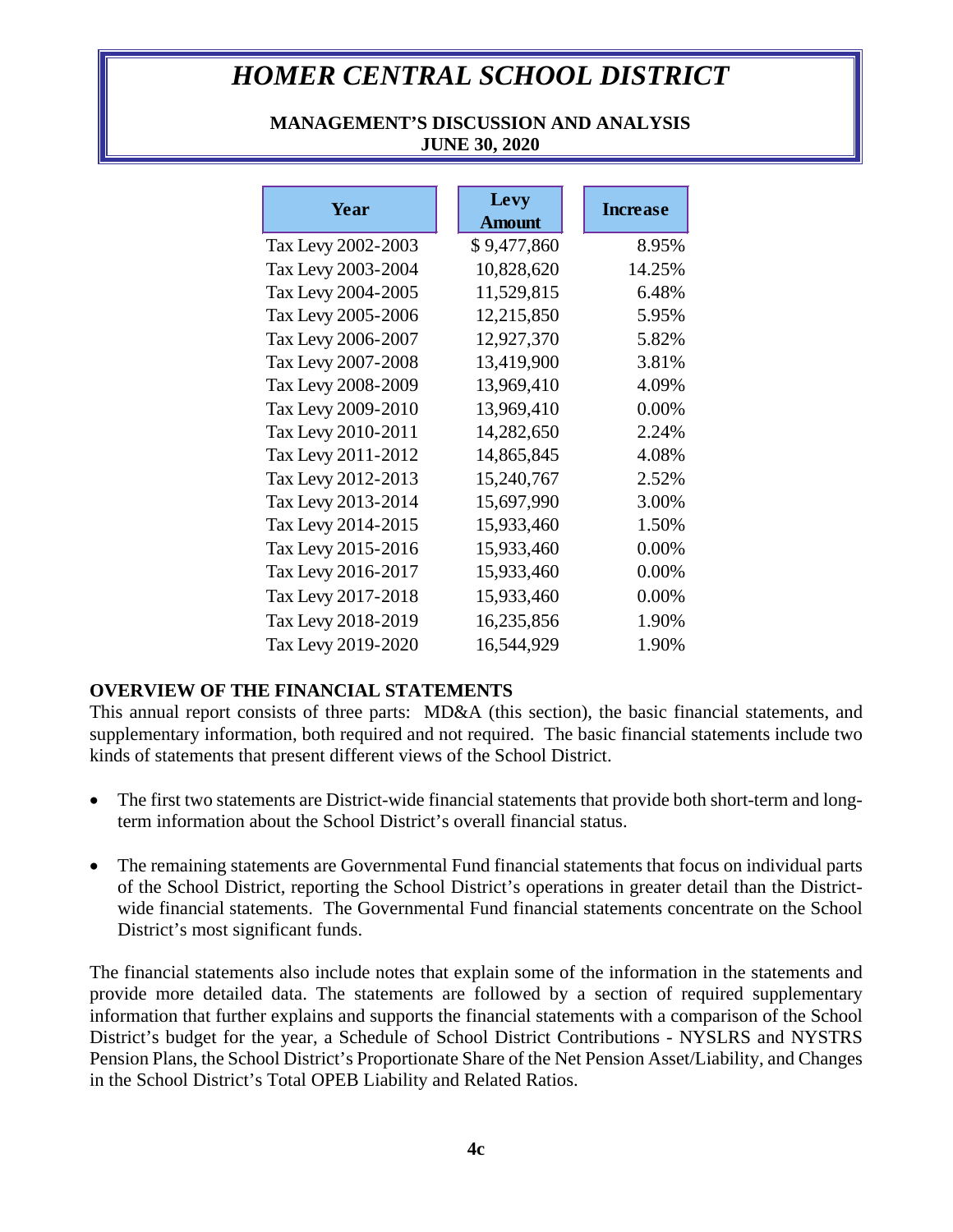### **MANAGEMENT'S DISCUSSION AND ANALYSIS JUNE 30, 2020**

#### **District-Wide Financial Statements**

The District-wide financial statements report information about the School District as a whole using accounting methods similar to those used by private-sector companies.

The Statement of Net Position includes all of the School District's assets, deferred outflows of resources, liabilities, and deferred inflows of resources. All of the current year's revenues and expenses are accounted for in the Statement of Activities regardless of when cash is received or paid.

The two District-wide financial statements report the School District's net position and how they have changed. Net position (the difference between the School District's assets, deferred outflows and inflows of financial resources and liabilities) is one way to measure the School District's financial health or position. Over time, increases or decreases in the School District's net position are an indicator of whether its financial position is improving or deteriorating, respectively.

To assess the School District's overall health, one needs to consider additional nonfinancial factors such as changes in the School District's property tax base and the condition of school buildings and other facilities.

In the District-wide financial statements, the School District's activities are shown as Governmental Activities. Most of the School District's basic services are included here, such as regular and special education, transportation, and administration. Property taxes and state formula aid finance most of these activities.

#### **Governmental Fund Financial Statements**

The Governmental Fund financial statements provide more detailed information about the School District's funds, focusing on its most significant or "Major" Funds - not the School District as a whole. Funds are accounting devices the School District uses to keep track of specific sources of funding and spending on particular programs. The School District has two kinds of funds:

- Governmental Funds: Most of the School District's basic services are included in Governmental Funds, which generally focus on (1) how cash and other financial assets that can readily be converted to cash flow in and out, and (2) the balances left at year end that are available for spending. Consequently, the Governmental Funds statements provide a detailed short-term view that helps one determine whether there are more or fewer financial resources that can be spent in the near future to finance the School District's programs. Because this information does not encompass the additional long-term focus of the District-wide financial statements, additional information following the Governmental Funds statements explains the relationship (or differences) between them.
- Fiduciary Funds: The School District is the trustee, or fiduciary, for assets that belong to others, such as the Scholarship Fund and the Student Activities Funds. The School District is responsible for ensuring that the assets reported in these funds are used only for their intended purposes and by those to whom the assets belong. The School District excludes these activities from the District-wide financial statements because it cannot use these assets to finance its operations.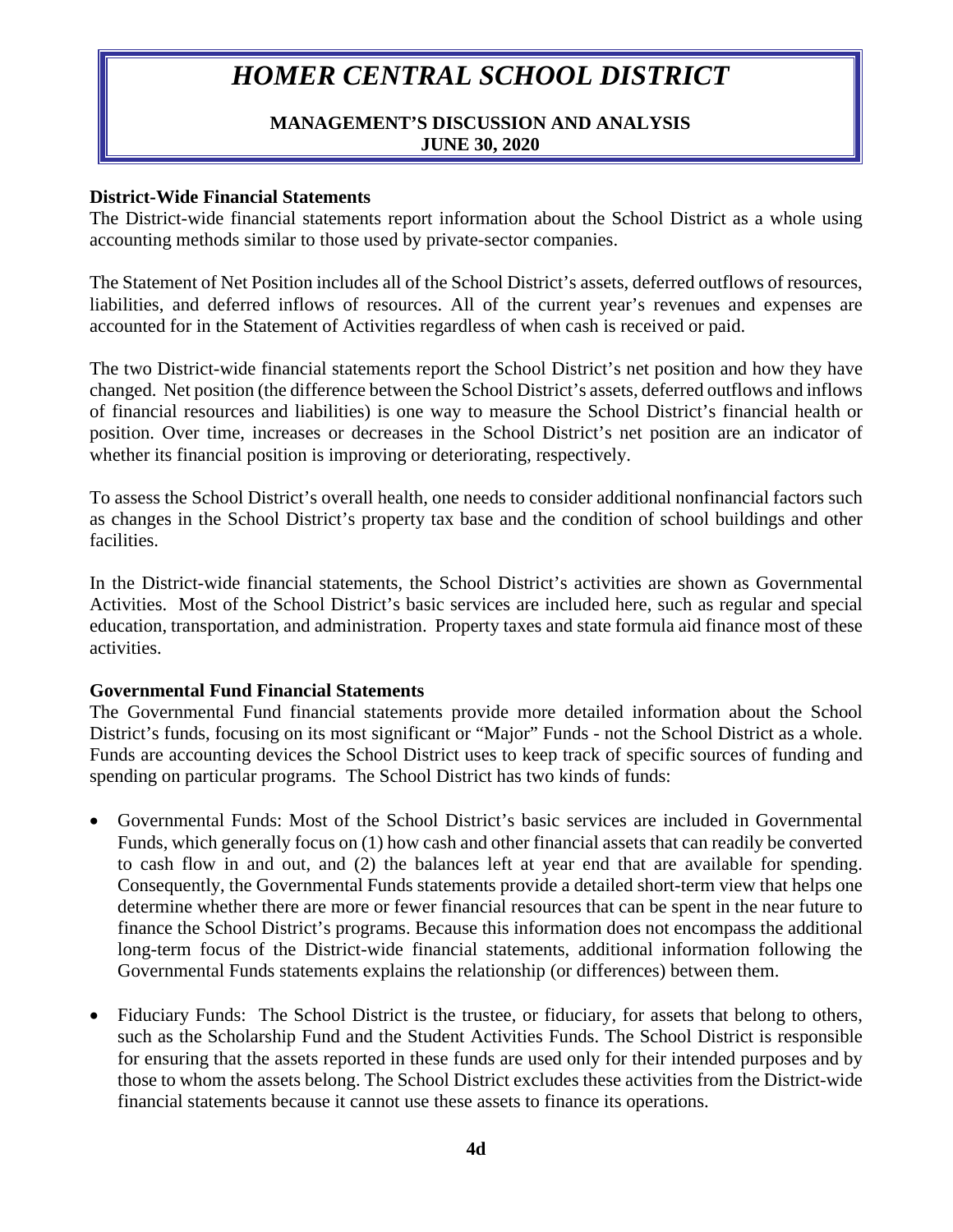### **MANAGEMENT'S DISCUSSION AND ANALYSIS JUNE 30, 2020**

### **FINANCIAL ANALYSIS OF THE SCHOOL DISTRICT AS A WHOLE**

The School District's combined net position for the fiscal year ended June 30, 2020 decreased by \$4,697,724. Our analysis below focuses on the net position (*Figure 1*) and changes in net position *(Figure 2)* of the School District's Governmental Activities.

|                                             | <b>Governmental Activities and</b> | <b>Total Dollar</b> |                   |                             |
|---------------------------------------------|------------------------------------|---------------------|-------------------|-----------------------------|
| <b>Condensed Statement of Net Position</b>  | <b>Total School District</b>       | <b>Change</b>       |                   |                             |
|                                             | 2019                               |                     | 2020              | 2019 - 2020                 |
| <b>Current Assets</b>                       | \$<br>6,426,458                    | $\sqrt{S}$          | 5,084,627         | $\mathbb{S}$<br>(1,341,831) |
| <b>Noncurrent Assets</b>                    | 11,910,305                         |                     | 12,923,342        | 1,013,037                   |
| Capital Assets, Net                         | 54,768,640                         |                     | 53,560,496        | (1,208,144)                 |
| <b>Total Assets</b>                         | 73,105,403                         |                     | 71,568,465        | (1,536,938)                 |
| Deferred Charges on Defeased Debt           | 473,559                            |                     | 337,314           | (136, 245)                  |
| Pensions                                    | 9,677,777                          |                     | 9,723,496         | 45,719                      |
| <b>OPEB</b>                                 |                                    |                     | 11,991,780        | 11,991,780                  |
| <b>Total Deferred Outflows of Resources</b> | 9,677,777                          |                     | 22,052,590        | 12,037,499                  |
| <b>Current Liabilities</b>                  | 6,994,676                          |                     | 6,190,318         | (804, 358)                  |
| <b>Noncurrent Liabilities</b>               | 72,200,130                         |                     | 88,302,855        | 16,102,725                  |
| <b>Total Liabilities</b>                    | 79,194,806                         |                     | 94,493,173        | 15,298,367                  |
| Pensions                                    | 2,400,136                          |                     | 3,300,295         | 900,159                     |
| <b>OPEB</b>                                 | 8,560,429                          |                     | 7,423,943         | (1, 136, 486)               |
| <b>Total Deferred Inflows of Resources</b>  | 10,960,565                         |                     | 10,724,238        | (236, 327)                  |
| <b>Net Investment in Capital Assets</b>     | 27,552,271                         |                     | 28,833,143        | 1,280,872                   |
| Restricted                                  | 10,914,300                         |                     | 10,591,406        | (322, 894)                  |
| Unrestricted                                | (45,365,203)                       |                     | (51,020,905)      | (5,655,702)                 |
| <b>Total Net (Deficit)</b>                  | \$<br>$(6,898,632)$ \$             |                     | $(11,596,356)$ \$ | (4,697,724)                 |

#### *Figure 1*

The decrease in current assets is primarily a result of decreases in the current portion of unrestricted and restricted cash, as well as a decrease in prepaid expenses. The increase in noncurrent assets is a result of an increase in the noncurrent portion of restricted cash and an increase in the net pension asset proportionate share. The decrease in net capital assets stems from depreciation expense exceeding capital asset additions in 2020.

Current liabilities decreased primarily due to the repayment of a short-term bond anticipation note. Increases in noncurrent liabilities are in large part due to the increase of the School District's other postemployment benefits liability and the long-term portion of installment purchase debt.

The changes in the deferred inflows of resources - pensions, and the deferred outflows of resources pensions, are related to changes in the actuarially determined proportionate share of the School District's net pension asset/liability and related deferred outflows and inflows of resources for the pension plans recognized under Government Accounting Standards Board (GASB) Statement No. 68.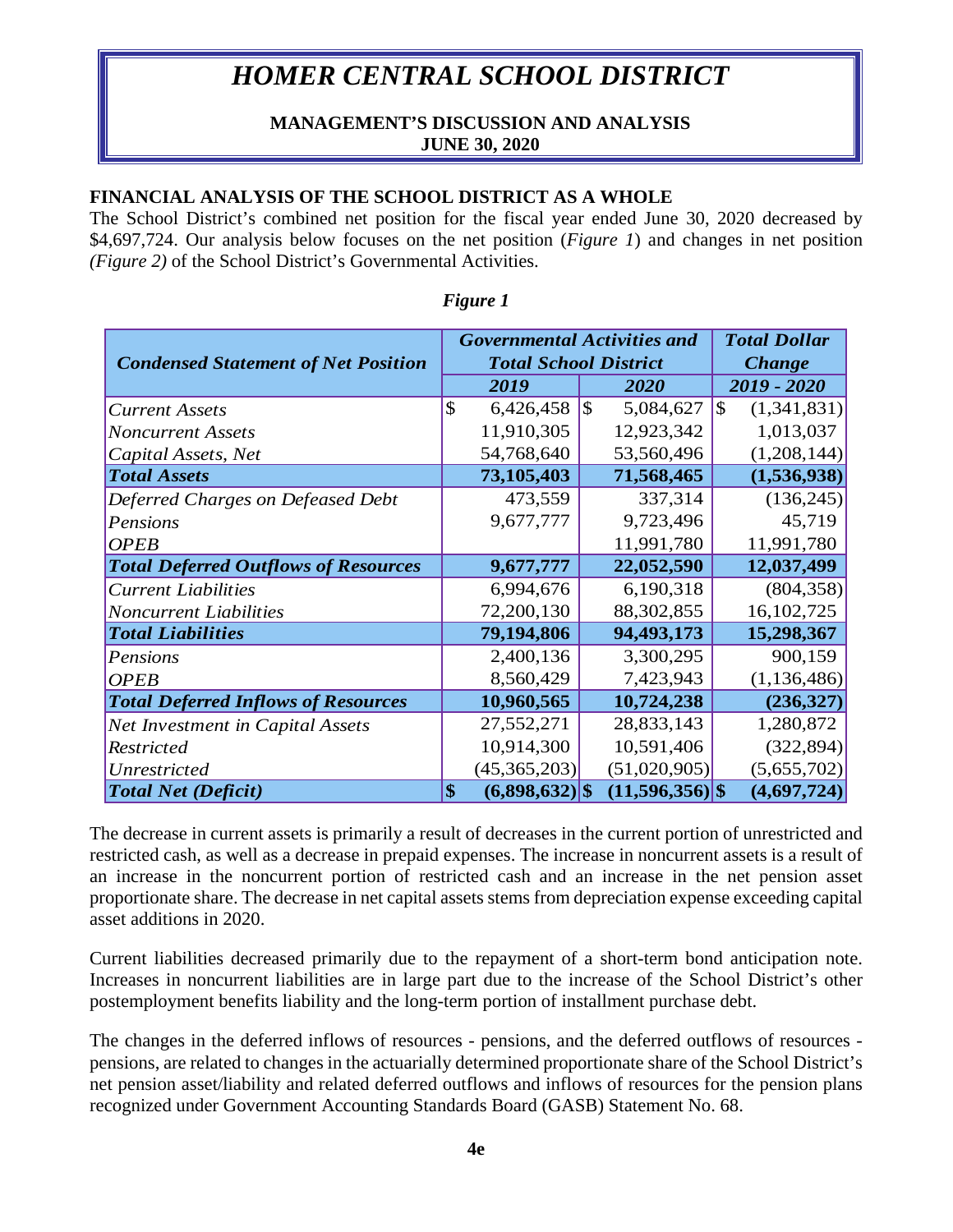### **MANAGEMENT'S DISCUSSION AND ANALYSIS JUNE 30, 2020**

Additional changes in noncurrent liabilities, deferred outflows of resources - other postemployment benefits, and deferred inflows of resources - other postemployment benefits, are due to actuarially determined changes in the future costs of plan benefits recognized under GASB Statement No. 75.

Deferred outflows - deferred charges on defeased debt decreased based on the regular amortization of deferred charges.

Net investment in capital assets increased due to current year capital asset additions and reductions in bonds payable in excess of depreciation expense. Restricted resources decreased primarily based on the reduction of restricted fund balances within both the Debt Service Fund and School Lunch Fund.

Our analysis in *Figure 2* considers the operations of the School District's activities.

|                                   |                         | <b>Governmental Activities and</b> |                          | <b>Total Dollar</b> |                          |             |
|-----------------------------------|-------------------------|------------------------------------|--------------------------|---------------------|--------------------------|-------------|
| <b>Changes in Net Position</b>    |                         | <b>Total School District</b>       | <b>Change</b>            |                     |                          |             |
|                                   |                         | 2019                               |                          | 2020                |                          | 2019 - 2020 |
| <b>REVENUES</b>                   |                         |                                    |                          |                     |                          |             |
| Program Revenues:                 |                         |                                    |                          |                     |                          |             |
| <b>Charges for Services</b>       | <b>S</b>                | 486,033                            | 1\$                      | 309,399             | \$                       | (176, 634)  |
| <b>Operating Grants</b>           |                         | 1,667,420                          |                          | 1,850,489           |                          | 183,069     |
| <b>General Revenues:</b>          |                         |                                    |                          |                     |                          |             |
| <b>Real Property Taxes</b>        |                         | 13,884,413                         |                          | 14,328,100          |                          | 443,687     |
| <b>Real Property Tax Items</b>    |                         | 2,420,554                          |                          | 2,284,591           |                          | (135,963)   |
| <b>Unrestricted State Sources</b> |                         | 23,859,413                         |                          | 24,059,895          |                          | 200,482     |
| Use of Money and Property         |                         | 112,644                            |                          | 101,742             |                          | (10,902)    |
| <b>Other General Revenues</b>     |                         | 779,618                            |                          | 496,163             |                          | (283, 455)  |
| <b>Total Revenues</b>             | $\vert \$\$             | 43,210,095                         | $\boldsymbol{\$\}$       | 43,430,379          | $\vert \$\$              | 220,284     |
| <b>PROGRAM EXPENSES</b>           |                         |                                    |                          |                     |                          |             |
| <b>General Support</b>            | $\overline{\mathbb{S}}$ | 4,367,039 $\frac{1}{9}$            |                          | 4,957,044           | $\sqrt{3}$               | 590,005     |
| <i>Instruction</i>                |                         | 34,020,029                         |                          | 38,568,828          |                          | 4,548,799   |
| <b>Pupil Transportation</b>       |                         | 2,392,350                          |                          | 2,650,366           |                          | 258,016     |
| <b>Community Service</b>          |                         | 27,824                             |                          | 32,429              |                          | 4,605       |
| <b>School Lunch Program</b>       |                         | 1,028,063                          |                          | 1,064,293           |                          | 36,230      |
| Interest on Debt                  |                         | 996,071                            |                          | 855,143             |                          | (140, 928)  |
| <b>Total Expenses</b>             | \$                      | 42,831,376                         | $\vert \mathsf{S} \vert$ | 48,128,103          | $\vert \mathsf{s} \vert$ | 5,296,727   |
| <b>CHANGE IN NET POSITION</b>     | $ \$$                   | 378,719                            | \$                       | $(4,697,724)$ \$    |                          | (5,076,443) |

## *Figure 2*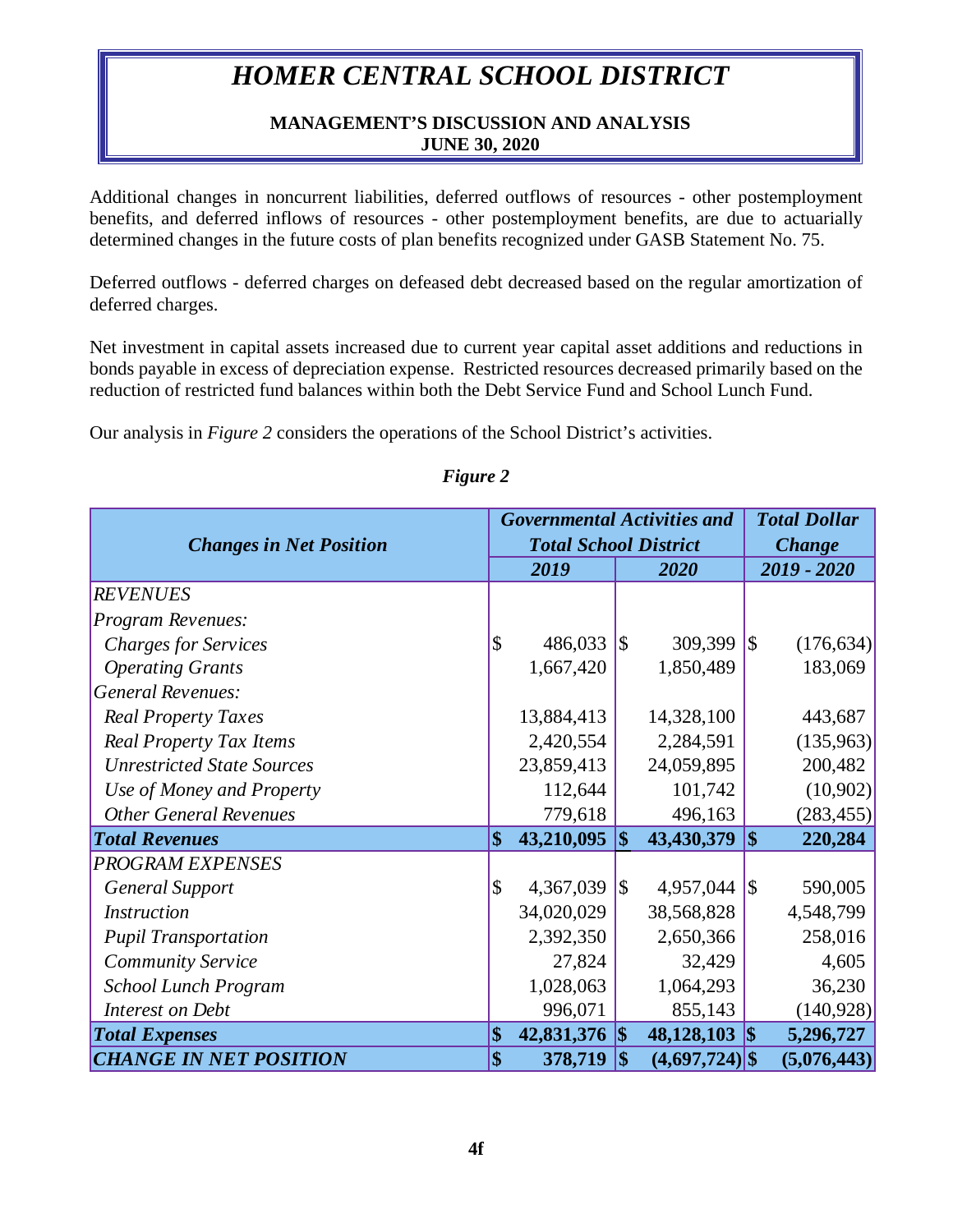# **MANAGEMENT'S DISCUSSION AND ANALYSIS JUNE 30, 2020**

Total revenues for the School District's governmental activities increased 0.5%, while total expenses increased 12.4%. The increase in total expenses is primarily due to increases in both pension and OPEB expense in comparison to expenses recorded in the prior year. The increase in revenue is due to increases in the School District's tax levy and lottery state aid received.

. *Figures 3* and *4* show the sources of revenue for 2020 and 2019.



# *Figure 3*

*Figure 4*

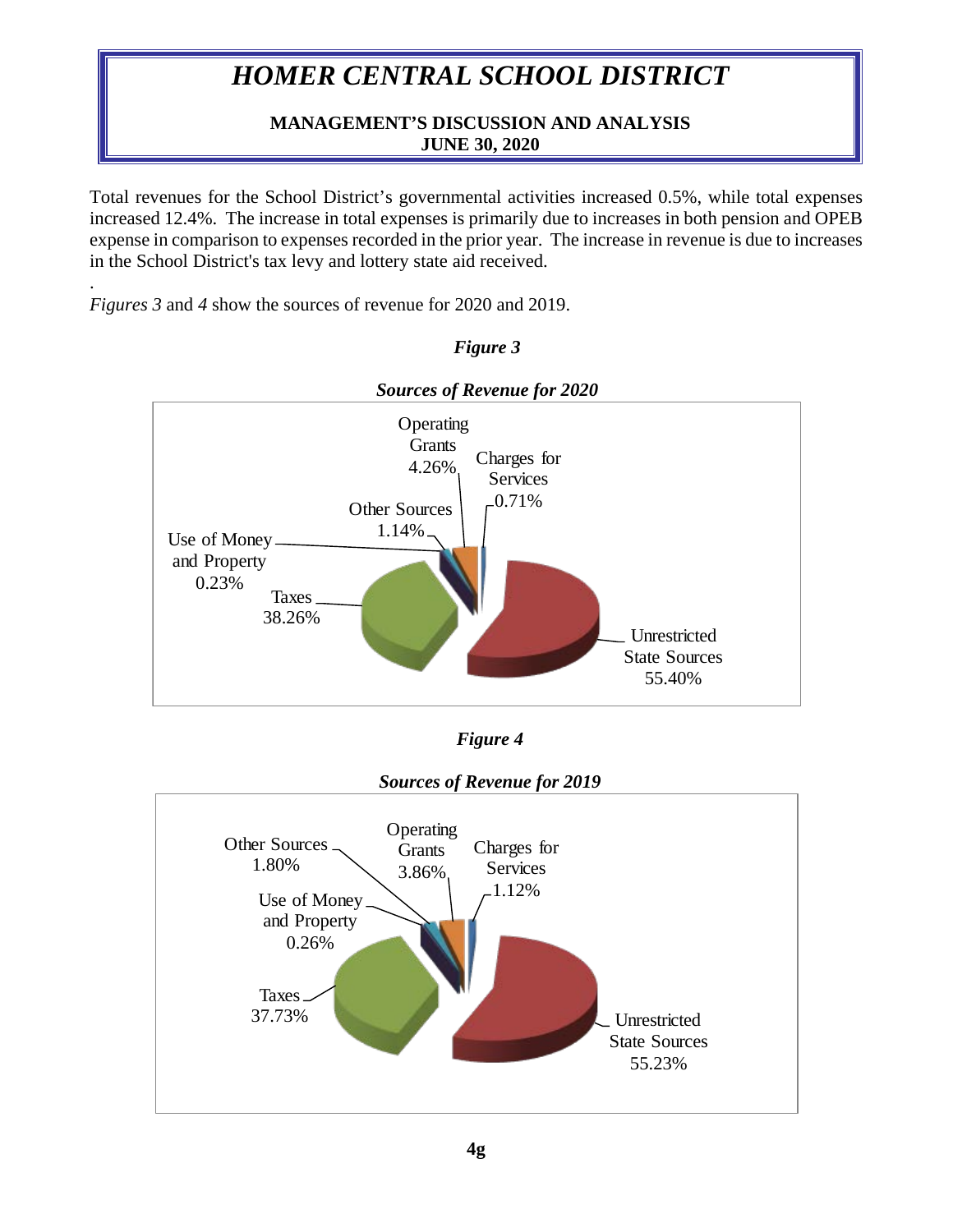## **MANAGEMENT'S DISCUSSION AND ANALYSIS JUNE 30, 2020**

*Figures 5* and *6* present the cost of each of the School District's programs for 2020 and 2019.

## *Figure 5*



### *Cost of Programs for 2020*

*Figure 6*

## *Cost of Programs for 2019*

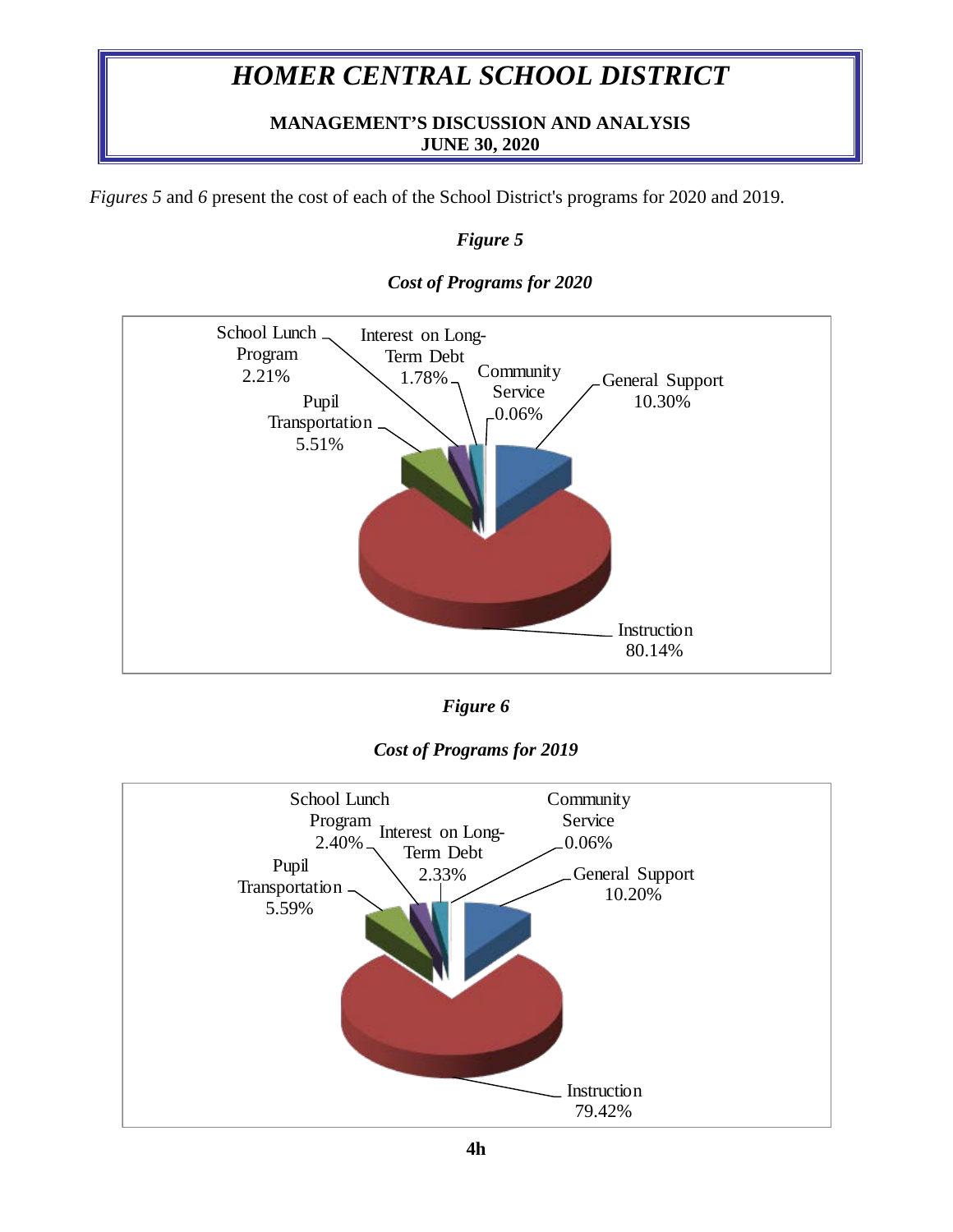### **MANAGEMENT'S DISCUSSION AND ANALYSIS JUNE 30, 2020**

### **FINANCIAL ANALYSIS OF THE SCHOOL DISTRICT'S FUNDS**

*Figure* 7 shows the changes in fund balance for the year for the School District's funds. The School District experienced a decrease of 0.9% in total fund balance, which is primarily attributable to a fund balance decrease in the General Fund and Debt Service Fund offset by the conversion of short-term financing to long-term within the Capital Projects Fund.

| !911.r |  |
|--------|--|
|--------|--|

| <b>Governmental Fund Balances</b> | 2019            | 2020          | <b>Total Dollar</b><br><b>Change</b><br>2019-2020 |
|-----------------------------------|-----------------|---------------|---------------------------------------------------|
| $\sqrt{q}$ General Fund           | \$<br>7,881,888 | 7,451,390 \\$ | (430, 498)                                        |
| School Lunch Fund                 | 171,733         | 80,860        | (90, 873)                                         |
| Debt Service Fund                 | 5,766,270       | 5,473,189     | (293,081)                                         |
| Capital Projects Fund             | (628, 854)      | 64,691        | 693,545                                           |
| <b>Total Governmental Funds</b>   | 13,191,037      | 13,070,130    | (120,907)                                         |

## **GENERAL FUND BUDGETARY HIGHLIGHTS**

Transfers made at year-end to balance the budget are caused by unforeseeable under-budgeting in a given code. When transfers into a code are necessary for three consecutive years, the situation is addressed in the following year's budget development process.

After considering these adjustments, actual charges to appropriations (expenditures) were below final budget amounts by \$1,947,709, including carry-over encumbrances.

*Figure 8* summarizes the original and final budgets, the actual expenditures (including encumbrances) and variances for the year ended June 30, 2020.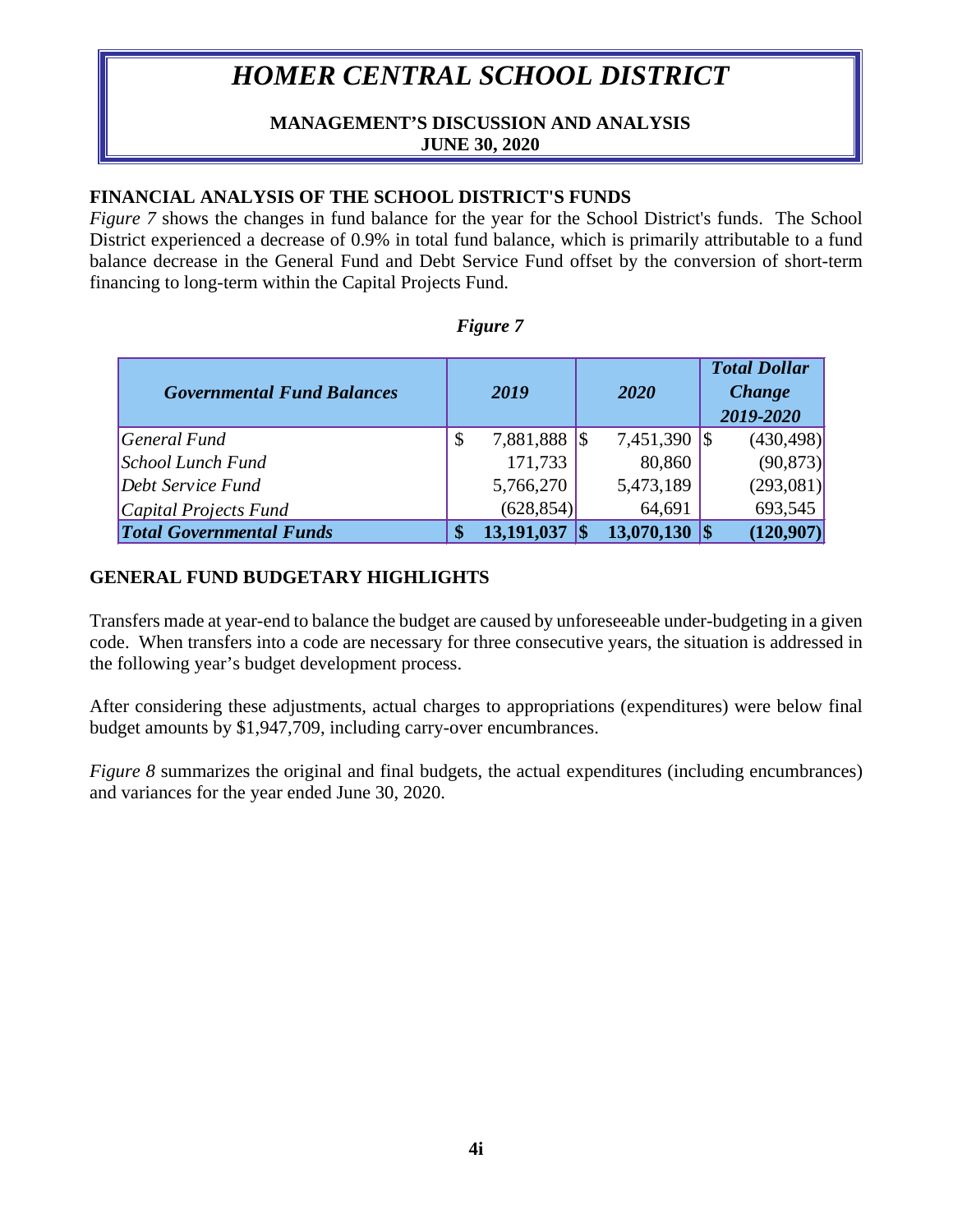## **MANAGEMENT'S DISCUSSION AND ANALYSIS JUNE 30, 2020**

| <b>Condensed Budgetary Comparison General</b><br><b>Fund - 2020</b> | <b>Original</b><br><b>Budget</b> |               | <b>Revised Budget</b> |              |     |            | Actual w/<br><b>Encumbrances</b> |             |  | Favorable<br>(Unfavorable)<br><b>Variance</b> |
|---------------------------------------------------------------------|----------------------------------|---------------|-----------------------|--------------|-----|------------|----------------------------------|-------------|--|-----------------------------------------------|
| <b>REVENUES</b>                                                     |                                  |               |                       |              |     |            |                                  |             |  |                                               |
| <b>Real Property Taxes</b>                                          | \$                               | 14,274,750 \\ |                       | 14,274,750   | 1\$ | 14,328,100 | $\sqrt{5}$                       | 53,350      |  |                                               |
| Other Tax Items                                                     |                                  | 2,340,154     |                       | 2,340,154    |     | 2,284,591  |                                  | (55,563)    |  |                                               |
| <b>State Sources</b>                                                |                                  | 25,020,143    |                       | 25,020,143   |     | 23,944,270 |                                  | (1,075,873) |  |                                               |
| <b>Federal Sources</b>                                              |                                  | 47,674        |                       | 47,674       |     | 33,772     |                                  | (13,902)    |  |                                               |
| Miscellaneous                                                       |                                  | 549,695       |                       | 549,695      |     | 514,088    |                                  | (35,607)    |  |                                               |
| Other, Including Financing Sources                                  |                                  | 308,234       |                       | 308,234      |     | 308,234    |                                  |             |  |                                               |
| <b>Total Revenues and Other Financing Sources</b>                   | \$                               | 42,540,650    | 1\$                   | 42,540,650   | \$  | 41,413,055 | 1\$                              | (1,127,595) |  |                                               |
| <b>Appropriated Fund Balances and Encumbrances</b>                  | $\vert$ \$                       | 1,374,881     | 1\$                   | 1,374,881    |     |            |                                  |             |  |                                               |
| <b>EXPENDITURES</b>                                                 |                                  |               |                       |              |     |            |                                  |             |  |                                               |
| General Support                                                     | \$                               | 3,950,809     | -1\$                  | 4,102,057    | 1\$ | 3,901,867  | 1\$                              | 200,190     |  |                                               |
| Instruction                                                         |                                  | 23,441,797    |                       | 23, 282, 361 |     | 22,279,511 |                                  | 1,002,850   |  |                                               |
| <b>Pupil Transportation</b>                                         |                                  | 2,302,108     |                       | 2,139,467    |     | 1,794,218  |                                  | 345,249     |  |                                               |
| <b>Community Service</b>                                            |                                  |               |                       | 18,741       |     | 18,741     |                                  |             |  |                                               |
| <b>Employee Benefits</b>                                            |                                  | 9,897,517     |                       | 9,830,959    |     | 9,431,539  |                                  | 399,420     |  |                                               |
| Debt Service                                                        |                                  | 4,223,300     |                       | 4,400,740    |     | 4,400,740  |                                  |             |  |                                               |
| <b>Other Financing Uses</b>                                         |                                  | 100,000       |                       | 141,206      |     | 141,206    |                                  |             |  |                                               |
| <b>Total Expenditures and Other Financing (Uses)</b>                | $\vert$ \$                       | 43,915,531    | $\vert$ \$            | 43,915,531   | \$  | 41,967,822 | 1\$                              | 1,947,709   |  |                                               |

# *Figure 8*

## **CAPITAL ASSETS AND DEBT ADMINISTRATION**

## **Capital Assets**

At the end of June 30, 2020, the School District has invested in a broad range of capital assets totaling \$84,937,047 offset by accumulated depreciation of \$31,376,551. Figure 9 shows the changes in the School District's capital assets.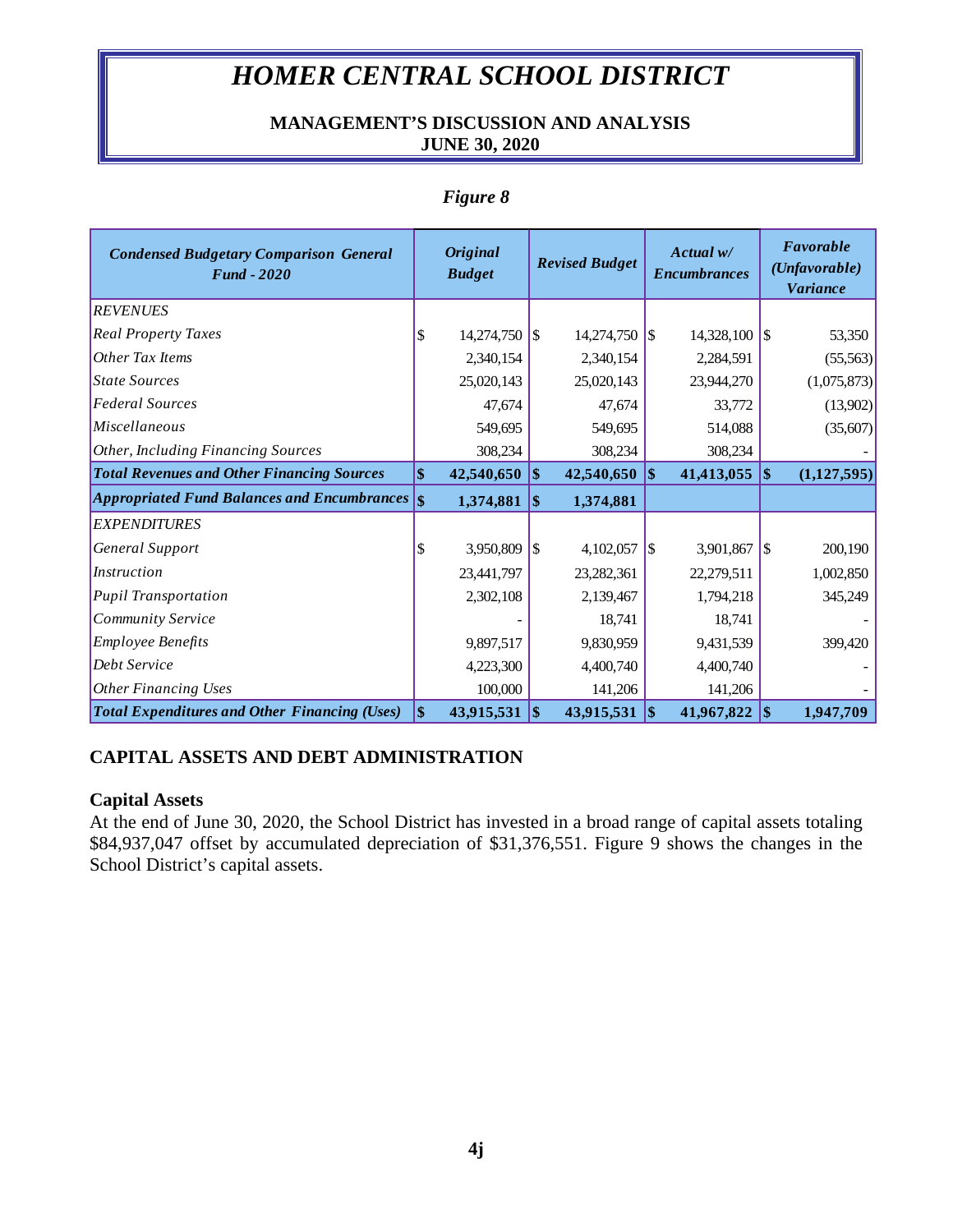# **MANAGEMENT'S DISCUSSION AND ANALYSIS JUNE 30, 2020**

## *Figure 9*

| <b>Changes in Capital Assets</b> | 2019 |                      |  | 2020                 | <b>Total Dollar</b><br><b>Change</b><br>$2019 - 2020$ |
|----------------------------------|------|----------------------|--|----------------------|-------------------------------------------------------|
| Land                             |      | 49,400 $\frac{1}{3}$ |  | 49,400 $\frac{1}{3}$ |                                                       |
| Construction in Progress         |      | 2,063,927            |  | 2,063,927            |                                                       |
| <b>Buildings</b> , Net           |      | 52,378,751           |  | 50,013,424           | (2,365,327)                                           |
| Equipment, Net                   |      | 276,562              |  | 1,433,745            | 1,157,183                                             |
| $\vert Total$                    | \$   | 54,768,640           |  | 53,560,496 \$        | (1,208,144)                                           |

| <b>Net Decrease in Capital Assets</b>                                           | (1,208,144)   |
|---------------------------------------------------------------------------------|---------------|
| <b>Less Depreciation Expense</b>                                                | (2,639,979)   |
| Net Book Value of Disposed Equipment                                            | 107,369       |
| Total additions                                                                 | 1,324,466     |
| <b>Transportation and Instructional Equipment</b>                               | 1,224,466     |
| <b>Construction in Progress</b>                                                 | \$<br>100,000 |
| Capital asset activity for the year ended June 30, 2020 included the following: |               |

#### **Debt Administration**

*Figure 10* shows the changes in the School District's outstanding debt. Total indebtedness represented 26.68% of the constitutional debt limit, exclusive of building aid estimates.

| <b>Outstanding Debt</b>        |    | <b>Governmental Activities and</b><br><b>Total School District</b> |    |                 | <b>Total Dollar</b><br><b>Change</b> |
|--------------------------------|----|--------------------------------------------------------------------|----|-----------------|--------------------------------------|
|                                |    | 2019                                                               |    | 2020            | 2019-2020                            |
| Serial Bonds, Net              | \$ | 26,996,383                                                         | \$ | $24,271,612$ \$ | (2,724,771)                          |
| <b>Bond Anticipation Notes</b> |    | 693,545                                                            |    |                 | (693, 545)                           |
| <b>Installment Debt</b> , Net  |    |                                                                    |    | 793,055         | 793,055                              |
| <i>Total</i>                   |    | 27,689,928                                                         |    | 25,064,667      | (2,625,261)                          |

# *Figure 10*

Additional information on the maturities and terms of the School District's outstanding debt can be found in the notes to these financial statements.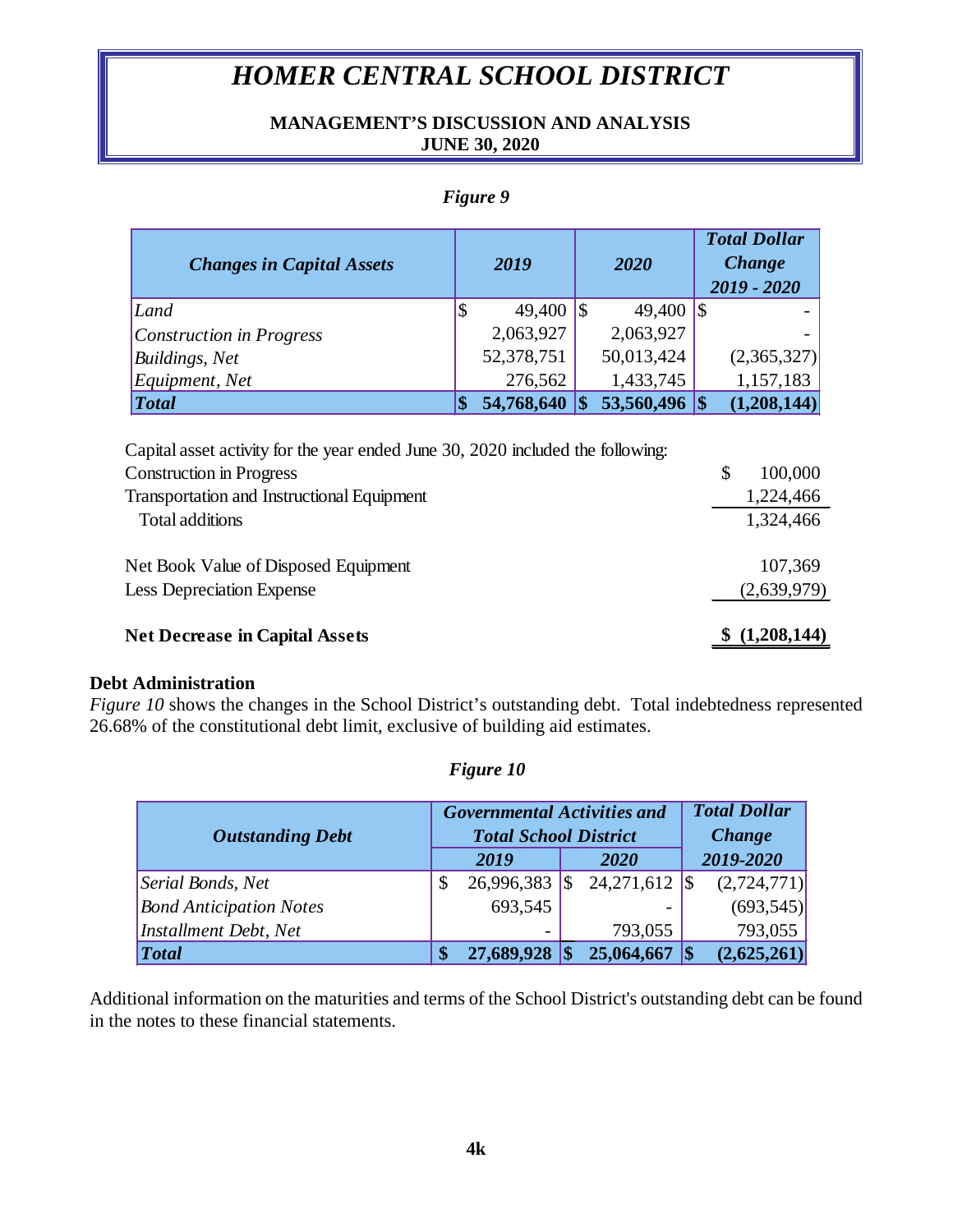## **MANAGEMENT'S DISCUSSION AND ANALYSIS JUNE 30, 2020**

## **FACTORS BEARING ON THE SCHOOL DISTRICT'S FUTURE**

Priorities addressed in year five of Homer Central School District's Strategic Management Plan will play a significant role in determining the School District's financial future.

### **Energy Performance Project**

The Homer Central School District is in the process of finalizing NYSED approval for their Energy Performance Project. The District will work with Bond Counsel to secure funding in the Fall of 2020. Possible project commencement would begin in the Winter of 2020.

### **Capital Outlay Projects**

In 2019-20, the School District used project money to focus on HVAC improvements at the Homer Bus Garage. For the 2020-21 school year, the District will focus on completion of the HVAC improvements through the Capital Outlay Project. The Capital Outlay Projects are 100% aidable through NYS Education Funding.

#### **Financial Management**

The Homer Central School District maintains an AA- rating from Standard and Poor's.

## **CONTACTING THE SCHOOL DISTRICT'S FINANCIAL MANAGEMENT**

This financial report is designed to provide the Homer Central School District's citizens, taxpayers, customers, investors, and creditors with a general overview of the School District's finances and to demonstrate the School District's accountability for the money it receives. If you have questions about this report or need additional financial information, contact the Business Office, Homer Central School District, at P.O Box 500, Homer, New York.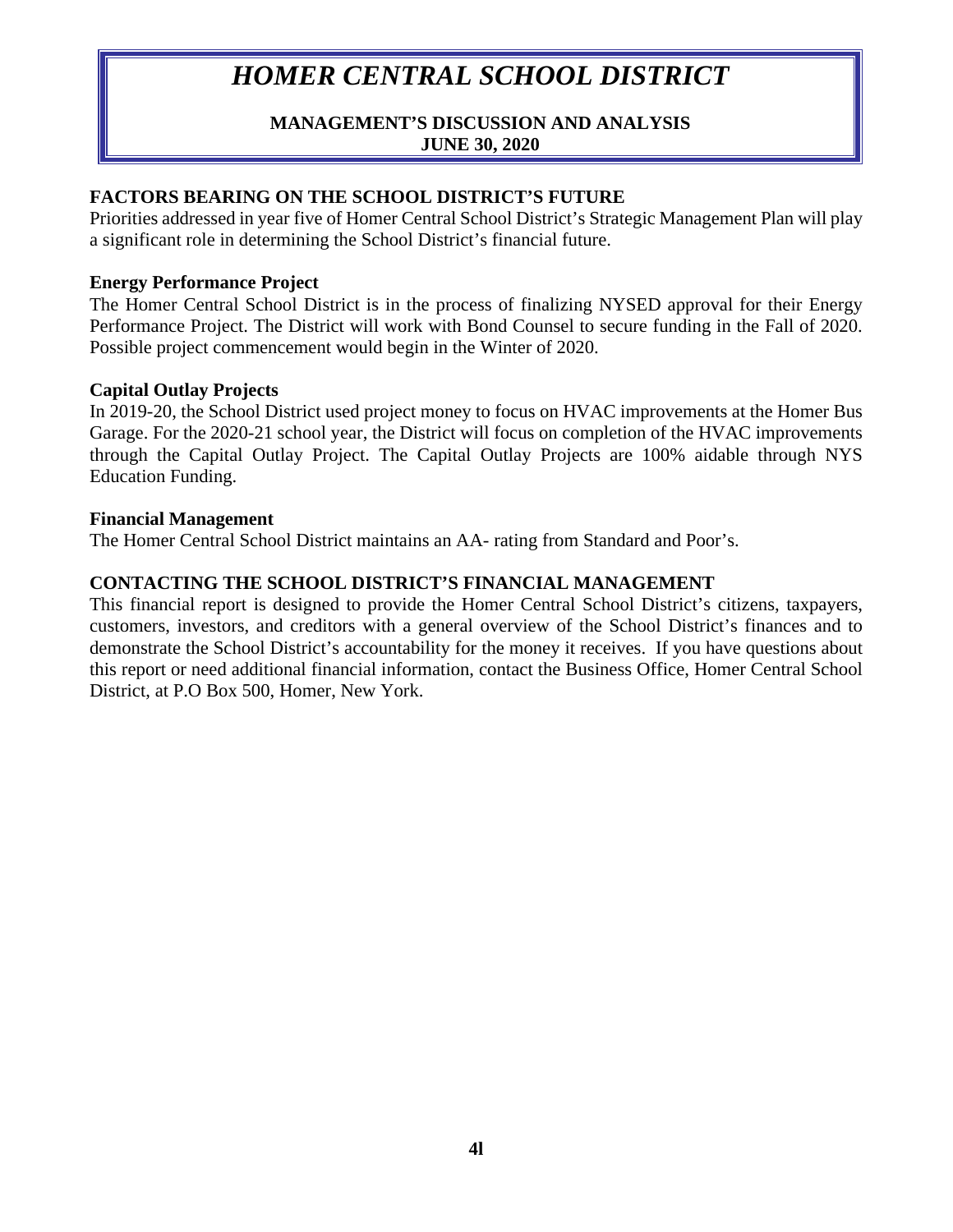## **STATEMENT OF NET POSITION JUNE 30, 2020**

#### **ASSETS**

| <b>Current Assets</b>                       |                 |
|---------------------------------------------|-----------------|
| Cash - Unrestricted                         | \$<br>2,908,166 |
| Cash - Restricted                           | 15,379          |
| Receivables:                                |                 |
| <b>State and Federal Aid</b>                | 1,862,597       |
| Due from Other Governments                  | 199             |
| Other                                       | 276,972         |
| Inventories                                 | 21,314          |
| <b>Total Current Assets</b>                 | 5,084,627       |
| <b>Noncurrent Assets</b>                    |                 |
| <b>Restricted Cash</b>                      | 10,531,860      |
| Net Pension Asset - Proportionate Share     | 2,391,482       |
| Capital Assets, Net:                        |                 |
| Land and Construction in Progress           | 2,113,327       |
| Depreciable Capital Assets, Net             | 51,447,169      |
| <b>Total Noncurrent Assets</b>              | 66,483,838      |
| <b>Total Assets</b>                         | 71,568,465      |
| <b>DEFERRED OUFLOWS OF RESOURCES</b>        |                 |
| Deferred Charges on Defeased Debt           | 337,314         |
| Pensions                                    | 9,723,496       |
| <b>OPEB</b>                                 | 11,991,780      |
| <b>Total Deferred Outflows of Resources</b> | 22,052,590      |
| <b>LIABILITIES</b>                          |                 |
| <b>Current Liabilities</b>                  |                 |
| Payables:                                   |                 |
| <b>Accounts Payable</b>                     | 843,569         |
| <b>Accrued Liabilities</b>                  | 15,202          |
| Due to Other Governments                    | 7               |
| <b>Bond Interest and Matured Bonds</b>      | 105,116         |
| Due to Teachers' Retirement System          | 1,493,974       |
| Due to Employees' Retirement System         | 117,772         |
| <b>Compensated Absences Payable</b>         | 55,076          |
| <b>Unearned Revenues</b>                    | 20,757          |
| Current Portion of Long-Term Liabilities:   |                 |
| <b>Bonds Payable</b>                        | 3,386,756       |
| <b>Installment Debt Payable</b>             | 152,089         |
| <b>Total Current Liabilities</b>            | 6,190,318       |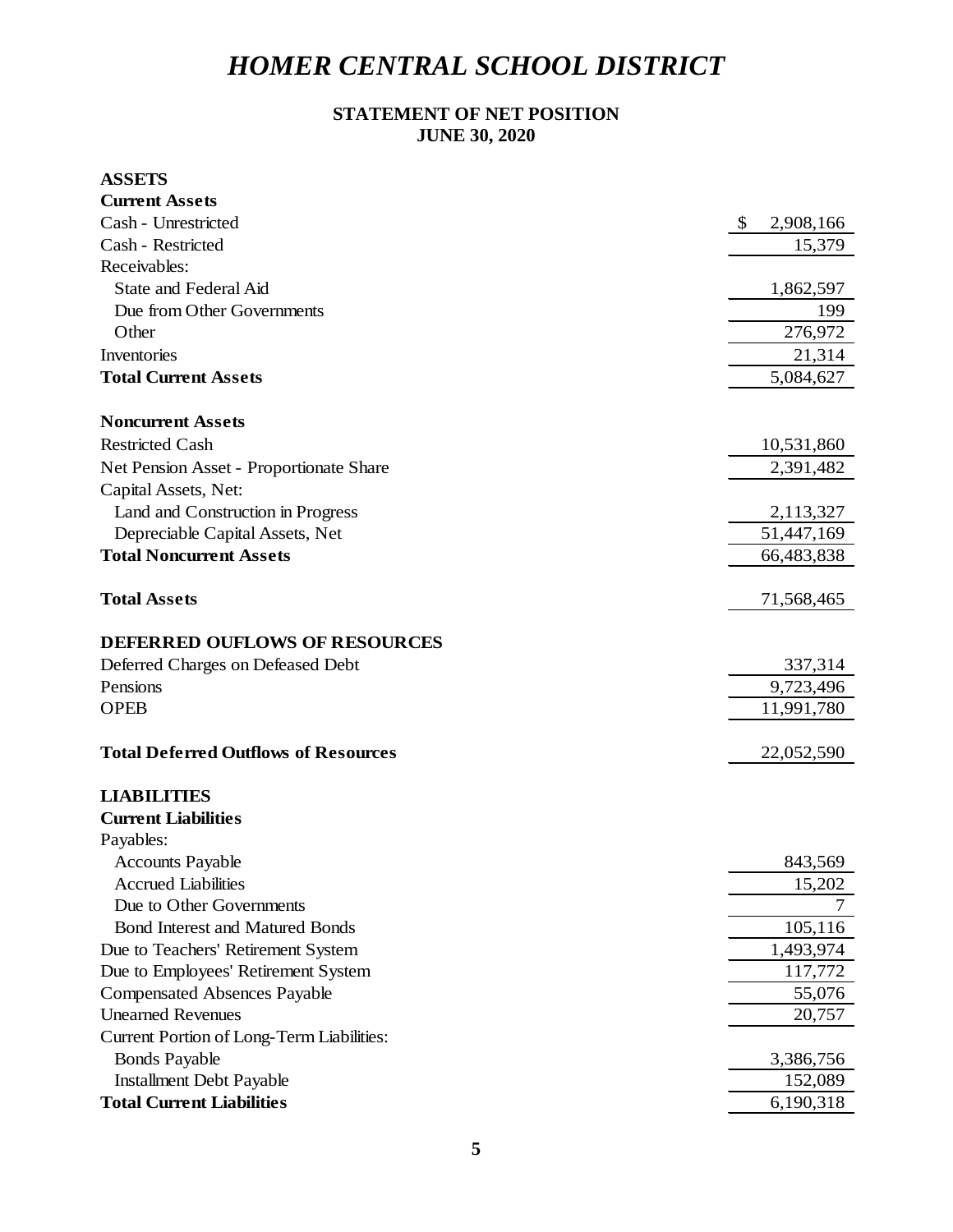# **STATEMENT OF NET POSITION (Continued) JUNE 30, 2020**

| <b>Noncurrent Liabilities and Obligations</b>       |                   |
|-----------------------------------------------------|-------------------|
| <b>Bonds Payable</b>                                | 20,884,856<br>\$. |
| <b>Installment Debt Payable</b>                     | 640,966           |
| <b>Compensated Absences Payable</b>                 | 2,348,335         |
| Other Postemployment Benefits Liability             | 61,741,173        |
| Net Pension Liability - Proportionate Share         | 2,687,525         |
| <b>Total Noncurrent Liabilities and Obligations</b> | 88, 302, 855      |
| <b>Total Liabilities</b>                            | 94,493,173        |
| <b>DEFERRED INFLOWS OF RESOURCES</b>                |                   |
| Pensions                                            | 3,300,295         |
| <b>OPEB</b>                                         | 7,423,943         |
| <b>Total Deferred Inflows of Resources</b>          | 10,724,238        |
| <b>NET POSITION</b>                                 |                   |
| Net Investment in Capital Assets                    | 28,833,143        |
| Restricted                                          | 10,591,406        |
| Unrestricted (Deficit)                              | (51,020,905)      |
| <b>Total Net Position (Deficit)</b>                 | \$ (11,596,356)   |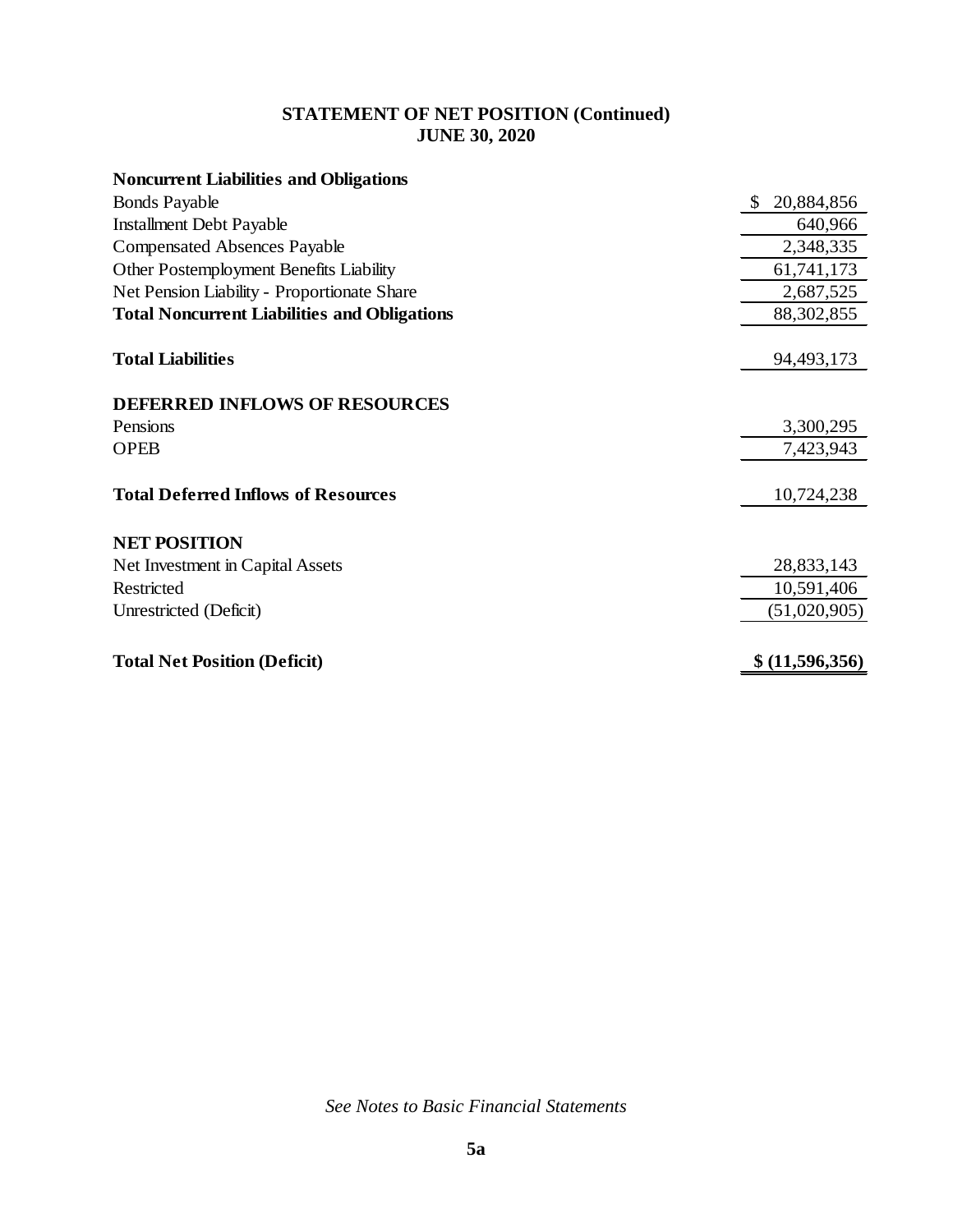# **STATEMENT OF ACTIVITIES FOR THE YEAR ENDED JUNE 30, 2020**

|                                     |                 |                                       | <b>Program Revenues</b>    |                          | Net (Expense)<br><b>Revenue and</b>      |
|-------------------------------------|-----------------|---------------------------------------|----------------------------|--------------------------|------------------------------------------|
|                                     | <b>Expenses</b> | <b>Charges for</b><br><b>Services</b> | <b>Operating</b><br>Grants | Capital<br><b>Grants</b> | <b>Changes</b> in<br><b>Net Position</b> |
| <b>FUNCTIONS/PROGRAMS</b>           |                 |                                       |                            |                          |                                          |
| General Support                     | 4,957,044       | \$<br>15,476                          | \$                         | \$                       | \$<br>(4,941,568)                        |
| Instruction                         | 38,568,828      | 39,927                                | 1,207,753                  |                          | (37, 321, 148)                           |
| <b>Pupil Transportation</b>         | 2,650,366       | 17,624                                |                            |                          | (2,632,742)                              |
| <b>Community Services</b>           | 32,429          |                                       |                            |                          | (32, 429)                                |
| School Lunch Program                | 1,064,293       | 236,372                               | 642,736                    |                          | (185, 185)                               |
| Interest on Debt                    | 855,143         |                                       |                            |                          | (855, 143)                               |
| <b>Total Functions and Programs</b> | \$48,128,103    | 309,399                               | \$1,850,489                | \$                       | (45,968,215)                             |

#### **GENERAL REVENUES**

| <b>Real Property Taxes</b>                        | 14,328,100         |
|---------------------------------------------------|--------------------|
| <b>Real Property Tax Items</b>                    | 2,284,591          |
| Use of Money and Property                         | 101,742            |
| <b>State Sources</b>                              | 24,059,895         |
| Sale of Property and Compensation for Loss        | 134,103            |
| <b>Miscellaneous</b>                              | 362,060            |
| <b>Total General Revenues</b>                     | 41,270,491         |
| Change in Net Position                            | (4,697,724)        |
| Total Net Position (Deficit) - Beginning of Year  | (6,898,632)        |
| <b>Total Net Position (Deficit) - End of Year</b> | (11,596,356)<br>\$ |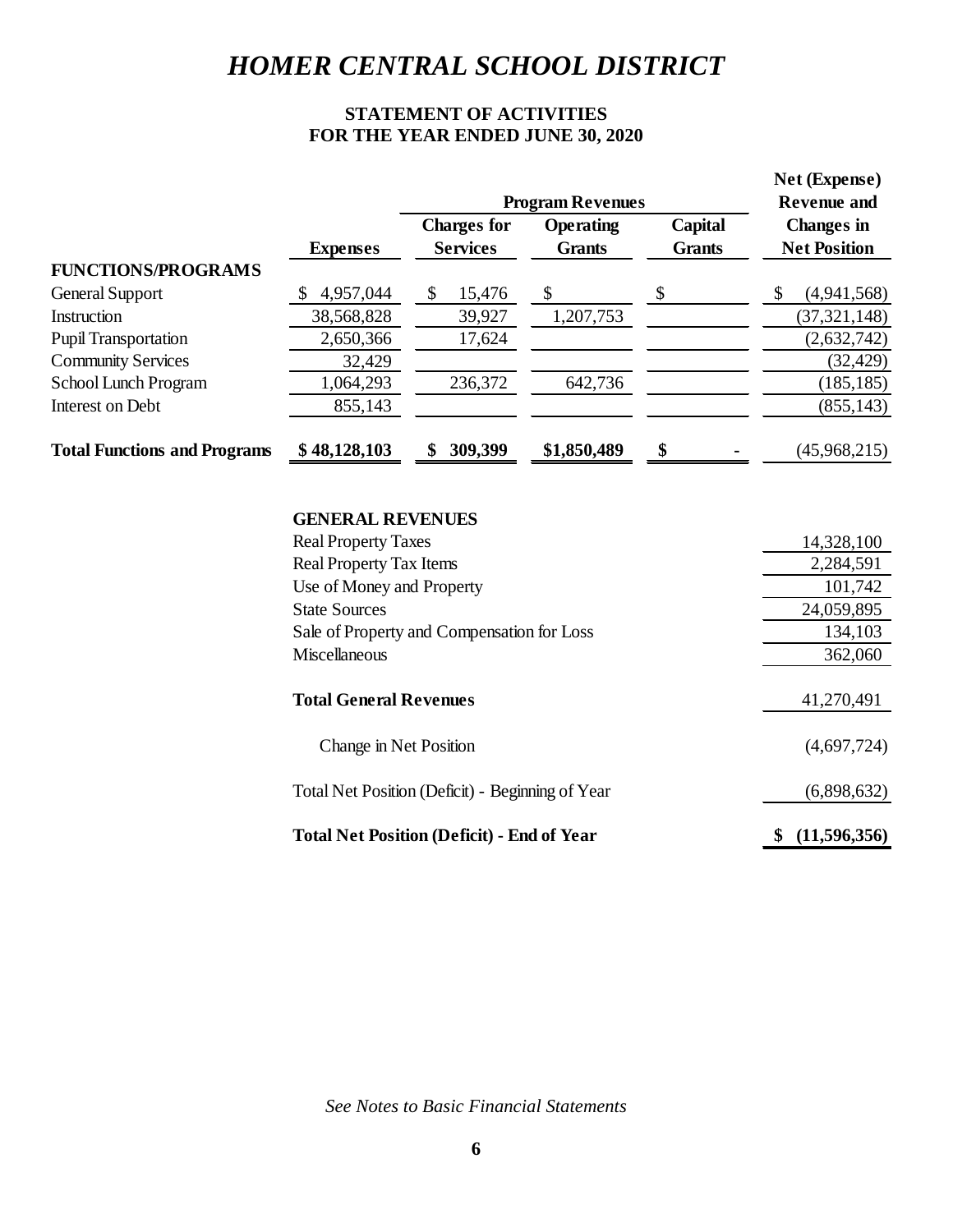### **BALANCE SHEET - GOVERNMENTAL FUNDS JUNE 30, 2020**

|                                            |                              | <b>Major Funds</b> |                        |  |  |
|--------------------------------------------|------------------------------|--------------------|------------------------|--|--|
|                                            | <b>Special Revenue Funds</b> |                    |                        |  |  |
|                                            |                              | <b>Special</b>     | <b>School</b><br>Lunch |  |  |
|                                            | General                      | Aid                |                        |  |  |
|                                            | Fund                         | Fund               | Fund                   |  |  |
| <b>ASSETS</b>                              |                              |                    |                        |  |  |
| Cash - Unrestricted                        | \$<br>2,592,335              | \$<br>179,387      | \$<br>136,444          |  |  |
| Cash - Restricted                          | 5,072,373                    |                    | 15,379                 |  |  |
| Due from Other Funds                       | 1,191,414                    | 59,864             | 32,417                 |  |  |
| <b>State and Federal Aid</b>               | 1,298,806                    | 519,841            | 43,950                 |  |  |
| Due from Other Governments                 | 199                          |                    |                        |  |  |
| Other                                      | 274,580                      |                    | 217                    |  |  |
| Inventories                                |                              |                    | 21,314                 |  |  |
| <b>Total Assets</b>                        | \$10,429,707                 | \$<br>759,092      | \$<br>249,721          |  |  |
| <b>LIABILITIES</b>                         |                              |                    |                        |  |  |
| <b>Accounts Payable</b>                    | \$<br>828,306                | \$<br>1,499        | \$<br>13,764           |  |  |
| <b>Accrued Liabilities</b>                 | 12,977                       | 700                | 1,525                  |  |  |
| Due to Other Funds                         | 470,210                      | 747,893            | 141,810                |  |  |
| Due to Other Governments                   | $\overline{2}$               |                    | 5                      |  |  |
| Due to Teachers' Retirement System         | 1,493,974                    |                    |                        |  |  |
| Due to Employees' Retirement System        | 117,772                      |                    |                        |  |  |
| <b>Compensated Absences Payable</b>        | 55,076                       |                    |                        |  |  |
| <b>Unearned Revenues</b>                   |                              | 9,000              | 11,757                 |  |  |
| <b>Total Liabilities</b>                   | 2,978,317                    | 759,092            | 168,861                |  |  |
| <b>FUND BALANCES</b>                       |                              |                    |                        |  |  |
| Nonspendable                               |                              |                    | 21,314                 |  |  |
| Restricted                                 | 4,993,980                    |                    | 59,546                 |  |  |
| Assigned                                   | 804,269                      |                    |                        |  |  |
| Unassigned                                 | 1,653,141                    |                    |                        |  |  |
| <b>Total Fund Balances</b>                 | 7,451,390                    |                    | 80,860                 |  |  |
| <b>Total Liabilities and Fund Balances</b> | \$10,429,707                 | \$<br>759,092      | \$<br>249,721          |  |  |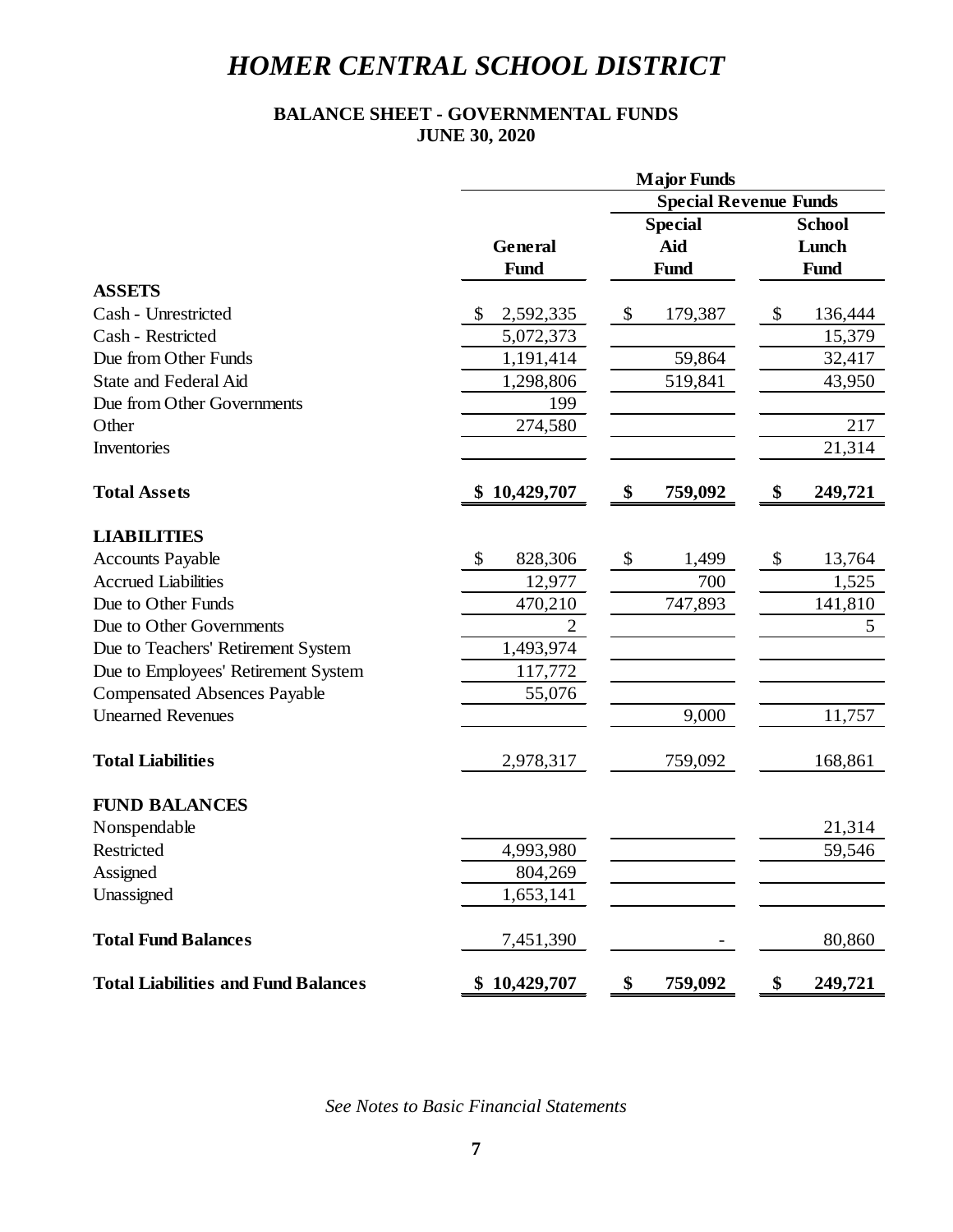| <b>Major Funds</b>                    |                                    |                                              |  |  |  |
|---------------------------------------|------------------------------------|----------------------------------------------|--|--|--|
| <b>Debt</b><br><b>Service</b><br>Fund | Capital<br>Projects<br><b>Fund</b> | <b>Total</b><br>Governmental<br><b>Funds</b> |  |  |  |
| \$                                    | \$                                 | \$<br>2,908,166                              |  |  |  |
| 4,932,013                             | 527,474                            | 10,547,239                                   |  |  |  |
| 849,410                               | 326,564                            | 2,459,669                                    |  |  |  |
|                                       |                                    | 1,862,597                                    |  |  |  |
|                                       |                                    | 199                                          |  |  |  |
|                                       | 2,175                              | 276,972                                      |  |  |  |
|                                       |                                    | 21,314                                       |  |  |  |
| \$<br>5,781,423                       | \$<br>856,213                      | \$<br>18,076,156                             |  |  |  |
|                                       |                                    |                                              |  |  |  |
| \$                                    | \$                                 | \$<br>843,569                                |  |  |  |
|                                       |                                    | 15,202                                       |  |  |  |
| 308,234                               | 791,522                            | 2,459,669                                    |  |  |  |
|                                       |                                    |                                              |  |  |  |
|                                       |                                    | 1,493,974                                    |  |  |  |
|                                       |                                    | 117,772                                      |  |  |  |
|                                       |                                    | 55,076<br>20,757                             |  |  |  |
|                                       |                                    |                                              |  |  |  |
| 308,234                               | 791,522                            | 5,006,026                                    |  |  |  |
|                                       |                                    | 21,314                                       |  |  |  |
| 5,473,189                             | 64,691                             | 10,591,406                                   |  |  |  |
|                                       |                                    | 804,269                                      |  |  |  |
|                                       |                                    | 1,653,141                                    |  |  |  |
| 5,473,189                             | 64,691                             | 13,070,130                                   |  |  |  |
| \$<br>5,781,423                       | \$<br>856,213                      | 18,076,156<br>\$                             |  |  |  |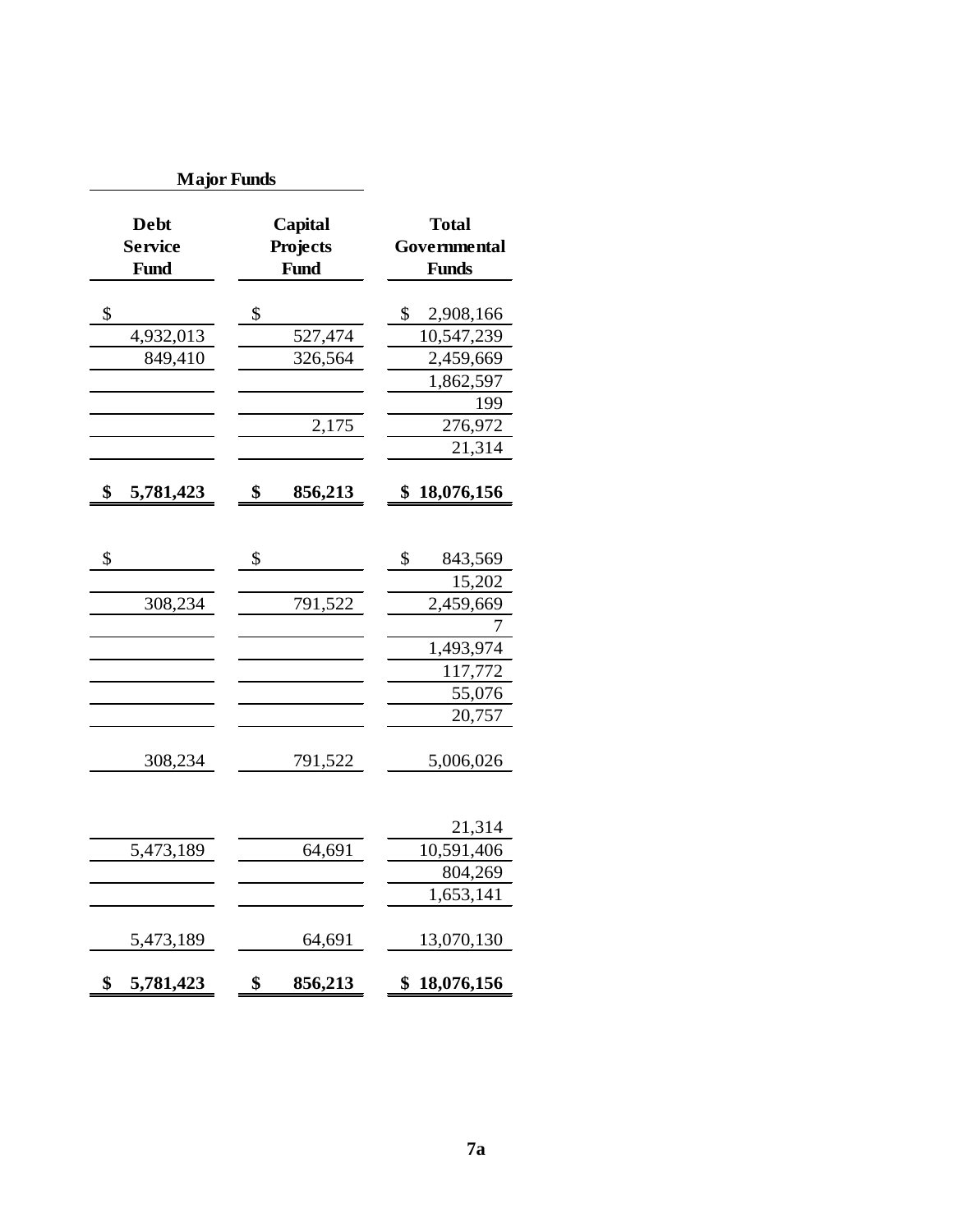### **RECONCILIATION OF GOVERNMENTAL FUNDS BALANCE SHEET TO THE STATEMENT OF NET POSITION JUNE 30, 2020**

| <b>Fund Balances - Total Governmental Funds</b>                                                                                                                                                                                                                                                                                                                                                                                                                                                                                                                                                                                                                                                                                           |                                                                                                  | \$<br>13,070,130   |
|-------------------------------------------------------------------------------------------------------------------------------------------------------------------------------------------------------------------------------------------------------------------------------------------------------------------------------------------------------------------------------------------------------------------------------------------------------------------------------------------------------------------------------------------------------------------------------------------------------------------------------------------------------------------------------------------------------------------------------------------|--------------------------------------------------------------------------------------------------|--------------------|
| Amounts reported for Governmental Activities in the Statement of Net Position are different<br>because:                                                                                                                                                                                                                                                                                                                                                                                                                                                                                                                                                                                                                                   |                                                                                                  |                    |
| Capital assets, net of accumulated depreciation, used in Governmental Activities are not                                                                                                                                                                                                                                                                                                                                                                                                                                                                                                                                                                                                                                                  |                                                                                                  |                    |
| financial resources and, therefore, are not reported in the funds.                                                                                                                                                                                                                                                                                                                                                                                                                                                                                                                                                                                                                                                                        |                                                                                                  |                    |
| <b>Total Historical Cost</b>                                                                                                                                                                                                                                                                                                                                                                                                                                                                                                                                                                                                                                                                                                              | \$<br>84,937,047                                                                                 |                    |
| <b>Less Accumulated Depreciation</b>                                                                                                                                                                                                                                                                                                                                                                                                                                                                                                                                                                                                                                                                                                      | (31, 376, 551)                                                                                   | 53,560,496         |
| The School District's proportionate share of the collective net pension asset/liability is not<br>reported in the funds.                                                                                                                                                                                                                                                                                                                                                                                                                                                                                                                                                                                                                  |                                                                                                  |                    |
| TRS Net Pension Asset - Proportionate Share                                                                                                                                                                                                                                                                                                                                                                                                                                                                                                                                                                                                                                                                                               | \$<br>2,391,482                                                                                  |                    |
| ERS Net Pension Liability - Proportionate Share                                                                                                                                                                                                                                                                                                                                                                                                                                                                                                                                                                                                                                                                                           | (2,687,525)                                                                                      | (296, 043)         |
| Deferred outflows of resources, including deferred charges on defeased debt, pensions, and<br>OPEB, represents a consumption of net position that applies to future periods and, therefore,<br>is not reported in the funds. Deferred inflows of resources, including pensions and OPEB,<br>represents an acquisition of net position that applies to future periods and, therefore, is not<br>reported in the funds.<br>Deferred Charges on Defeased Debt<br>Deferred Outflows of Resources - OPEB<br>Deferred Inflows of Resources - OPEB<br>ERS Deferred Outflows of Resources - Pension<br>ERS Deferred Inflows of Resources - Pension<br>TRS Deferred Outflows of Resources - Pension<br>TRS Deferred Inflows of Resources - Pension | \$<br>337,314<br>11,991,780<br>(7,423,943)<br>1,816,393<br>(73, 113)<br>7,907,103<br>(3,227,182) | 11,328,352         |
| Long-term liabilities, including bonds payable, are not due and payable in the current period                                                                                                                                                                                                                                                                                                                                                                                                                                                                                                                                                                                                                                             |                                                                                                  |                    |
| and, therefore, are not reported in the funds.                                                                                                                                                                                                                                                                                                                                                                                                                                                                                                                                                                                                                                                                                            |                                                                                                  |                    |
| <b>Bonds Payable</b>                                                                                                                                                                                                                                                                                                                                                                                                                                                                                                                                                                                                                                                                                                                      | \$<br>(21,030,000)                                                                               |                    |
| Installment debt payable                                                                                                                                                                                                                                                                                                                                                                                                                                                                                                                                                                                                                                                                                                                  | (793, 055)                                                                                       |                    |
| Premium on Obligations                                                                                                                                                                                                                                                                                                                                                                                                                                                                                                                                                                                                                                                                                                                    | (3,241,612)                                                                                      | (25,064,667)       |
| Certain accrued obligations and expenses reported in the Statement of Net Position do not<br>require the use of current financial resources and, therefore, are not reported as liabilities in<br>the funds.                                                                                                                                                                                                                                                                                                                                                                                                                                                                                                                              | \$<br>(2,348,335)                                                                                |                    |
| <b>Compensated Absences</b><br>Other Postemployment Benefits Liability                                                                                                                                                                                                                                                                                                                                                                                                                                                                                                                                                                                                                                                                    | (61, 741, 173)                                                                                   |                    |
| Accrued Interest on Long-term Debt                                                                                                                                                                                                                                                                                                                                                                                                                                                                                                                                                                                                                                                                                                        | (105, 116)                                                                                       | (64, 194, 624)     |
|                                                                                                                                                                                                                                                                                                                                                                                                                                                                                                                                                                                                                                                                                                                                           |                                                                                                  |                    |
| Net (Deficit) of Governmental Activities                                                                                                                                                                                                                                                                                                                                                                                                                                                                                                                                                                                                                                                                                                  |                                                                                                  | \$<br>(11,596,356) |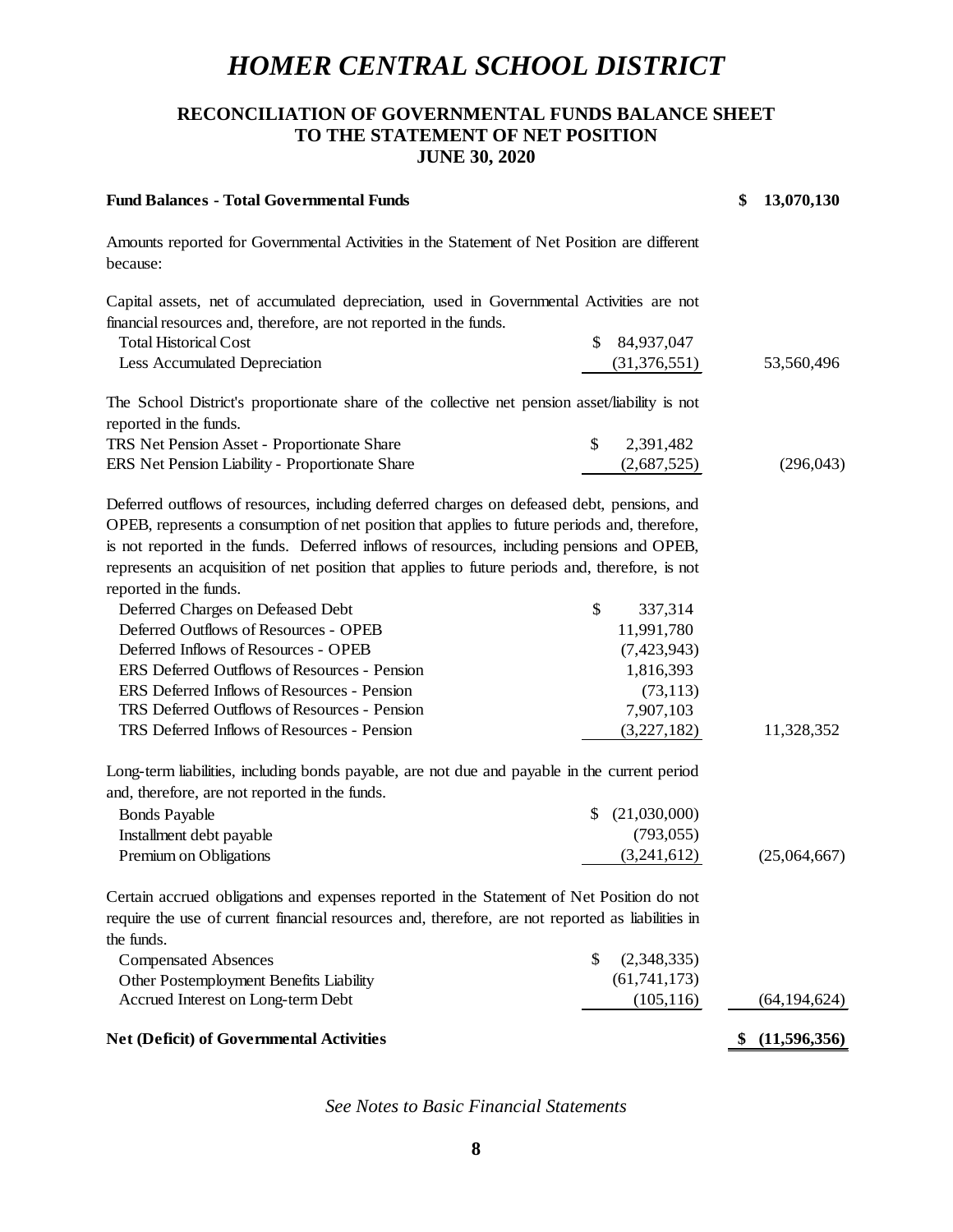## **STATEMENT OF REVENUES, EXPENDITURES, AND CHANGES IN FUND BALANCE - GOVERNMENTAL FUNDS FOR THE YEAR ENDED JUNE 30, 2020**

|                                             | <b>Major Funds</b> |                              |                        |  |  |
|---------------------------------------------|--------------------|------------------------------|------------------------|--|--|
|                                             |                    | <b>Special Revenue Funds</b> |                        |  |  |
|                                             |                    | <b>Special</b>               | <b>School</b><br>Lunch |  |  |
|                                             | General            | Aid                          |                        |  |  |
|                                             | Fund               | <b>Fund</b>                  | Fund                   |  |  |
| <b>REVENUES</b>                             |                    |                              |                        |  |  |
| <b>Real Property Taxes</b>                  | \$14,328,100       | $\boldsymbol{\mathsf{S}}$    | \$                     |  |  |
| Other Tax Items                             | 2,282,279          |                              |                        |  |  |
| Nonproperty Taxes                           | 2,312              |                              |                        |  |  |
| <b>Charges for Services</b>                 | 41,310             |                              |                        |  |  |
| Use of Money and Property                   | 86,039             |                              | 550                    |  |  |
| Sale of Property and Compensation for Loss  | 26,734             |                              |                        |  |  |
| Miscellaneous                               | 360,005            |                              | 4,945                  |  |  |
| <b>State Sources</b>                        | 23,944,270         | 280,449                      | 52,608                 |  |  |
| <b>Federal Sources</b>                      | 33,772             | 1,042,929                    | 590,128                |  |  |
| Sales - School Lunch                        |                    |                              | 231,427                |  |  |
| <b>Total Revenues</b>                       | 41,104,821         | 1,323,378                    | 879,658                |  |  |
| <b>EXPENDITURES</b>                         |                    |                              |                        |  |  |
| General Support                             | 3,788,750          |                              |                        |  |  |
| Instruction                                 | 22,274,327         | 1,275,612                    | 437,103                |  |  |
| <b>Pupil Transportation</b>                 | 1,788,510          | 52,931                       |                        |  |  |
| <b>Community Services</b>                   | 18,741             |                              |                        |  |  |
| <b>Employee Benefits</b>                    | 9,431,279          | 36,041                       | 179,151                |  |  |
| Debt Service:                               |                    |                              |                        |  |  |
| Principal                                   | 3,317,089          |                              |                        |  |  |
| Interest                                    | 1,083,651          |                              |                        |  |  |
| Cost of Sales                               |                    |                              | 354,277                |  |  |
| Capital Outlay                              |                    |                              |                        |  |  |
| <b>Total Expenditures</b>                   | 41,702,347         | 1,364,584                    | 970,531                |  |  |
| Excess (Deficiency) of Revenues             |                    |                              |                        |  |  |
| Over Expenditures                           | (597, 526)         | (41,206)                     | (90, 873)              |  |  |
| OTHER FINANCING SOURCES AND (USES)          |                    |                              |                        |  |  |
| Premium on Obligations                      |                    |                              |                        |  |  |
| Proceeds of Obligations                     |                    |                              |                        |  |  |
| <b>Operating Transfers In</b>               | 308,234            | 41,206                       |                        |  |  |
| <b>Operating Transfers (Out)</b>            | (141, 206)         |                              |                        |  |  |
| <b>Total Other Sources (Uses)</b>           | 167,028            | 41,206                       |                        |  |  |
| Net Change in Fund Balances                 | (430, 498)         |                              | (90, 873)              |  |  |
| Fund Balances (Deficit) - Beginning of Year | 7,881,888          |                              | 171,733                |  |  |
| <b>Fund Balances - End of Year</b>          | \$7,451,390        | \$                           | \$<br>80,860           |  |  |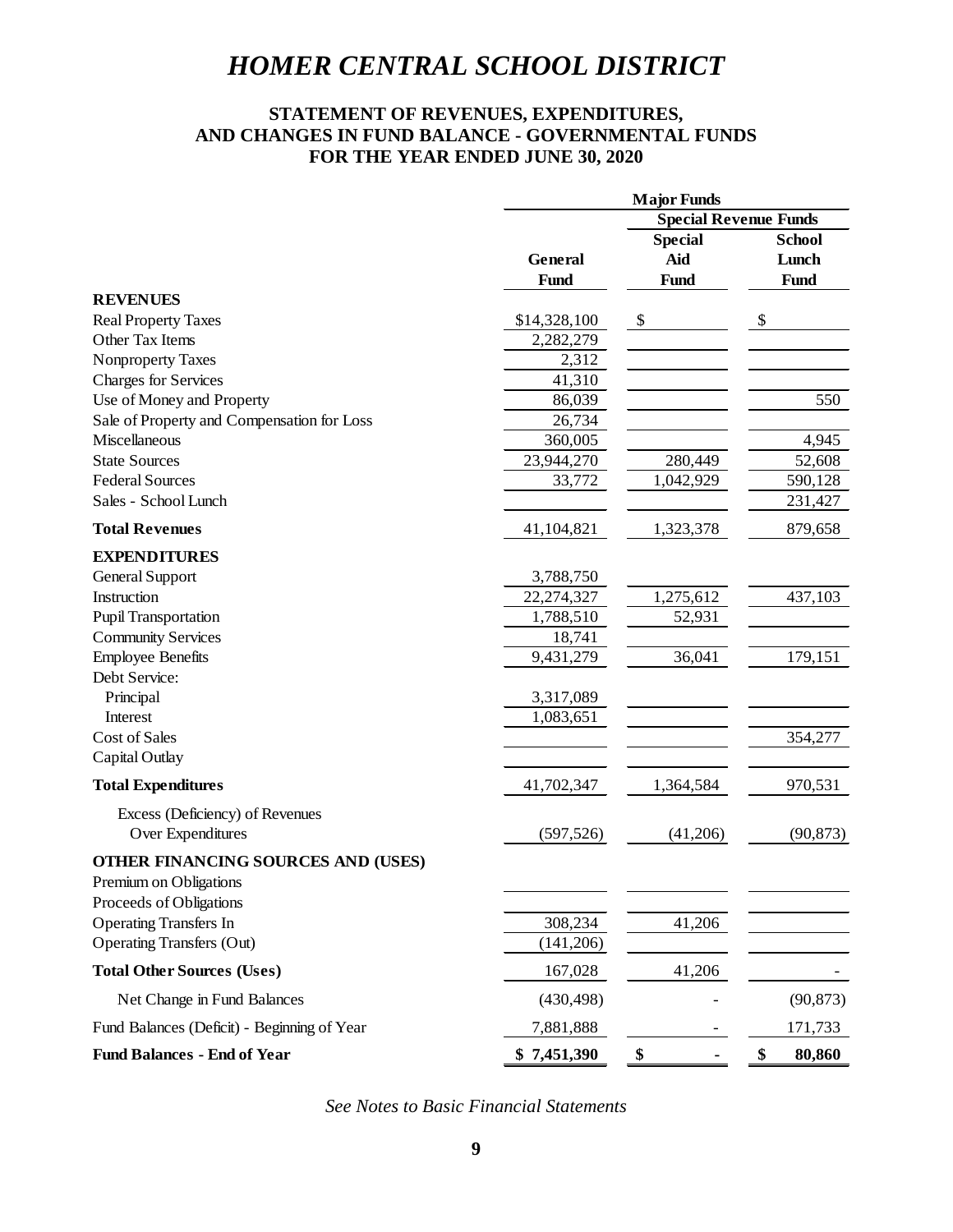| <b>Major Funds</b>                           |                                    |                                       |
|----------------------------------------------|------------------------------------|---------------------------------------|
| <b>Debt</b><br><b>Service</b><br><b>Fund</b> | Capital<br>Projects<br><b>Fund</b> | Total<br>Governmental<br><b>Funds</b> |
| \$                                           | \$                                 | \$<br>14,328,100                      |
|                                              |                                    | 2,282,279                             |
|                                              |                                    | 2,312                                 |
|                                              |                                    | 41,310                                |
| 15,153                                       |                                    | 101,742                               |
|                                              |                                    | 26,734                                |
|                                              |                                    | 364,950                               |
|                                              |                                    | 24,277,327                            |
|                                              |                                    | 1,666,829                             |
|                                              |                                    | 231,427                               |
| 15,153                                       |                                    | 43,323,010                            |
| 65,573                                       |                                    | 3,854,323                             |
|                                              |                                    | 23,987,042                            |
|                                              |                                    | 1,841,441                             |
|                                              |                                    | 18,741                                |
|                                              |                                    | 9,646,471                             |
|                                              |                                    | 3,317,089                             |
|                                              |                                    | 1,083,651                             |
|                                              |                                    | 354,277                               |
|                                              | 100,000                            | 100,000                               |
| 65,573                                       | 100,000                            | 44,203,035                            |
| (50, 420)                                    | (100,000)                          | (880, 025)                            |
| 109,118                                      |                                    | 109,118                               |
|                                              | 650,000                            | 650,000                               |
|                                              | 143,545                            | 492,985                               |
| (351, 779)                                   |                                    | (492, 985)                            |
| (242, 661)                                   | 793,545                            | 759,118                               |
| (293,081)                                    | 693,545                            | (120, 907)                            |
| 5,766,270                                    | (628, 854)                         | 13,191,037                            |
| 5,473,189<br>\$                              | \$<br>64,691                       | \$<br>13,070,130                      |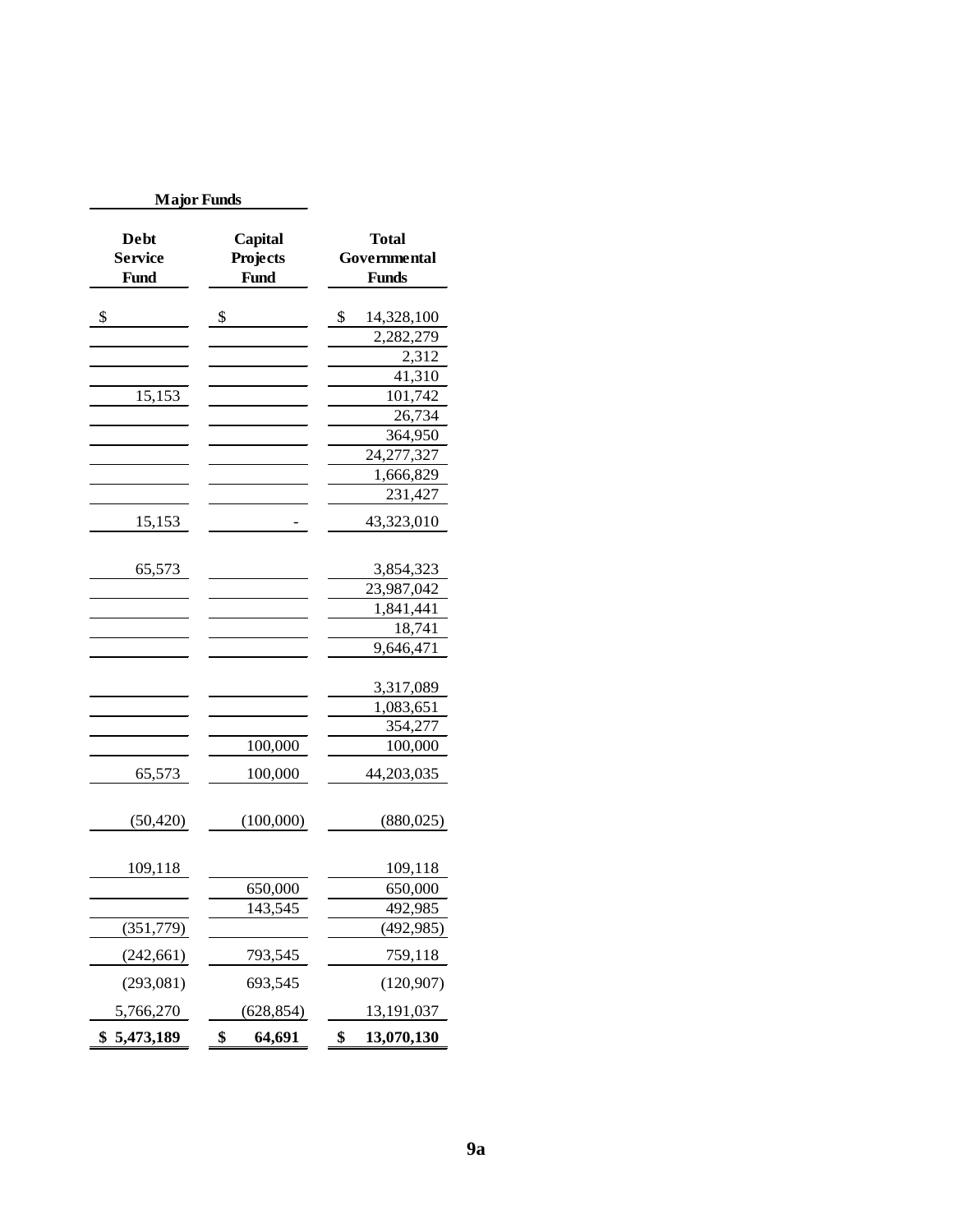## **RECONCILIATION OF GOVERNMENTAL FUNDS STATEMENT OF REVENUES, EXPENDITURES, AND CHANGES IN FUND BALANCES TO THE STATEMENT OF ACTIVITIES FOR THE YEAR ENDED JUNE 30, 2020**

| Net Change in Fund Balances - Total Governmental Funds                                                                                                                                                                                                                                                                                                                                                                                                                                                                                                                                                                                   |             | \$<br>(120, 907) |
|------------------------------------------------------------------------------------------------------------------------------------------------------------------------------------------------------------------------------------------------------------------------------------------------------------------------------------------------------------------------------------------------------------------------------------------------------------------------------------------------------------------------------------------------------------------------------------------------------------------------------------------|-------------|------------------|
| Amounts reported for Governmental Activities in the Statement of Activities are different because:                                                                                                                                                                                                                                                                                                                                                                                                                                                                                                                                       |             |                  |
| Governmental Funds report capital outlay as expenditures. However, in the Statement of Activities, the cost of<br>those assets is allocated over their estimated useful lives as depreciation expense.                                                                                                                                                                                                                                                                                                                                                                                                                                   |             |                  |
| <b>Capital Asset Additions</b><br>S                                                                                                                                                                                                                                                                                                                                                                                                                                                                                                                                                                                                      | 1,324,466   |                  |
| Gain on Sale of Equipment                                                                                                                                                                                                                                                                                                                                                                                                                                                                                                                                                                                                                | 107,369     |                  |
| Depreciation Expense                                                                                                                                                                                                                                                                                                                                                                                                                                                                                                                                                                                                                     | (2,639,979) | (1,208,144)      |
| Changes in the School District's proportionate share of net pension assets/liabilities have no effect on current<br>financial resources and therefore are not reported in the Governmental Funds. In addition, changes in the<br>School District's deferred outflows and deferred inflows of resources related to pensions do not affect current                                                                                                                                                                                                                                                                                         |             |                  |
| financial resources and are also not reported in the Governmental Funds.                                                                                                                                                                                                                                                                                                                                                                                                                                                                                                                                                                 |             |                  |
| <b>ERS</b><br>\$                                                                                                                                                                                                                                                                                                                                                                                                                                                                                                                                                                                                                         | (488, 011)  |                  |
| <b>TRS</b>                                                                                                                                                                                                                                                                                                                                                                                                                                                                                                                                                                                                                               | (1,638,920) | (2,126,931)      |
| Bond proceeds provide current financial resources to Governmental Funds, but issuing debt increases long-<br>term liabilities in the Statement of Net Position. Repayment of bond principal is an expenditure in the<br>Governmental Funds, but the repayment reduces long-term liabilities in the Statement of Net Position.                                                                                                                                                                                                                                                                                                            |             |                  |
| Proceeds of Debt<br>\$                                                                                                                                                                                                                                                                                                                                                                                                                                                                                                                                                                                                                   | (650,000)   |                  |
| Proceeds of Installment Purchase Debt                                                                                                                                                                                                                                                                                                                                                                                                                                                                                                                                                                                                    | (945, 144)  |                  |
| Premiums on Obligations                                                                                                                                                                                                                                                                                                                                                                                                                                                                                                                                                                                                                  | (109, 118)  |                  |
| Principal Payments - Installment Purchase Debt                                                                                                                                                                                                                                                                                                                                                                                                                                                                                                                                                                                           | 152,089     |                  |
| <b>Principal Payments</b>                                                                                                                                                                                                                                                                                                                                                                                                                                                                                                                                                                                                                | 3,165,000   | 1,612,827        |
| Long-term obligations, such as those associated with compensated absences, are reported in the Statement of<br>Net Position. Therefore expenses which result in an (increase) or decrease in these long-term obligations are<br>not reflected in the Governmental Fund financial statements. This is the change in the amount that is reported in<br>the Statement of Activities. In addition, changes in the School District's deferred outflows and deferred inflows<br>of resources related to other postemployment benefits do not affect current financial resources and, therefore,<br>are not reported in the Governmental Funds. |             |                  |
| \$<br>Change in Compensated Absences                                                                                                                                                                                                                                                                                                                                                                                                                                                                                                                                                                                                     | (274,991)   |                  |
| Other Postemployment Benefits Obligations                                                                                                                                                                                                                                                                                                                                                                                                                                                                                                                                                                                                | (2,808,086) | (3,083,077)      |
| Some expenses reported in the Statement of Activities do not require the use of current financial resources and,<br>therefore, are not reported as expenditures in Governmental Funds. This is the amount of change from the prior<br>year.                                                                                                                                                                                                                                                                                                                                                                                              |             |                  |
| Amortization of Charges on Defeased Debt<br>\$                                                                                                                                                                                                                                                                                                                                                                                                                                                                                                                                                                                           | (136,245)   |                  |
| <b>Amortization of Bond Premium</b>                                                                                                                                                                                                                                                                                                                                                                                                                                                                                                                                                                                                      | 318,889     |                  |
| Change in Accrued Interest Payable                                                                                                                                                                                                                                                                                                                                                                                                                                                                                                                                                                                                       | 45,864      | 228,508          |
| Net Change in Net Position (Deficit) of Governmental Activities                                                                                                                                                                                                                                                                                                                                                                                                                                                                                                                                                                          |             | \$(4,697,724)    |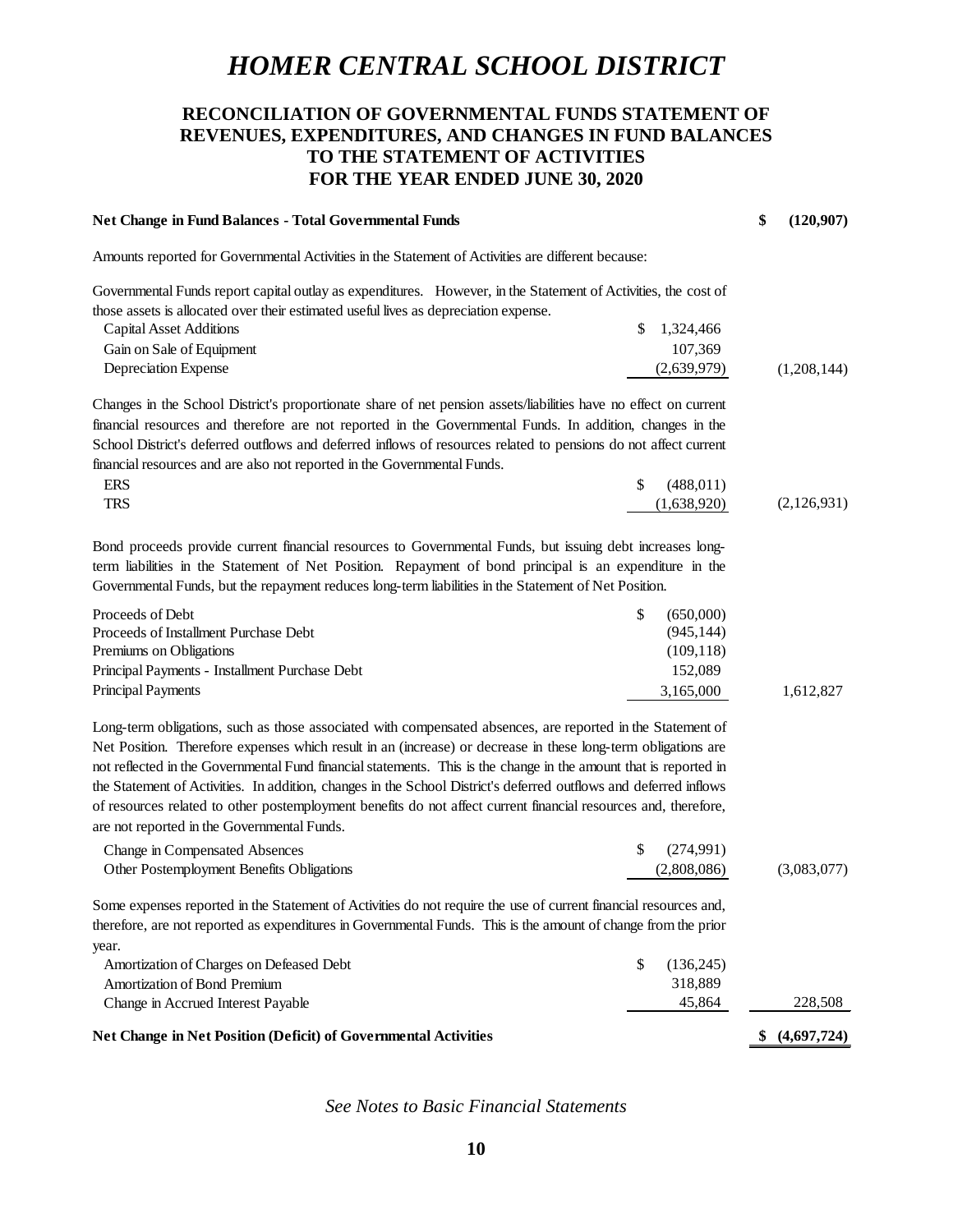## **STATEMENT OF FIDUCIARY NET POSITION FIDUCIARY FUNDS JUNE 30, 2020**

|                                               | <b>Private</b>            |                                      |  |
|-----------------------------------------------|---------------------------|--------------------------------------|--|
|                                               | <b>Purpose</b>            |                                      |  |
|                                               | <b>Trust</b>              | <b>Agency</b>                        |  |
|                                               | Fund                      | <b>Funds</b>                         |  |
| <b>ASSETS</b>                                 |                           |                                      |  |
| Cash - Unrestricted                           | $\boldsymbol{\mathsf{S}}$ | \$<br>369,426                        |  |
| Cash - Restricted                             | 105,369                   |                                      |  |
| <b>Accounts Receivable</b>                    | 100                       | 5,627                                |  |
| <b>Total Assets</b>                           | 105,469                   | 375,053<br>\$                        |  |
|                                               |                           |                                      |  |
| <b>LIABILITIES</b>                            |                           |                                      |  |
| <b>Extraclassroom Activity Funds Balances</b> |                           | $\boldsymbol{\mathsf{S}}$<br>133,767 |  |
| <b>Other Liabilities</b>                      | 100                       | 241,286                              |  |
| <b>Total Liabilities</b>                      | 100                       | 375,053<br>\$                        |  |
| <b>NET POSITION</b>                           |                           |                                      |  |
| Restricted for Scholarships                   | \$<br>105,369             |                                      |  |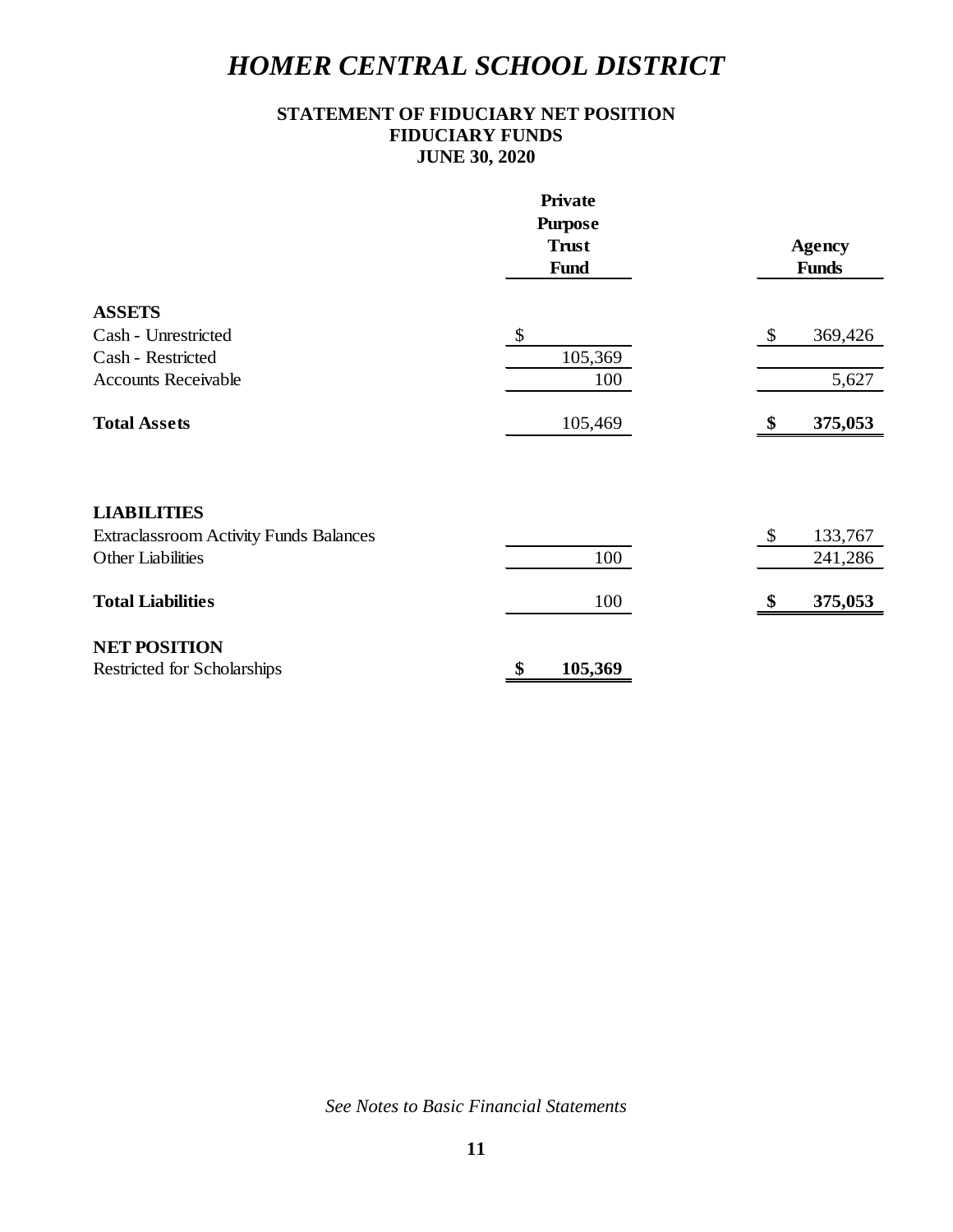## **STATEMENT OF CHANGES IN FIDUCIARY NET POSITION FIDUCIARY FUND FOR THE YEAR ENDED JUNE 30, 2020**

|                                              | <b>Private</b><br><b>Purpose</b><br><b>Trust</b><br>Fund |
|----------------------------------------------|----------------------------------------------------------|
| <b>ADDITIONS</b>                             |                                                          |
| Gifts and Contributions                      | $\boldsymbol{\mathsf{\$}}$<br>1,350                      |
| <b>Investment Earnings</b>                   | 155                                                      |
| <b>Total Additions</b>                       | 1,505                                                    |
| <b>DEDUCTIONS</b><br>Scholarships and Awards | 3,280                                                    |
|                                              |                                                          |
| <b>Total Deductions</b>                      | 3,280                                                    |
| Change in Net Position                       | (1,775)                                                  |
| Net Position - Beginning of Year             | 107,144                                                  |
| <b>Net Position - End of Year</b>            | 105,369<br>\$                                            |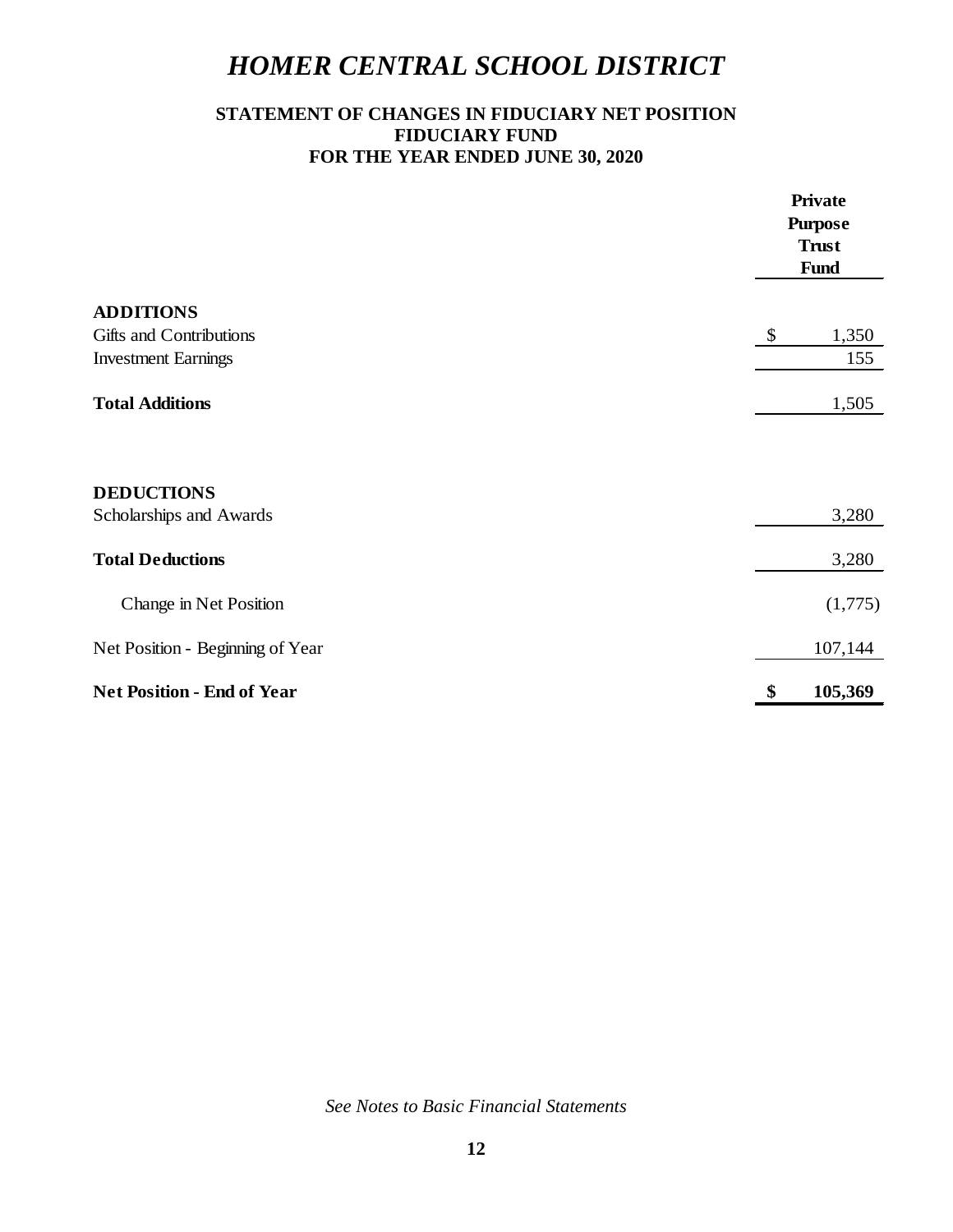#### **NOTES TO FINANCIAL STATEMENTS JUNE 30, 2020**

#### *Note 1* **Summary of Significant Accounting Policies**

The accompanying financial statements of the Homer Central School District (the School District) have been prepared in conformity with U.S. generally accepted accounting principles (U.S. GAAP) for governments, as prescribed by the Governmental Accounting Standards Board (GASB), which is the accepted standard-setting body for establishing governmental accounting and financial reporting principles.

#### **Reporting Entity**

Essentially, the primary function of the School District is to provide education for pupils. Services such as transportation of pupils, administration, finance and plant maintenance support the primary function.

The School District is governed by the laws of New York State. The School District is an independent entity governed by an elected Board of Education (Board) consisting of 9 members. The President of the Board serves as the chief fiscal officer and the Superintendent is the chief executive officer. The Board is responsible for, and controls all activities related to public school education within the School District. Board members have authority to make decisions, power to appoint management, and primary accountability for all fiscal matters.

The financial reporting entity consists of the following, as defined by Governmental Accounting Standards Board (GASB) Statement No. 14, "The Financial Reporting Entity," as amended.

- The primary government, which is the Homer Central School District;
- Organizations for which the primary government is financially accountable; and
- Other organizations for which the nature and significance of their relationship with the primary government are such that exclusion would cause the reporting entity's basic financial statements to be misleading or incomplete.

The accompanying financial statements present the activities of the School District. The School District is not a component unit of another reporting entity.

The decision to include a potential component unit in the School District's reporting entity is based on several criteria including legal standing, fiscal dependency and financial accountability. Based on the application of these criteria, the Extraclassroom Activity Funds are included in the School District's reporting entity.

The Extraclassroom Activity Funds of the Homer Central School District represent funds of the students of the School District. The Board of Education exercises general oversight of these funds. The Extraclassroom Activity Funds are independent of the School District with respect to its financial transactions and the designation of student management. Separate audited financial statements (cash basis) of the Extraclassroom Activity Funds can be obtained from the School District's office, located at 80 S. West Street, Homer, New York 13077.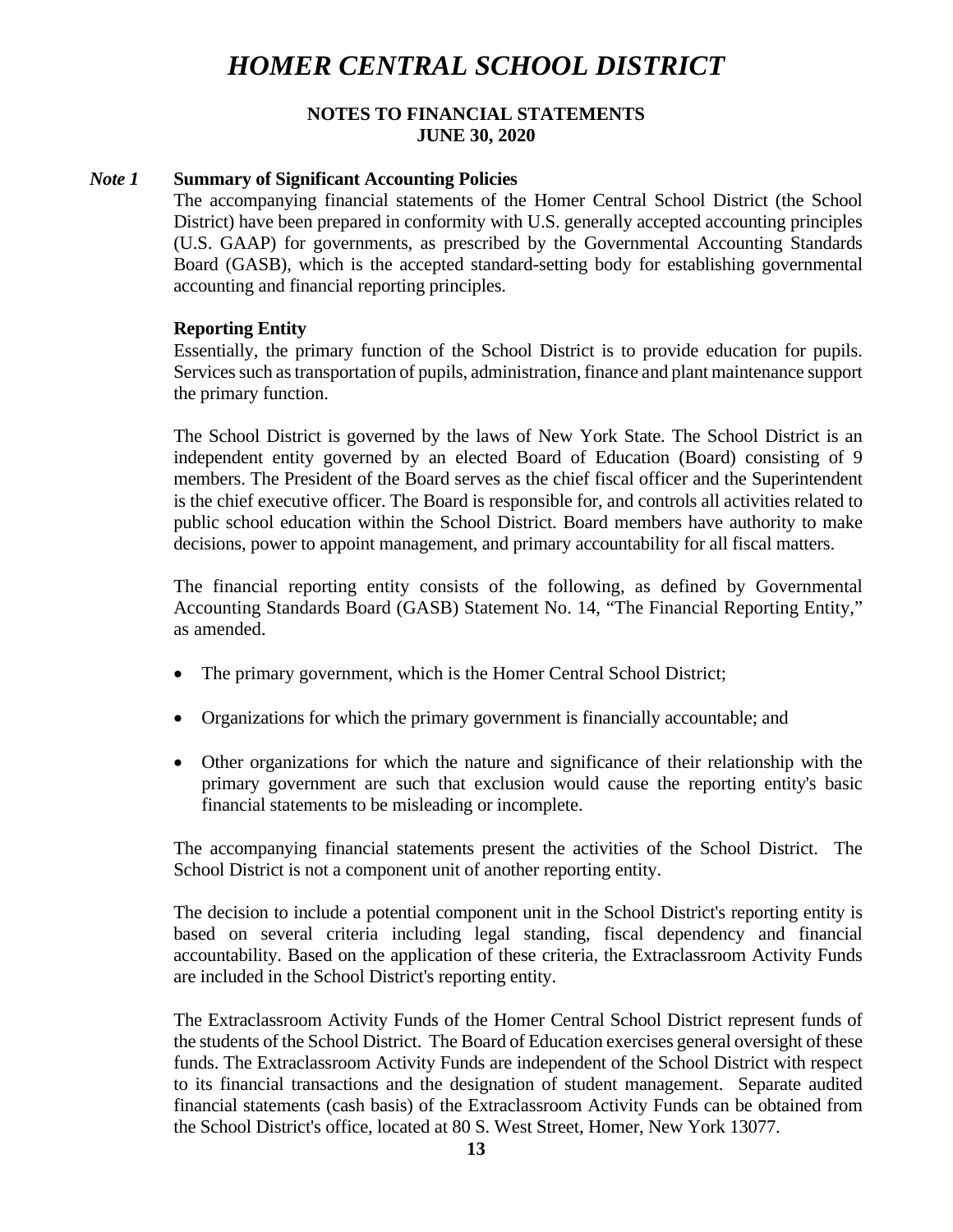#### **NOTES TO FINANCIAL STATEMENTS JUNE 30, 2020**

#### *Note 1* **Summary of Significant Accounting Policies - Continued**

#### **Joint Venture**

The Homer Central School District is one of 23 component school districts in the Onondaga-Cortland-Madison Board of Cooperative Educational Services (BOCES). A BOCES is a voluntary, cooperative association of School Districts in a geographic area that shares planning, services, and programs that provide educational and support activities. There is no authority or process by which a school district can terminate its status as a BOCES component.

BOCES are organized under §1950 of the New York State Education Law. A BOCES Board is considered a corporate body. Members of a BOCES Board are nominated and elected by their component member boards in accordance with provisions of §1950 of the New York State Education Law. All BOCES property is held by the BOCES Board as a corporation (§ 1950(6)). In addition, BOCES Boards also are considered municipal corporations to permit them to contract with other municipalities on a cooperative basis under  $\S119-n(a)$  of the New York State General Municipal Law (GML).

A BOCES budget is comprised of separate budgets for administrative, program, and capital costs. Each component school district's share of administrative and capital cost is determined by resident public school district enrollment as defined in Education Law, §1950(4)(b)(7). In addition, component School Districts pay tuition or a service fee for programs in which their students participate.

Separate financial statements of Onondaga-Cortland-Madison BOCES may be obtained by contacting the Business Office, Onondaga-Cortland Madison BOCES, 110 Elwood Davis Road, Liverpool, NY 13088.

#### **Basis of Presentation - District-Wide Financial Statements**

The Statement of Net Position and the Statement of Activities present financial information about the School District's Governmental Activities. These statements include the financial activities of the overall government in its entirety, except those that are fiduciary. Eliminations have been made to minimize the double counting of internal transactions. Governmental Activities generally are financed through taxes, state aid, intergovernmental revenues and other exchange and non-exchange transactions. Operating grants include operating-specific and discretionary (either operating or capital) grants, while the capital grants column reflects capital-specific grants.

The Statement of Net Position presents the financial position of the School District at fiscal year-end. The Statement of Activities presents a comparison between direct expenses and program revenues for each function of the School District's Governmental Activities. Direct expenses are those specifically associated with and clearly identifiable to a particular function. Indirect expenses, principally employee benefits, are allocated to functional areas in proportion to the payroll expended for those areas. Program revenues include charges paid by the recipients of goods or services offered by the programs, and grants and contributions restricted to meeting the operational or capital requirements of a particular program. Revenues not classified as program revenues, including all taxes, are presented as general revenues.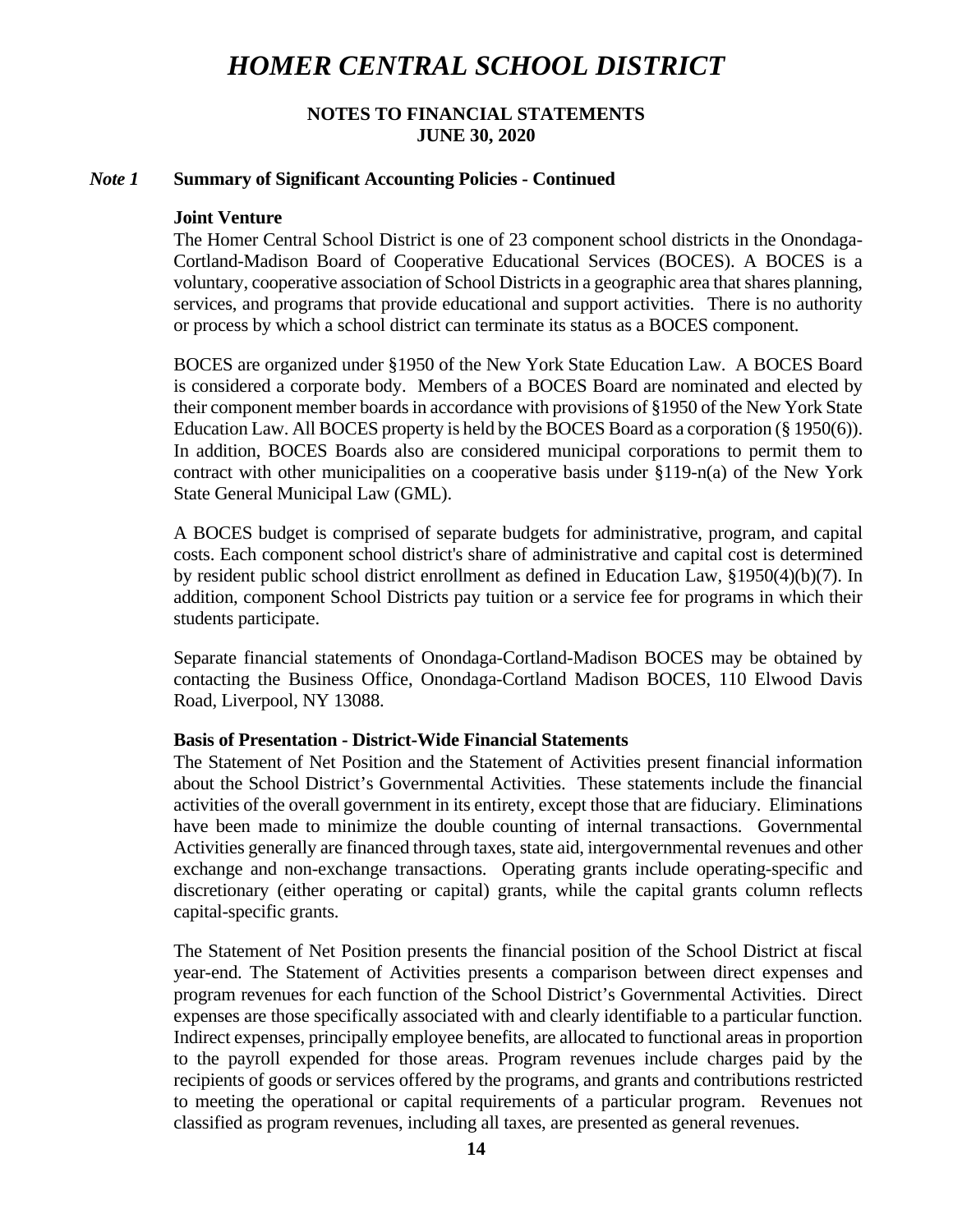#### **NOTES TO FINANCIAL STATEMENTS JUNE 30, 2020**

#### *Note 1* **Summary of Significant Accounting Policies - Continued**

#### **Governmental Fund Financial Statements**

The Governmental Fund financial statements provide information about the School District's funds, including Fiduciary Funds. Separate statements for each fund category (Governmental and Fiduciary) are presented. The emphasis of Governmental Fund financial statements is on major Governmental Funds, each displayed in a separate column.

The School District reports the following Major Governmental Funds:

- General Fund: This is the School District's primary operating fund. It accounts for all financial transactions not required to be accounted for in another fund.
- Special Revenue Funds: These funds account for proceeds of specific revenue sources (other than capital projects) that are legally restricted to expenditures for specified purposes. Special revenue funds include the following:
	- Special Aid Fund: Used to account for proceeds received from state and federal grants that are restricted for special educational programs.
	- School Lunch Fund: Used to account for child nutrition activities whose funds are restricted as to use.
- Capital Projects Fund: Accounts for the financial resources used for the renovation of the School District's educational complex.
- Debt Service Fund: Accounts for the accumulation of resources and the payment of principal and interest on long-term general obligation debt of Governmental Activities.

Fiduciary activities are those in which the School District acts as trustee or agent for resources that belong to others. These activities are not included in the District-wide financial statements, because their resources do not belong to the School District and are not available to be used.

The School District reports the following Fiduciary Funds:

- Private-Purpose Trust Fund: Accounts for Scholarship Funds awarded to individual students. These activities, and those of the Agency Funds described below, are not included in the District-wide financial statements because their resources do not belong to the School District and are not available to be used.
- Agency Funds: Strictly custodial in nature and do not involve measurement of results of operations. Assets are held by the School District as agent for various student groups or Extraclassroom Activity Funds and for payroll or employee withholding.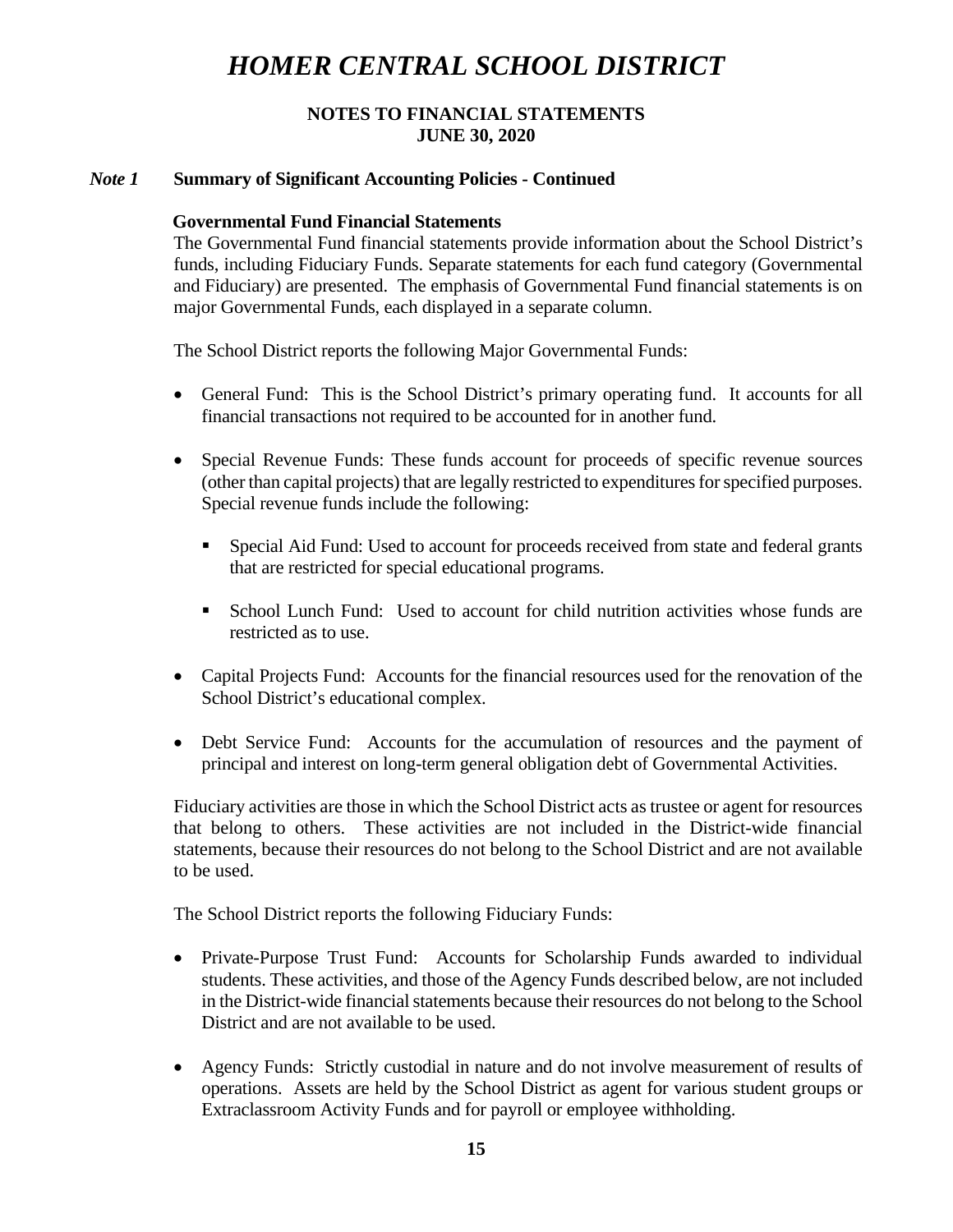#### **NOTES TO FINANCIAL STATEMENTS JUNE 30, 2020**

#### *Note 1* **Summary of Significant Accounting Policies - Continued**

#### **Measurement Focus and Basis of Accounting**

The District-wide and Fiduciary Fund financial statements are reported using the economic resources measurement focus and the accrual basis of accounting. Revenues are recorded when earned and expenses are recorded at the time liabilities are incurred, regardless of when the related cash transaction takes place. Non-exchange transactions, in which the School District gives or receives value without directly receiving or giving equal value in exchange, include property taxes, grants and donations. On an accrual basis, revenue from property taxes is recognized in the fiscal year for which the taxes are levied. Revenue from state aid is recognized in the fiscal year it is apportioned by the state. Revenue from grants and donations is recognized in the fiscal year in which all eligibility requirements have been satisfied.

The Governmental Fund financial statements are reported using the current financial resources measurement focus and the modified accrual basis of accounting. Under this method, revenues are recognized when measurable and available. The School District considers all revenues reported in the Governmental Funds to be available if the revenues are collected within one year after the end of the fiscal year.

Expenditures are recorded when the related fund liability is incurred, except for principal and interest on general long-term debt, claims and judgments, and compensated absences, which are recognized as expenditures to the extent they have matured. General capital asset acquisitions are reported as expenditures in Governmental Funds. Proceeds of general longterm debt and acquisitions under capital leases are reported as other financing sources.

#### **Cash and Investments**

The School District's cash and cash equivalents consist of cash on hand, demand deposits and short-term investments with original maturities of three months or less from date of acquisition. New York State law governs the School District's investment policies. Resources must be deposited in Federal Deposit Insurance Corporation (FDIC) insured commercial banks or trust companies located within the state. Permissible investments include obligations of the United States Treasury, United States Agencies, repurchase agreements and obligations of New York State or its localities. Collateral is required for demand and time deposits and certificates of deposit not covered by FDIC insurance. Obligations that may be pledged as collateral are obligations of the United States and its agencies and obligations of the state and its municipalities and school districts. Investments are stated are fair value.

#### **Accounts Receivable**

Accounts receivable are shown gross, with uncollectible amounts recognized under the direct write-off method. No allowance for uncollectible accounts has been provided, as it is believed that such allowance would not be material. All receivables are expected to be collected within the subsequent fiscal year.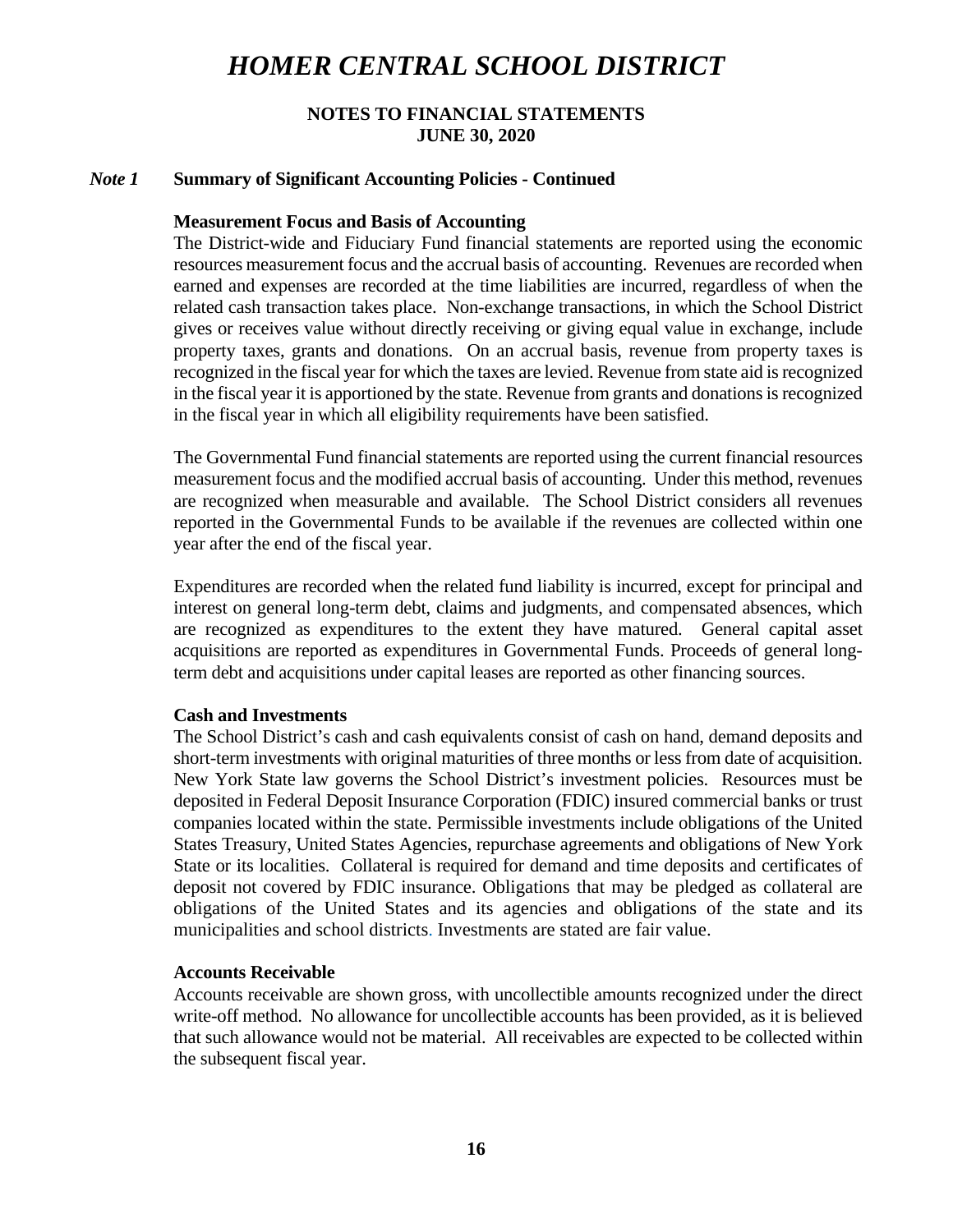#### **NOTES TO FINANCIAL STATEMENTS JUNE 30, 2020**

#### *Note 1* **Summary of Significant Accounting Policies - Continued**

#### **Due To/From Other Funds**

Eliminations have been made for amounts due to and due from within the same fund type. A detailed description of the individual fund balances at year end is provided subsequently in these notes.

#### **Inventories and Prepaid Items**

Inventories of food in the School Lunch Fund are recorded at cost on a first-in, first-out basis, or in the case of surplus food, at stated value, which approximates fair value. Purchases of inventory items in other funds are recorded as expenditures at the time of purchase and are considered immaterial in amount. Prepaid items represent payments made by the School District for which benefits extend beyond year-end. These payments to vendors reflect costs applicable to future accounting periods and are recorded as prepaid items in both the Districtwide and Governmental Fund financial statements. These items are reported as assets on the Statement of Net Position or Balance Sheet using the consumption method. A current asset for the prepaid amounts is recorded at the time of purchase and an expense/expenditure is reported in the year the goods or services are consumed.

A portion of fund balance equal to inventories and prepaid amounts is reported as nonspendable, as these assets are not in spendable form in the current period.

#### **Capital Assets**

Capital assets are reported at actual cost for acquisitions subsequent to the adoption of GASB Statement No. 34. For assets acquired prior to the adoption of GASB Statement No. 34, estimated historical costs, based on appraisal and research of the School District's accounting records, were used. Donated assets are reported at acquisition value at the time received.

The School District depreciates capital assets using the straight-line method. Capitalization thresholds (the dollar value above which asset acquisitions are added to the capital asset accounts) and estimated useful lives of capital assets reported in the District-wide financial statements are as follows:

|                              | <b>Capitalization</b><br><b>Threshold</b> |        | <b>Estimated</b><br><b>Useful Life</b> |
|------------------------------|-------------------------------------------|--------|----------------------------------------|
|                              |                                           |        |                                        |
| <b>Buildings</b>             |                                           | 50,000 | 50 Years                               |
| <b>Building Improvements</b> |                                           | 50,000 | 20-50 Years                            |
| Site Improvements            |                                           | 25,000 | 20 Years                               |
| Furniture and Equipment      |                                           | 5,000  | 5-15 Years                             |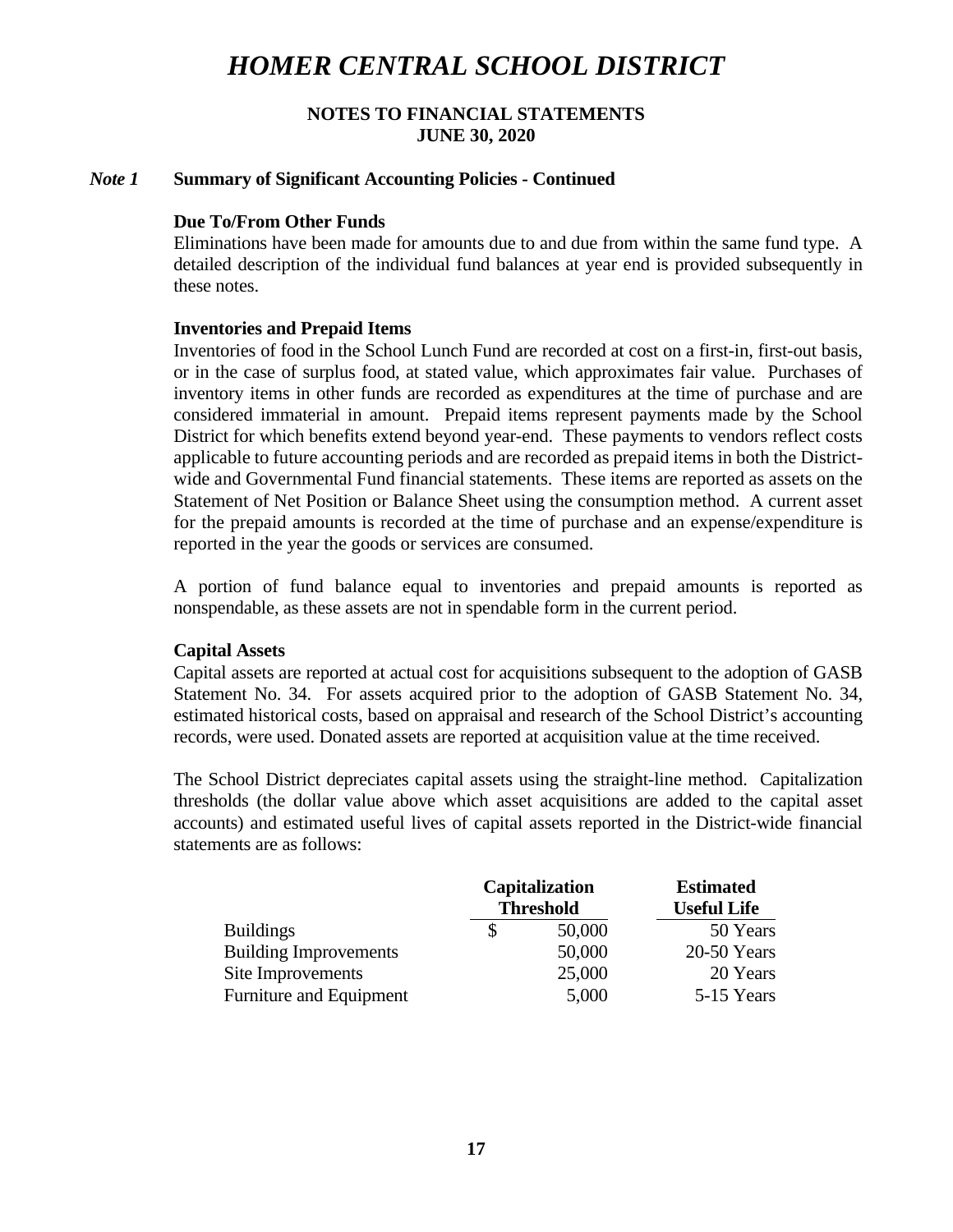#### **NOTES TO FINANCIAL STATEMENTS JUNE 30, 2020**

#### *Note 1* **Summary of Significant Accounting Policies - Continued**

#### **Vested Employee Benefits - Compensated Absences**

Compensated absences consist of unpaid accumulated annual sick and vacation leave.

Sick leave eligibility and accumulation is specified in negotiated labor contracts, and in individual employment contracts. Sick leave use is based on a last-in, first-out (LIFO) basis. Upon retirement, resignation or death, employees may contractually receive a payment based on unused accumulated sick leave.

School District employees are granted vacation time in varying amounts, based primarily on length of service and service position. Some earned benefits may be forfeited if not taken within varying time periods.

Consistent with GASB Statement No. 16, "Accounting for Compensated Absences," the liability is included in the District-wide financial statements. The compensated absences liability is calculated based on the pay rates in effect at year-end.

In the Governmental Fund financial statements only the amount of matured liabilities is accrued within the General Fund based upon expendable and available financial resources. These amounts are expensed on a pay-as-you-go basis.

#### **Other Postemployment Benefits (OPEB)**

School District employees participate in the New York State Employees' Retirement System and the New York State Teachers' Retirement System.

In addition to providing pension benefits, the School District provides health insurance coverage and survivor benefits for retired employees and their survivors. Substantially all of the School District's employees may become eligible for these benefits if they reach normal retirement age while working for the School District. Health care benefits are provided through plans whose premiums are based on the benefits paid during the year. The cost of providing post-retirement benefits is shared between the School District and the retired employee. The School District recognizes the cost of providing health insurance by recording its share of insurance premiums as an expenditure or operating transfer to other funds in the General Fund, in the year paid.

The School District follows GASB Statement No. 75, "Accounting and Financial Reporting for Postemployment Benefits Other than Pensions." The School District's liability for other postemployment benefits has been recorded in the Statement of Net Position, in accordance with the statement. See Note 11 for additional information.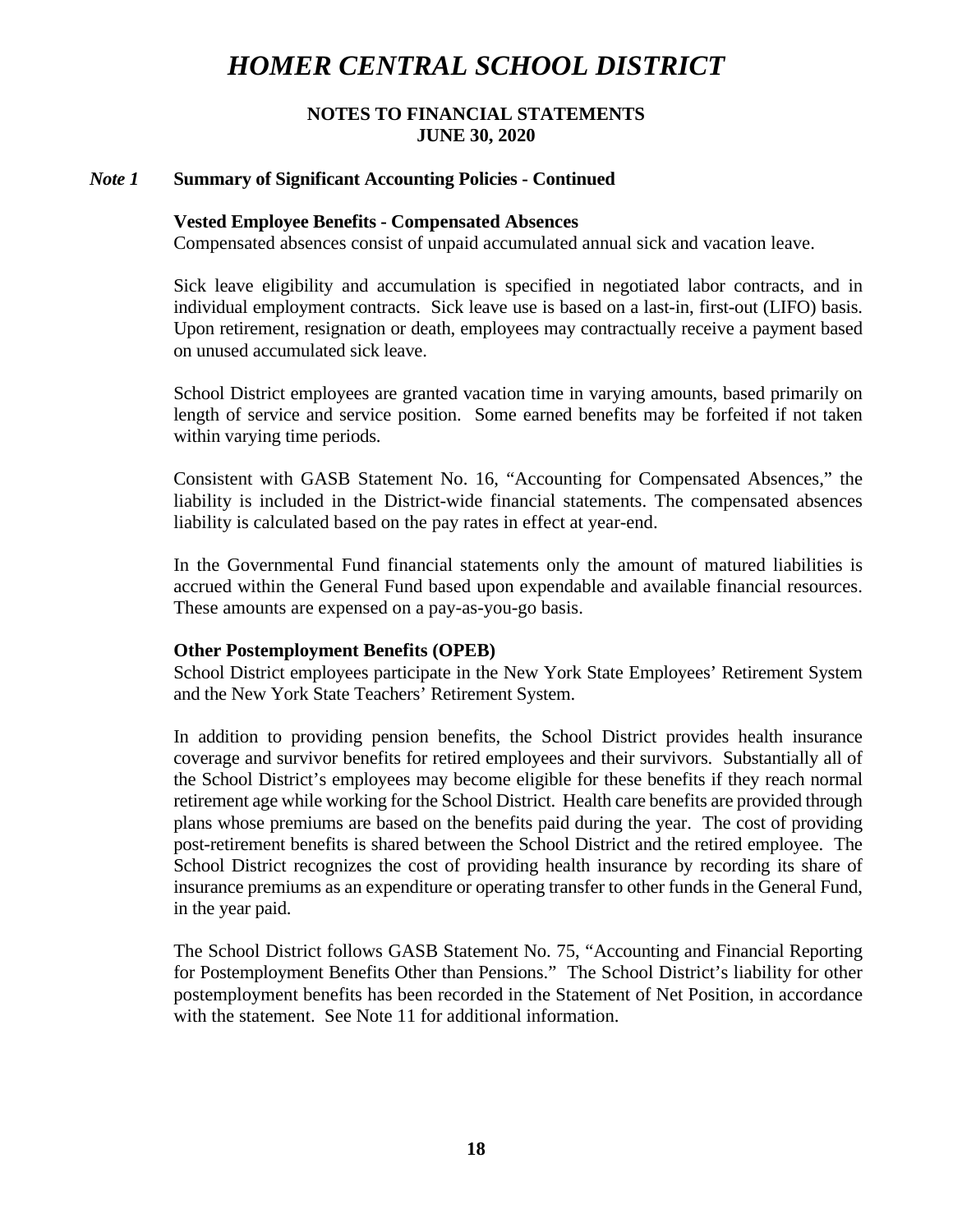## **NOTES TO FINANCIAL STATEMENTS JUNE 30, 2020**

#### *Note 1* **Summary of Significant Accounting Policies - Continued**

#### **Unearned Revenues**

Unearned revenues arise when resources are received by the School District before it has legal claim to them, as when grant monies are received prior to the incidence of qualifying expenditures. In subsequent periods, when the School District has legal claim to the resources, the liability for unearned revenues is removed and revenues are recorded.

#### **Restricted Resources**

When an expense is incurred for purposes for which both restricted and unrestricted net position are available, it is the School District's policy to apply restricted funds before unrestricted funds, unless otherwise prohibited by legal requirements.

#### **Accrued Liabilities and Long-Term Obligations**

Payables, accrued liabilities, and long-term obligations are reported in the District-wide financial statements. In the governmental funds, payables and accrued liabilities are paid in a timely manner and in full from current financial resources. Claims and judgements, other postemployment benefits payable, and compensated absences that will be paid from governmental funds, are reported as a liability in the governmental funds financial statements only to the extent that they are due for payment in the current year. Bonds and other longterm obligations that will be paid from governmental funds are recognized as a liability in the fund financial statements when due.

Long-term obligations represent the School District's future obligations or future economic outflows. The liabilities are reported as due in one year or due within more than one year in the Statement of Net Position.

## **Equity Classifications - District-Wide Financial Statements**

Equity is classified as net position and displayed in three components:

- Net Investment in Capital Assets Consists of capital assets, including restricted capital assets, net of accumulated depreciation and reduced by the outstanding balances of any bonds, mortgages, notes or other borrowings that are attributable to the acquisition, construction or improvement of those assets.
- Restricted Consists of resources with constraints placed on their use either by 1) external groups such as creditors, grantors, contributors or laws or regulations of other governments; or 2) law through constitutional provisions or enabling legislation.
- Unrestricted Consists of all other resources that do not meet the definition of "restricted" or "net investment in capital assets."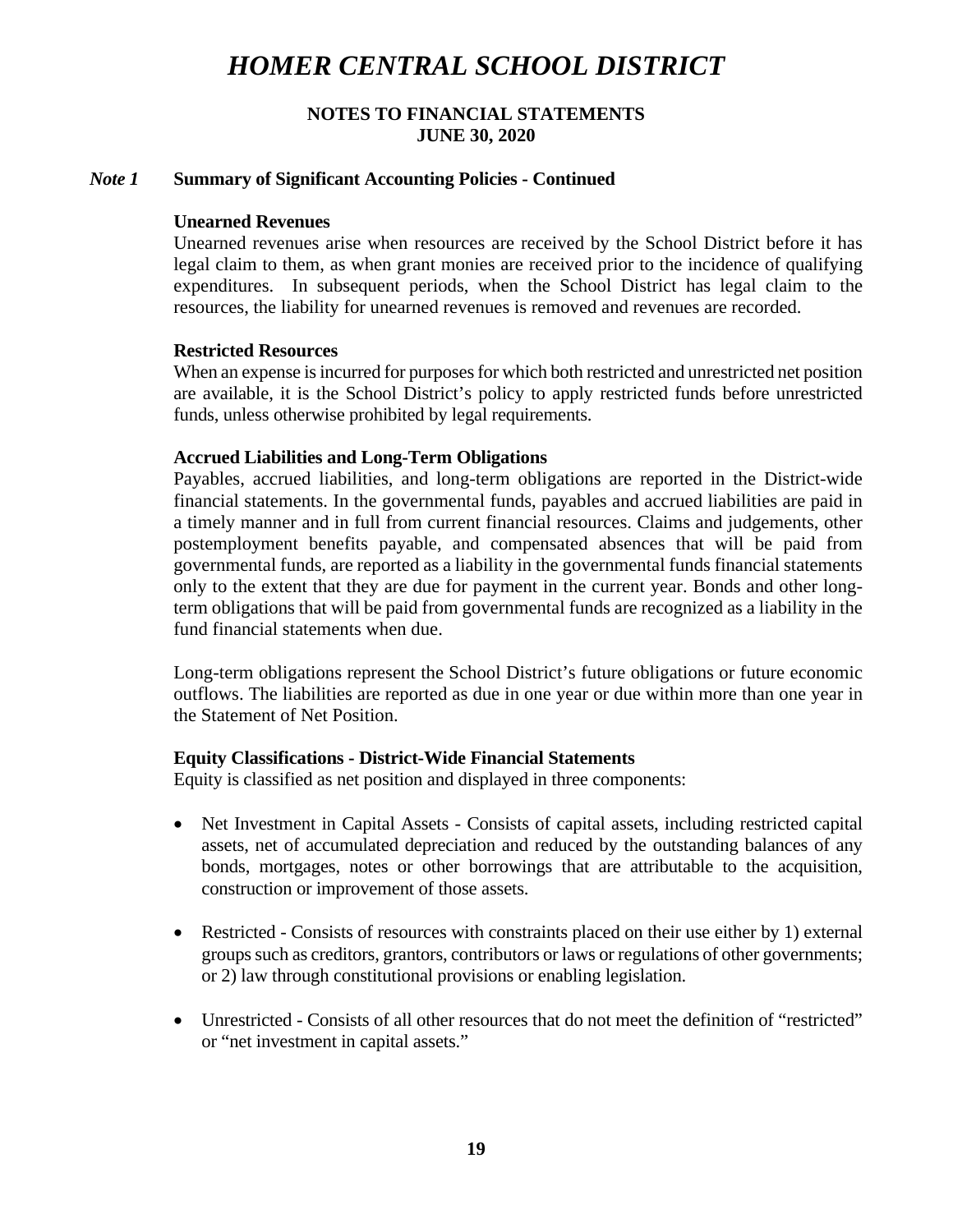## **NOTES TO FINANCIAL STATEMENTS JUNE 30, 2020**

## *Note 1* **Summary of Significant Accounting Policies - Continued**

## **Equity Classifications - Governmental Fund Financial Statements**

Constraints are broken into five classifications: nonspendable, restricted, committed, assigned, and unassigned. These classifications serve to inform readers of the financial statements of the extent to which the School District is bound to honor any constraints on specific purposes for which resources in a fund can be spent.

- Nonspendable Consists of assets inherently nonspendable in the current period either because of their form or because they must be maintained intact; including prepaid items, inventories, long-term portions of loans receivable, financial assets held for resale and endowments principal.
- Restricted Consists of amounts subject to legal purpose restrictions imposed by creditors, grantors, contributors or laws and regulations of other School Districts and enforced externally; or through constitutional provisions or enabling legislation. Most of the School District's legally adopted reserves are reported here.
- Committed Consists of amounts subject to a purpose constraint imposed by formal action of the School District's highest level of decision-making authority to the end of the fiscal year and requires the same level of formal action to remove said constraint.
- Assigned Consists of amounts subject to a purpose constraint representing an intended use established by the School District's highest level of decision-making authority, or their designated body or official. The purpose of the assignment must be narrower than the purpose of the General Fund. In funds other than the General Fund, assigned fund balance represents the residual amount of fund balance.
- Unassigned Represents the residual classification of the School District's General Fund and could report a surplus or deficit. In funds other than the General Fund, the unassigned classification should only be used to report a deficit balance resulting from overspending amounts restricted, committed or assigned for specific purposes.

Real Property Tax Law §1318 limits the amount of unexpended surplus funds a school district can retain in the General Fund to no more than 4% of the next year's budgetary appropriations. Funds properly retained under other sections of law (i.e., reserve funds established pursuant to Education Law or GML) are excluded from the 4% limitation. The 4% limitation is applied to unrestricted fund balance (i.e., the total of the committed, assigned, and unassigned classifications), minus appropriated fund balance, amounts reserved for insurance recovery, amounts reserved for tax reduction and encumbrances included in committed and assigned fund balance.

The Board of Education of the School District has not adopted any resolutions to commit fund balance. By resolution, the Board of Education is authorized to assign fund balance. The School District's policy is to apply expenditures against nonspendable fund balance, restricted fund balance, committed fund balance, assigned fund balance and unassigned fund balance.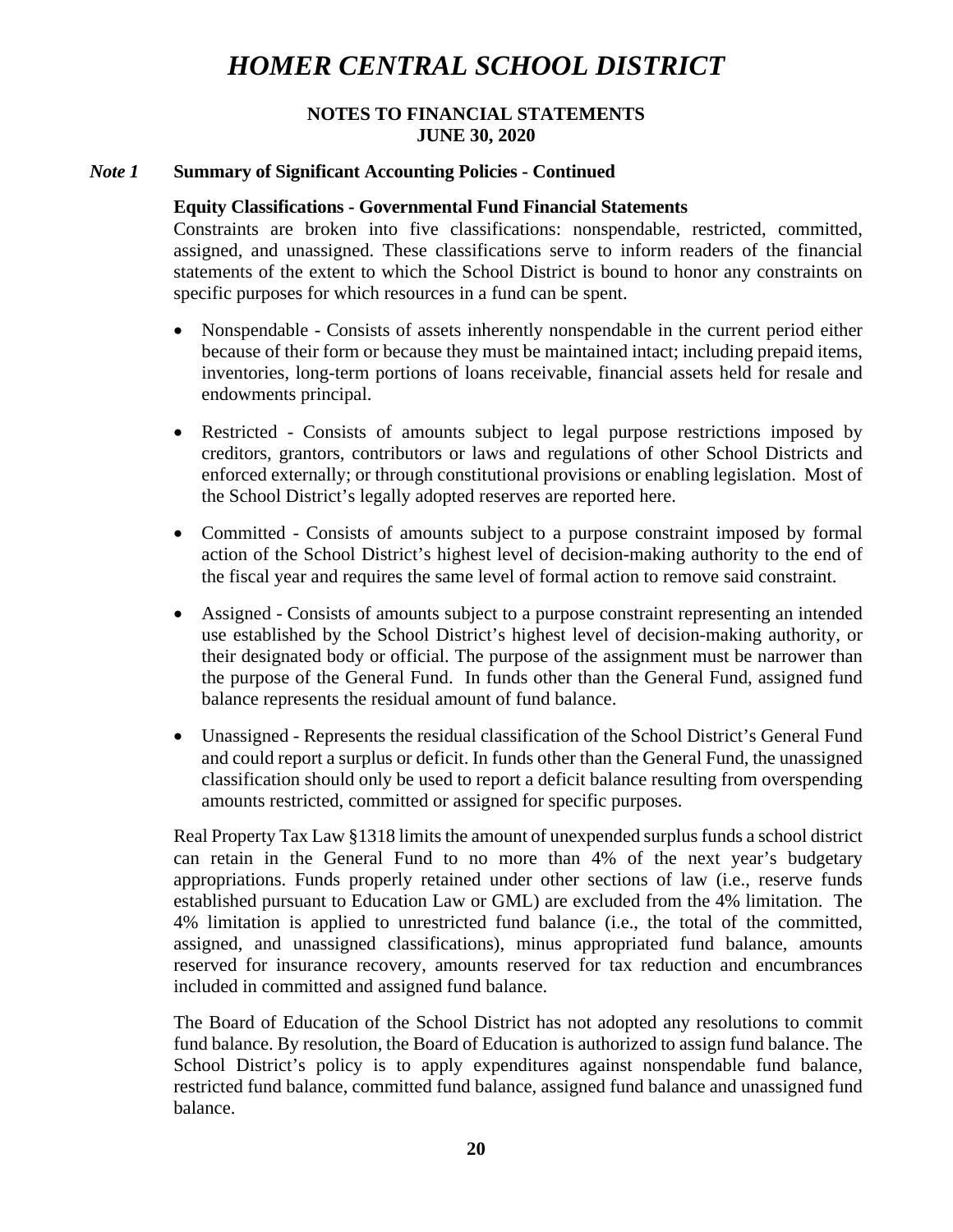## **NOTES TO FINANCIAL STATEMENTS JUNE 30, 2020**

## *Note 1* **Summary of Significant Accounting Policies - Continued**

## **Legally Adopted Reserves**

Fund balance reserves are created to satisfy legal restrictions, plan for future expenditures or relate to resources not available for general use or appropriation. These reserve funds are established through Board action or voter approval, and a separate identity must be maintained for each reserve. Earnings on invested resources become part of the respective reserve funds; however, separate bank accounts are not necessary for each reserve fund. Reserves currently in use by the School District include the following:

- Capital Reserve (Education Law §3651) Used to pay the cost of any object or purpose for which bonds may be issued. The creation of a Capital Reserve Fund requires authorization by a majority of the voters establishing the purpose of the reserve; the ultimate amount, its probable term and the source of the funds. Expenditure may be made from the reserve only for a specific purpose further authorized by the voters. The form for the required legal notice for the vote on establishing and funding the reserve and the form of the proposition to be placed on the ballot are set forth in §3651 of the Education Law. This reserve is accounted for in the General Fund.
- Employee Benefit Accrued Liability Reserve (GML §6-p) Used to reserve funds for the payment of employee benefits due an employee upon termination of the employee's service. This reserve may be established by a majority vote of the Board and is funded by budgetary appropriations and such other reserves and funds that may be legally appropriated. This reserve is accounted for in the General Fund.
- Retirement Contribution Reserve (GML §6-r) Used to finance retirement contributions payable to the New York State and Local Employees' Retirement System. This reserve may be established without voter approval and funded with budgetary appropriations, revenues not required by law to be paid into other funds or accounts, transfers from other Reserve Funds as permitted by law and other such funds as the school board may legally appropriate. Funds from this reserve may be expended without voter approval. This reserve is accounted for in the General Fund.
- Tax Certiorari Reserve (Education Law §3651.1-a) Used to establish a reserve fund for tax certiorari and to expend from the fund without voter approval. The monies held in the reserve shall not exceed the amount which might reasonably be deemed necessary to meet anticipated judgments and claims arising out of tax certiorari proceedings. Any resources deposited to the reserve which are not expended for tax certiorari proceedings in the year such monies are deposited must be returned to the General Fund on or before the first day of the fourth fiscal year after deposit of these monies. This reserve is accounted for in the General Fund.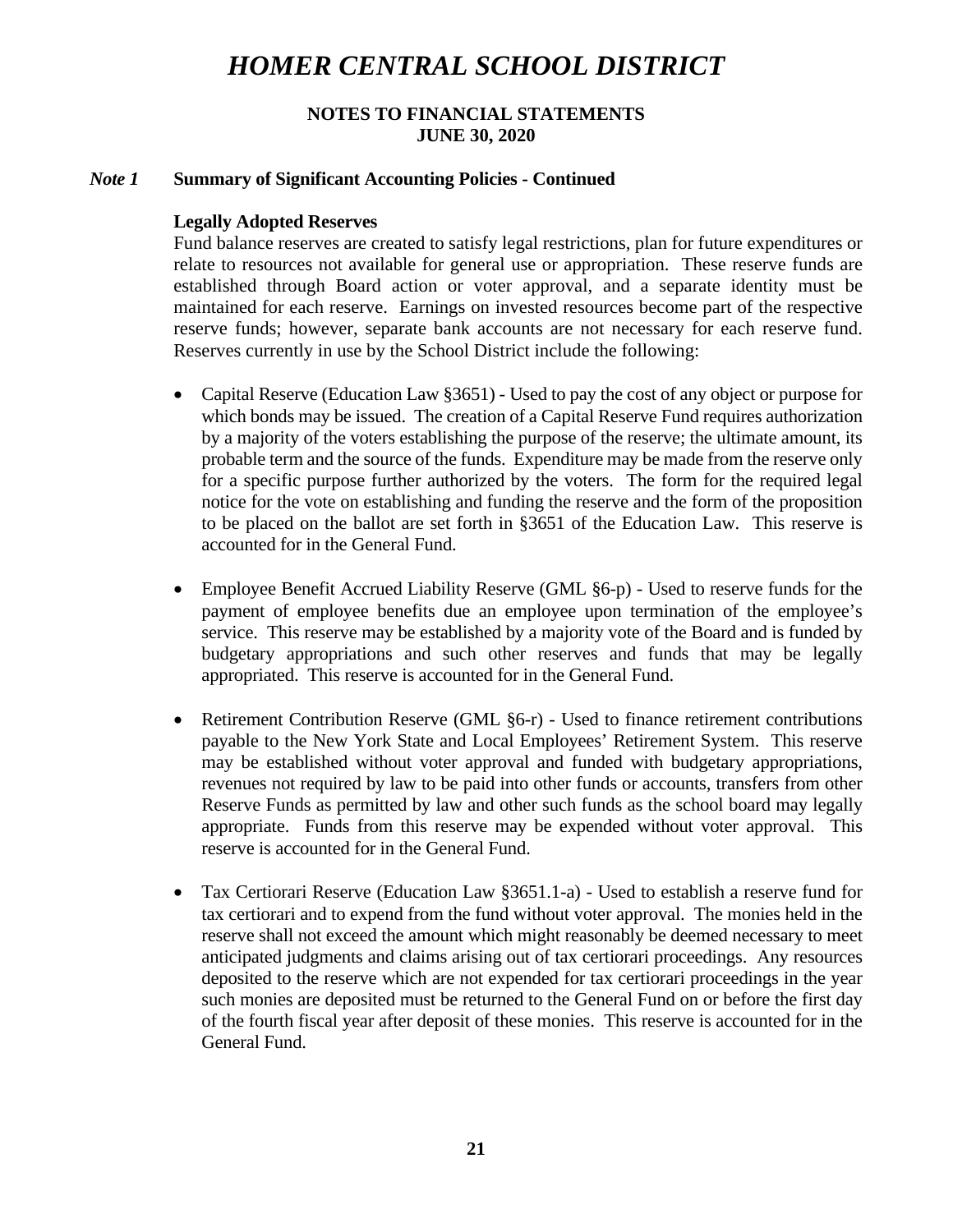## **NOTES TO FINANCIAL STATEMENTS JUNE 30, 2020**

### *Note 1* **Summary of Significant Accounting Policies - Continued**

#### **Legally Adopted Reserves - Continued**

- Workers' Compensation Reserve (GML §6-j) Used to pay for compensation benefits and other expenses authorized by Article 2 of the Workers' Compensation Law, and for payment of expenses for administering this self-insurance program. The reserve may be established by board action and is funded by budgetary appropriations and such other funds as may be legally appropriated. Within 60 days after the end of any fiscal year, excess amounts may either be transferred to another reserve or applied to the appropriations of the succeeding fiscal year's budget. This reserve is accounted for in the General Fund.
- Unemployment Insurance Reserve (GML §6-m) Used to pay the cost of reimbursement of the State Unemployment Insurance Fund for payments made to claimants where the employer has elected to use the benefit reimbursement method. The reserve may be established by board action and is funded by budgetary appropriations and such other funds as may be legally appropriated. Within 60 days after the end of any fiscal year, excess amounts may either be transferred to another reserve or applied to the appropriations of the succeeding fiscal year's budget. If the School District elects to convert to tax (contribution) basis, excess resources in the fund over the sum sufficient to indemnity pending claims may be transferred to any other Reserve Fund. This reserve is accounted for in the General Fund.

#### **Property Taxes - Calendar**

Real property taxes are levied annually by the Board of Education no later than September 1. For the year then ended June 30, 2020, the tax lien was issued on August 13, 2019. Taxes were collected during the period September 3, to October 31, 2019.

## **Property Taxes - Enforcement**

Uncollected real property taxes are subsequently enforced by the counties of Cayuga, Onondaga, Cortland, and Tompkins. An amount representing uncollected real property taxes transmitted to the counties for enforcement is paid by the counties to the School District no later than the following April 1.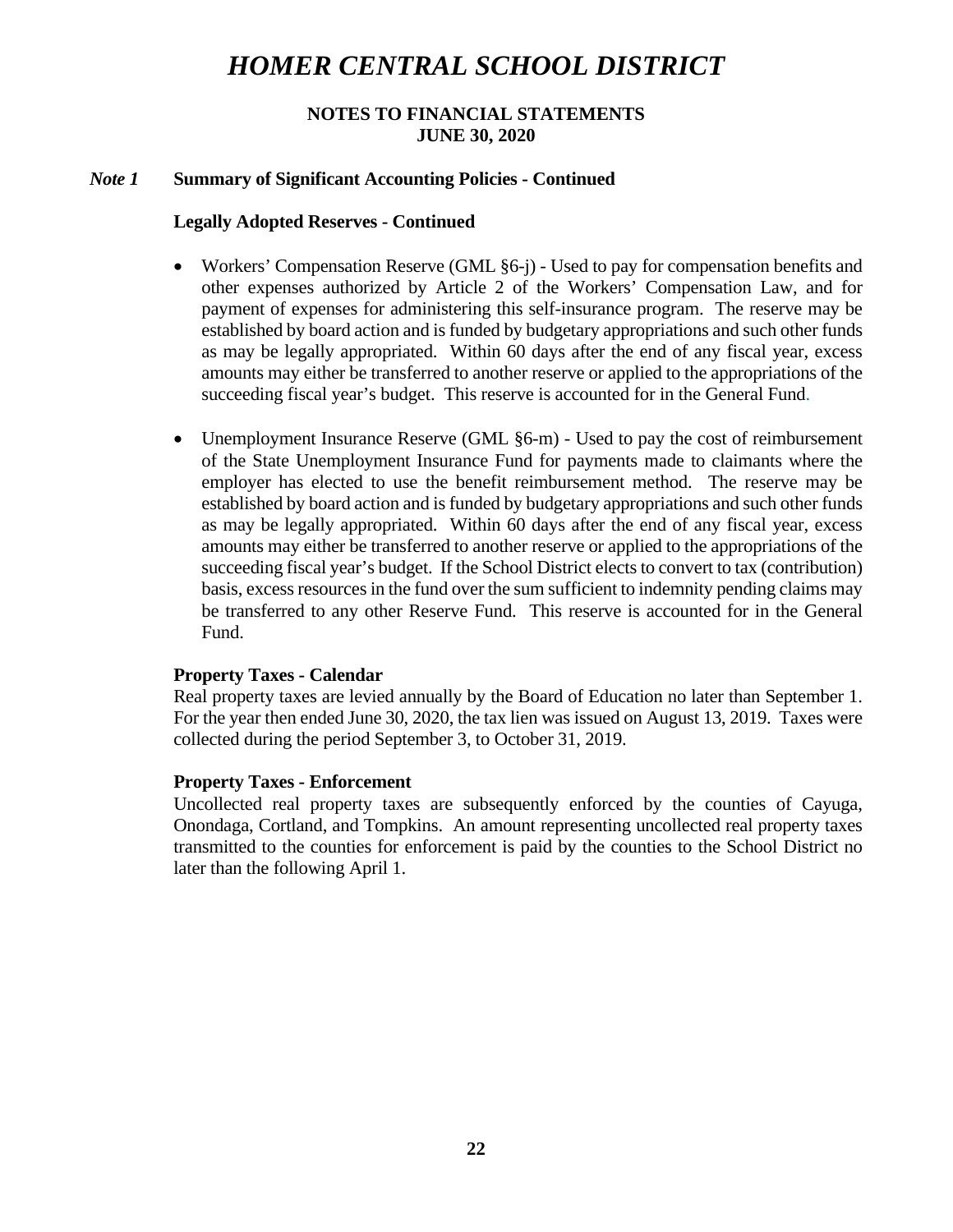## **NOTES TO FINANCIAL STATEMENTS JUNE 30, 2020**

#### *Note 1* **Summary of Significant Accounting Policies - Continued**

#### **Interfund Transfers**

The operations of the School District give rise to certain transactions between funds, including transfers, to provide services and construct assets. The amounts reported on the Statement of Revenues, Expenditures and Changes in Fund Balance-Governmental Funds for interfund transfers have been eliminated from the Statement of Activities. A detailed description of the individual fund transfers that occurred during the year is provided subsequently in these notes.

#### **Use of Estimates**

The preparation of financial statements in conformity with accounting principles generally accepted in the United States of America requires management to make estimates and assumptions that affect the reported amount of assets and liabilities and disclosure of contingent assets and liabilities at the date of the financial statements and the reported revenues and expenses during the reporting period. Actual results could differ from those estimates. Estimates and assumptions are made in a variety of areas, including computation of encumbrances, compensated absences, potential contingent liabilities and useful lives of longlived assets.

#### **Deferred Outflows and Deferred Inflows of Resources**

In addition to assets, the Statement of Net Position reports a separate section for deferred outflows of resources. This separate financial statement element represents a consumption of net position that applies to a future period and so will not be recognized as an outflow of resources (expense/expenditure) until then. The School District reports a deferred charge on defeased debt resulting from the difference in the carrying value of refunded debt and its reacquisition price, which is amortized over the shorter of the life of the refunded or refunding debt. See Note 8 for detailed information. The School District reports deferred outflows of resources related to pensions and other postemployment benefits in the District-wide Statement of Net Position. The types of deferred outflows related to pensions and other postemployment benefits are described in Notes 10 and 11, respectively.

In addition to liabilities, the Statement of Net Position will sometimes report a separate section for deferred inflows of resources. This separate financial statement element represents an acquisition of net position that applies to a future period(s) and so will not be recognized as an inflow of resources (revenue) until that time. The types of deferred inflows of resources related to pensions and other postemployment benefits are described in Notes 10 and 11, respectively.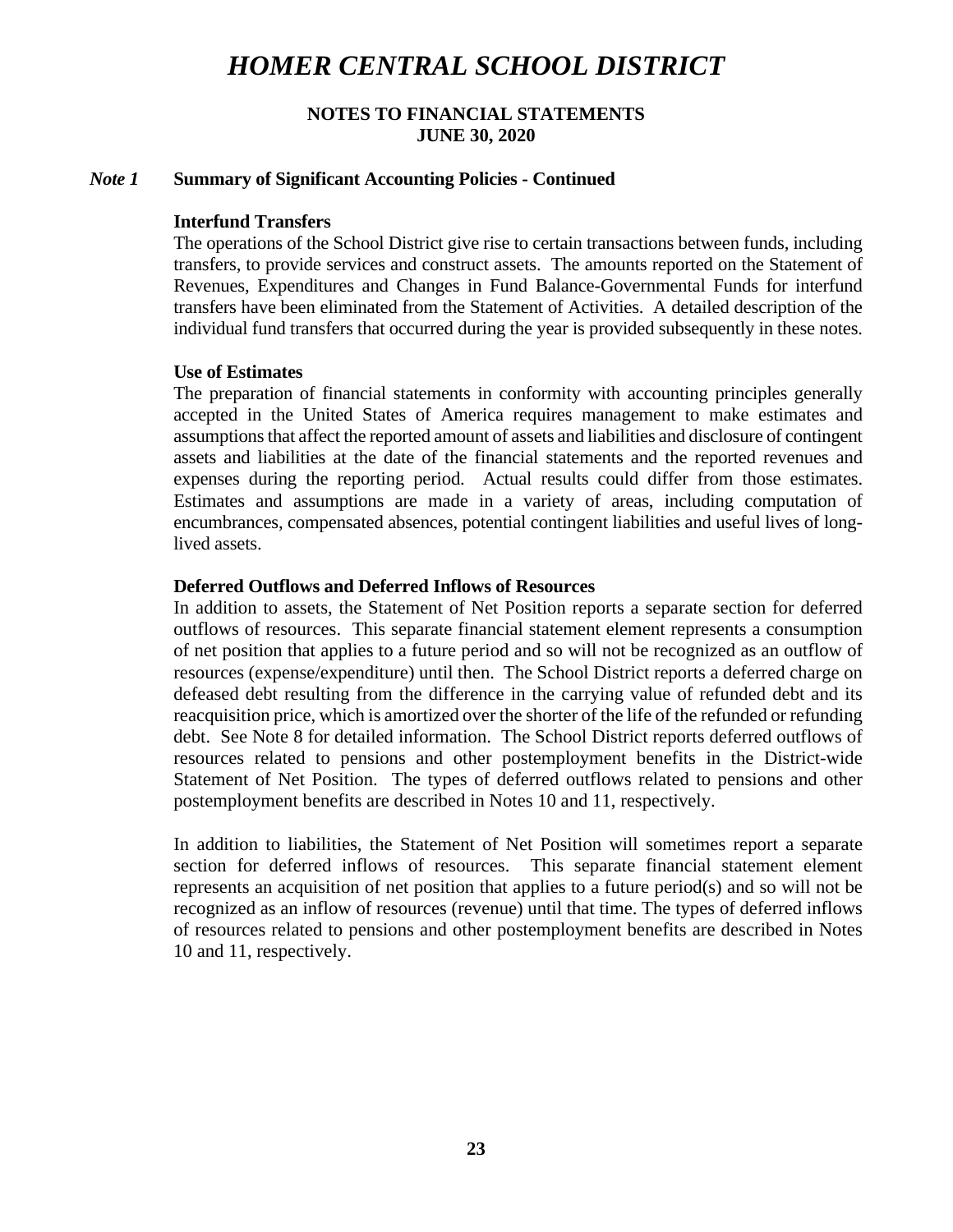## **NOTES TO FINANCIAL STATEMENTS JUNE 30, 2020**

## *Note 1* **Summary of Significant Accounting Policies - Continued**

## **Future Changes in Accounting Standards**

- GASB has issued Statement No. 84, "Fiduciary Activities," effective for the year ending June 30, 2021. This statement improves guidance regarding identification of fiduciary activities for accounting and reporting purposes.
- GASB has issued Statement No. 87, "Leases," effective for the year ending June 30, 2022.
- GASB has issued Statement No. 89, "Accounting for Interest Cost Incurred Before the End of a Construction Period," effective for the year ending June 30, 2022.
- GASB has issued Statement No. 90, "Majority Equity Interests An Amendment of GASB Statements No. 14 and No. 61," effective for the year ending June 30, 2021.
- GASB has issued Statement No. 91, "Conduit Debt Obligations," effective for the year ending June 30, 2023.
- GASB has issued Statement No. 92, "Omnibus 2020," effective for the year ending June 30, 2022.

The School District will evaluate the impact each of these pronouncements may have on its financial statements and will implement them as applicable and when material.

## *Note 2* **Participation in BOCES**

During the year ended June 30, 2020, the School District's share of BOCES income amounted to \$2,128,206. The School District was billed \$5,130,526 for BOCES administration and program costs. Financial statements for the OCM BOCES are available from their business office at 110 Elwood Davis Road, Liverpool, New York 13088.

## *Note 3* **Cash and Cash Equivalents - Custodial Credit and Concentration of Credit Risk**

Custodial credit risk is the risk that in the event of a bank failure, the School District's deposits may not be returned to it. While the School District does not have a specific policy for custodial credit risk, State statutes govern the School District's investment policies, as discussed previously in these notes. GASB Statement No. 40 directs deposits be disclosed as exposed to custodial credit risk if they are not covered by depository insurance, and the deposits are either uncollateralized or collateralized with securities held by the pledging financial institution's trust department or agent, but not in the School District's name.

The School District's aggregate bank balances of \$14,547,655 are either insured or collateralized with securities held by the pledging financial institution in the School District's name.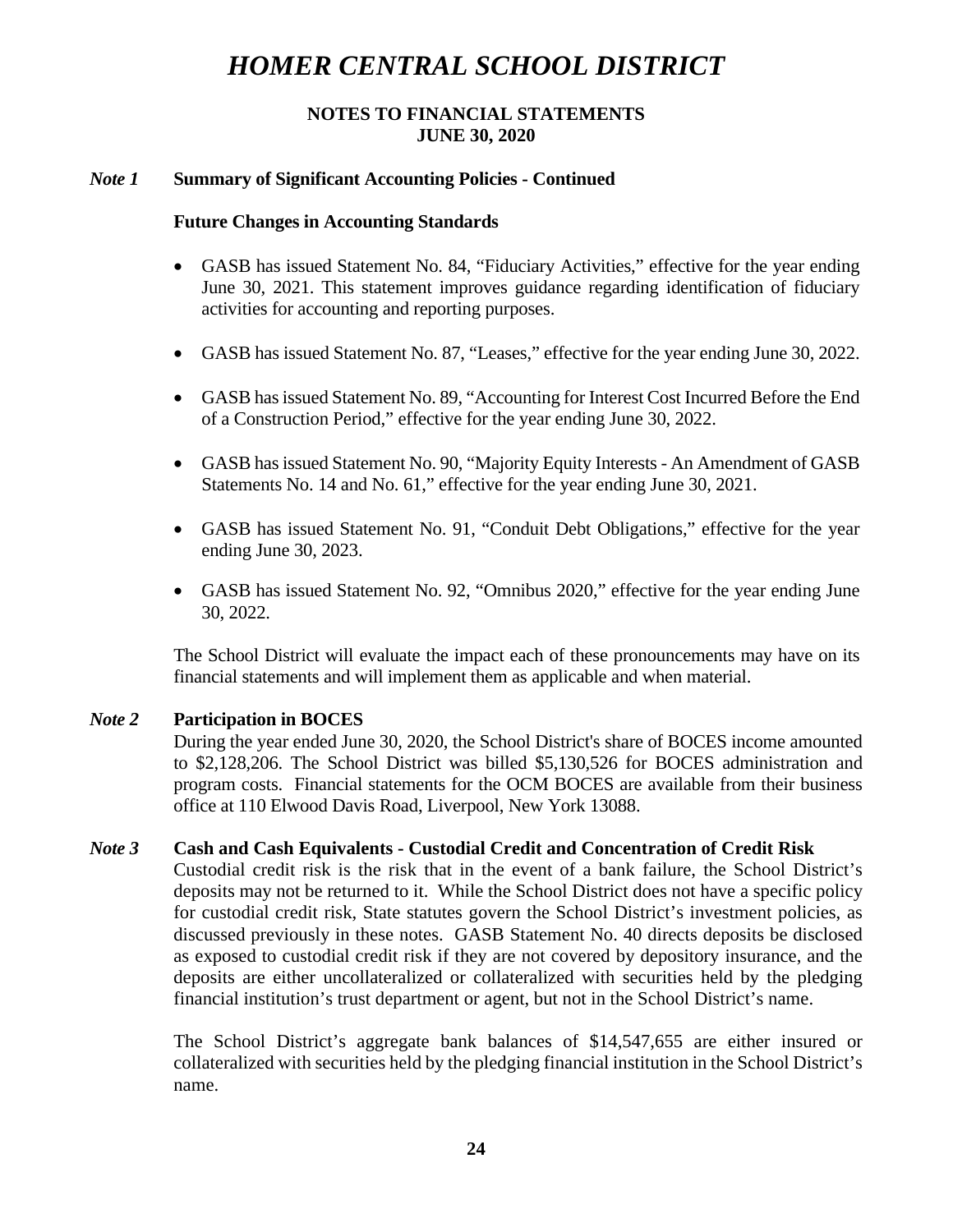## **NOTES TO FINANCIAL STATEMENTS JUNE 30, 2020**

#### *Note 3* **Cash and Cash Equivalents - Custodial Credit and Concentration of Credit Risks** Restricted cash consists of the following at June 30, 2020:

| Total                                  | 10,652,608      |
|----------------------------------------|-----------------|
| Private Purpose Trust Fund             | 105,369         |
| Subtotal                               | 10,547,239      |
| Restricted for School Lunch            | 15,379          |
| <b>Restricted for Capital Projects</b> | 64,691          |
| Restricted for Debt                    | 5,473,189       |
| <b>General Fund Reserves</b>           | \$<br>4,993,980 |

#### *Note 4* **Other Receivables**

Other receivables consisted of the following, which are stated at net realizable value:

|                       | <b>Description</b> | <b>Amount</b> |
|-----------------------|--------------------|---------------|
| <b>General Fund</b>   | Reimbursements     | 274,580       |
| School Lunch Fund     | Sales              | 217           |
| Capital Projects Fund | Reimbursements     | 2,175         |
| <b>Total</b>          |                    | 276,972       |

## *Note 5* **Interfund Balances and Activity**

Interfund balances at June 30, 2020, are as follows:

|                       | <b>Interfund</b> | <b>Interfund</b>                  | <b>Interfund</b> | <b>Interfund</b>    |  |
|-----------------------|------------------|-----------------------------------|------------------|---------------------|--|
|                       | Receivable       | <b>Payable</b><br><b>Revenues</b> |                  | <b>Expenditures</b> |  |
| General Fund          | 1,191,414<br>S   | 470,210<br>\$                     | 308,234<br>\$    | 141,206<br>\$       |  |
| Special Aid Fund      | 59,864           | 747,893                           | 41,206           |                     |  |
| School Lunch Fund     | 32,417           | 141,810                           |                  |                     |  |
| Debt Service Fund     | 849,410          | 308,234                           |                  | 351,779             |  |
| Capital Projects Fund | 326,564          | 791,522                           | 143,545          |                     |  |
| <b>Total</b>          | \$2,459,669      | \$2,459,669                       | 492,985<br>S     | 492,985<br>\$       |  |

The School District typically transfers to and from the General Fund for the School District's share of expenditures for a Special Aid Fund project and from the General Fund and Capital Projects Fund to the Debt Service Fund for payment of long-term debt. The School District also transfers funds from the Capital Reserve in the General Fund to the Capital Projects Fund, as needed, to fund capital projects.

The School District typically loans resources between funds for the purpose of mitigating the effects of transient cash flow issues. All interfund payables are expected to be repaid within one year.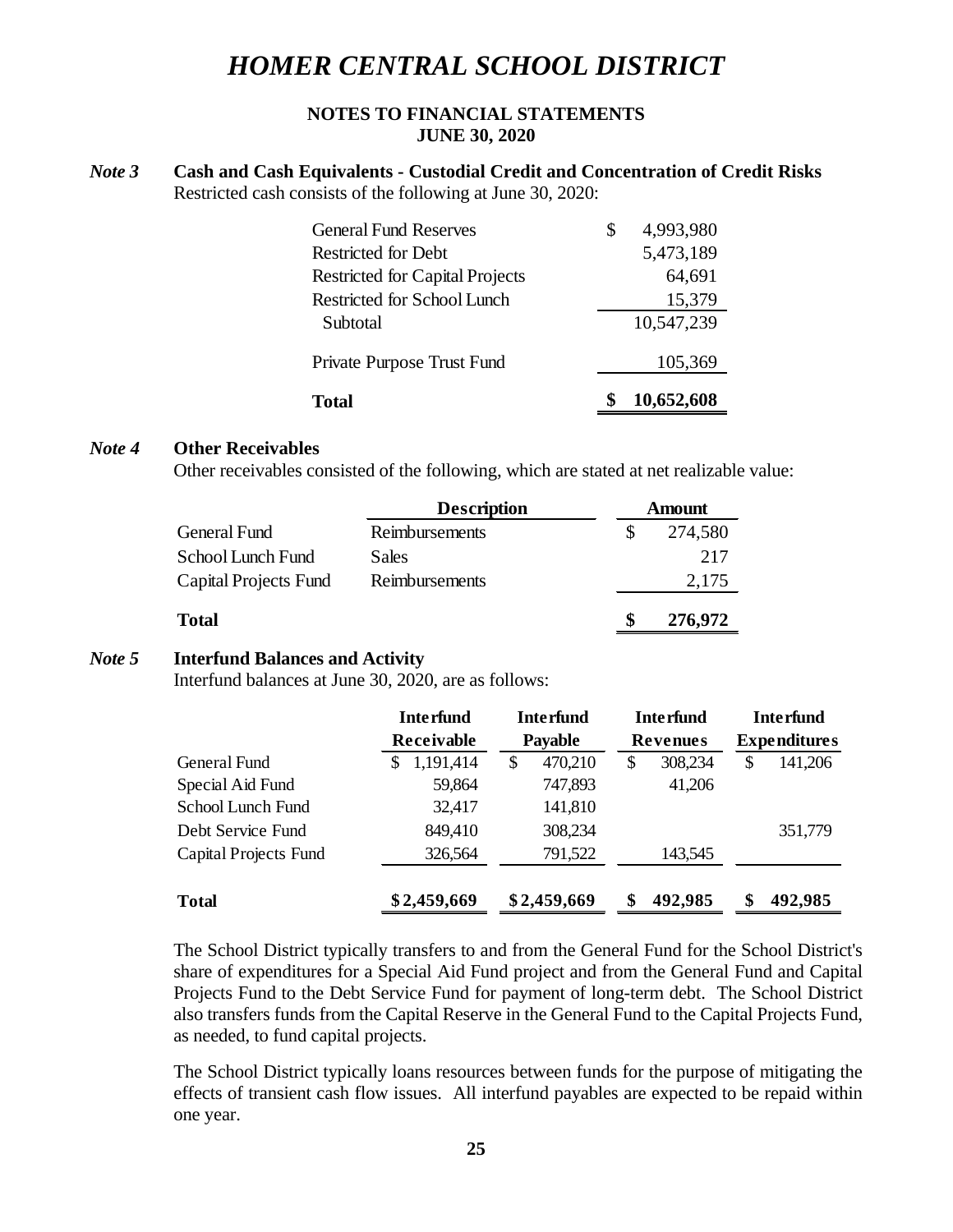## **NOTES TO FINANCIAL STATEMENTS JUNE 30, 2020**

## *Note 6* **Capital Assets**

Capital asset balances and activity for the year ended June 30, 2020, were as follows:

| Governmental                                | <b>Beginning</b> |                  | <b>Reclassifications</b> | Ending         |  |
|---------------------------------------------|------------------|------------------|--------------------------|----------------|--|
| <b>Activities</b>                           | <b>Balance</b>   | <b>Additions</b> | and Disposals            | <b>Balance</b> |  |
| Capital Assets That Are Not Depreciated:    |                  |                  |                          |                |  |
| Land                                        | \$<br>49,400     | \$               | \$                       | \$<br>49,400   |  |
| Construction in Progress                    | 2,063,927        | 100,000          | (100,000)                | 2,063,927      |  |
| <b>Total Nondepreciable Historical Cost</b> | 2,113,327        | 100,000          | (100,000)                | 2,113,327      |  |
| Capital Assets That Are Depreciated:        |                  |                  |                          |                |  |
| <b>Buildings</b>                            | 80,487,733       |                  | 100,000                  | 80,587,733     |  |
| Furniture and Equipment                     | 1,106,081        | 1,224,466        | (94, 560)                | 2,235,987      |  |
| Total Depreciable Historical Cost           | 81,593,814       | 1,224,466        | 5,440                    | 82,823,720     |  |
| <b>Total Historical Cost</b>                | 83,707,141       | 1,324,466        | (94, 560)                | 84,937,047     |  |
| Less Accumulated Depreciation:              |                  |                  |                          |                |  |
| <b>Buildings</b>                            | (28, 108, 982)   | (2,465,327)      |                          | (30, 574, 309) |  |
| Furniture and Equipment                     | (829, 519)       | (174, 652)       | 201,929                  | (802, 242)     |  |
| <b>Total Accumulated Depreciation</b>       | (28, 938, 501)   | (2,639,979)      | 201,929                  | (31, 376, 551) |  |
| <b>Total Historical Cost, Net</b>           | \$54,768,640     | \$(1,315,513)    | 107,369<br>S             | 53,560,496     |  |

Depreciation expense was charged to governmental functions as follows:

| <b>Total</b>                | 2,639,979   |
|-----------------------------|-------------|
| School Lunch Program        | 5,448       |
| <b>Pupil Transportation</b> | 265,912     |
| Instruction                 | 2,359,318   |
| <b>General Support</b>      | \$<br>9,301 |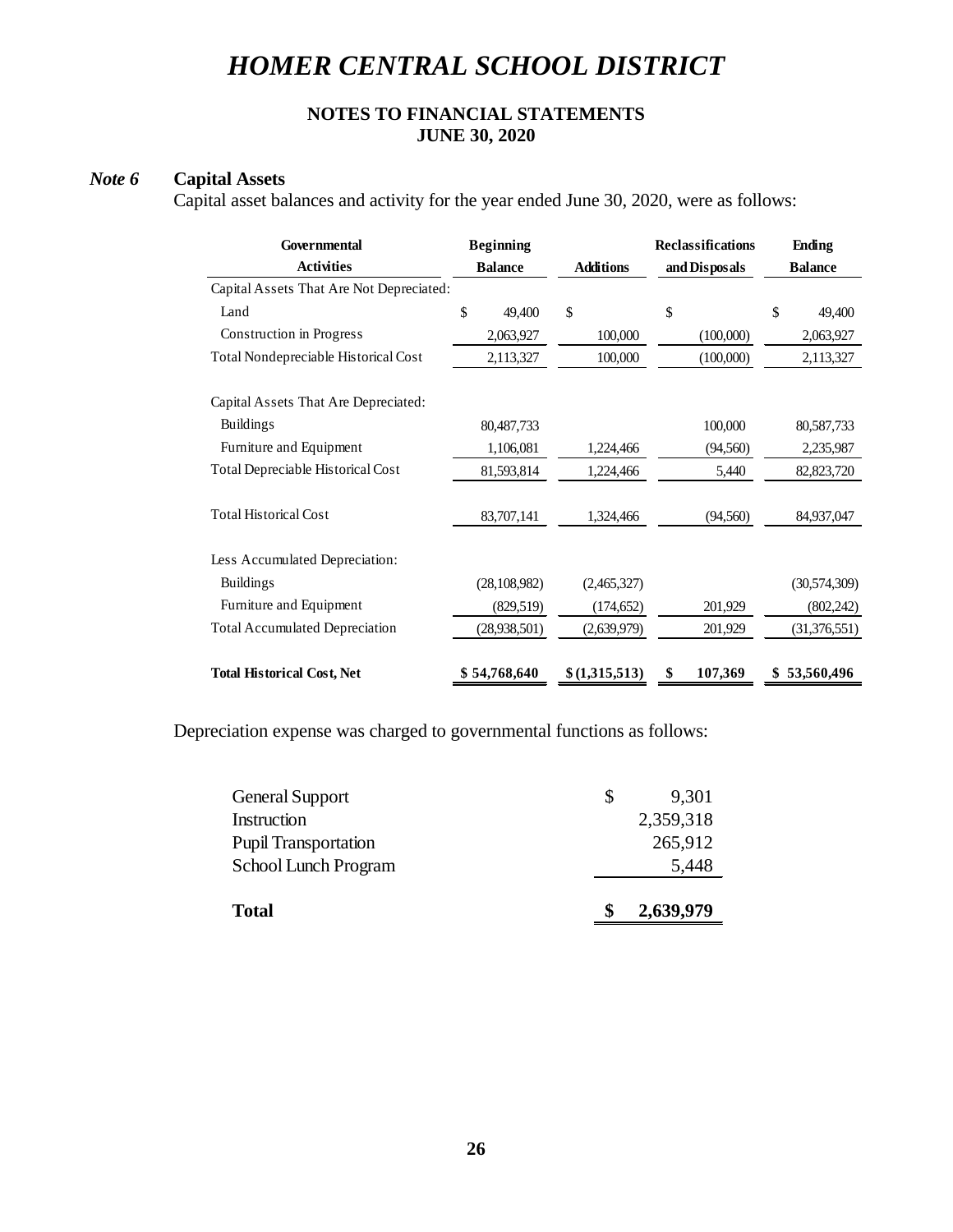## **NOTES TO FINANCIAL STATEMENTS JUNE 30, 2020**

#### *Note 7* **Short-Term Debt**

The School District may issue revenue anticipation notes (RANs) and tax anticipation notes (TANs), in anticipation of the receipt of revenues. These notes are recorded as a liability of the fund that will actually receive the proceeds from the issuance of the notes. The RANs and TANs represent a liability that will be extinguished by the use of expendable, available resources of the fund. The School District did not issue or redeem any RANs or TANs during the year.

The School District may issue budget notes up to an amount not to exceed 5% of the amount of the annual budget during any fiscal year for expenditures for which insufficient or no provision is made in the annual budget. The budget note must be repaid no later than the close of the second fiscal year succeeding the year in which the note was issued. The School District did not issue or redeem any budget notes during the year.

The School District may issue bond anticipation notes (BANs), in anticipation of proceeds from the subsequent sale of bonds. These notes are recorded as current liabilities of the funds that will actually receive the proceeds from the issuance of bonds. State law requires BANs issued for capital purposes be converted to long-term financing within five years after the original issue date. BAN activity for the year is summarized below:

|                                    | Interest<br>Rate | <b>Maturity</b><br>Date | <b>Beginning</b><br><b>Balance</b> | <b>Issued</b>          | Redeemed        | <b>Ending</b><br><b>Balance</b> |  |
|------------------------------------|------------------|-------------------------|------------------------------------|------------------------|-----------------|---------------------------------|--|
| 2019 BAN -                         |                  |                         |                                    |                        |                 |                                 |  |
| Capital Construction               | 2.35%            | 7/12/2019               | 693,545<br>\$                      | \$                     | (693,545)<br>\$ | \$                              |  |
| <b>Total</b>                       |                  |                         | \$693,545                          | $\mathbf{\mathcal{S}}$ | \$ (693, 545)   |                                 |  |
|                                    | Interest Paid    |                         |                                    |                        | \$<br>16,298    |                                 |  |
| Interest Accrued in the Prior Year |                  |                         |                                    | (15,673)               |                 |                                 |  |
|                                    | <b>Total</b>     |                         |                                    |                        | \$<br>625       |                                 |  |

#### *Note 8* **Long-Term Debt**

At June 30, 2020, the total outstanding indebtedness of the School District represented 26.68% of its statutory debt limit, exclusive of building aids. Long-term debt is classified as follows:

- Serial Bonds The School District borrows money in order to acquire land or equipment or construct buildings and improvements. This enables the cost of these capital assets to be borne by the present and future taxpayers receiving the benefit of the capital assets.
- Installment Purchase Debt During 2019-2020, the School District entered into installment purchase agreements for the purchase of school buses. The cost and net book value of assets acquired with installment purchase debt totaled \$945,144 and \$850,632, respectively.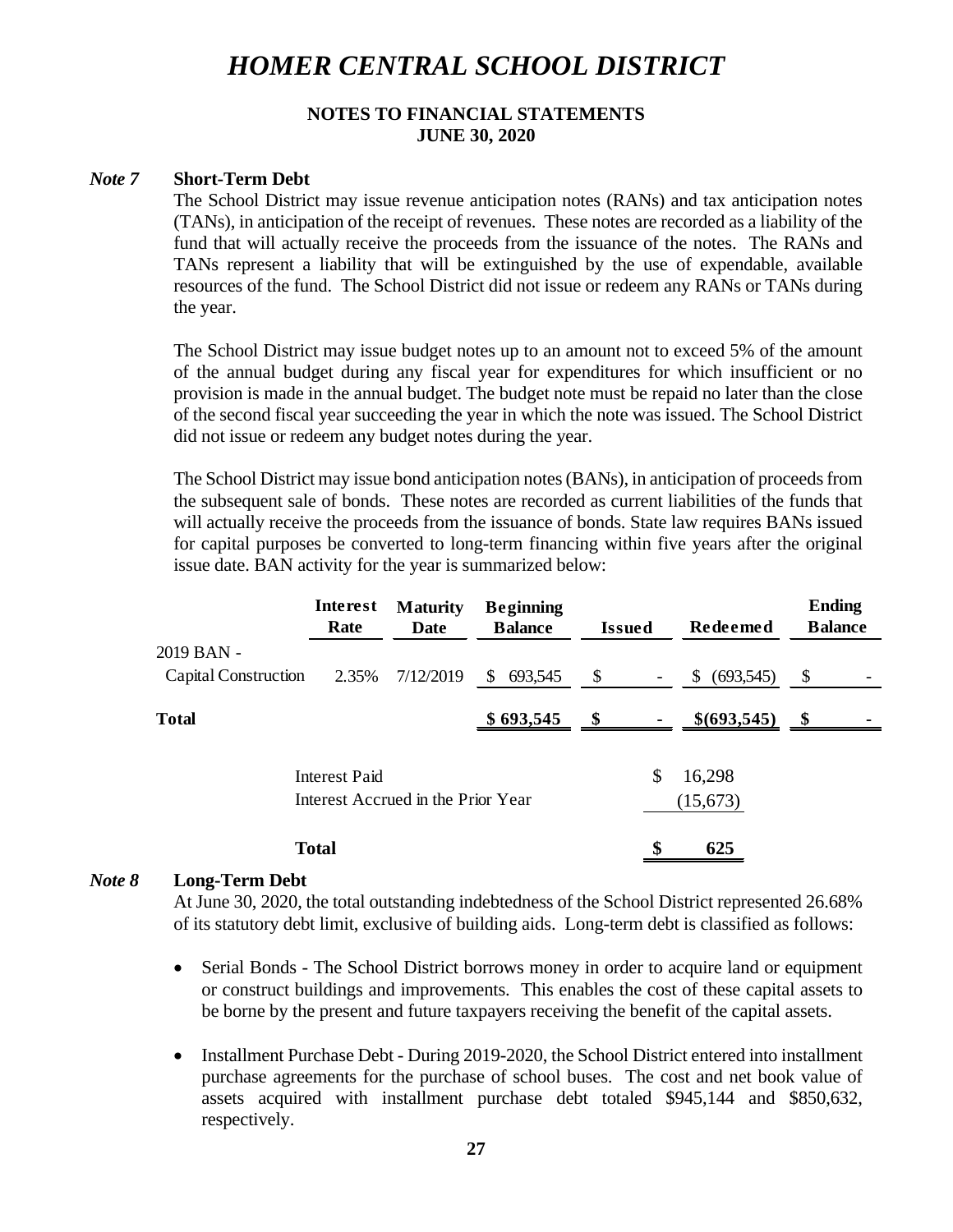## **NOTES TO FINANCIAL STATEMENTS JUNE 30, 2020**

#### *Note 8* **Long-Term Debt - Continued**

The following is a summary of the School District's long-term debt for the year ended June 30, 2020:

|                              |                   |                       |                      | <b>Outstanding</b>   |
|------------------------------|-------------------|-----------------------|----------------------|----------------------|
|                              | <b>Issue Date</b> | <b>Final Maturity</b> | <b>Interest Rate</b> | <b>June 30, 2020</b> |
| Refunding Bonds:             |                   |                       |                      |                      |
| Refunding Bonds              | 10/01/2010        | 02/15/2022            | $3.0\% - 4.0\%$      | \$<br>1,560,000      |
| Refunding Bonds              | 04/19/2016        | 03/15/2021            | $2.0\% - 4.0\%$      | 210,000              |
| Refunding Bonds              | 04/19/2016        | 03/15/2024            | $2.0\% - 4.0\%$      | 4,855,000            |
| <b>Total Refunding Bonds</b> |                   |                       |                      | 6,625,000            |
| Serial Bonds:                |                   |                       |                      |                      |
| 2017 Serial Bonds            | 06/08/2017        | 06/15/2032            | $3.0\% - 5.0\%$      | 13,775,000           |
| 2019 Serial Bonds            | 06/17/2019        | 06/15/2034            | 5.0%                 | 630,000              |
| <b>Total Serial Bonds</b>    |                   |                       |                      | 14,405,000           |
| Plus: Unamortized Premium    |                   |                       |                      | 3,241,612            |
| Subtotal Bonds               |                   |                       |                      | 24,271,612           |
| Installment Purchase Debt    | 07/01/2019        | 07/01/2024            | 3.4%                 | 793,055              |
| <b>Total</b>                 |                   |                       |                      | \$25,064,667         |

Interest expense on long-term debt during the year was comprised of:

| Total                                                  | 854,518    |
|--------------------------------------------------------|------------|
| <b>Less Amortization of Bond Premium</b>               | (318, 889) |
| Plus Amortization of Deferred Charges on Defeased Debt | 136,245    |
| Plus Interest Accrued in the Current Year              | 105,116    |
| Less Interest Accrued in the Prior Year                | (135, 307) |
| <b>Interest Paid</b>                                   | 1,067,353  |

Interest paid on the Serial Bonds varies from year to year, in accordance with the interest rates specified in the bond agreements.

Long-term liability balances and activity for the year are summarized below:

|                                |                          |               |                  |                | <b>Amounts</b>  |
|--------------------------------|--------------------------|---------------|------------------|----------------|-----------------|
|                                | <b>Beginning</b>         |               |                  | Ending         | Due Within      |
| <b>Governmental Activities</b> | <b>Balance</b>           | <b>Issued</b> | <b>Redeemed</b>  | <b>Balance</b> | <b>One Year</b> |
| Bonds                          | 23,545,000               | 650,000<br>\$ | (3,165,000)<br>S | 21,030,000     | 3,085,000<br>S. |
| Unamortized Premium            | 3,451,383                | 109,118       | (318, 889)       | 3,241,612      | 301,756         |
| Installment Purchase Debt      | $\overline{\phantom{a}}$ | 945.144       | (152,089)        | 793,055        | 152,089         |
| <b>Total</b>                   | \$26,996,383             | \$1,704,262   | \$ (3,635,978)   | \$25,064,667   | \$3,538,845     |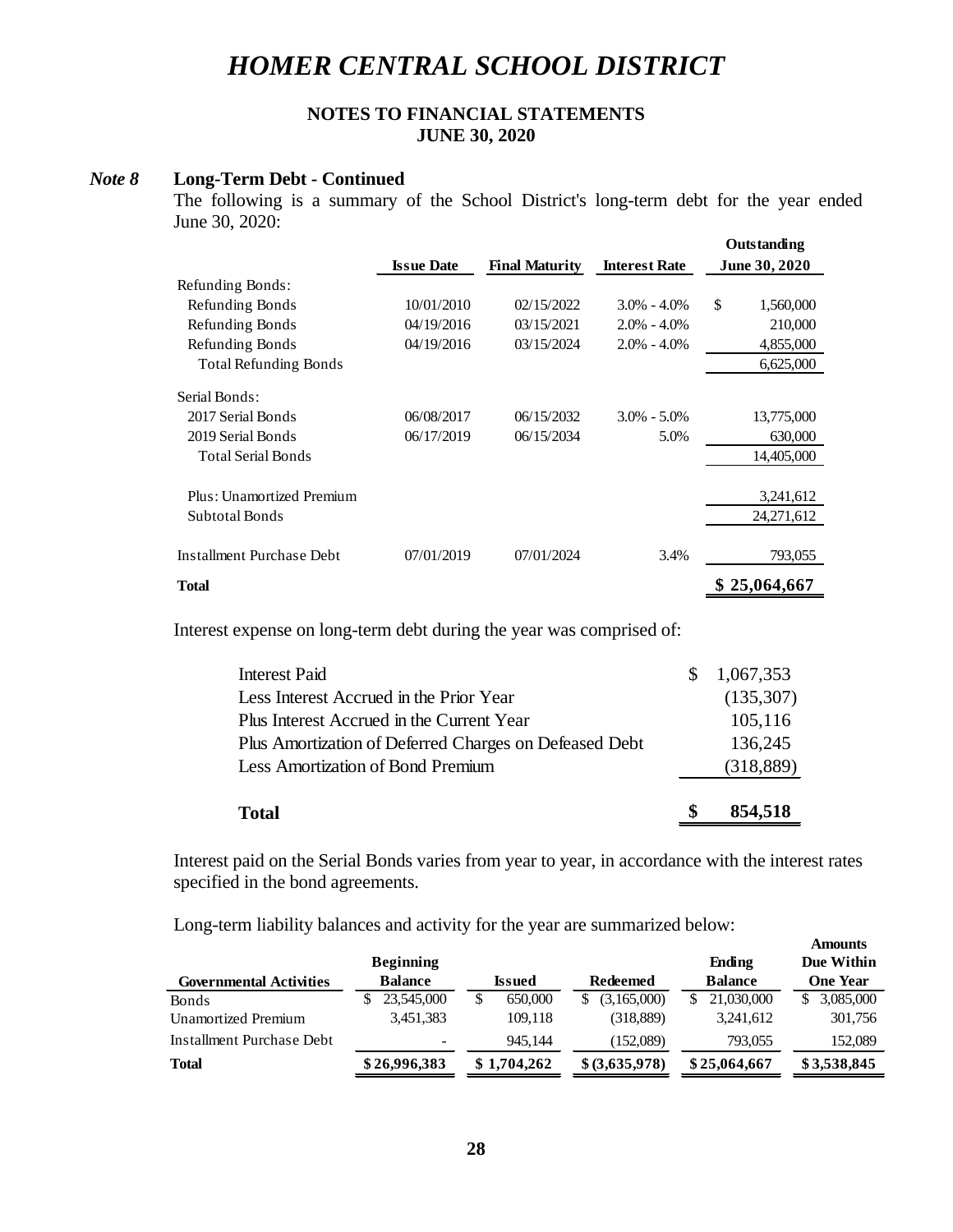## **NOTES TO FINANCIAL STATEMENTS JUNE 30, 2020**

#### *Note 8* **Long-Term Debt - Continued**

The following is a summary of the maturity of long-term indebtedness:

|                 |               | <b>Serial Bonds</b> |         |                      |         |              |
|-----------------|---------------|---------------------|---------|----------------------|---------|--------------|
| Year            |               | Principal           |         | <b>Interest</b>      |         | <b>Total</b> |
| 2021            | $\mathcal{S}$ | 3,085,000           | \$      | 931,800              | \$      | 4,016,800    |
| 2022            |               | 2,970,000           |         | 824,600              |         | 3,794,600    |
| 2023            |               | 2,285,000           |         | 703,750              |         | 2,988,750    |
| 2024            |               | 2,365,000           |         | 619,500              |         | 2,984,500    |
| 2025            |               | 1,140,000           |         | 514,050              |         | 1,654,050    |
| 2026-2030       |               | 6,620,000           |         | 1,940,975            |         | 8,560,975    |
| 2031-Thereafter |               | 2,565,000           |         | 185,450              |         | 2,750,450    |
|                 |               |                     |         |                      |         |              |
| <b>Total</b>    | \$            | 21,030,000          | \$      | 5,720,125            | \$      | 26,750,125   |
|                 |               |                     |         | <b>Installment</b>   |         |              |
|                 |               | <b>Year Ending</b>  |         | <b>Purchase Debt</b> |         |              |
|                 |               | <b>June 30,</b>     |         | <b>Payments</b>      |         |              |
|                 | 2021          |                     |         | \$                   | 152,089 |              |
|                 | 2022          |                     |         |                      |         |              |
|                 |               |                     |         |                      | 152,089 |              |
| 2023            |               | 152,089             |         |                      |         |              |
|                 | 2024          |                     | 336,788 |                      |         |              |
| <b>Total</b>    |               |                     |         | \$                   | 793,055 |              |

On April 19, 2016, the School District issued \$8,830,000 in general obligation bonds, with interest rates ranging between 1.5% and 4.0%. The School District issued the bonds to advance refund the \$8,830,000 of outstanding various general obligation bonds with interest rates ranging from 3.5 % to 4.0%. The School District used the net proceeds along with other resources to purchase U.S. government securities. These securities were deposited in an irrevocable trust to provide for all future debt service on the refunded portion of the bonds. As a result, the \$8,830,000 in bonds is considered defeased and the liability has been removed from the financial statements. The outstanding principal of the defeased bonds was \$0 at June 30, 2020.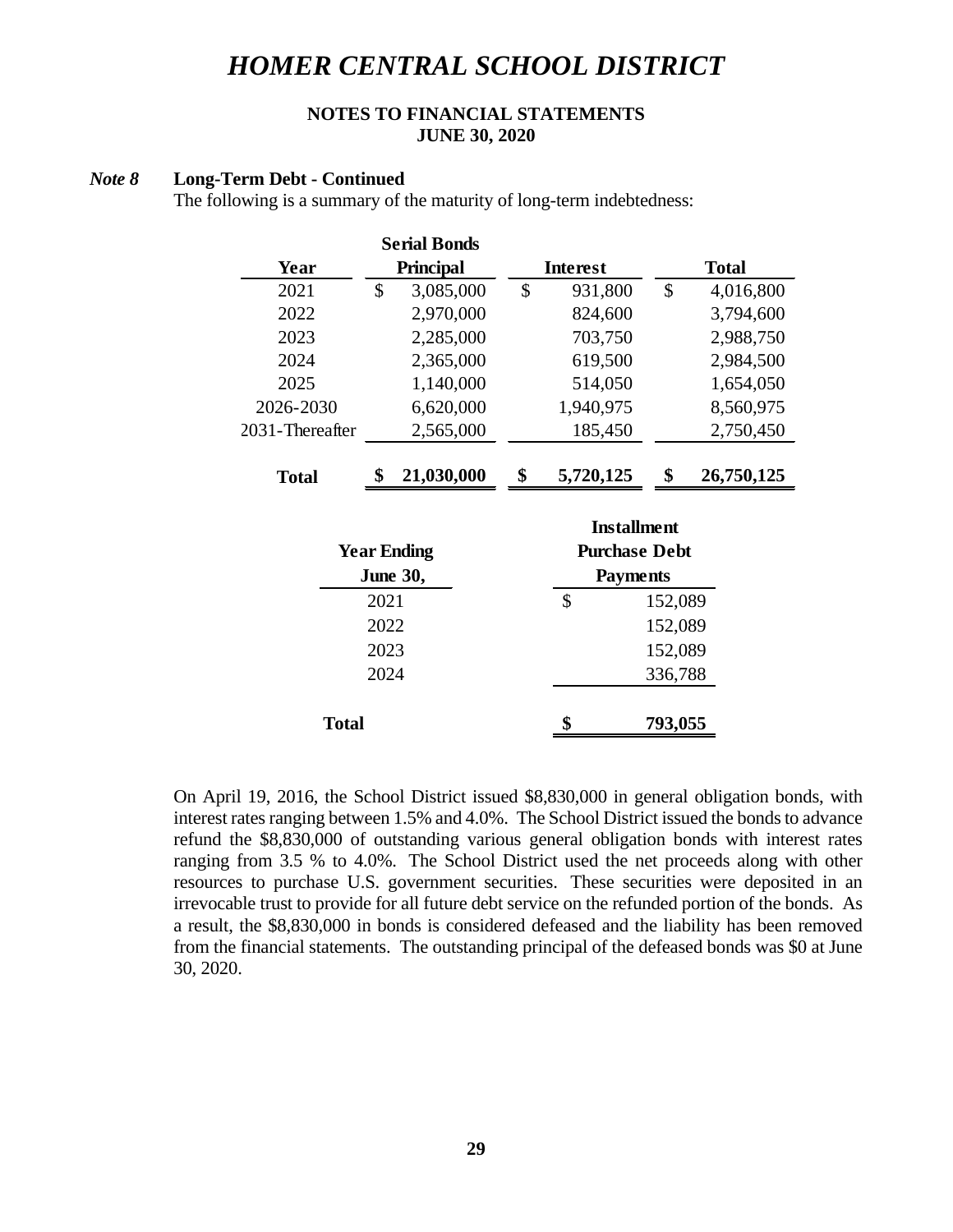## **NOTES TO FINANCIAL STATEMENTS JUNE 30, 2020**

#### *Note 8* **Long-Term Debt - Continued**

A deferred charge on refunding results from the difference in the carrying value of refunded debt and its reacquisition price. This amount is deferred and amortized over the shorter of the life of the refunded or refunding debt. Deferred charges on defeased debt are summarized as follows:

**Amounts**

| <b>Governmental Activities</b>    | Issued  | Redeemed | Ending<br><b>Balance</b> | Amoumis<br>Due Within<br><b>One Year</b> |           |
|-----------------------------------|---------|----------|--------------------------|------------------------------------------|-----------|
| Deferred Charges on Defeased Debt | 473.559 |          | (136.245)                | 337.314                                  | \$120.341 |

#### *Note 9* **Compensated Absences**

Compensated absences represent the value of the earned and unused portion of the liability of compensated absences. This liability is liquidated from the General and School Lunch Funds.

Compensated absences balances and activity are summarized as follows:

|                      | <b>Beginning</b> |                  |                  |                | Due Within      |
|----------------------|------------------|------------------|------------------|----------------|-----------------|
|                      | <b>Balance</b>   | <b>Additions</b> | <b>Deletions</b> | <b>Balance</b> | <b>One Year</b> |
| Compensated Absences | \$ 2,123,355     | 280.056          |                  | \$ 2.403.411   | \$55.076        |

Changes to long-term compensated absences are reported net, as it is impractical to individually determine the amount of additions and deletions during the fiscal year.

### *Note 10* **Pension Obligations - New York State and Local Employees' Retirement System (ERS) and the New York State Teachers' Retirement (TRS) (the Systems)**

#### **Plan Description and Benefits Provided Teachers' Retirement System (TRS)(System)**

The School District participates in the New York State Teachers' Retirement System (TRS). This is a cost-sharing multiple-employer public employee retirement system. The System provides retirement benefits as well as death and disability benefits to plan members and beneficiaries as authorized by the Education Law and the Retirement and Social Security Law of the State of New York (RSSL). The System is governed by a 10 member Board of Trustees. System benefits are established under New York State Law. Membership is mandatory and automatic for all full-time teachers, teaching assistants, guidance counselors and administrators employed in New York Public Schools and BOCES who elected to participate in TRS. Once a public employer elects to participate in the System, the election is irrevocable. The New York State Constitution provides that pension membership is a contractual relationship and plan benefits cannot be diminished or impaired. Benefits can be changed for future members only by enactment of a state statute. Additional information regarding the System, may be obtained by writing to the New York State Teachers' Retirement System, 10 Corporate Woods Drive, Albany, New York 12211-2395 or by referring to the NYSTRS Comprehensive Annual Financial report which can be found on the System's website at [www.nystrs.org.](http://www.nystrs.org/)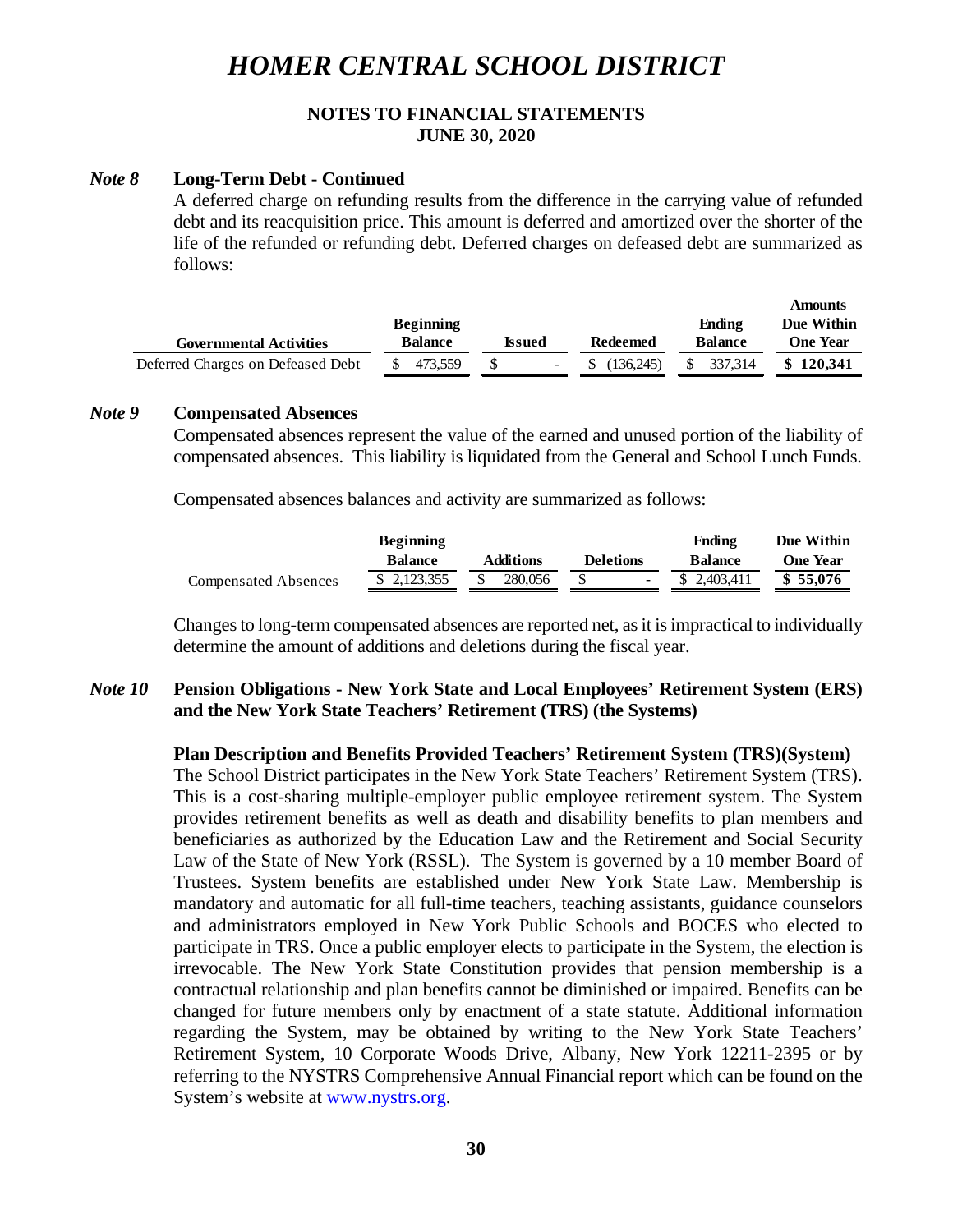### **NOTES TO FINANCIAL STATEMENTS JUNE 30, 2020**

#### *Note 10* **Pension Obligations - New York State and Local Employees' Retirement System (ERS) and the New York State Teachers' Retirement (TRS) (the Systems) - Continued**

Tier 3 and Tier 4 members are required by law to contribute 3% of salary to the System. Effective October 2000, contributions were eliminated for Tier 3 and 4 members with 10 or more years of service or membership. Effective January 1, 2010, Tier 5 members are required by law to contribute 3.5% of salary throughout their active membership. Effective April 1, 2012, Tier 6 members are required by law to contribute between 3% and 6% of salary throughout their active membership in accordance with a salary based upon salary earned. Pursuant to Article 14 and Article 15 of the RSSL, those member contributions are used to help fund the benefits provided by the System. However, if a member dies or leaves covered employment with less than 5 years of credited service for Tiers 3 and 4, or 10 years of credited service for Tiers 5 and 6, the member contributions with interest calculated at 5% per annum are refunded to the employee or designated beneficiary. Eligible Tier 1 and Tier 2 members may make member contributions under certain conditions pursuant to the provisions of Article 11 of the Education Law and Article 11 of the RSSL. Upon termination of membership, such accumulated member contributions are refunded. At retirement, such accumulated member contributions can be withdrawn or are paid as a life annuity.

**Plan Description and Benefits Provided Employees' Retirement System (ERS)(System)** The School District participates in the New York State and Local Employees' Retirement System (ERS). This is a cost-sharing multiple-employer retirement system. The System provides retirement benefits as well as death and disability benefits. The net position of the System is held in the New York State Common Retirement Fund (the Fund), which was established to hold all net assets and record changes in plan net position allocated to the System. The Comptroller of the State of New York serves as the trustee of the Fund and is the administrative head of the System. System benefits are established under the provisions of the RSSL. Once a public employer elects to participate in the System, the election is irrevocable. The New York State Constitution provides that pension membership is a contractual relationship and plan benefits cannot be diminished or impaired. Benefits can be changed for future members only by enactment of a State statute. The School District also participates in the Public Employees' Group Life Insurance Plan (GLIP), which provides death benefits in the form of life insurance. The System is included in the State's financial report as a pension trust fund. That report, including information with regard to benefits provided, may be found at www.osc.state.ny.us/retire/publications/index.php or obtained by writing to the New York State and Local Retirement System, 110 State Street, Albany, New York 12244.

Generally, Tier 3, 4, and 5 members must contribute 3% of their salary to the System. As a result of Article 19 of the RSSL, eligible Tier 3 and 4 employees, with a membership date on or after July 27, 1973, who have ten or more years of membership or credited service with the System, are not required to contribute. Members cannot be required to begin making contributions or to make increased contributions beyond what was required when membership began. For Tier 6 members, the contribution rate varies from 3% to 6% depending on salary. Generally, Tier 5 and 6 members are required to contribute for all years of service.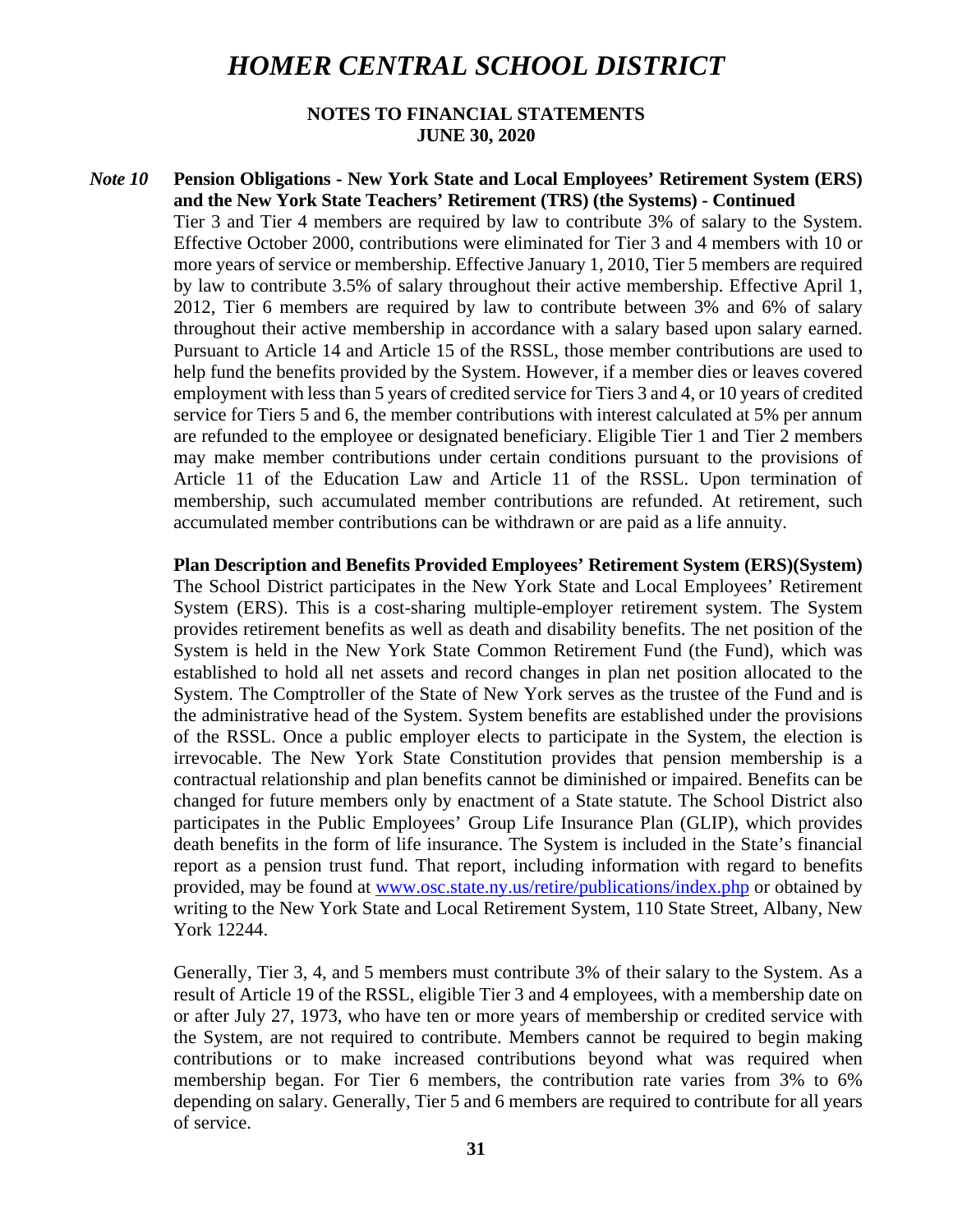### **NOTES TO FINANCIAL STATEMENTS JUNE 30, 2020**

## *Note 10* **Pension Obligations - New York State and Local Employees' Retirement System (ERS) and the New York State Teachers' Retirement (TRS) (the Systems) – Continued**

#### **Summary of Significant Accounting Policies**

The Systems' financial statements from which the Systems' fiduciary respective net position is determined are prepared using the accrual basis of accounting. System member contributions are recognized when due and the employer has a legal requirement to provide the contributions. Benefits and refunds are recognized when due and payable in accordance with the terms of the plan. Investments are reported at fair value. For detailed information on how investments are valued, please refer to the Systems' annual reports.

#### **Contributions**

The School District is required to contribute at an actuarially determined rate. The School District contributions made to the Systems were equal to 100% of the contributions required, and were as follows:

|             | ERS     | TRS         |
|-------------|---------|-------------|
| <b>2020</b> | 452,385 | \$1,631,738 |
| 2019        | 440,939 | 1,475,554   |
| 2018        | 444,713 | 1,777,175   |

### **Pension Liabilities, Pension Expense, and Deferred Outflows of Resources and Deferred Inflows of Resources Related to Pensions**

At June 30, 2020, the School District reported the following asset/liability for its proportionate share of the net pension asset/liability for each of the Systems. The net pension asset/liability was measured as of March 31, 2020 for ERS and June 30, 2019 for TRS. The total pension asset/liability used to calculate the net pension asset/liability was determined by an actuarial valuation. The School District's proportionate share of the net pension asset/liability was based on a projection of the School District's long-term share of contributions to the Systems relative to the projected contributions of all participating members, actuarially determined. This information was derived from reports provided to the School District by the ERS and TRS Systems.

| <b>ERS</b>     |              | <b>TRS</b>      |
|----------------|--------------|-----------------|
| 4/1/2019       |              | 6/30/2018       |
| 26,480,579,097 | <sup>S</sup> | (2,598,006,772) |
|                |              |                 |
| 2,687,525      |              | (2,391,482)     |
|                |              |                 |
| 0.0101490%     |              | 0.092051%       |
|                |              |                 |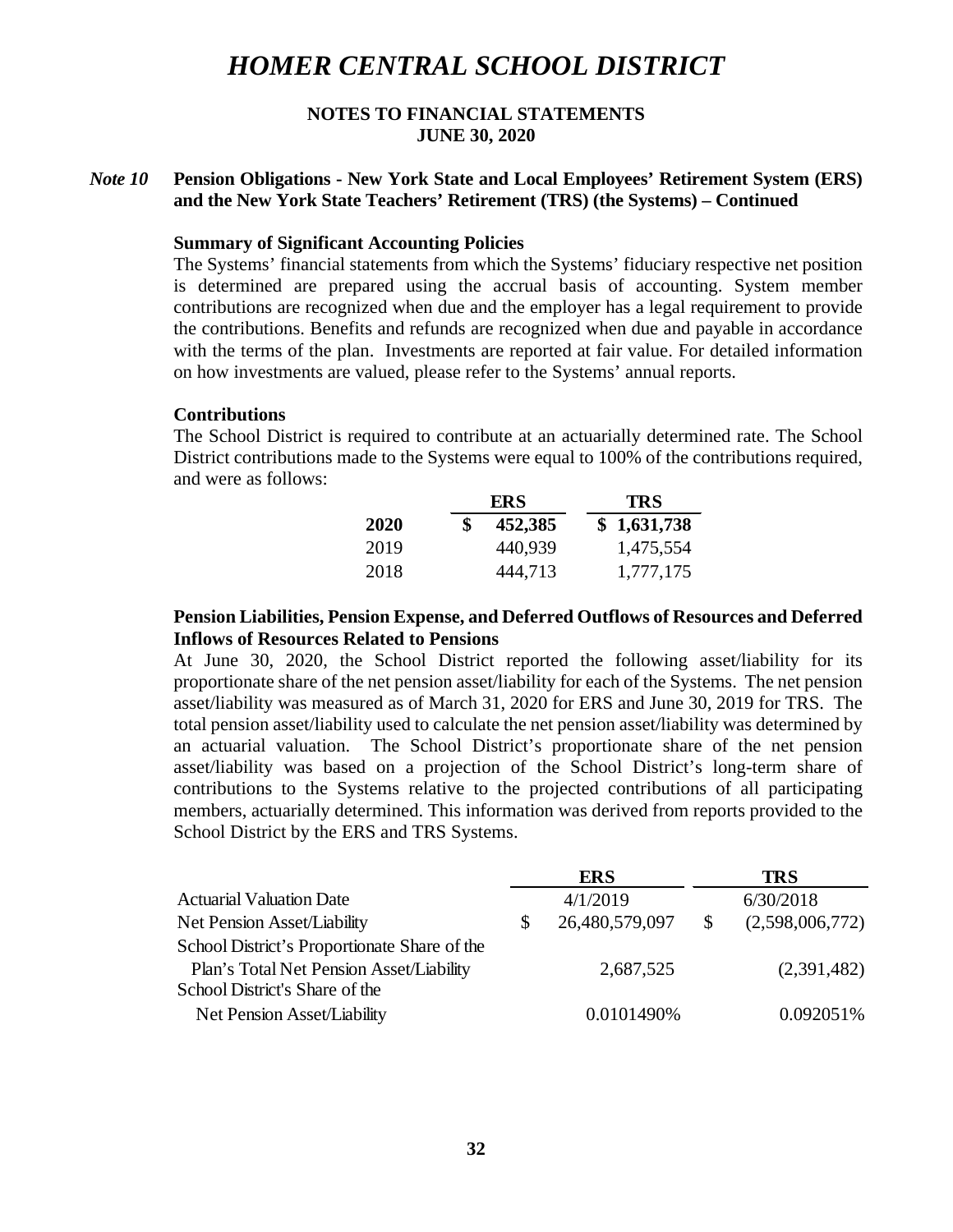## **NOTES TO FINANCIAL STATEMENTS JUNE 30, 2020**

## *Note 10* **Pension Obligations - New York State and Local Employees' Retirement System (ERS) and the New York State Teachers' Retirement (TRS) (the Systems) – Continued**

## **Pension Liabilities, Pension Expense, and Deferred Outflows of Resources and Deferred Inflows of Resources Related to Pensions - Continued**

For the year ended June 30, 2020, the School District recognized pension expense of \$946,264 for ERS and \$3,035,222 for TRS in the District-wide financial statements. At June 30, 2020 the School District's reported deferred outflows of resources and deferred inflows of resources related to pensions from the following sources:

|                                                   | <b>Deferred Outflows of</b><br><b>Resources</b> |             | Deferred Inflows of<br><b>Resources</b> |                |
|---------------------------------------------------|-------------------------------------------------|-------------|-----------------------------------------|----------------|
|                                                   |                                                 |             |                                         |                |
|                                                   | <b>ERS</b>                                      | <b>TRS</b>  | <b>ERS</b>                              | <b>TRS</b>     |
| Differences Between Expected and Actual           |                                                 |             |                                         |                |
| Experience                                        | 158,172<br>\$                                   | \$1,620,646 | \$                                      | 177,835<br>\$. |
| <b>Changes of Assumptions</b>                     | 54,114                                          | 4,517,830   | 46,727                                  | 1,101,575      |
| Net Differences Between Projected and Actual      |                                                 |             |                                         |                |
| Earnings on Pension Plan Investments              | 1,377,756                                       |             |                                         | 1,917,845      |
| <b>Changes in Proportion and Differences</b>      |                                                 |             |                                         |                |
| Between the School District's Contributions       |                                                 |             |                                         |                |
| and Proportionate Share of Contributions          | 108,579                                         | 374,161     | 26,386                                  | 29,927         |
| <b>School District's Contributions Subsequent</b> |                                                 |             |                                         |                |
| to the Measurement Date                           | 117,772                                         | 1,394,466   |                                         |                |
| Total                                             | \$1,816,393                                     | \$7,907,103 | 73,113<br>S.                            | \$3,227,182    |

School District contributions subsequent to the measurement date, reported as deferred outflows of resources, will be recognized as a reduction of the net pension asset/liability in the year ending June 30, 2021. Other amounts reported as deferred outflows of resources and deferred inflows of resources related to pensions will be recognized in pension expense as follows:

| <b>Year Ending</b> | ERS     | <b>TRS</b> |
|--------------------|---------|------------|
| 2021               | 281,019 | 1,159,683  |
| 2022               | 411,967 | 146,394    |
| 2023               | 518,318 | 1,155,761  |
| 2024               | 414,204 | 775,298    |
| 2025               |         | 114,910    |
| Thereafter         |         | (66, 591)  |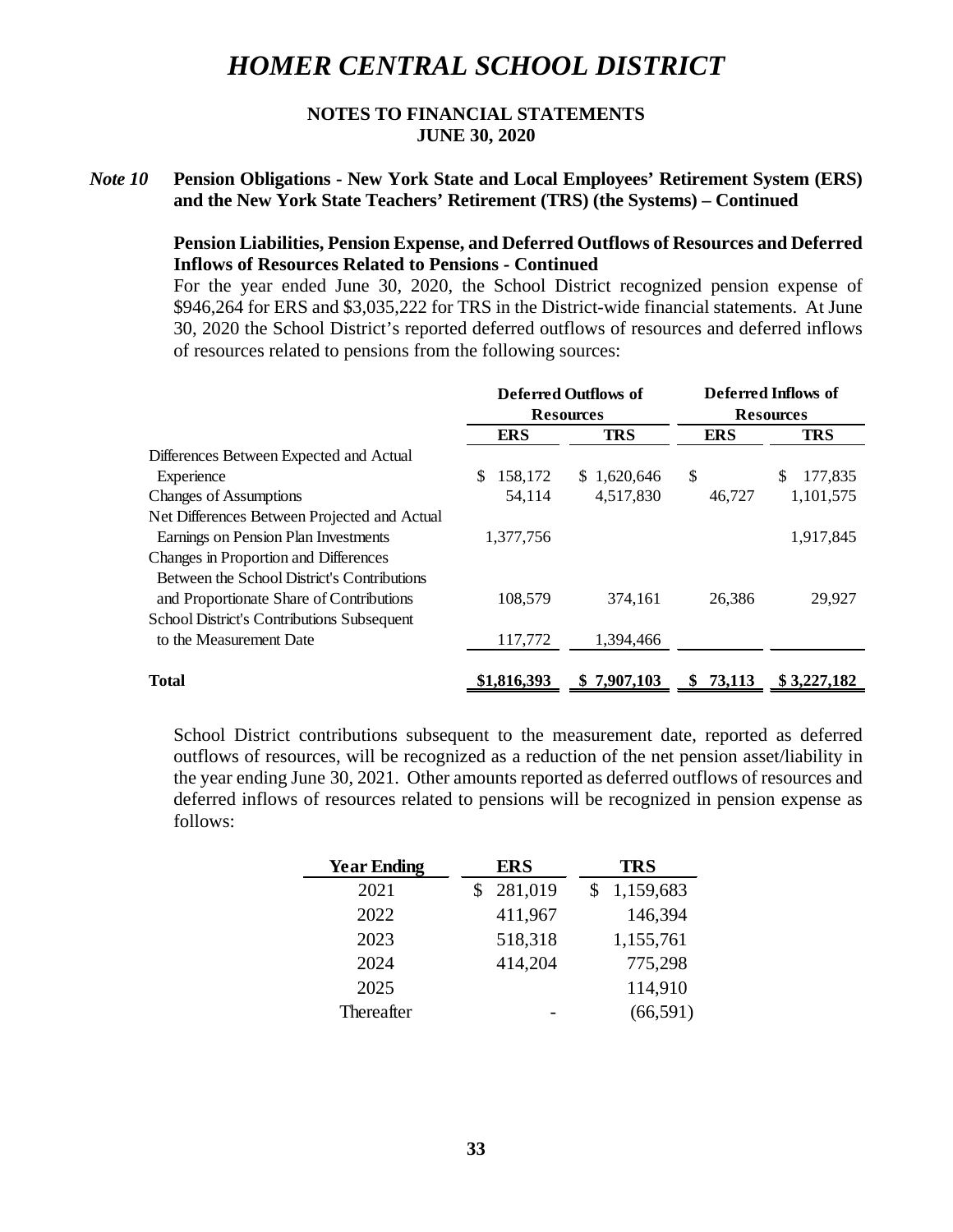### **NOTES TO FINANCIAL STATEMENTS JUNE 30, 2020**

## *Note 10* **Pension Obligations - New York State and Local Employees' Retirement System (ERS) and the New York State Teachers' Retirement (TRS) (the Systems) - Continued**

#### **Actuarial Assumptions**

The total pension liability as of the measurement date was determined by using an actuarial valuation as noted in the table below, with update procedures used to roll forward the total pension liability to the measurement date.

Significant actuarial assumptions used in the valuations were as follows:

|                                  | <b>ERS</b>     | <b>TRS</b>       |
|----------------------------------|----------------|------------------|
| <b>Measurement Date</b>          | March 31, 2020 | June 30, 2019    |
| <b>Actuarial Valuation Date</b>  | April 1, 2019  | June 30, 2018    |
| <b>Investment Rate of Return</b> | 6.8%           | 7.1%             |
| <b>Salary Increases</b>          | 4.2%           | $1.9\% - 4.72\%$ |
| Cost of Living Adjustments       | 1.3%           | 1.3%             |
| <b>Inflation Rate</b>            | 2.5%           | 2.2%             |
|                                  |                |                  |

For ERS, annuitant mortality rates are based on April 1, 2010 - March 31, 2015 System's experience with adjustments for mortality improvements based on the Society of Actuaries' Scale MP-2018. For TRS, annuitant mortality rates are based on plan member experience with adjustments for mortality improvements based on the Society of Actuaries' Scale MP 2018, applied on a generational basis.

For ERS, the actuarial assumptions used in the April 1, 2019 valuation are based on the results of an actuarial experience study for the period April 1, 2010 - March 31, 2015. For TRS, the actuarial assumptions used in the June 30, 2018 valuation were based on the results of an actuarial experience study for the period July 1, 2009 - June 30, 2014.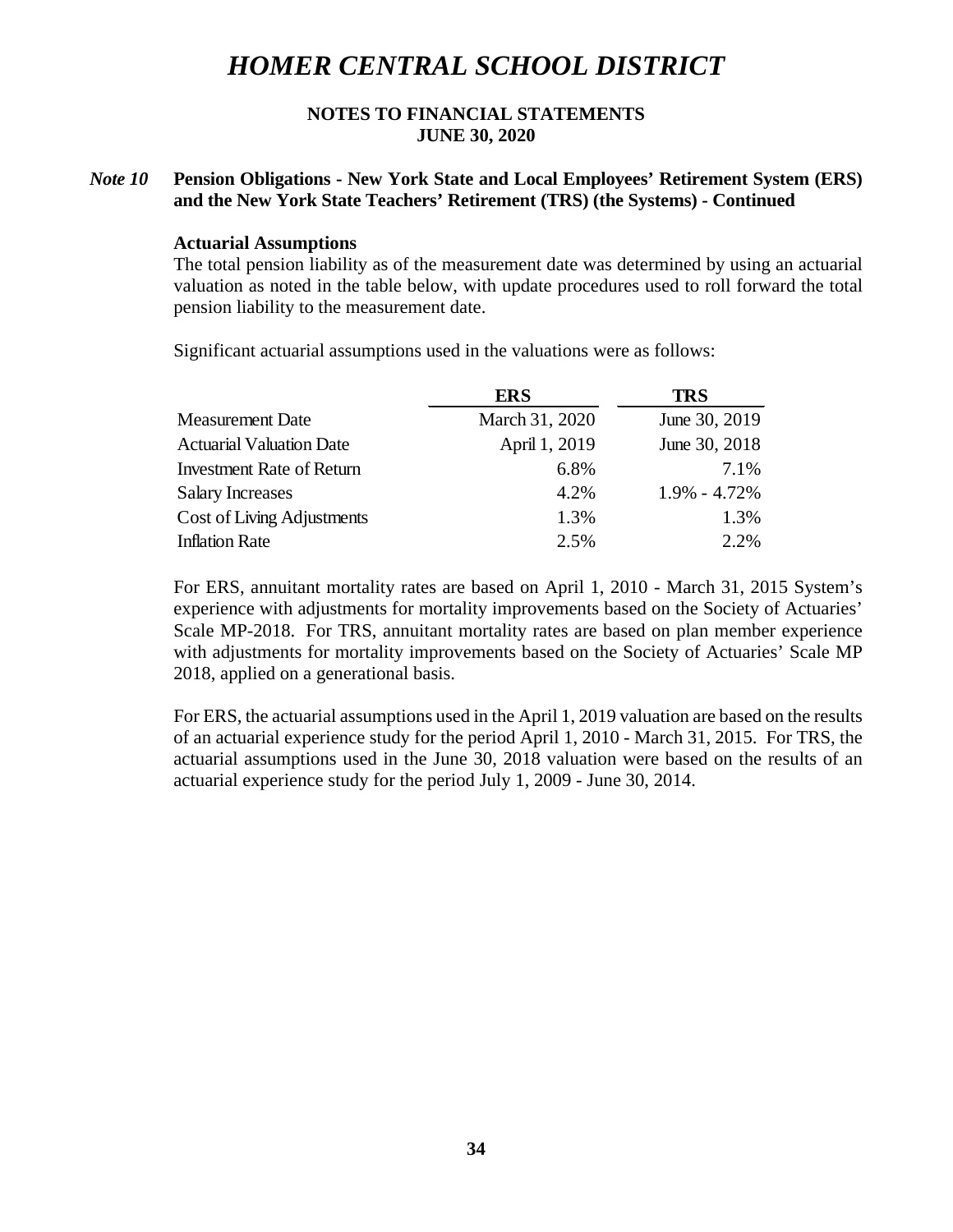### **NOTES TO FINANCIAL STATEMENTS JUNE 30, 2020**

## *Note 10* **Pension Obligations - New York State and Local Employees' Retirement System (ERS) and the New York State Teachers' Retirement (TRS) (the Systems) - Continued**

#### **Actuarial Assumptions - Continued**

For ERS, the long-term rate of return on pension plan investments was determined using a building block method in which best estimate ranges of expected future real rates of return (expected returns net of investment expense and inflation) are developed for each major asset class. These ranges are combined to produce the long-term expected rate of return by weighting the expected future real rates of return by each the target asset allocation percentage and by adding expected inflation. For TRS, the long-term expected rate of return on pension plan investments was determined in accordance with Actuarial Standard of Practice (ASOP) No. 27, Selection of Economic Assumptions for Measuring Pension Obligations. ASOP No. 27 provides guidance on the selection of an appropriate assumed investment rate of return. Consideration was given to expect future real rates of return (expected returns, net of pension plan investment expense and inflation) for each major asset class as well as historical investment data and plan performance. Best estimates of the arithmetic real rates of return for each major asset class included in the target asset allocation are summarized as follows:

|                                        | <b>ERS</b>     | <b>TRS</b>    |
|----------------------------------------|----------------|---------------|
| <b>Measurement Date</b>                | March 31, 2020 | June 30, 2019 |
| <b>Asset Type</b>                      |                |               |
| Domestic Equities                      | 4.1%           | 6.3%          |
| <b>International Equities</b>          | 6.2%           | 7.8%          |
| <b>Global Equities</b>                 |                | 7.2%          |
| <b>Real Estate</b>                     | 5.0%           | 4.6%          |
| Private Equity/Alternative Investments | 6.8%           | 9.9%          |
| <b>Absolute Return Strategies</b>      | 3.3%           |               |
| Opportunistic Portfolio                | 4.7%           |               |
| <b>Real Assets</b>                     | 6.0%           |               |
| Cash                                   | 0.0%           |               |
| <b>Inflation-Indexed Bonds</b>         | 0.5%           |               |
| Domestic Fixed Income Securities       |                | 1.3%          |
| <b>Global Fixed Income Securities</b>  |                | 0.9%          |
| Private Debt                           |                | 6.5%          |
| <b>Real Estate Debt</b>                |                | 2.9%          |
| High-Yield Fixed Income Securities     |                | 3.6%          |
| Mortgages and Bonds                    | 0.8%           |               |
| Short-Term                             |                | 0.3%          |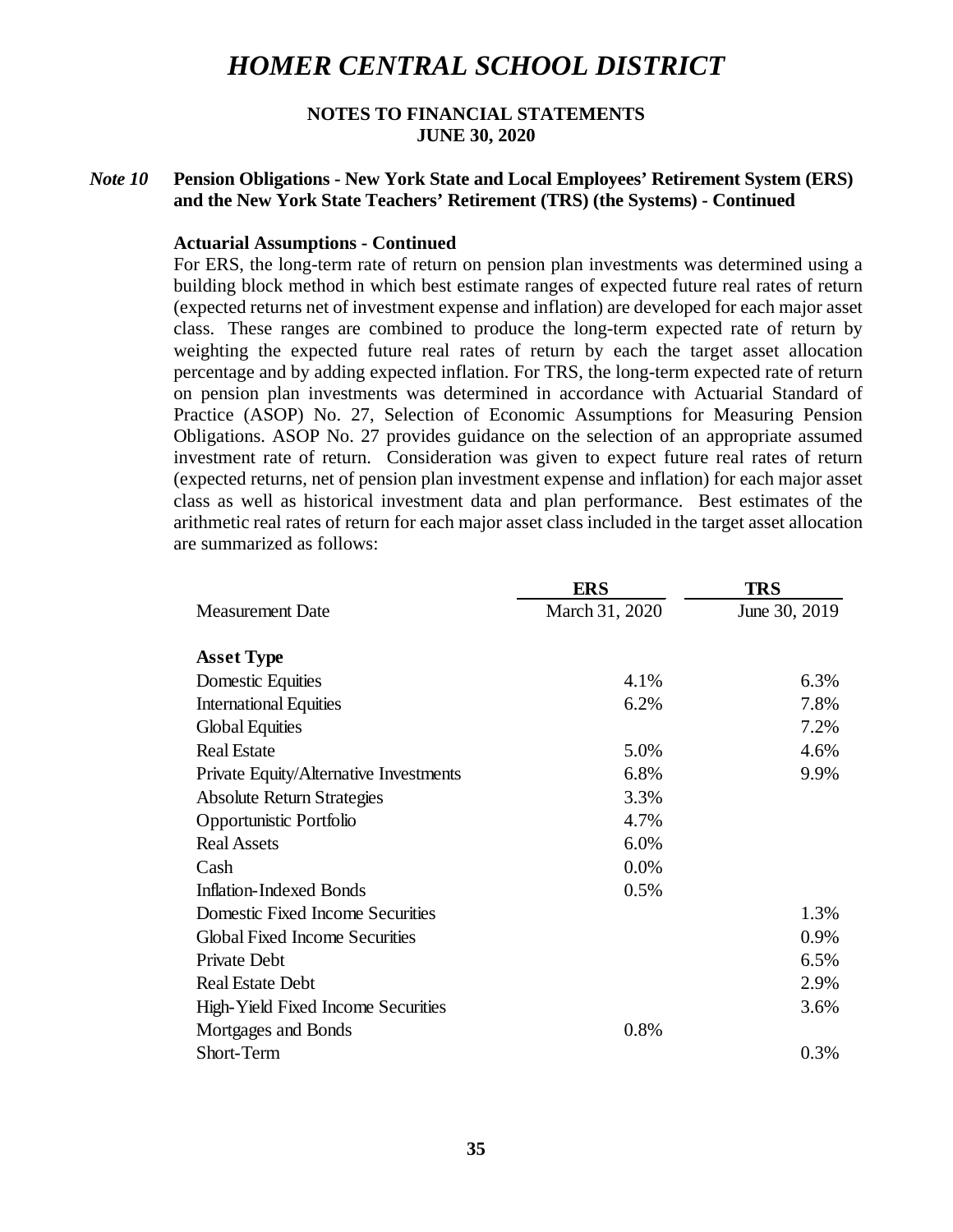## **NOTES TO FINANCIAL STATEMENTS JUNE 30, 2020**

## *Note 10* **Pension Obligations - New York State and Local Employees' Retirement System (ERS) and the New York State Teachers' Retirement (TRS) (the Systems) - Continued**

#### **Discount Rate**

The discount rate used to calculate the total pension asset/liability was 6.8% for ERS and 7.1% for TRS. The projection of cash flows used to determine the discount rate assumes that contributions from plan members will be made at the current contribution rates and contributions from employers will be made at statutorily required rates, actuarially. Based on the assumptions, the Systems' fiduciary net position was projected to be available to make all projected future benefit payments of current plan members. Therefore, the long term expected rate of return on pension plan investments was applied to all periods of projected benefit payments to determine the total pension asset/liability.

### **Sensitivity of the Proportionate Share of the Net Pension Asset/Liability to the Discount Rate Assumption**

The following presents the School District's proportionate share of the net pension asset/liability calculated using the discount rate of 6.8% for ERS and 7.1% for TRS, as well as what the School District's proportionate share of the net pension asset/liability would be if it were calculated using a discount rate that is 1 percentage point lower or higher than the current rate:

 $\alpha$ <sub>1</sub>

| <b>ERS</b>                                                                  | 1% Decrease<br>$(5.8\%)$ | Current<br><b>Assumption</b><br>$(6.8\%)$ | 1% Increase<br>$(7.8\%)$ |
|-----------------------------------------------------------------------------|--------------------------|-------------------------------------------|--------------------------|
| School District's Proportionate Share of the                                | 4,932,368                | \$2,687,525                               | \$                       |
| Net Pension Asset/Liability                                                 | S                        |                                           | 620,016                  |
| <b>TRS</b>                                                                  | 1% Decrease              | <b>Current</b>                            | 1% Increase              |
|                                                                             | $(6.1\%)$                | $(7.1\%)$                                 | $(8.1\%)$                |
| School District's Proportionate Share of the<br>Net Pension Asset/Liability | 10,794,901               | \$(2,391,482)                             | \$(13, 453, 370)         |

#### **Pension Plan Fiduciary Net Position**

The components of the current-year net pension asset/liability of the employers as of the respective measurement dates were as follows:

|                                                 | <b>Dollars in Thousands</b> |                 |
|-------------------------------------------------|-----------------------------|-----------------|
|                                                 | <b>ERS</b>                  | TRS             |
| Measurement Date                                | March 31, 2020              | June 30, 2019   |
| Employers' Total Pension Asset/Liability        | \$194,596,261               | 119,879,474     |
| <b>Plan Net Position</b>                        | (168, 115, 682)             | (122, 477, 481) |
| <b>Employers' Net Pension Asset/Liability</b>   | 26,480,579                  | (2,598,007)     |
| Ratio of Plan Net Position to the               |                             |                 |
| <b>Employers' Total Pension Asset/Liability</b> | 86.4%                       | 102.2%          |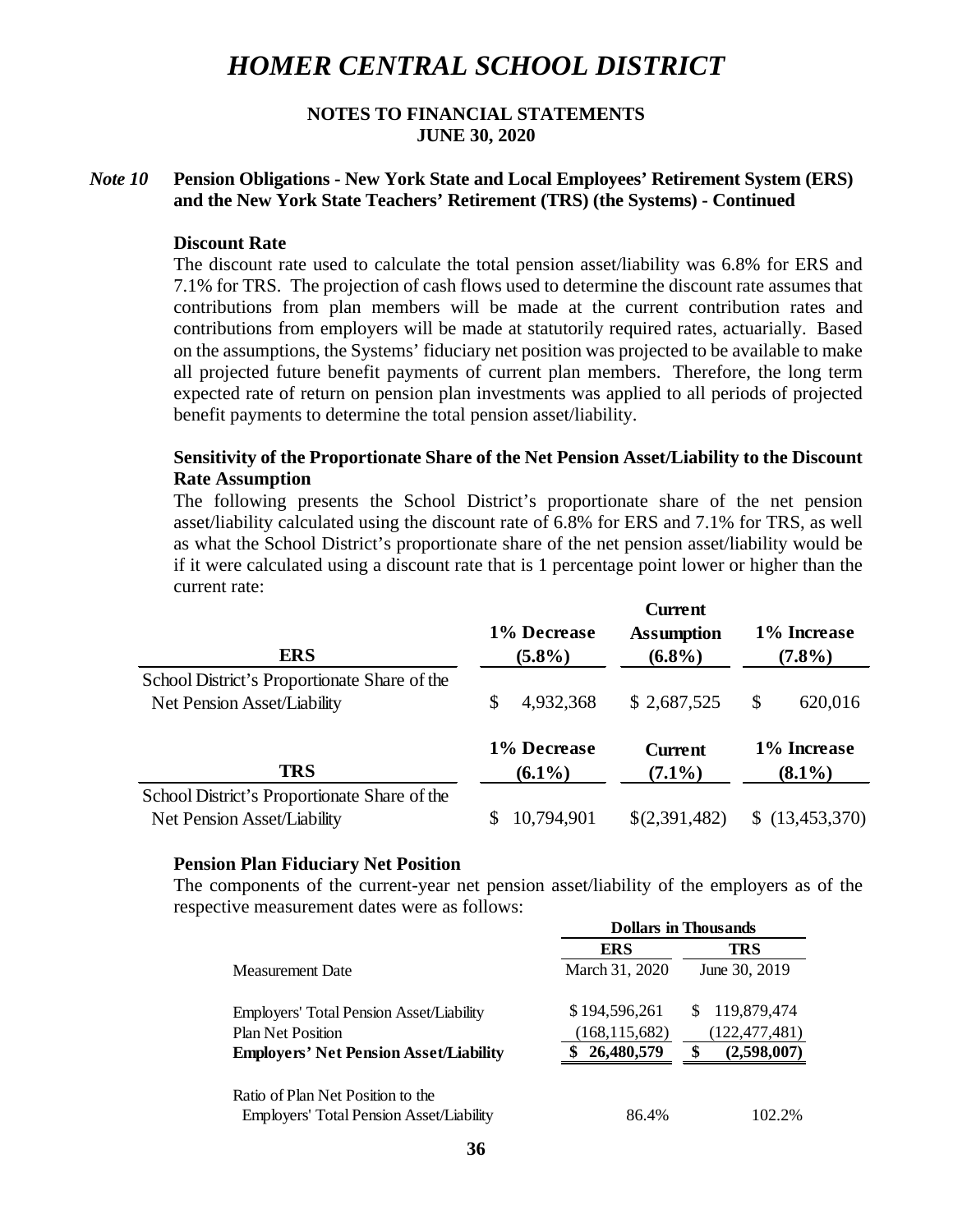### **NOTES TO FINANCIAL STATEMENTS JUNE 30, 2020**

## *Note 10* **Pension Obligations - New York State and Local Employees' Retirement System (ERS) and the New York State Teachers' Retirement (TRS) (the Systems) - Continued**

### **Payables to the Pension Plan**

For ERS, employer contributions are paid annually based on the System's fiscal year which ends on March  $31<sup>st</sup>$ . Employee contributions are remitted monthly. Accrued retirement contributions as of June 30, 2020 represent the projected employer contribution for the period of April 1, 2020 through June 30, 2020 based on estimated ERS wages multiplied by the employer's contribution rate, by tier. Accrued retirement contributions as of June 30, 2020 amounted to \$117,772.

For TRS, employer and employee contributions for the fiscal year ended June 30, 2020 are paid to the System in September, October, and November 2020 through a state aid intercept. Accrued retirement contributions as of June 30, 2020 represent employee and employer contributions for the fiscal year ended June 30, 2020 based on paid TRS wages multiplied by the employer's contribution rate, by tier and employee contributions for the fiscal year as reported to the TRS System. Accrued retirement contributions as of June 30, 2020 amounted to \$1,493,974.

#### **Current Year Activity**

The following is a summary of current year activity:

|                                | <b>Beginning</b> |                 | <b>Ending</b>   |
|--------------------------------|------------------|-----------------|-----------------|
|                                | <b>Balance</b>   | <b>Change</b>   | <b>Balance</b>  |
| <b>ERS</b>                     |                  |                 |                 |
| Net Pension Liability          | \$<br>704,214    | \$<br>1,983,311 | 2,687,525<br>S. |
| Deferred Outflows of Resources | (518, 224)       | (1,298,169)     | (1,816,393)     |
| Deferred Inflows of Resources  | 270,244          | (197, 131)      | 73,113          |
| Subtotal                       | 456,234          | 488,011         | 944,245         |
| <b>TRS</b>                     |                  |                 |                 |
| <b>Net Pension Asset</b>       | (1,680,662)      | (710, 820)      | (2,391,482)     |
| Deferred Outflows of Resources | (9,159,553)      | 1,252,450       | (7,907,103)     |
| Deferred Inflows of Resources  | 2,129,892        | 1,097,290       | 3,227,182       |
| Subtotal                       | (8,710,323)      | 1,638,920       | (7,071,403)     |
| <b>Total</b>                   | (8,254,089)      | 2,126,931       | (6,127,158)     |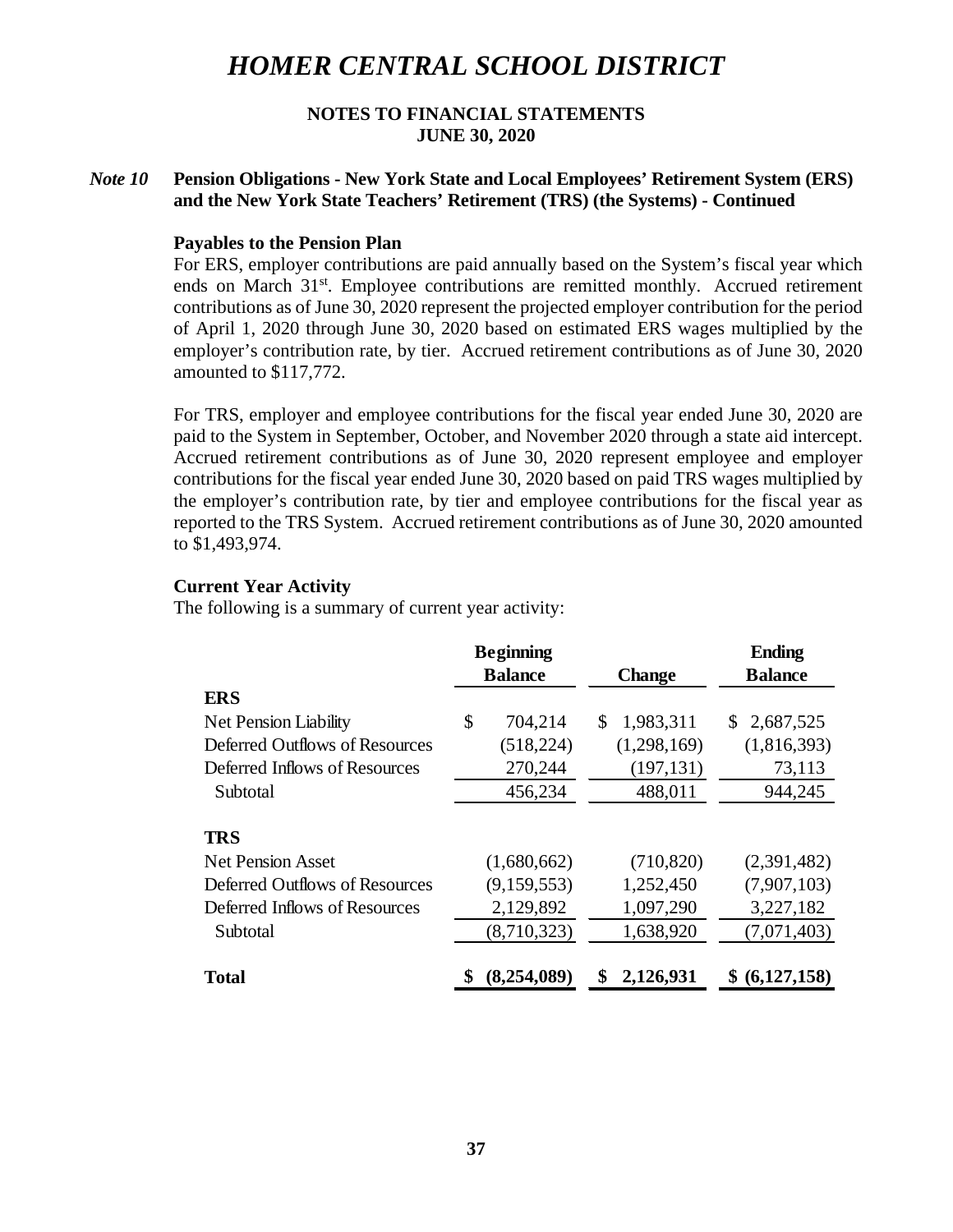## **NOTES TO FINANCIAL STATEMENTS JUNE 30, 2020**

#### *Note 11* **Postemployment Benefits Other Than Pensions (OPEB)**

#### **General Information about the OPEB Plan**

Plan Description - The School District's defined OPEB Plan (Plan) provides medical benefits to eligible retirees and their spouses in accordance with various employment contracts. The plan is a single employer defined benefit healthcare plan administered by the School District. Article 11 of the State Compiled Statutes grants the authority to establish and amend the benefit terms and financing requirements to the School Board. No assets are accumulated in a trust that meets the criteria in paragraph 4 of GASB Statement No. 75. The Plan does not issue separate financial statements, because there are no assets legally segregated for the sole purpose of paying benefits under the Plan.

Benefits Provided - The School District provides healthcare benefits for eligible retirees and their spouses. Benefit terms are dependent of which contract each employee falls under. The specifics of each contract are on file at the School District offices and are available upon request.

Employees Covered by Benefit Terms - At June 30, 2020, the following employees were covered by the benefit terms.

| Inactive Employees or Beneficiaries Currently Receiving Benefit | 220 |
|-----------------------------------------------------------------|-----|
| <b>Active Members</b>                                           | 352 |
|                                                                 |     |
| <b>Total</b>                                                    | 572 |
|                                                                 |     |

#### **Total OPEB Liability**

The School District's total OPEB liability of \$61,741,173 was measured as of June 30, 2020 and was determined by an actuarial valuation as of June 30, 2018.

Actuarial Assumptions and Other Inputs - The total OPEB liability as of June 30, 2020 was determined using the following actuarial assumptions and other inputs, applied to all periods included in the measurement, unless otherwise specified:

| <b>Single Discount Rate</b>        | 2.21%                                          |
|------------------------------------|------------------------------------------------|
| <b>Salary Scale</b>                | Varies, based on NYS TRS & ERS                 |
| Rate of Inflation                  | 2.20%                                          |
| <b>Marital Assumption</b>          | 70.00%                                         |
| <b>Participation Rate</b>          | 100% for Retirees 80.00% for Spouses           |
| <b>Healthcare Cost Trend Rates</b> | 5.40% for 2019, Decreasing to an Ultimate Rate |
|                                    | of 3.84% by 2075                               |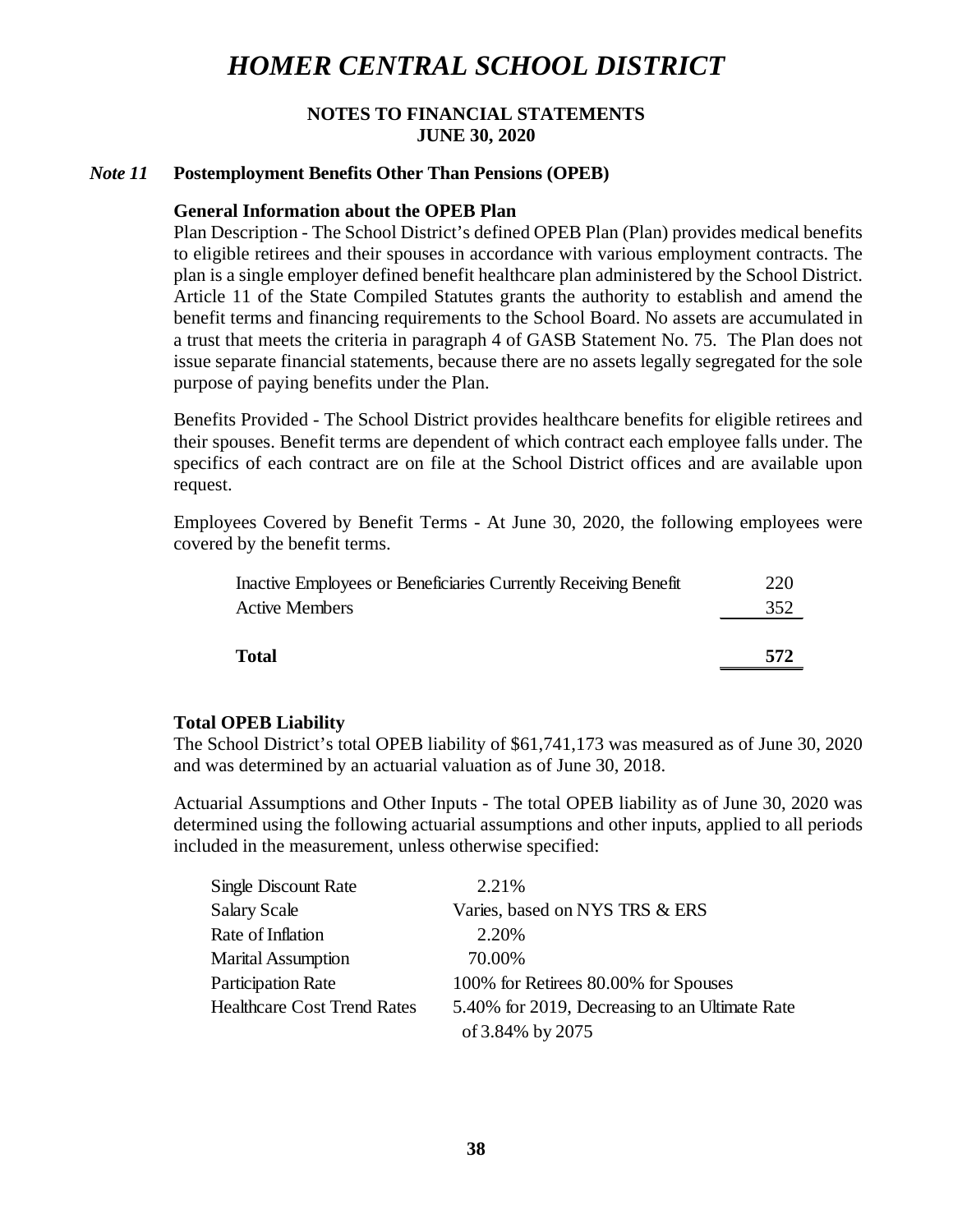## **NOTES TO FINANCIAL STATEMENTS JUNE 30, 2020**

#### *Note 11* **Postemployment Benefits Other Than Pensions (OPEB) - Continued**

#### **Total OPEB Liability - Continued**

The discount rate was based on the Bond Buyer Weekly 20-Year GO Bond Index as of the measurement date (or the nearest business day thereto).

The actuarial assumptions used in the June 30, 2018 valuation were based on the following:

- Mortality rates were based on Pub-2010 Teachers and General Employees Headcount-Weighted table projected fully generationally using MP-2018.
- Termination and retirement rates were based on NYS ERS assumptions first adopted on April 1, 2015 and NYS TRS assumptions first adopted on June 30, 2015.
- Medical trend rates are based on the 2018 Getzen model with initial trend rate of 5.40% decreasing gradually to an ultimate rate of 3.84% in 2075.
- Dental trend rates are based on an initial rate of 4.50% decreasing by 0.25% annually to an ultimate rate of 3.00%.
- Actual spousal health coverage election was used for existing retirees.

The actuarial assumptions used in the June 30, 2018 valuation were consistent with the requirements of GASB Statement No. 75 and Actuarial Standards of Practice (ASOPs).

#### **Changes in the Total OPEB Liability**

|                                                    | <b>Total OPEB</b><br><b>Liability</b> |
|----------------------------------------------------|---------------------------------------|
| <b>Balance at June 30, 2019</b>                    | \$45,804,821                          |
| <b>Changes for the Year</b>                        |                                       |
| Service Cost                                       | 1,991,625                             |
| Interest Cost                                      | 1,653,067                             |
| Differences Between Expected and Actual Experience | 287,127                               |
| Changes in Assumptions or Other Inputs             | 13,417,765                            |
| <b>Benefit Payments</b>                            | (1,413,232)                           |
| Net Change                                         | 15,936,352                            |
| <b>Balance at June 30, 2020</b>                    | 61,741,173<br>S                       |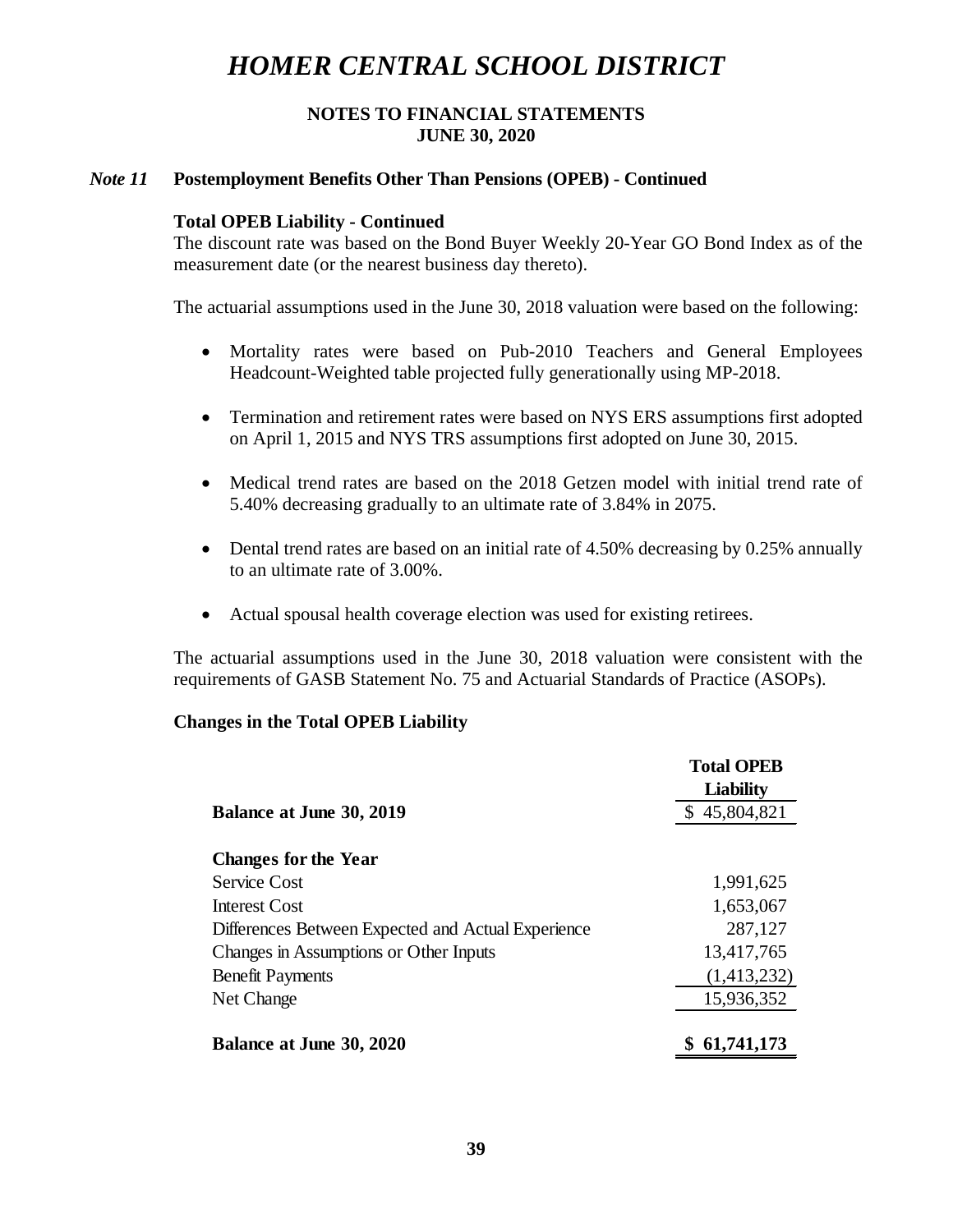## **NOTES TO FINANCIAL STATEMENTS JUNE 30, 2020**

#### *Note 11* **Postemployment Benefits Other Than Pensions (OPEB) - Continued**

#### **Changes in the Total OPEB Liability - Continued**

Changes of assumptions and other inputs reflect a change in the discount rate from 3.51% at the measurement date of June 30, 2019 to 2.21% in June 30, 2020.

Sensitivity of the Total OPEB liability to Changes in the Discount Rate - The following presents the total OPEB liability of the School District, as well as what the School District's total OPEB liability would be if it were calculated using a discount rate that is 1 percentage point lower  $(1.21\%)$  or 1 percentage point higher  $(3.21\%)$  than the current discount rate:

|                             | 1% Decrease |  | <b>Discount Rate</b> | 1% Increase |            |  |  |  |
|-----------------------------|-------------|--|----------------------|-------------|------------|--|--|--|
|                             | $(1.21\%)$  |  | $(2.21\%)$           | $(3.21\%)$  |            |  |  |  |
| <b>Total OPEB Liability</b> | 75,744,789  |  | 61,741,173           |             | 51,030,925 |  |  |  |

Sensitivity of the Total OPEB Liability to Changes in the Healthcare Cost Trend Rate - The following presents the total OPEB liability of the School District, as well as what the School District's total OPEB liability would be if it were calculated using a healthcare cost trend rate that is 1 percentage point lower or 1 percentage point higher than the current healthcare cost trend rate:

|                             |             | <b>Healthcare Cost</b>                    |  |                   |             |  |  |
|-----------------------------|-------------|-------------------------------------------|--|-------------------|-------------|--|--|
|                             | 1% Decrease |                                           |  | <b>Trend Rate</b> | 1% Increase |  |  |
| <b>Total OPEB Liability</b> |             | $$48,815,837$ $$61,741,173$ $$75,744,789$ |  |                   |             |  |  |

## **OPEB Expense and Deferred Outflows of Resources and Deferred Inflows of Resources Related to OPEB**

For the year ended June 30, 2020, the School District recognized OPEB expense of \$4,221,318.

At June 30, 2020, the School District reported deferred outflows of resources and deferred inflows of resources related to OPEB from the following sources:

|                                                    | <b>Deferred</b><br><b>Outflows of</b><br><b>Resources</b> |              |                  | <b>Deferred</b><br>Inflows of |  |
|----------------------------------------------------|-----------------------------------------------------------|--------------|------------------|-------------------------------|--|
|                                                    |                                                           |              | <b>Resources</b> |                               |  |
| Differences Between Expected and Actual Experience |                                                           | 251,236      |                  | (382,991)                     |  |
| Changes in Assumptions or Other Inputs             |                                                           | 11,740,544   |                  | (7,040,952)                   |  |
| <b>Total</b>                                       |                                                           | \$11,991,780 |                  | \$ (7,423,943)                |  |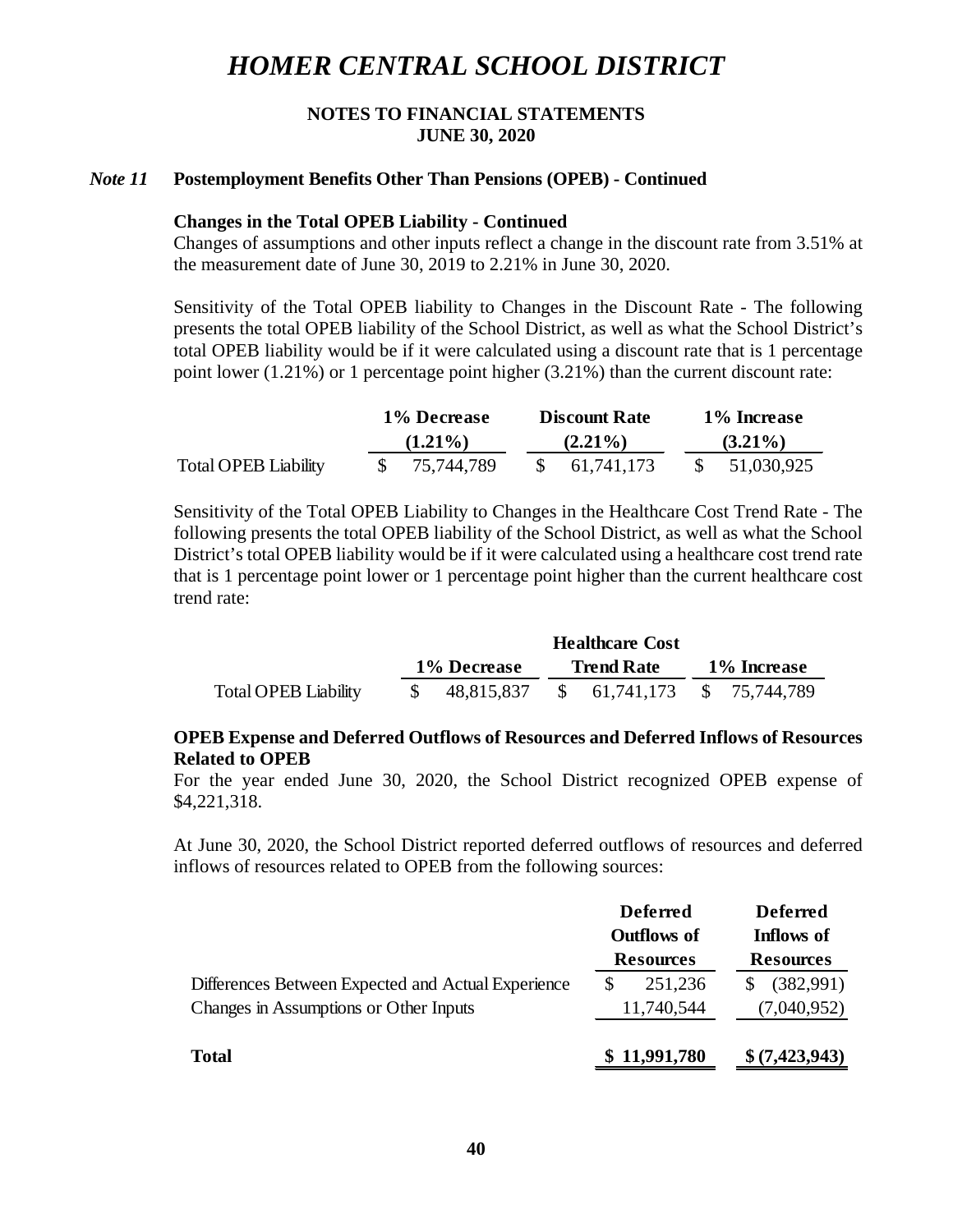## **NOTES TO FINANCIAL STATEMENTS JUNE 30, 2020**

#### *Note 11* **Postemployment Benefits Other Than Pensions (OPEB) - Continued**

Amounts reported as deferred outflows of resources and deferred inflows of resources related to OPEB will be recognized in OPEB expense as follows:

| <b>Fiscal Year</b>     |               |
|------------------------|---------------|
| <b>Ending June 30,</b> | <b>Amount</b> |
| 2021                   | \$<br>576,626 |
| 2022                   | 576,626       |
| 2023                   | 576,626       |
| 2024                   | 576,626       |
| 2025                   | 576,626       |
| Thereafter             | 1,684,707     |

#### **Current Year Activity**

The following is a summary of current year activity:

|                                         | <b>Beginning</b> |               | <b>Ending</b>  |
|-----------------------------------------|------------------|---------------|----------------|
|                                         | <b>Balance</b>   | <b>Change</b> | <b>Balance</b> |
| Other Postemployment Benefits Liability | \$45,804,821     | \$15,936,352  | \$61,741,173   |
| Deferred Outflows of Resources          |                  | (11,991,780)  | (11,991,780)   |
| Deferred Inflows of Resources           | 8,560,429        | (1, 136, 486) | 7,423,943      |
| <b>Total Effect on Net Position</b>     | \$54,365,250     | 2,808,086     | \$57,173,336   |

#### *Note 12* **Commitments and Contingencies**

#### **Risk Financing and Related Insurance - General Information**

The School District is exposed to various risks of loss related to, but not limited to, torts; theft of, damage to and destruction of assets; injuries to employees; errors and omissions; natural disasters. These risks are covered by commercial insurance purchased from independent third parties. Settled claims from these risks have not exceeded commercial insurance coverage for the past three years.

#### **Risk Financing and Related Insurance - Health Insurance**

The School District incurs costs related to an employee health insurance plan (Plan) sponsored by BOCES and its component districts. The Plan's objectives are to formulate, develop and administer a program of insurance to obtain lower costs for that coverage and to develop a comprehensive loss control program.

School districts joining the Plan must remain members for a minimum of one year; a member school district may withdraw from the Plan after that time by providing notice to the consortium prior to May 1, immediately preceding the commencement of the next school year. Plan members include 26 school districts, with the School District bearing a proportionate share of the Plan's assets and claims liabilities. Plan members are subject to a supplemental assessment in the event of deficiencies. If the Plan's assets were to be exhausted, members would be responsible for the Plan's liabilities.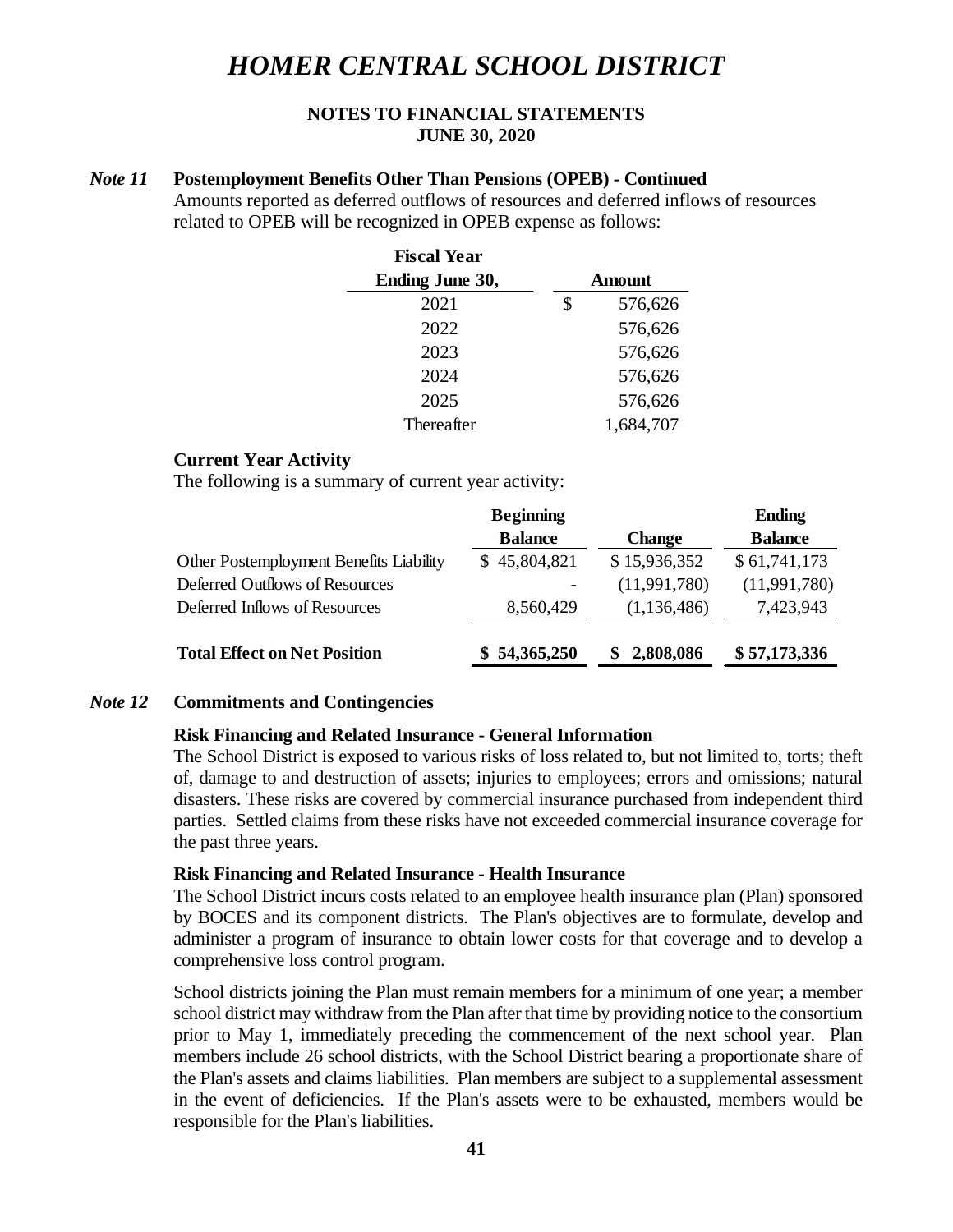## **NOTES TO FINANCIAL STATEMENTS JUNE 30, 2020**

#### *Note 12* **Commitments and Contingencies - Continued**

#### **Risk Financing and Related Insurance - Health Insurance - Continued**

The Plan uses a reinsurance agreement to reduce its exposure to large losses on insured events. Reinsurance permits recovery of a portion of losses from the reinsurer, although it does not discharge the liability of the Plan as direct insurer of the risks reinsured.

The Plan establishes a liability for both reported and unreported insured events, which includes estimates of both future payments of losses and related claim adjustment expenses. However, because actual claims costs depend on complex factors, the process used in computing claims liabilities does not necessarily result in an exact amount. Such claims are based on the ultimate cost of claims (including future claim adjustment expenses) that have been reported but not settled and claims that have been incurred but not reported. Adjustments to claims liabilities are charged or credited to expense in the periods in which they are made.

During the year ended June 30, 2020, the School District incurred premiums or contribution expenditures totaling \$5,988,272.

The Plan financial statements may be obtained from Central New York Health Insurance Trust, 6820 Thompson Road, PO Box 4754, Syracuse, New York 13221.

#### **Risk Financing and Related Insurance - Workers' Compensation**

The School District is self-insured for workers' compensation claims. Judgments and claims are recorded when it is probable that a liability has been incurred and the claim amount can be reasonably estimated. As of June 30, 2020, the School District had reserved \$1,066,543 in the General Fund to fund any claims. Workers' compensation charges for the year ended June 30, 2020 were \$81,303.

#### **Other Litigation**

The School District is and may be a named party in certain litigations. The School District is being represented by legal counsel of the School District and insurance companies as applicable. In the opinion of School District officials and legal counsel, these claims are either adequately covered by insurance, will not result in material judgments against the School District, or will not be pursued and, accordingly, are not expected to have a material effect on the financial statements.

#### **Other Items**

The School District has received grants subject to audit by agencies of state and federal governments. Such audits may result in disallowances and a request for a return of funds. Based on prior audits, the School District's administration believes disallowances, if any, will be immaterial.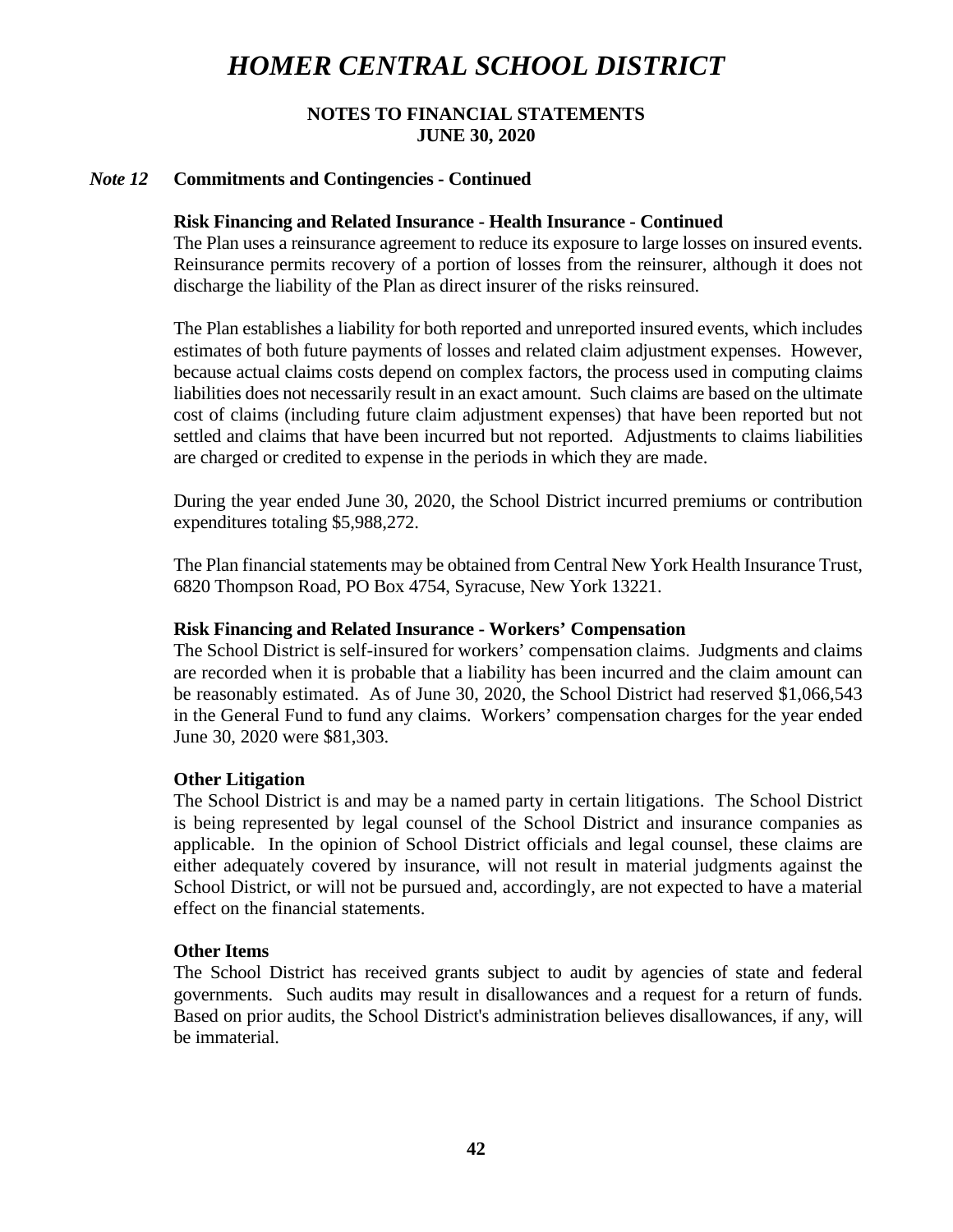## **NOTES TO FINANCIAL STATEMENTS JUNE 30, 2020**

## *Note 13* **Lease Obligations**

The School District utilizes operating leases for the use of transportation equipment. The terms, interest rate, and annual payments for each lease are summarized below:

|            | <b>Dated</b> | <b>Term</b> | <b>Interest Rate</b> |   | <b>Annual Payment</b> |
|------------|--------------|-------------|----------------------|---|-----------------------|
| 2019 Lease | 7/3/2018     | 5 years     | 2.75%                | S | 60,736                |
| 2019 Lease | 7/3/2018     | 5 years     | 2.75%                |   | 14,695                |
| 2018 Lease | 7/11/2017    | 5 years     | 2.80%                |   | 101,666               |
| 2017 Lease | 8/30/2016    | 5 years     | 1.73%                |   | 107,976               |

Combined future minimum payments under these agreements are as follows:

| Total | 537,601<br>\$ |
|-------|---------------|
| 2023  | 75,431        |
| 2022  | 177,097       |
| 2021  | 285,073<br>S. |

The School District's operating lease expenses were \$285,073 for year ended June 30, 2020.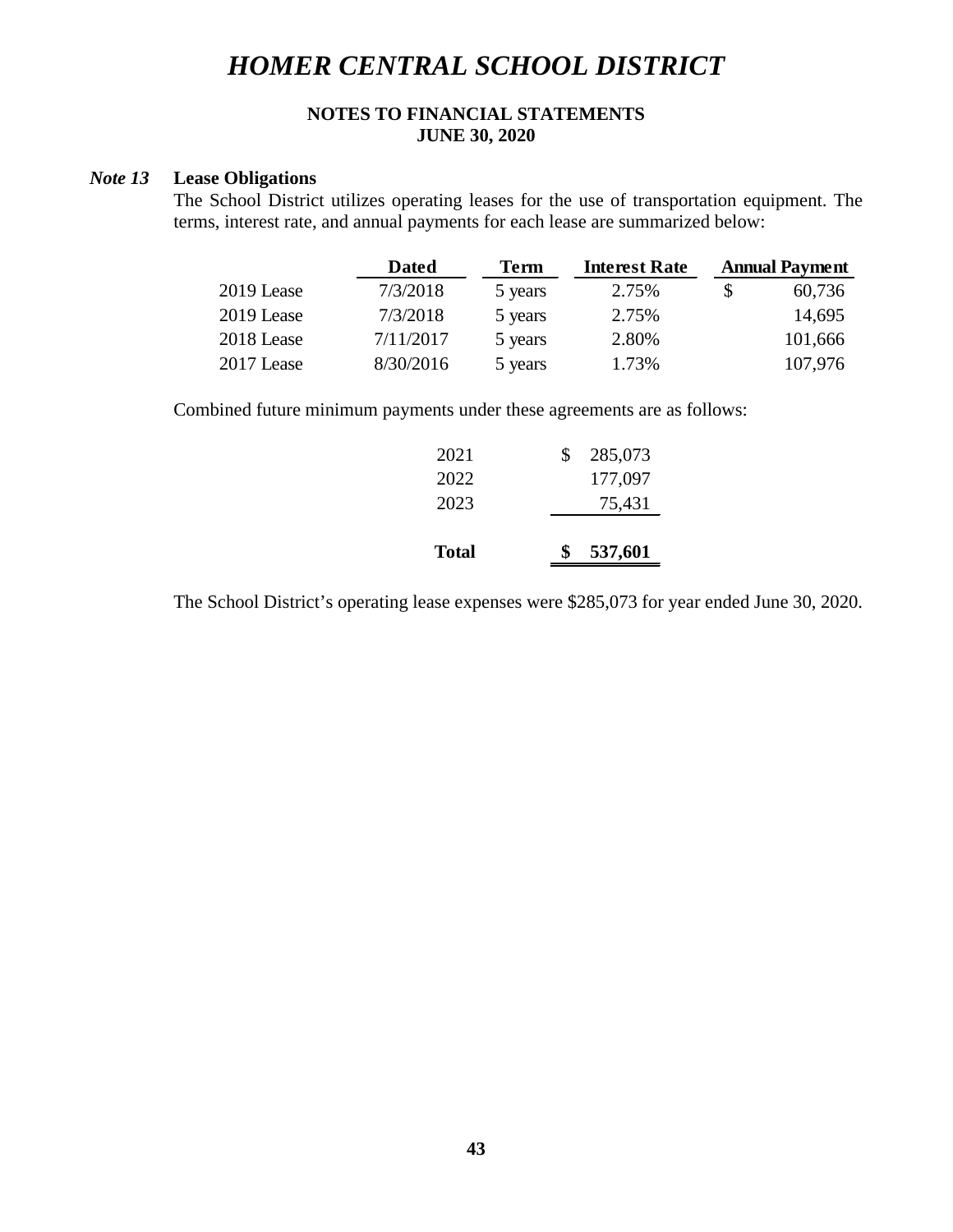## **NOTES TO FINANCIAL STATEMENTS JUNE 30, 2020**

#### *Note 14* **Fund Balance Detail**

At June 30, 2020, nonspendable, restricted, assigned, and unassigned fund balance in the Governmental Funds was as follows:

|                                            | <b>General</b><br><b>School Lunch</b><br>Fund<br><b>Fund</b> |             |    | <b>Debt Service</b><br><b>Fund</b> |      | <b>Capital Projects</b><br><b>Fund</b> |    |        |
|--------------------------------------------|--------------------------------------------------------------|-------------|----|------------------------------------|------|----------------------------------------|----|--------|
| <b>Nonspendable</b>                        |                                                              |             |    |                                    |      |                                        |    |        |
| Inventory                                  | $\sqrt{2}$                                                   |             | \$ | 21,314                             | $\$$ |                                        | \$ |        |
| <b>Total Nonspendable Fund Balance</b>     | \$                                                           |             | \$ | 21,314                             | \$   |                                        | \$ |        |
| <b>Restricted</b>                          |                                                              |             |    |                                    |      |                                        |    |        |
| <b>Retirement Contribution Reserve</b>     | \$                                                           | 1,609,517   | \$ |                                    | \$   |                                        | \$ |        |
| Unemployment Insurance Reserve             |                                                              | 248,420     |    |                                    |      |                                        |    |        |
| <b>Workers' Compensation Reserve</b>       |                                                              | 1,066,543   |    |                                    |      |                                        |    |        |
| Employee Benefit Accrued Liability Reserve |                                                              | 1,837,454   |    |                                    |      |                                        |    |        |
| Tax Certiorari Benefit Reserve             |                                                              | 100,109     |    |                                    |      |                                        |    |        |
| Capital Reserve                            |                                                              | 131,937     |    |                                    |      |                                        |    |        |
| School Lunch                               |                                                              |             |    | 59,546                             |      |                                        |    |        |
| Debt Service                               |                                                              |             |    |                                    |      | 5,473,189                              |    |        |
| Capital Projects                           |                                                              |             |    |                                    |      |                                        |    | 64,691 |
| <b>Total Restricted Fund Balance</b>       |                                                              | \$4,993,980 | \$ | 59,546                             | \$   | 5,473,189                              | \$ | 64,691 |
| <b>Assigned</b>                            |                                                              |             |    |                                    |      |                                        |    |        |
| Appropriated for Next Year's Budget        | \$                                                           | 680,000     | \$ |                                    | \$   |                                        | \$ |        |
| Encumbered for:                            |                                                              |             |    |                                    |      |                                        |    |        |
| General Support                            |                                                              | 113,117     |    |                                    |      |                                        |    |        |
| Instruction                                |                                                              | 5,184       |    |                                    |      |                                        |    |        |
| Pupil Transportation                       |                                                              | 5,708       |    |                                    |      |                                        |    |        |
| <b>Employee Benefits</b>                   |                                                              | 260         |    |                                    |      |                                        |    |        |
| <b>Total Assigned Fund Balance</b>         |                                                              | 804,269     | \$ |                                    |      |                                        | \$ |        |
| <b>Total Unassigned Fund Balance</b>       |                                                              | \$1,653,141 | \$ |                                    | \$   |                                        | \$ |        |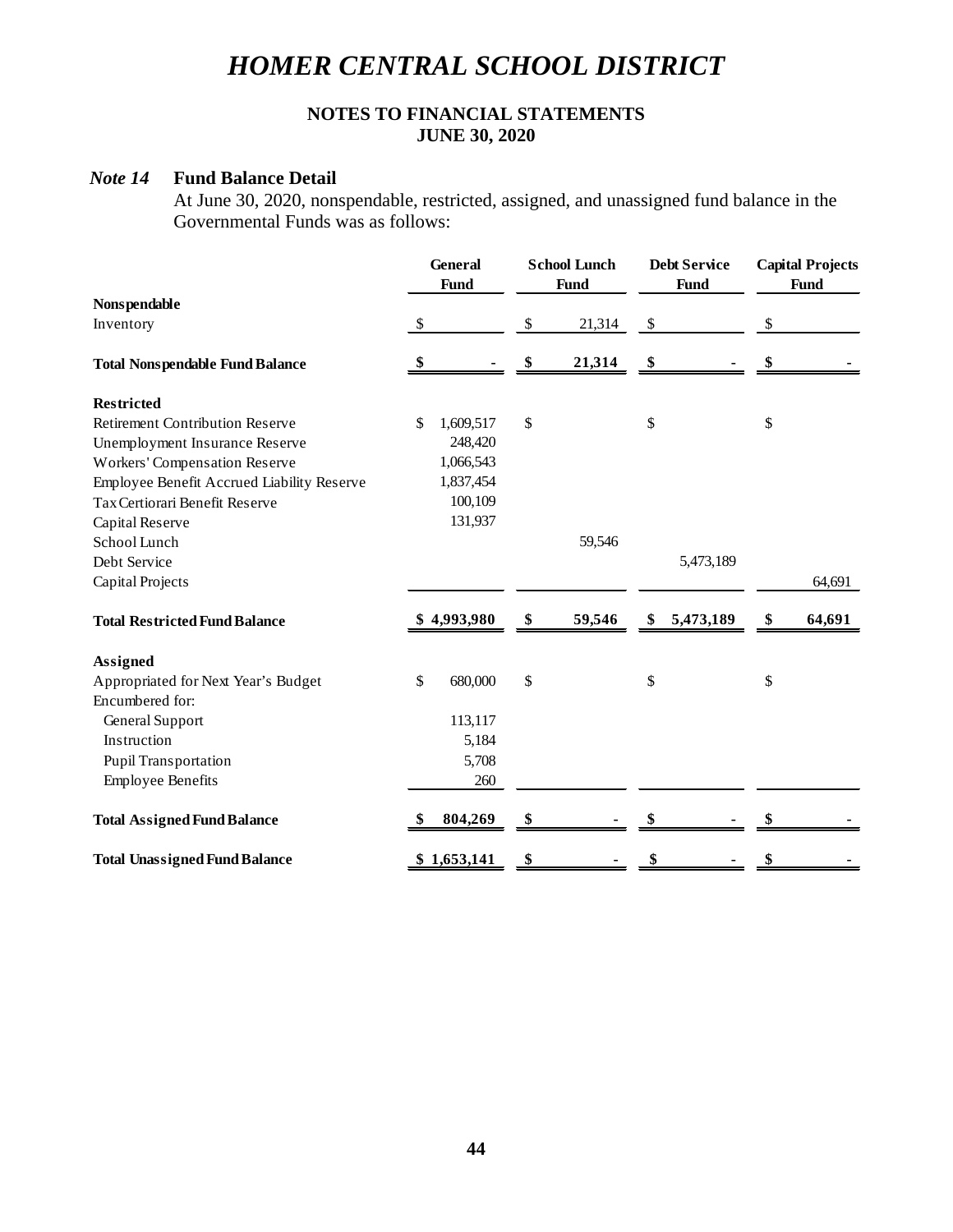## **NOTES TO FINANCIAL STATEMENTS JUNE 30, 2020**

#### *Note 15* **Restricted Fund Balances**

Portions of restricted fund balance are reserved and not available for current expenditures as reported in the Governmental Funds Balance Sheet. The balances and activity of the General Fund, Debt Service Fund, and School Lunch Fund reserves for the year ended June 30, 2020 were as follows:

|                                                   | <b>Beginning</b> |                                   | <b>Interest</b> |                  | <b>Ending</b>   |
|---------------------------------------------------|------------------|-----------------------------------|-----------------|------------------|-----------------|
| <b>Restricted Fund Balances</b>                   | <b>Balance</b>   | <b>Earned</b><br><b>Additions</b> |                 | Appropriated     | <b>Balance</b>  |
| <b>General Fund</b>                               |                  |                                   |                 |                  |                 |
| <b>Retirement Contribution Reserve</b>            | 1,607,215<br>\$. | \$                                | \$<br>2,302     | \$               | \$<br>1,609,517 |
| <b>Employee Benefit Accrued Liability Reserve</b> | 1,836,634        |                                   | 820             |                  | 1,837,454       |
| Unemployment Insurance Reserve                    | 248,065          |                                   | 355             |                  | 248,420         |
| <b>Workers' Compensation Reserve</b>              | 1,066,067        |                                   | 476             |                  | 1,066,543       |
| Tax Certiorari Reserve                            | 100,380          | 100,000                           | 143             | (100, 414)       | 100,109         |
| Capital Reserve                                   | 131,749          |                                   | 188             |                  | 131,937         |
|                                                   |                  |                                   |                 |                  |                 |
| <b>Total General Fund</b>                         | \$4,990,110      | \$100,000                         | \$<br>4,284     | (100, 414)<br>\$ | \$4,993,980     |
|                                                   |                  |                                   |                 |                  |                 |
| <b>Debt Service Fund</b>                          | \$5,766,270      | \$109,118                         | 15,153<br>\$    | (417,352)<br>\$  | \$5,473,189     |
|                                                   |                  |                                   |                 |                  |                 |
| <b>School Lunch Fund</b>                          | 157,920<br>\$    | \$                                | \$              | \$<br>(98,374)   | 59,546<br>\$    |

#### *Note 16* **Stewardship, Compliance and Accountability**

#### **Deficit Net Position**

At June 30, 2020, the District-wide Statement of Net Position had an unrestricted deficit net position of \$51,020,905. This is primarily the result of the requirement to record other postemployment benefit liability with no requirement or mechanism to fund this liability (see Note 11). The deficit is not expected to be eliminated during the normal course of operations.

## *Note 17* **Tax Abatements**

For the year ended June 30, 2020, property in the School District was subject to property tax abatements negotiated by the Cortland County Industrial Development Agency (CCIDA) and the Village of Homer (the Village).

CCIDA enters into PILOT agreements with businesses within Cortland County under New York State GML §858. Economic development agreements entered into by CCIDA can include the abatement of county, local, and school district taxes. In this case, negotiated abatements have resulted in reductions of property taxes, which CCIDA administers as a temporary reduction in the assessed value of the property involved. The abatement agreements generally stipulate a percentage reduction of property taxes, but sometimes stipulate a dollar value reduction in lieu of a percentage reduction.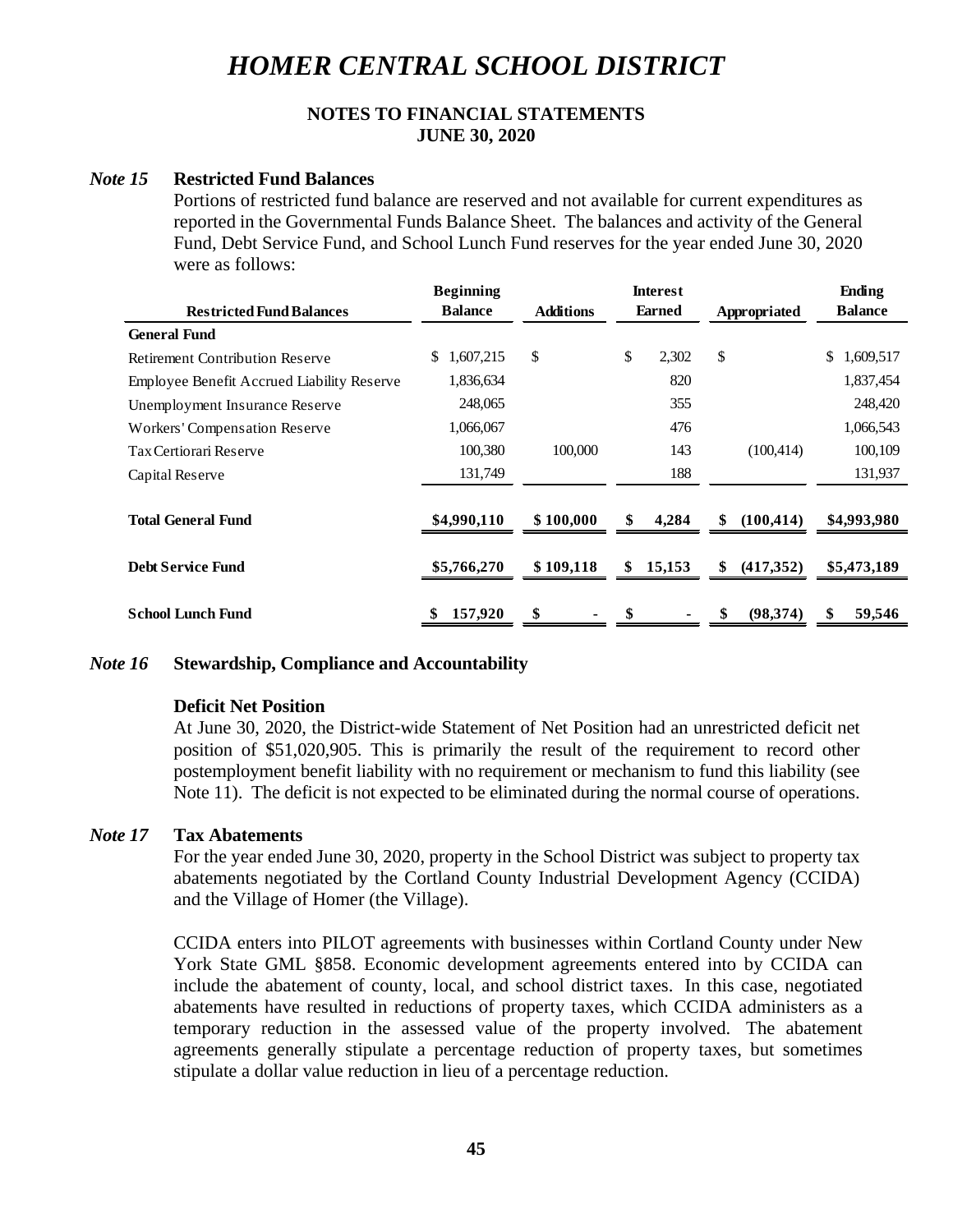## **NOTES TO FINANCIAL STATEMENTS JUNE 30, 2020**

#### *Note 17* **Tax Abatements - Continued**

The Village entered into a property tax abatement agreement (Act) with a local business under Chapter 535 of the 1971 Laws of New York State for the purpose of encouraging economic growth. Under the Act, localities may grant property tax abatements of up to 100% of a business' property tax bill for the purpose of attracting or retaining businesses within their jurisdictions. The abatements may be granted to any business located within or promising to relocate to the Village.

Information relevant to disclosure of the programs for the year ended June 30, 2020 is as follows:

|                                                      | <b>Taxable Assessed</b><br>Value | <b>Combined</b><br><b>Tax Rates</b> | <b>Tax Value</b> |    | <b>PILOT</b><br><b>Received</b> | <b>Taxes</b><br><b>Abated</b> |
|------------------------------------------------------|----------------------------------|-------------------------------------|------------------|----|---------------------------------|-------------------------------|
| <b>Cortland County Industrial Development Agency</b> |                                  |                                     |                  |    |                                 |                               |
| Forkey Construction & Fabricating Inc.               | 1,701,000                        | 20.48                               | 34,831<br>S      | S. | 17,416                          | 17,416                        |
| NY Susquehanna & Western Railway                     | 159,574                          | 20.48                               | 3,268            |    | 5,841                           |                               |
| <b>Village of Homer</b>                              |                                  |                                     |                  |    |                                 |                               |
| Homer Housing Company                                | 536,316                          | 20.48                               | 10,982           |    | 3,919                           | 7,063                         |
| <b>Total PILOT Agreements</b>                        | 2,396,890                        |                                     | \$49,081         |    | \$27,176                        | \$24,479                      |

#### *Note 18* **Uncertainty**

In March 2020, the COVID-19 coronavirus outbreak was declared a pandemic. Actions taken around the world to help mitigate the spread of the coronavirus included quarantines in certain areas and forced closures for certain types of public places and businesses. The coronavirus and actions taken to mitigate it have had, and are expected to continue to have, an adverse impact on the economies on the area in which the School District operates. The School District completed the school year in an online learning format and is beginning the 2020- 2021 academic year in a partially online format. While it is unknown how long these conditions will last and what the complete financial effect will be, the School District expects disruptions to businesses and residents and potential effects to state government funding, which could negatively impact operating results in future periods.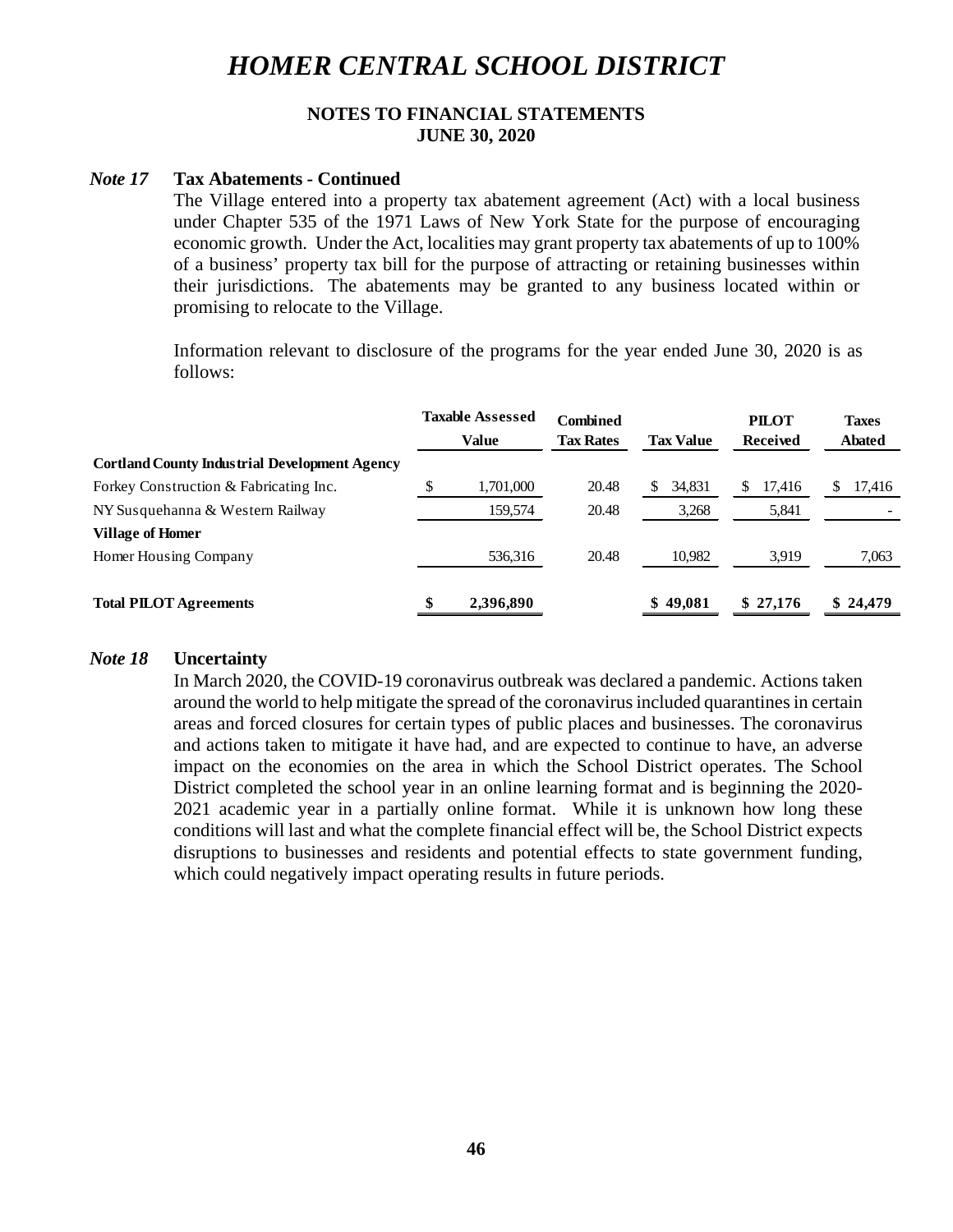## **SCHEDULE OF REVENUES COMPARED TO BUDGET (NON-U.S. GAAP) GENERAL FUND FOR THE YEAR ENDED JUNE 30, 2020**

|                                     |                  |                  |               | <b>Variance</b> |
|-------------------------------------|------------------|------------------|---------------|-----------------|
|                                     | Original         | Final            |               | Favorable       |
|                                     | <b>Budget</b>    | <b>Budget</b>    | <b>Actual</b> | (Unfavorable)   |
| <b>REVENUES</b>                     |                  |                  |               |                 |
| <b>Local Sources</b>                |                  |                  |               |                 |
| <b>Real Property Taxes</b>          | 14,274,750       | 14,274,750<br>\$ | \$14,328,100  | \$<br>53,350    |
| <b>Real Property Tax Items</b>      | 2,337,654        | 2,337,654        | 2,282,279     | (55, 375)       |
| <b>Nonproperty Taxes</b>            | 2,500            | 2,500            | 2,312         | (188)           |
| <b>Charges for Services</b>         | 51,143           | 51,143           | 41,310        | (9, 833)        |
| Use of Money and Property           | 87,852           | 87,852           | 86,039        | (1, 813)        |
| Sale of Property and                |                  |                  |               |                 |
| <b>Compensation for Loss</b>        | 5,000            | 5,000            | 26,734        | 21,734          |
| <b>Miscellaneous</b>                | 405,700          | 405,700          | 360,005       | (45, 695)       |
| <b>Total Local Sources</b>          | 17,164,599       | 17,164,599       | 17,126,779    | (37, 820)       |
|                                     |                  |                  |               |                 |
| <b>State Sources</b>                | 25,020,143       | 25,020,143       | 23,944,270    | (1,075,873)     |
| <b>Federal Sources</b>              | 47,674           | 47,674           | 33,772        | (13,902)        |
| <b>Total Revenues</b>               | 42,232,416       | 42,232,416       | 41,104,821    | (1,127,595)     |
| <b>OTHER FINANCING SOURCES</b>      |                  |                  |               |                 |
| <b>Operating Transfers In</b>       | 308,234          | 308,234          | 308,234       |                 |
| <b>Total Revenues and Other</b>     |                  |                  |               |                 |
| <b>Financing Sources</b>            | 42,540,650       | 42,540,650       | \$41,413,055  | \$(1,127,595)   |
| <b>Appropriated Fund Balance</b>    | 680,000          | 680,000          |               |                 |
| <b>Encumbrances Carried</b>         |                  |                  |               |                 |
| <b>Forward from Prior Year</b>      | 694,881          | 694,881          |               |                 |
| <b>Total Revenues, Appropriated</b> |                  |                  |               |                 |
| <b>Reserves, and Designated</b>     |                  |                  |               |                 |
| <b>Fund Balance</b>                 | 43,915,531<br>\$ | \$43,915,531     |               |                 |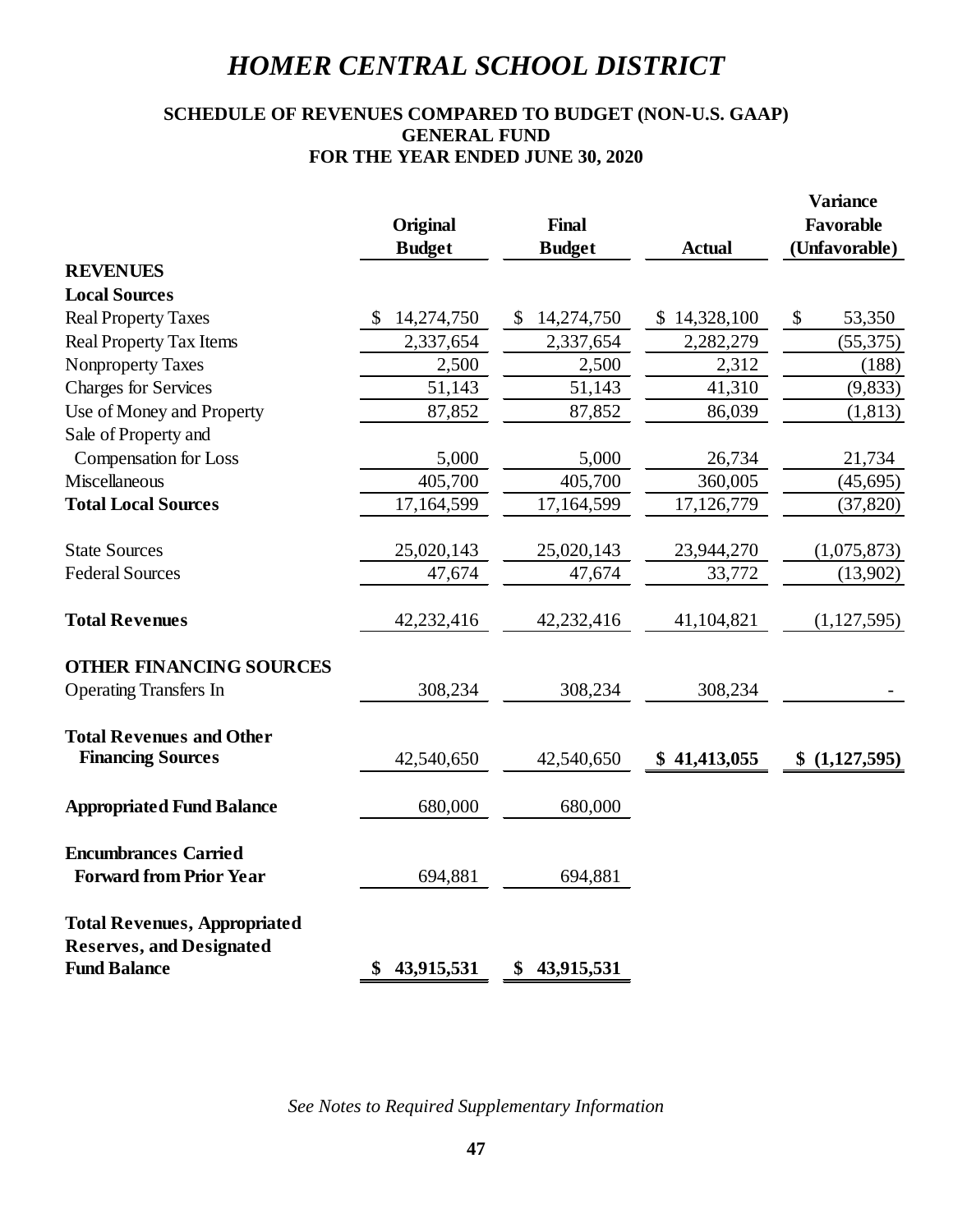## **SCHEDULE OF EXPENDITURES COMPARED TO BUDGET (NON-U.S. GAAP) GENERAL FUND FOR THE YEAR ENDED JUNE 30, 2020**

|                                                    | Original      | <b>Final</b>  |
|----------------------------------------------------|---------------|---------------|
|                                                    | <b>Budget</b> | <b>Budget</b> |
| <b>EXPENDITURES</b>                                |               |               |
| <b>General Support</b>                             |               |               |
| <b>Board of Education</b>                          | \$<br>25,717  | \$<br>22,346  |
| <b>Central Administration</b>                      | 207,146       | 211,127       |
| Finance                                            | 553,871       | 585,141       |
| Staff                                              | 147,229       | 165,918       |
| <b>Central Services</b>                            | 2,638,917     | 2,717,700     |
| <b>Special Items</b>                               | 377,929       | 399,825       |
| <b>Total General Support</b>                       | 3,950,809     | 4,102,057     |
| <b>Instruction</b>                                 |               |               |
| Instruction, Administration, and Improvement       | 1,261,703     | 1,241,447     |
| Teaching - Regular School                          | 12,642,908    | 12,318,844    |
| Programs for Children with Handicapping Conditions | 4,589,169     | 4,717,403     |
| Occupational Education                             | 1,190,915     | 1,190,509     |
| Teaching - Special School                          | 15,000        | 15,000        |
| <b>Instructional Media</b>                         | 1,443,277     | 1,463,814     |
| <b>Pupil Services</b>                              | 2,298,825     | 2,335,344     |
| <b>Total Instruction</b>                           | 23,441,797    | 23,282,361    |
| <b>Pupil Transportation</b>                        | 2,302,108     | 2,139,467     |
| <b>Community Services</b>                          |               | 18,741        |
| <b>Employee Benefits</b>                           | 9,897,517     | 9,830,959     |
| <b>Debt Service</b>                                |               |               |
| Principal                                          | 3,195,000     | 3,317,089     |
| Interest                                           | 1,028,300     | 1,083,651     |
| <b>Total Debt Service</b>                          | 4,223,300     | 4,400,740     |
| <b>Total Expenditures</b>                          | 43,815,531    | 43,774,325    |
| <b>OTHER FINANCING USES</b>                        |               |               |
| <b>Operating Transfers Out</b>                     | 100,000       | 141,206       |
| <b>Total Expenditures and Other Financing Uses</b> | \$43,915,531  | \$43,915,531  |
| Net Change in Fund Balance                         |               |               |

Fund Balance - Beginning of Year

## **Fund Balance - End of Year**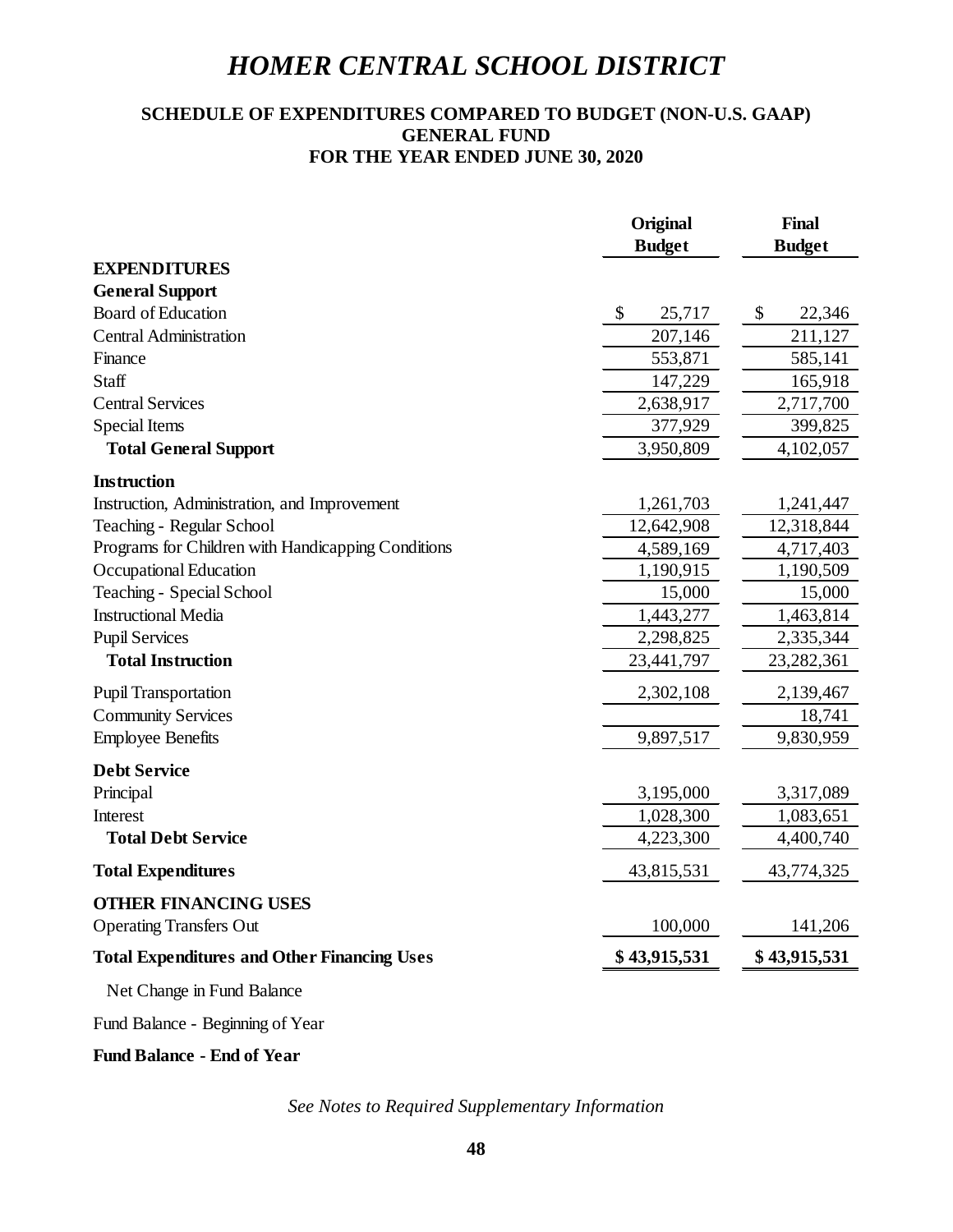|                 |                     | <b>Variance</b> |
|-----------------|---------------------|-----------------|
|                 |                     | Favorable       |
| <b>Actual</b>   | <b>Encumbrances</b> | (Unfavorable)   |
|                 |                     |                 |
|                 |                     |                 |
| \$<br>20,372    | \$                  | \$<br>1,974     |
| 207,768         |                     | 3,359           |
| 543,384         |                     | 41,757          |
| 163,718         |                     | 2,200           |
| 2,479,044       | 113,117             | 125,539         |
| 374,464         |                     | 25,361          |
| 3,788,750       | 113,117             | 200,190         |
|                 |                     |                 |
| 1,219,493       |                     | 21,954          |
| 11,774,356      | 3,976               | 540,512         |
| 4,566,924       | 1,080               | 149,399         |
| 1,185,290       |                     | 5,219           |
| 9,503           |                     | 5,497           |
| 1,417,058       | 128                 | 46,628          |
| 2,101,703       |                     | 233,641         |
| 22,274,327      | 5,184               | 1,002,850       |
| 1,788,510       | 5,708               | 345,249         |
| 18,741          |                     |                 |
| 9,431,279       | 260                 | 399,420         |
|                 |                     |                 |
| 3,317,089       |                     |                 |
| 1,083,651       |                     |                 |
| 4,400,740       |                     |                 |
| 41,702,347      | 124,269             | 1,947,709       |
|                 |                     |                 |
| 141,206         |                     |                 |
| 41,843,553      | \$<br>124,269       | \$<br>1,947,709 |
| (430, 498)      |                     |                 |
| 7,881,888       |                     |                 |
| \$<br>7,451,390 |                     |                 |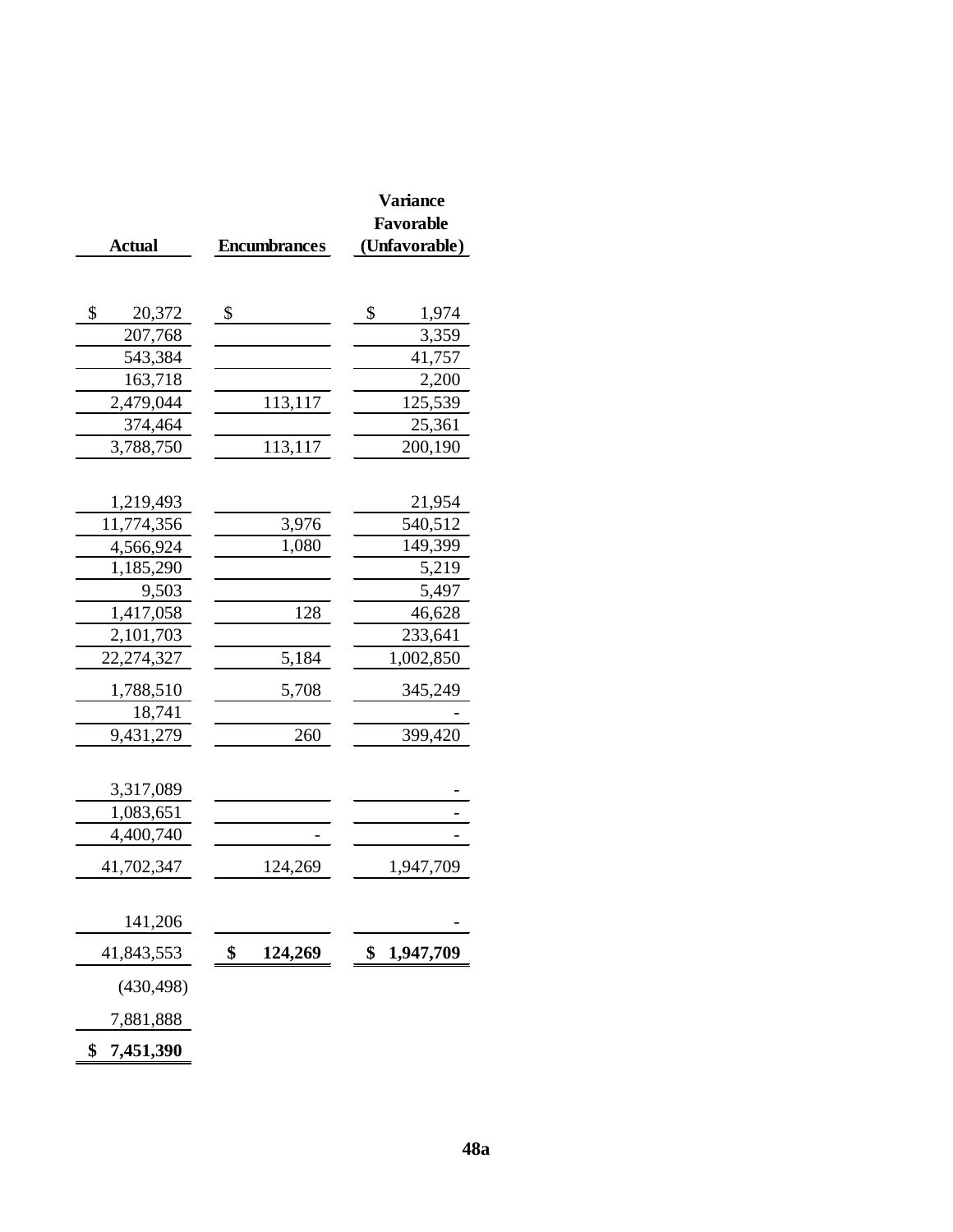## **SCHEDULE OF SCHOOL DISTRICT CONTRIBUTIONS NYSLRS PENSION PLAN FOR THE LAST 10 FISCAL YEARS**

| 2020           | 2019       | 2018          |
|----------------|------------|---------------|
| 452,385<br>\$. | 440,939    | 444,713<br>\$ |
| (452, 385)     | (440, 939) | (444, 713)    |
| $\blacksquare$ |            |               |
| 3,337,638      |            | 3,214,082     |
| 13.6%          | 13.7%      | 13.8%         |
|                |            | 3,216,078     |

\* Information unavailable at this time

## **SCHEDULE OF SCHOOL DISTRICT CONTRIBUTIONS NYSTRS PENSION PLAN FOR THE LAST 10 FISCAL YEARS**

|                                                                      | 2020        | 2019        | 2018        |
|----------------------------------------------------------------------|-------------|-------------|-------------|
| <b>Contractually Required Contribution</b>                           | \$1,394,466 | \$1,631,737 | \$1,475,554 |
| Contributions in Relation to the Contractually Required Contribution | (1,394,466) | (1,631,737) | (1,475,554) |
| Contribution Deficiency (Excess)                                     | ٠           |             |             |
| School District's Covered Employee Payroll                           | 15,738,894  | 15,350,301  | 15,056,673  |
| Contributions as a Percentage of Covered Employee Payroll            | 8.9%        | 10.6%       | 9.8%        |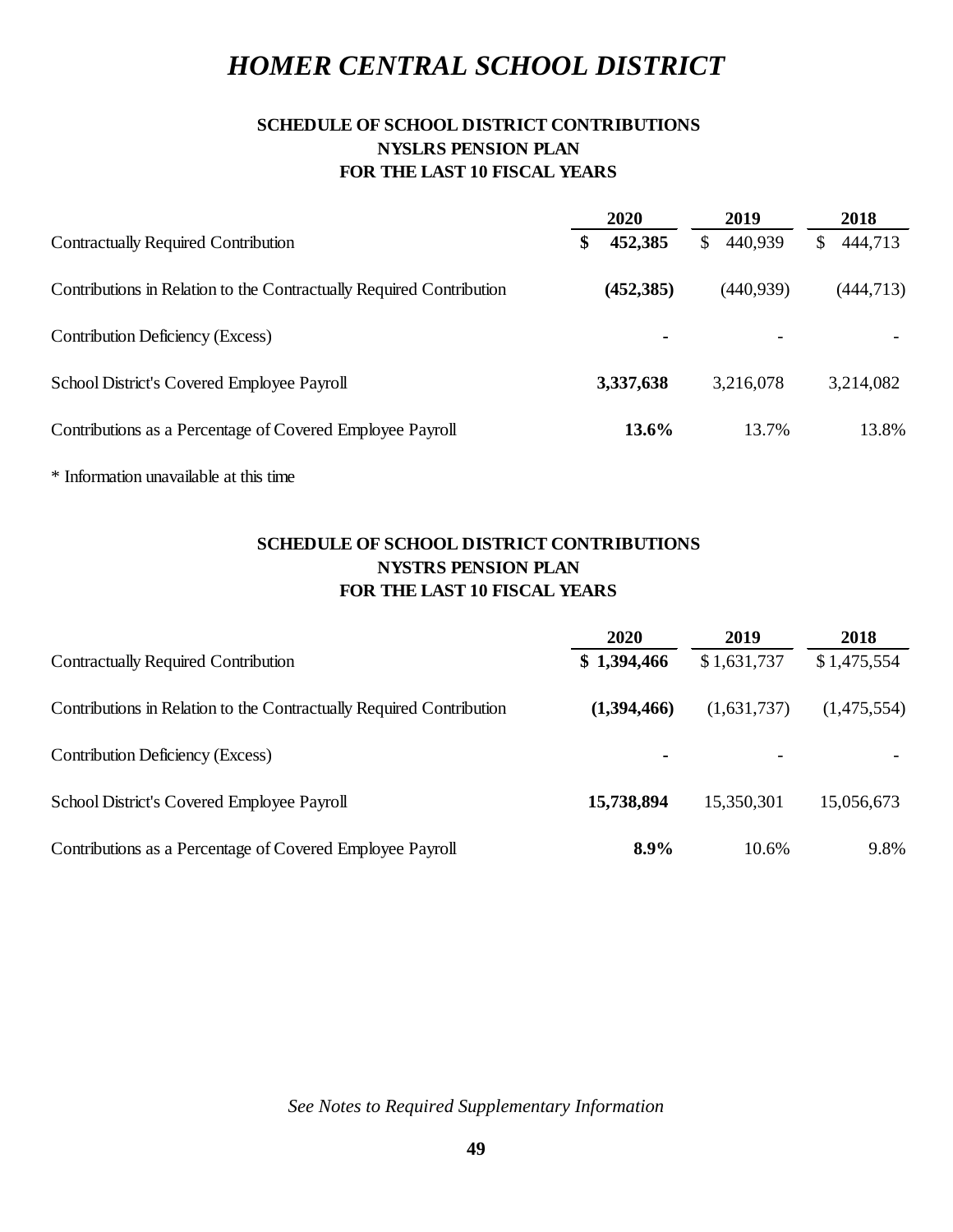| 2017          | 2016                    | 2015          | 2014                     | 2013                     | 2012                     | 2011          |
|---------------|-------------------------|---------------|--------------------------|--------------------------|--------------------------|---------------|
| 446,908<br>\$ | $\mathbb{S}$<br>563,316 | 500,913<br>\$ | \$<br>631,180            | 609,827<br>\$            | \$<br>461,529            | \$<br>354,860 |
| (466,908)     | (563,316)               | (500, 913)    | (631,180)                | (609, 827)               | (461, 529)               | (354, 860)    |
| -             | $\qquad \qquad$         | -             | $\overline{\phantom{a}}$ | $\overline{\phantom{a}}$ | $\overline{\phantom{a}}$ | -             |
| 3,112,302     | 3,220,366               | 3,064,569     | 3,183,592                | 3,251,047                | 3,099,768                | 3,184,951     |
| 14.4%         | 17.5%                   | 16.3%         | 19.8%                    | 18.8%                    | 14.9%                    | 11.1%         |

| 2017        | 2016                     | 2015                     | 2014        | 2013        | 2012                     | 2011        |
|-------------|--------------------------|--------------------------|-------------|-------------|--------------------------|-------------|
| \$1,777,175 | \$2,007,733              | \$2,654,266              | \$2,375,633 | \$1,790,258 | \$1,603,408              | \$1,244,046 |
| (1,777,175) | (2,007,733)              | (2,654,266)              | (2,375,633) | (1,790,258) | (1,603,408)              | (1,244,046) |
|             | $\overline{\phantom{a}}$ | $\overline{\phantom{a}}$ |             |             | $\overline{\phantom{0}}$ |             |
| 15,163,309  | 15, 141, 275             | 15,142,989               | 14,619,280  | 15,120,422  | 14,432,115               | 14,432,088  |
| 11.7%       | 13.3%                    | 17.5%                    | 16.3%       | 11.8%       | 11.1%                    | 8.6%        |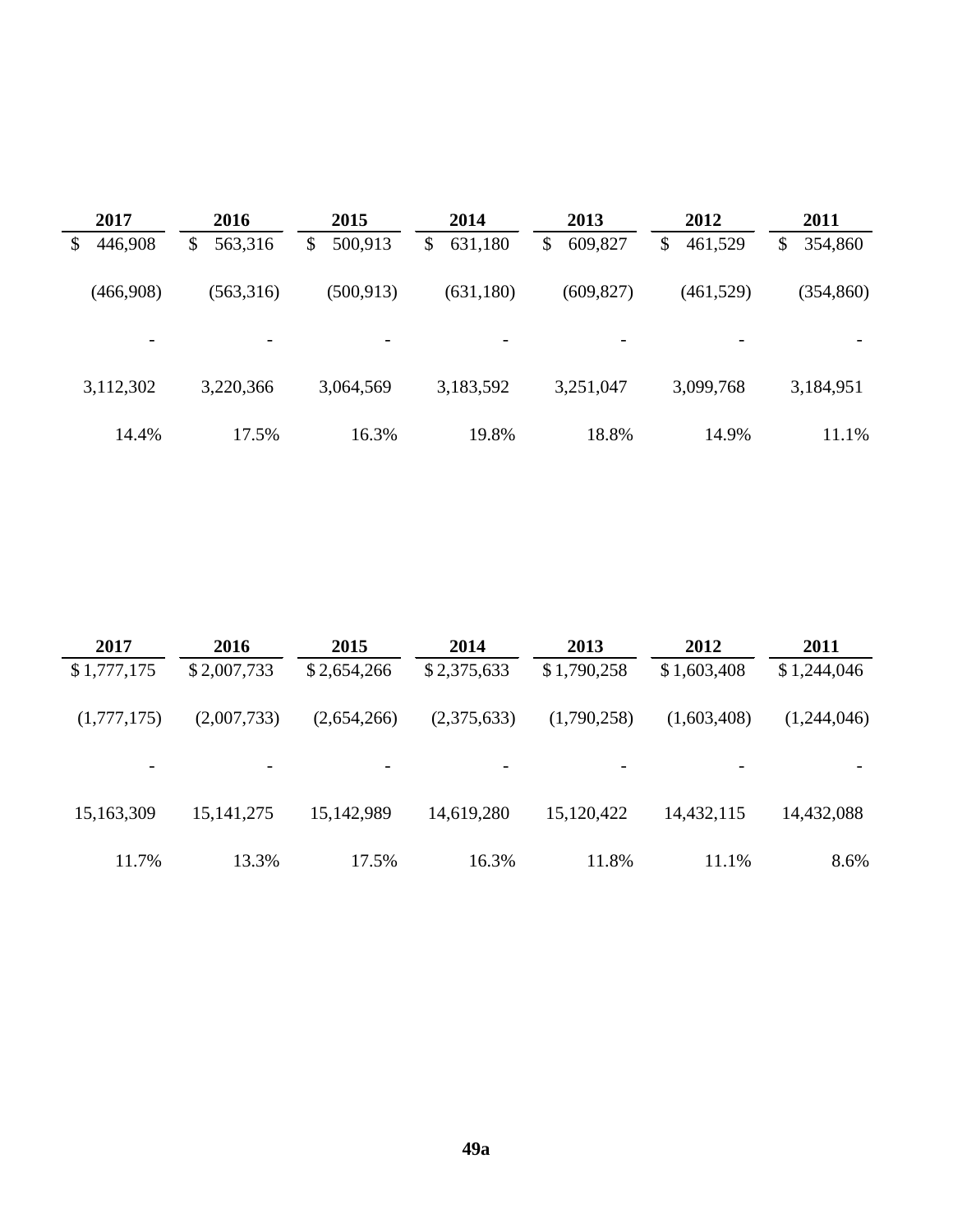## **SCHEDULE OF THE SCHOOL DISTRICT'S PROPORTIONATE SHARE OF THE NET PENSION ASSET/LIABILITY NYSERS PENSION PLAN FOR THE YEARS ENDED JUNE 30,**

|                                                                 | 2020            |     | 2019       |
|-----------------------------------------------------------------|-----------------|-----|------------|
| School District's Proportion of the                             |                 |     |            |
| Net Pension Asset/Liability                                     | $0.0101490\%$   |     | 0.0099391% |
| School District's Proportionate Share                           |                 |     |            |
| of the Net Pension Asset/Liability                              | \$<br>2,687,525 | \$. | 704,214    |
| School District's Covered Employee Payroll                      |                 |     |            |
| During the Measurement Period                                   | 3,337,638       |     | 3,216,078  |
| School District's Proportionate Share of the Net Pension        |                 |     |            |
| Asset/Liability as a Percentage of its Covered Employee Payroll | $80.5\%$        |     | 21.9%      |
| Plan Fiduciary Net Position as a                                |                 |     |            |
| Percentage of the Total Pension Asset/Liability                 | 86.4%           |     | 96.3%      |

## **SCHEDULE OF THE SCHOOL DISTRICT'S PROPORTIONATE SHARE OF THE NET PENSION ASSET/LIABILITY NYSTRS PENSION PLAN FOR THE YEARS ENDED JUNE 30,**

|                                                                 | 2020              | 2019          |
|-----------------------------------------------------------------|-------------------|---------------|
| School District's Proportion of the                             |                   |               |
| Net Pension Asset/Liability                                     | 0.092051%         | 0.092943%     |
| <b>School District's Proportionate Share</b>                    |                   |               |
| of the Net Pension Asset/Liability                              | (2,391,482)<br>\$ | \$(1,680,662) |
| School District's Covered Employee Payroll                      |                   |               |
| During the Measurement Period                                   | 15,350,301        | 15,056,673    |
| School District's Proportionate Share of the Net Pension        |                   |               |
| Asset/Liability as a Percentage of its Covered Employee Payroll | $15.6\%$          | 11.2%         |
| Plan Fiduciary Net Position as a                                |                   |               |
| Percentage of the Total Pension Asset/Liability                 | 102.2%            | 101.5%        |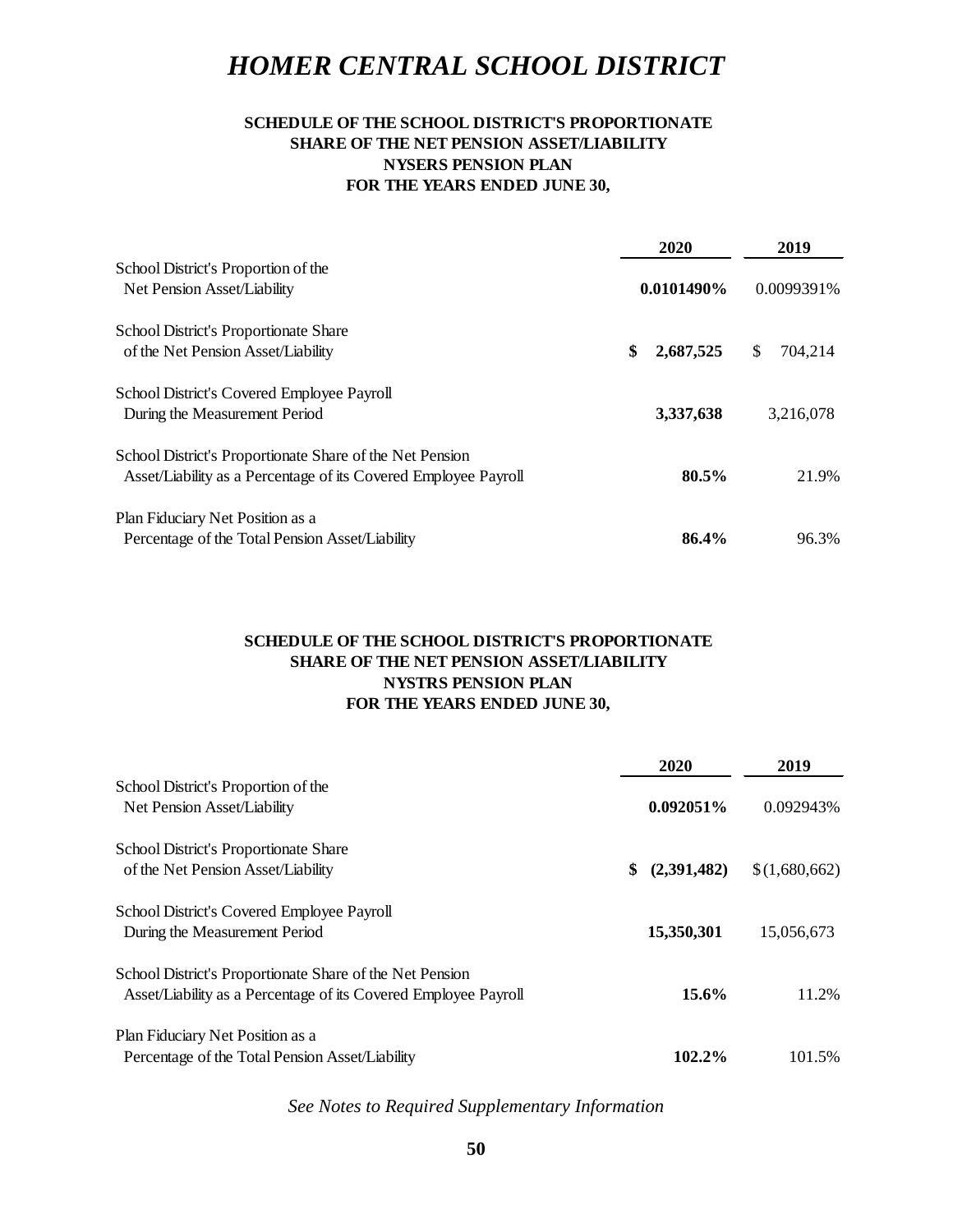| 2018         | 2017          | 2016            | 2015          |  |  |
|--------------|---------------|-----------------|---------------|--|--|
| 0.0102250%   | 0.0106162%    | 0.0116511%      | 0.0115939%    |  |  |
| 330,008<br>S | \$<br>997,521 | \$<br>1,870,036 | \$<br>391,671 |  |  |
| 3,161,366    | 3,063,304     | 3,148,176       | 3,030,571     |  |  |
| 10.4%        | 32.6%         | 59.4%           | 12.9%         |  |  |
| 98.2%        | 94.7%         | 90.7%           | 97.9%         |  |  |

| 2018        | 2017            | 2016             | 2015           |
|-------------|-----------------|------------------|----------------|
| 0.095015%   | 0.098267%       | 0.100798%        | 0.098969%      |
| \$(722,205) | \$<br>1,052,482 | \$(10, 469, 734) | \$(11,024,542) |
| 15,163,609  | 15, 141, 275    | 15,142,989       | 14,619,280     |
| 4.8%        | 7.0%            | 69.1%            | 75.4%          |
| 100.7%      | 99.0%           | 110.5%           | 111.5%         |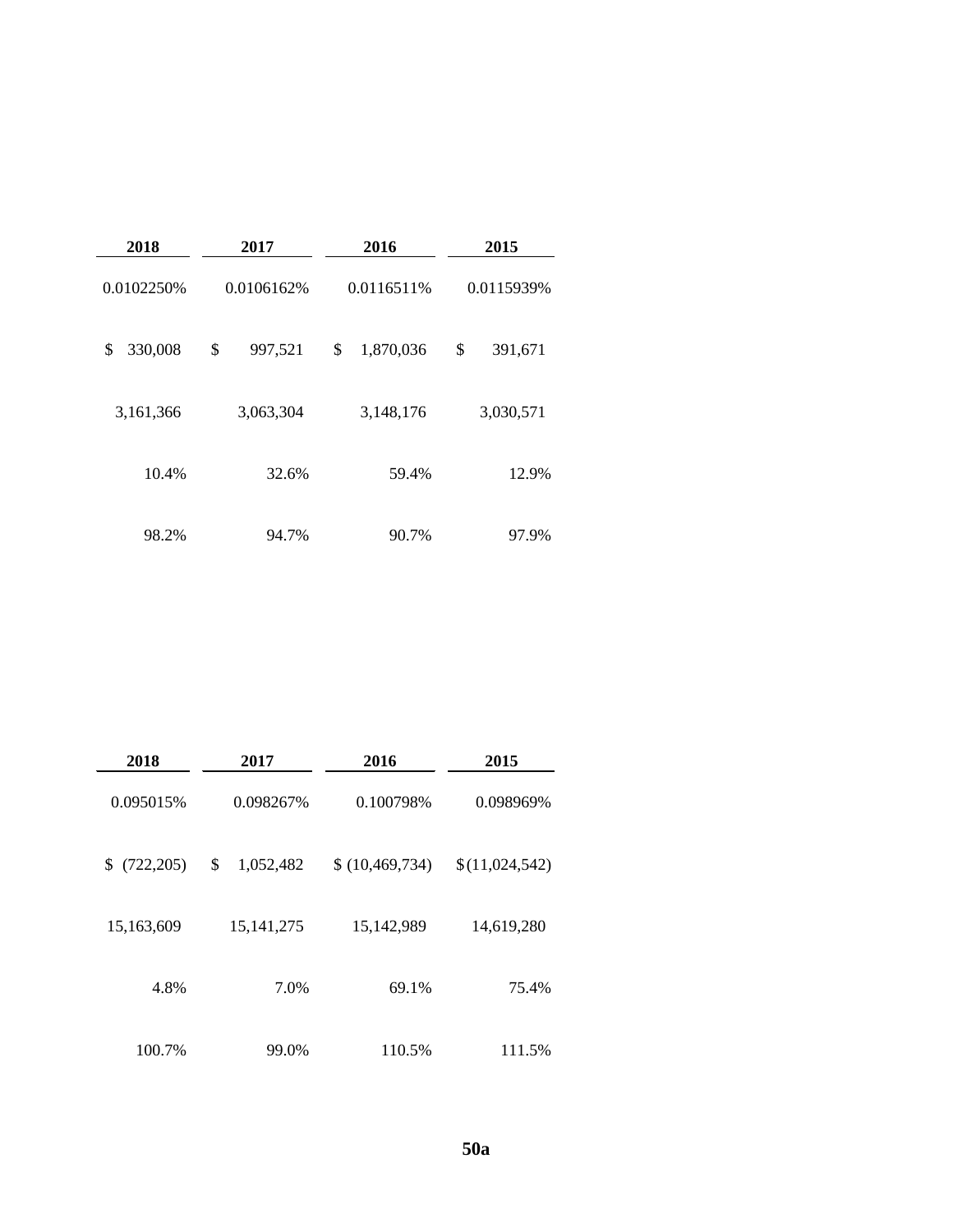## **SCHEDULE OF CHANGES IN THE SCHOOL DISTRICT'S TOTAL OPEB LIABILITY AND RELATED RATIOS FOR THE LAST 10 FISCAL YEARS**

|                                                                | 2020             | 2019            | 2018            |
|----------------------------------------------------------------|------------------|-----------------|-----------------|
| <b>Service Cost</b>                                            | \$<br>1,991,625  | 1,554,922<br>S. | 1,616,075<br>\$ |
| <b>Interest Cost</b>                                           | 1,653,067        | 2,010,288       | 1,816,998       |
| <b>Changes of Benefit Terms</b>                                |                  |                 |                 |
| Differences Between Expected and Actual Experience             | 287,127          | (492, 417)      |                 |
| Changes in Assumptions or Other Inputs                         | 13,417,765       | (6,949,561)     | (2,564,537)     |
| <b>Benefit Payments</b>                                        | (1, 413, 232)    | (1,404,494)     | (1,073,198)     |
|                                                                | 15,936,352       | (5,281,262)     | (204, 662)      |
| Total OPEB Liability - Beginning                               | 45,804,821       | 51,086,083      | 51,290,745      |
| <b>Total OPEB Liability - Ending</b>                           | 61,741,173       | \$45,804,821    | \$51,086,083    |
| Covered Employee Payroll                                       | \$<br>19,329,874 | \$15,756,668    | \$17,585,722    |
| <b>Total OPEB Liability as a Percentage of Covered Payroll</b> | 319.41%          | 290.70%         | 290.50%         |

\* Information is unavailable and will be present as it becomes available.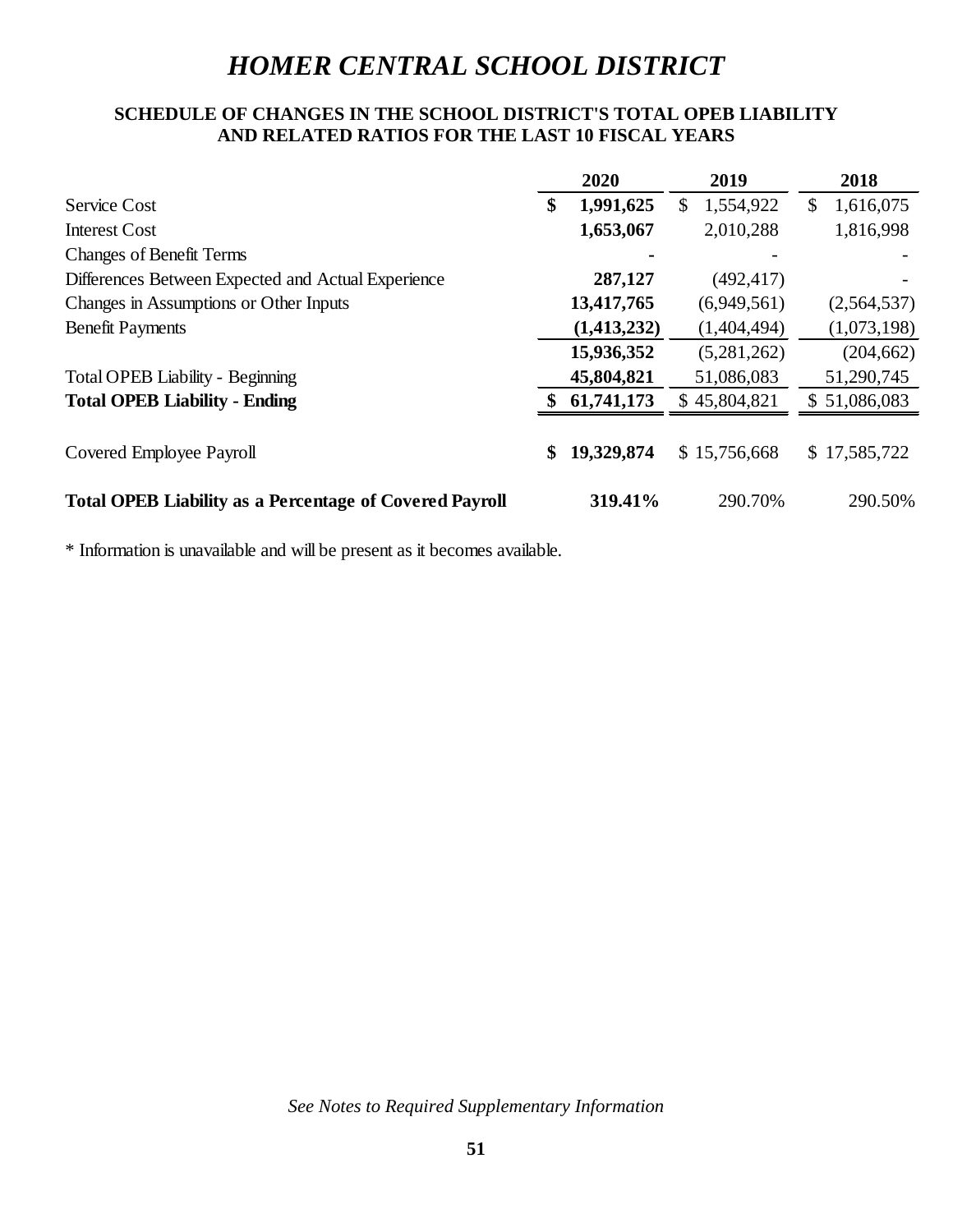| 2017         | 2016         |               | 2015   |               | 2014   |               | 2013   |               | 2012   | 2011         |
|--------------|--------------|---------------|--------|---------------|--------|---------------|--------|---------------|--------|--------------|
| \$<br>$\ast$ | \$<br>$\ast$ | $\mathcal{S}$ | $\ast$ | $\mathcal{S}$ | $\ast$ | $\mathcal{S}$ | $\ast$ | $\mathcal{S}$ | $\ast$ | \$<br>$\ast$ |
| $\ast$       | $\ast$       |               | $\ast$ |               | $\ast$ |               | $\ast$ |               | $\ast$ | $\ast$       |
| $\ast$       | $\ast$       |               | $\ast$ |               | $\ast$ |               | $\ast$ |               | $\ast$ | $\ast$       |
| $\ast$       | *            |               | $\ast$ |               | $\ast$ |               | $\ast$ |               | $\ast$ | $\ast$       |
| $\ast$       | ∗            |               | $\ast$ |               | $\ast$ |               | $\ast$ |               | $\ast$ | $\ast$       |
| $\ast$       | $\ast$       |               | $\ast$ |               | $\ast$ |               | $*$    |               | $\ast$ | $\ast$       |
| $\ast$       | ∗            |               | $\ast$ |               | $\ast$ |               | $\ast$ |               | $\ast$ | $\ast$       |
| $\ast$       | $\ast$       |               | $\ast$ |               | $\ast$ |               | $\ast$ |               | $\ast$ | $\ast$       |
| \$51,290,745 | $\ast$       |               | $\ast$ |               | $\ast$ |               | $\ast$ |               | $\ast$ | $\ast$       |
| \$<br>$\ast$ | \$<br>$*$    | \$            | $*$    | \$            | $\ast$ | \$            | ∗      | \$            | $\ast$ | \$<br>$\ast$ |
| $\ast$       | $\ast$       |               | $\ast$ |               | $\ast$ |               | $\ast$ |               | $\ast$ | $\ast$       |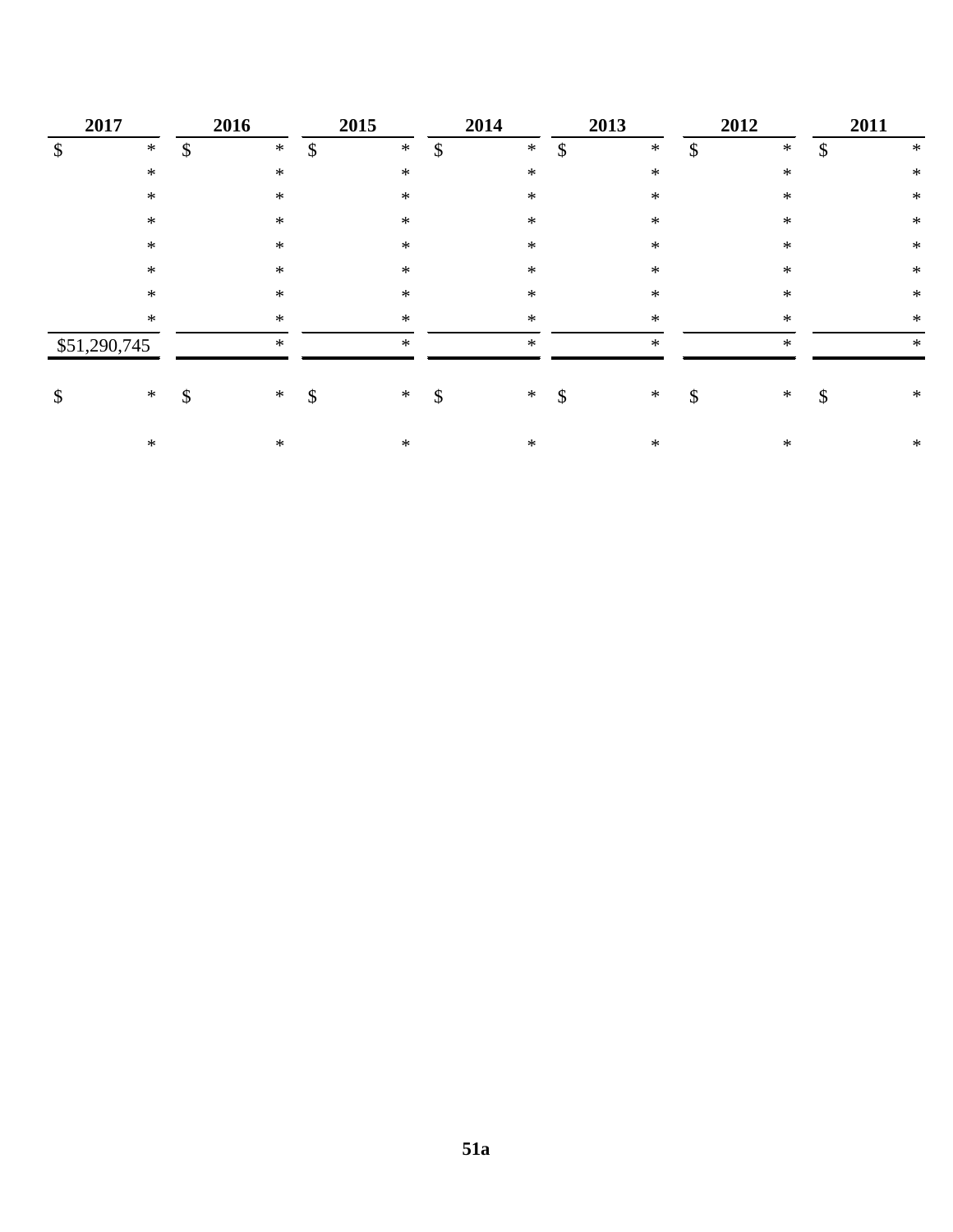### **NOTES TO REQUIRED SUPPLEMENTARY INFORMATION JUNE 30, 2020**

### *Note 1* **Budget Basis of Accounting**

Except as indicated below, budgets are adopted annually on a basis consistent with accounting principles generally accepted in the United States of America. Appropriations authorized for the current year are increased by the amount of encumbrances carried forward from the prior year. Encumbrances are not considered a disbursement in the financial plan or an expenditure in accounting principles generally accepted in the United States (U.S. GAAP) based financial statements. Encumbrances reserve a portion of the applicable appropriation for purchase orders, contracts, and other commitments not expended at yearend, thereby ensuring that appropriations are not exceeded.

Annual legal budgets are not adopted for the Special Revenue Funds (Special Aid and School Lunch). Budgetary controls for the Special Aid Fund are established in accordance with applicable grant agreements. In addition, special aid funds may cover a period other than the School District's fiscal year. Budgetary controls for the School Lunch are established based on prior performance and anticipated future activity.

### *Note 2* **Budget Policies**

Budget policies are as follows:

- An annual operating budget is maintained for the General Fund, which is a Governmental Fund.
- The School District Administration prepares a proposed budget for approval by the Board of Education for the fiscal year commencing the following July 1. The proposed budget includes proposed expenditures and the proposed means of financing. The Board must complete the proposed budget at least seven days prior to the public hearing at which it will be presented to the voters.
- The School District presents the proposed budget at a public hearing, conducted to obtain voters comments, seven to 14 days prior to the date of the School District's annual meeting and election. The School District's annual election must be held on the third Tuesday of May.
- Annual budgets adopted represent the legal limit on expenditures for that period. At the end of each year unexpended, unencumbered appropriations lapse. Encumbered appropriations do not lapse and are carried forward.
- Expenditures may not legally exceed appropriations at the fund level.
- All modifications of the budget must be approved by the Board of Education.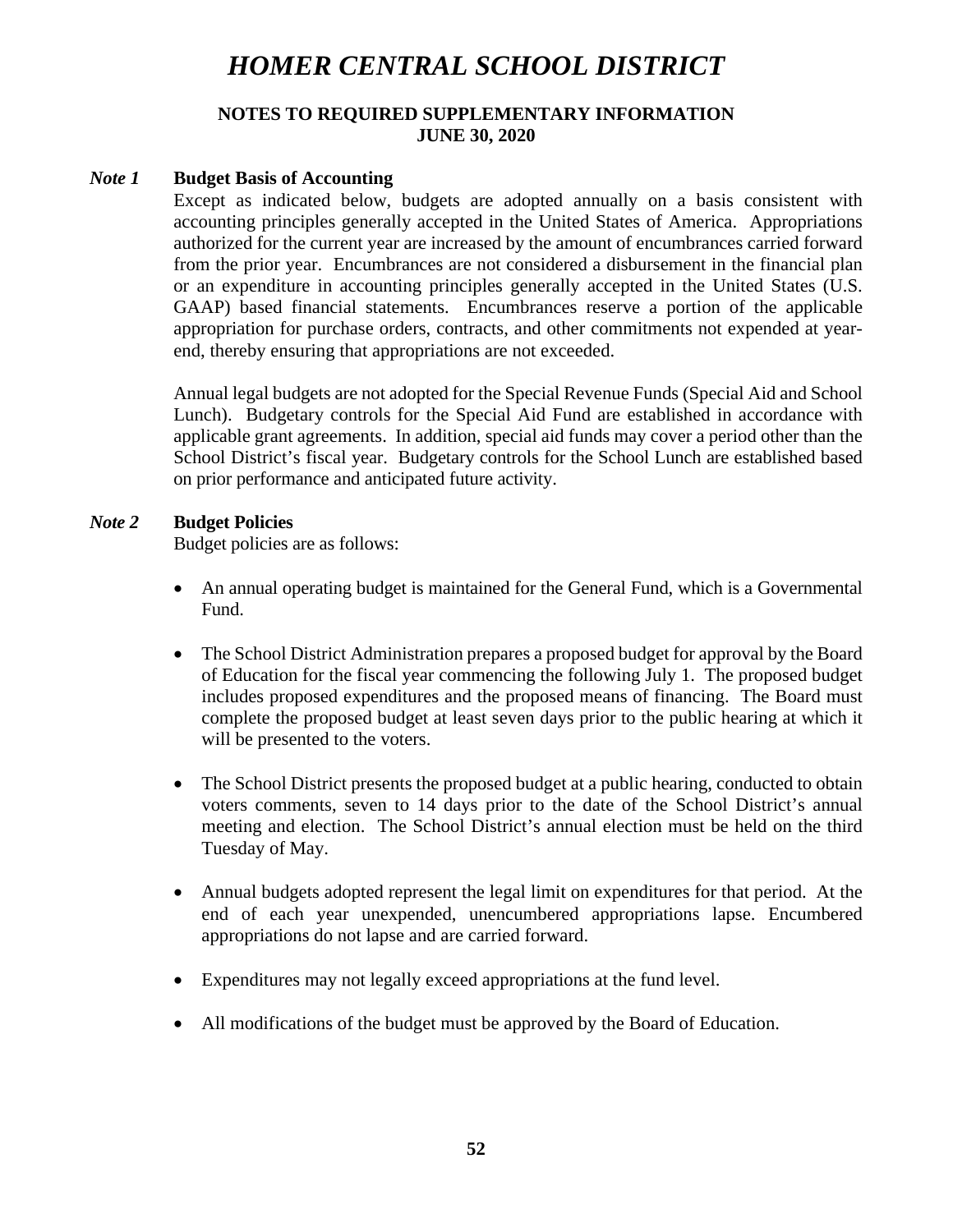### **NOTES TO REQUIRED SUPPLEMENTARY INFORMATION JUNE 30, 2020**

# *Note 2* **Budget Policies - Continued**

• The Board may approve supplemental appropriations, subject to legal restrictions, during the fiscal year where additional revenues or expenditures not involved in the original adopted budget are identified. The following supplemental appropriations occurred during the year:

| <b>Final Budget</b>       | 43,915,531               |
|---------------------------|--------------------------|
| Original Budget           | 43,915,531               |
| Prior Year's Encumbrances | 694,881                  |
| <b>Adopted Budget</b>     | $\frac{$}{2}$ 43,220,650 |

#### *Note 3* **Reconciliation of the General Fund Budget Basis to U.S. GAAP**

No adjustment is necessary to convert the General Fund's excess of expenditures and other uses over revenues and other sources on the U.S. GAAP basis to the budget basis as encumbrances are presented in a separate column and are not included in the actual results at June 30, 2020.

*Note 4* **Schedule of Changes in the School District's Total OPEB Liability and Related Ratios** Changes of assumptions and other inputs reflect the effects of changes in the discount rate each period. The following is the discount rates in the current and prior period:

$$
\frac{2020 - 2.21\%}{2019 - 3.51\%}
$$

- *Note 5* **Schedules of the School District's Proportionate Share of the Net Pension Asset/Liability**  The Schedules of the School District's Proportionate Share of the Net Pension Asset/Liability, required supplementary information, will present ten years of information as it becomes available from the pension plans.
- *Note 6* **Schedules of School District Contributions - NYSLRS and NYSTRS Pension Plan and Schedules of the School District's Proportionate Share of the Net Pension Asset/Liability**

### **NYSLRS**

### **Changes in Benefit Terms**

There were no significant legislative changes in benefits for April 1, 2019 actuarial valuation.

#### **Changes of Assumptions**

There were changes in the economic (investment rate of return, inflation, COLA, and salary scales) and demographic (pensioner mortality and active member decrements) assumptions used in the April 1, 2015 actuarial valuation. The salary scales for both plans used in the April 1, 2018 actuarial valuation were increased by 10%. The interest rate assumption was reduced to 6.8% and the mortality improvement assumption was updated to Societies of Actuaries' Scale MP-2018 for the April 1, 2019 actuarial valuation.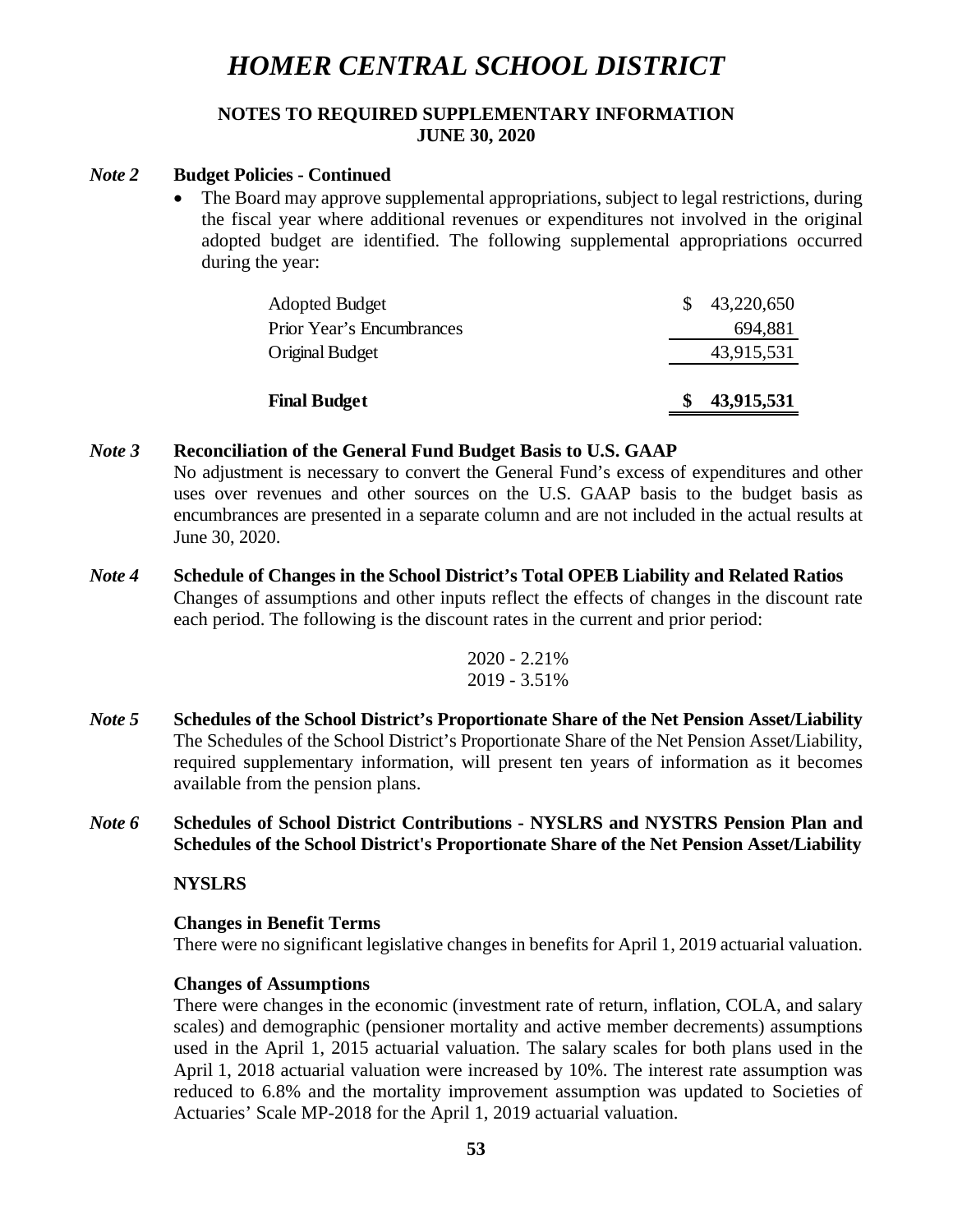**NOTES TO REQUIRED SUPPLEMENTARY INFORMATION JUNE 30, 2020**

*Note 6* **Schedules of School District Contributions - NYSLRS and NYSTRS Pension Plan and Schedules of the School District's Proportionate Share of the Net Pension Asset/Liability - Continued**

### **Methods and Assumptions Used in Calculations of Actuarially Determined Contributions**

The April 1, 2018 actuarial valuation determines the employer rates for contributions payable in fiscal year 2020. The following actuarial methods and assumptions were used:

| <b>Actuarial Cost Method</b>  | The System is funded using the Aggregate Cost<br>Method. All unfunded actuarial liabilities are evenly<br>amortized (as a percentage of projected pay) over the<br>remaining worker lifetimes of the valuation cohort. |  |  |  |  |
|-------------------------------|------------------------------------------------------------------------------------------------------------------------------------------------------------------------------------------------------------------------|--|--|--|--|
| <b>Asset Valuation Period</b> | Five-year level smoothing of the difference between<br>the actual gain and the expected gain using the<br>assumed investment rate of return.                                                                           |  |  |  |  |
| Inflation                     | 2.5%                                                                                                                                                                                                                   |  |  |  |  |
| <b>Salary Scale</b>           | 3.8% in ERS, indexed by service.                                                                                                                                                                                       |  |  |  |  |
| Investment Rate of Return     | 7.0% compounded annually, net of investment<br>expenses, including inflation.                                                                                                                                          |  |  |  |  |
| Cost of Living Adjustments    | 1.3% annually.                                                                                                                                                                                                         |  |  |  |  |

### **NYSTRS**

### **Changes in Benefit Terms**

Effective with the 2019 actuarial valuation an increase in the NYS Governor's salary limit from \$179,000 to \$200,000 per annum went into effect, impacting Tier 6 members. The Governor's salary limit may ultimately increase to \$250,000 phased in over the next two years.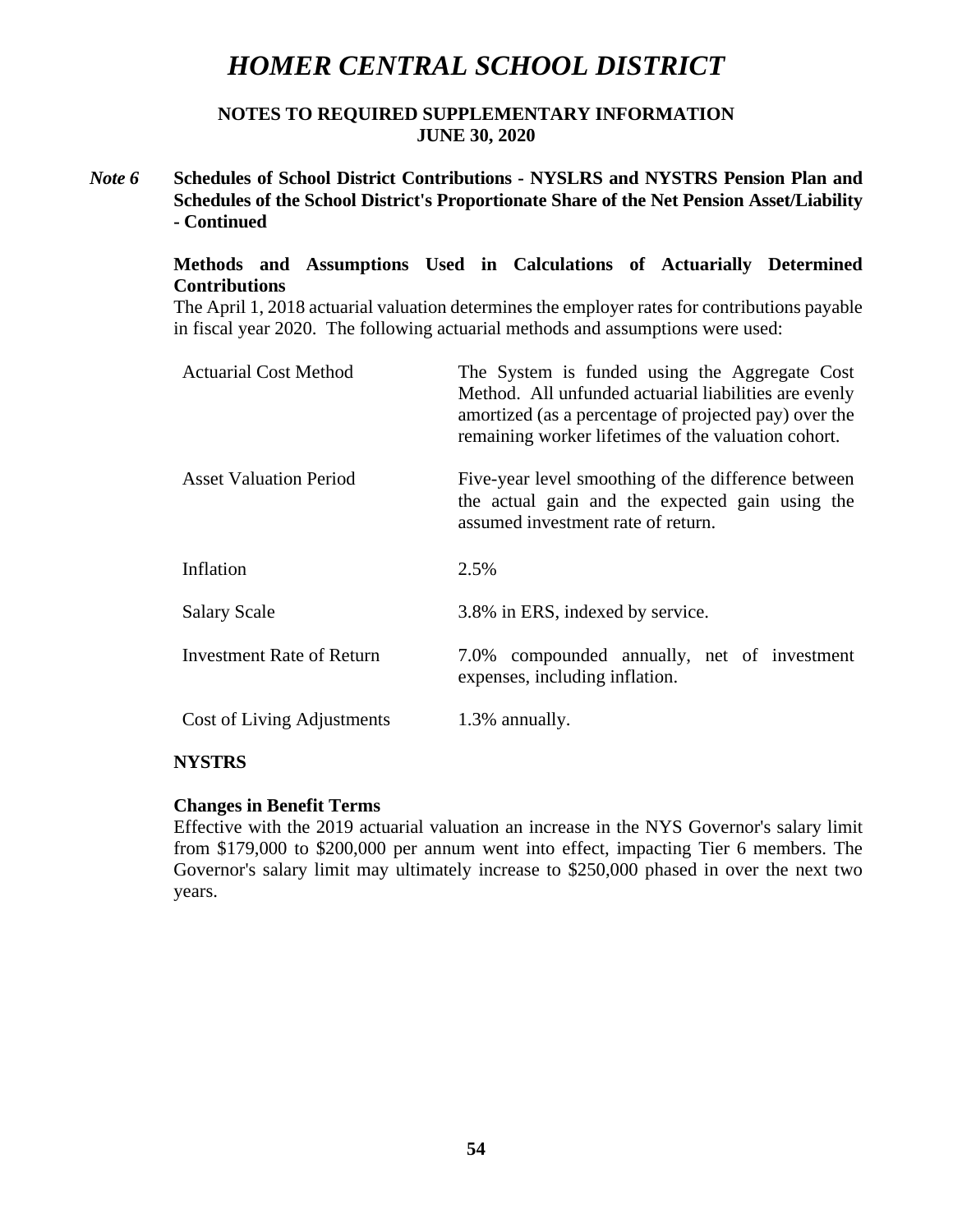**NOTES TO REQUIRED SUPPLEMENTARY INFORMATION JUNE 30, 2020**

*Note 6* **Schedules of School District Contributions - NYSLRS and NYSTRS Pension Plan and Schedules of the School District's Proportionate Share of the Net Pension Asset/Liability - Continued**

#### **NYSTRS - Continued**

#### **Changes of Assumptions**

Actuarial assumptions are revised periodically to reflect more closely actual, as well as anticipated, future experience. The actuarial assumptions were revised and adopted by the Retirement Board on October 29, 2015 and first used in the 2016 determination of the Total Pension Liability.

The System's long-term rate of return assumption for purposes of the NPL is 7.10%, effective with the 2019 actuarial valuation. For the 2018 and 2017 actuarial valuations, the System's long-term rate of return assumption was 7.25%. For the 2016 actuarial valuation, the System's long-term rate of return assumption was 7.5%. Prior to the 2016 actuarial valuation, the System's long-term rate of return was 8.0%.

The System's assumed annual inflation rate is 2.2%, effective with the 2019 actuarial valuation. For the 2018 and 2017 actuarial valuations, the System's annual inflation assumption was 2.25%. For the 2016 actuarial valuation, the System's annual inflation assumption was 2.5%. Prior to the 2016 actuarial valuation, the System's annual inflation assumption was 3.0%.

Effective with the 2019 actuarial valuation, COLAs are projected to increase at a rate of 1.30% annually. Effective with the 2015 actuarial valuation, COLAs were projected to increase at a rate of 1.50% annually. Prior to the 2015 actuarial valuation, COLAs were projected to increase at a rate of 1.625% annually.

Effective with the 2019 actuarial valuation, the assumed scale for mortality improvement is changed from MP2014 to MP2018.

Effective with the 2019 actuarial valuation, there is a change in the actuarial valuation software that resulted in a slight change in the determination of Entry Age Normal Total Pension Liability and Service Cost.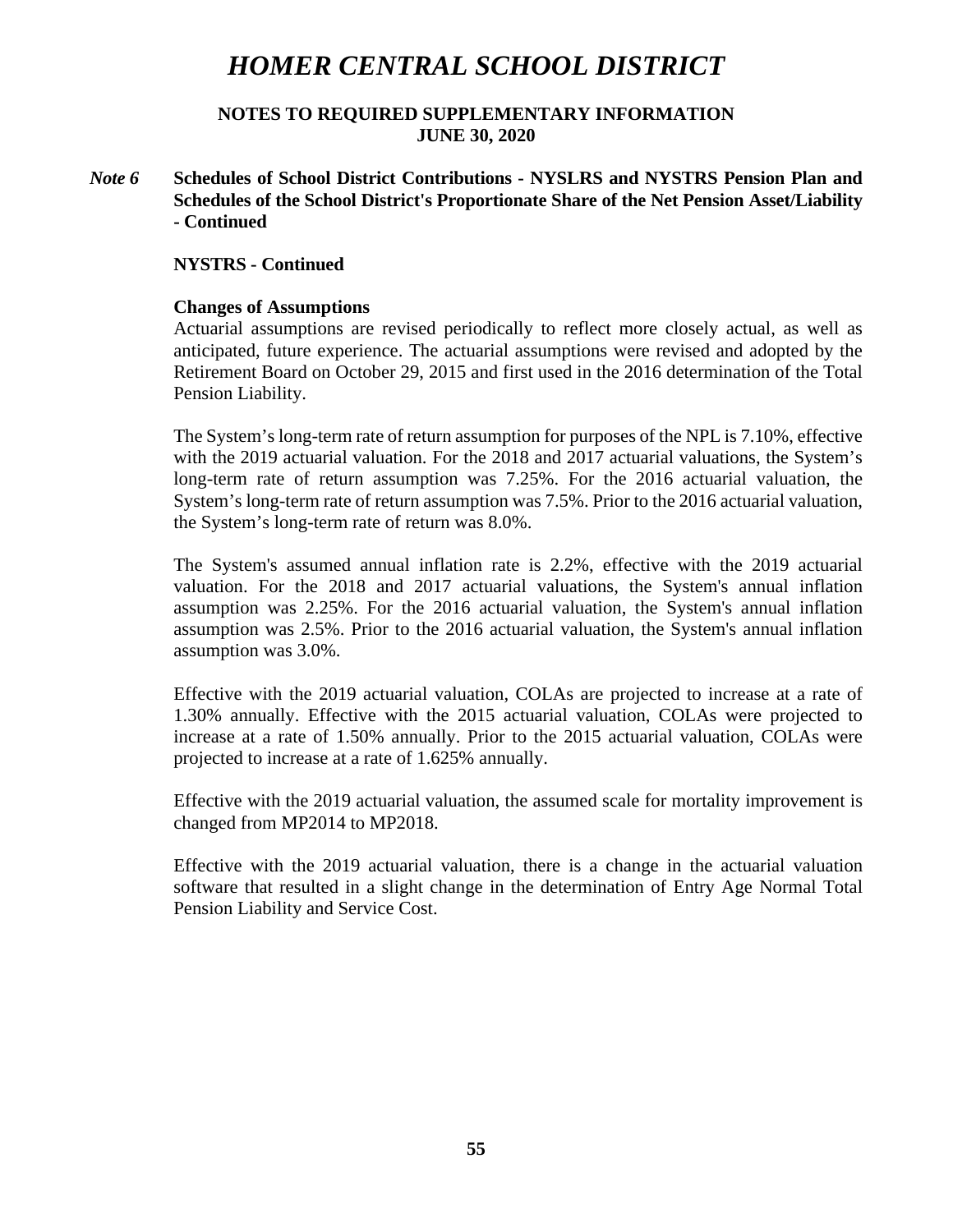**NOTES TO REQUIRED SUPPLEMENTARY INFORMATION JUNE 30, 2020**

*Note 6* **Schedules of School District Contributions - NYSLRS and NYSTRS Pension Plan and Schedules of the School District's Proportionate Share of the Net Pension Asset/Liability - Continued**

#### **NYSTRS - Continued**

### **Methods and Assumptions Used in Calculations of Actuarially Determined Contributions**

The actuarially determined contribution rates in the Schedule of School District's Contributions are calculated as of June 30, two years prior to the end of the fiscal year in which contributions are reported. Unless otherwise noted above, the following actuarial methods and assumptions were used to determine contribution rates reported in the Schedule of the School District'sContributions.

| <b>Actuarial Cost Method</b>     | The System is funded in accordance with the<br>Aggregate Cost Method, which does not identify nor<br>separately amortize unfunded actuarial liabilities.<br>Costs are determined by amortizing the unfunded<br>present value of benefits over the average future<br>working lifetime of active plan members, which<br>currently for NYSTRS is approximately 13 years. |  |  |  |  |
|----------------------------------|-----------------------------------------------------------------------------------------------------------------------------------------------------------------------------------------------------------------------------------------------------------------------------------------------------------------------------------------------------------------------|--|--|--|--|
| <b>Asset Valuation Method</b>    | Five-year phased-in deferred recognition of each<br>year's net investment income/loss in excess of (or<br>less than) the assumed valuation rate of interest at a<br>rate of 20% per year, until fully recognized after five<br>years.                                                                                                                                 |  |  |  |  |
| Inflation                        | 2.25%                                                                                                                                                                                                                                                                                                                                                                 |  |  |  |  |
| Projected Salary Increases       | Rates of increase differ based on age and gender.<br>They have been calculated based upon recent<br>NYSTRS member experience.                                                                                                                                                                                                                                         |  |  |  |  |
|                                  | <b>Service</b><br>Rate                                                                                                                                                                                                                                                                                                                                                |  |  |  |  |
|                                  | 5<br>4.72%                                                                                                                                                                                                                                                                                                                                                            |  |  |  |  |
|                                  | 15<br>3.46%                                                                                                                                                                                                                                                                                                                                                           |  |  |  |  |
|                                  | 25<br>2.37%                                                                                                                                                                                                                                                                                                                                                           |  |  |  |  |
|                                  | 35<br>1.90%                                                                                                                                                                                                                                                                                                                                                           |  |  |  |  |
| <b>Investment Rate of Return</b> | 7.25% compounded annually, net of investment<br>expenses, including inflation.                                                                                                                                                                                                                                                                                        |  |  |  |  |

Projected Cost of Living Adjustments 1.3% compounded annually.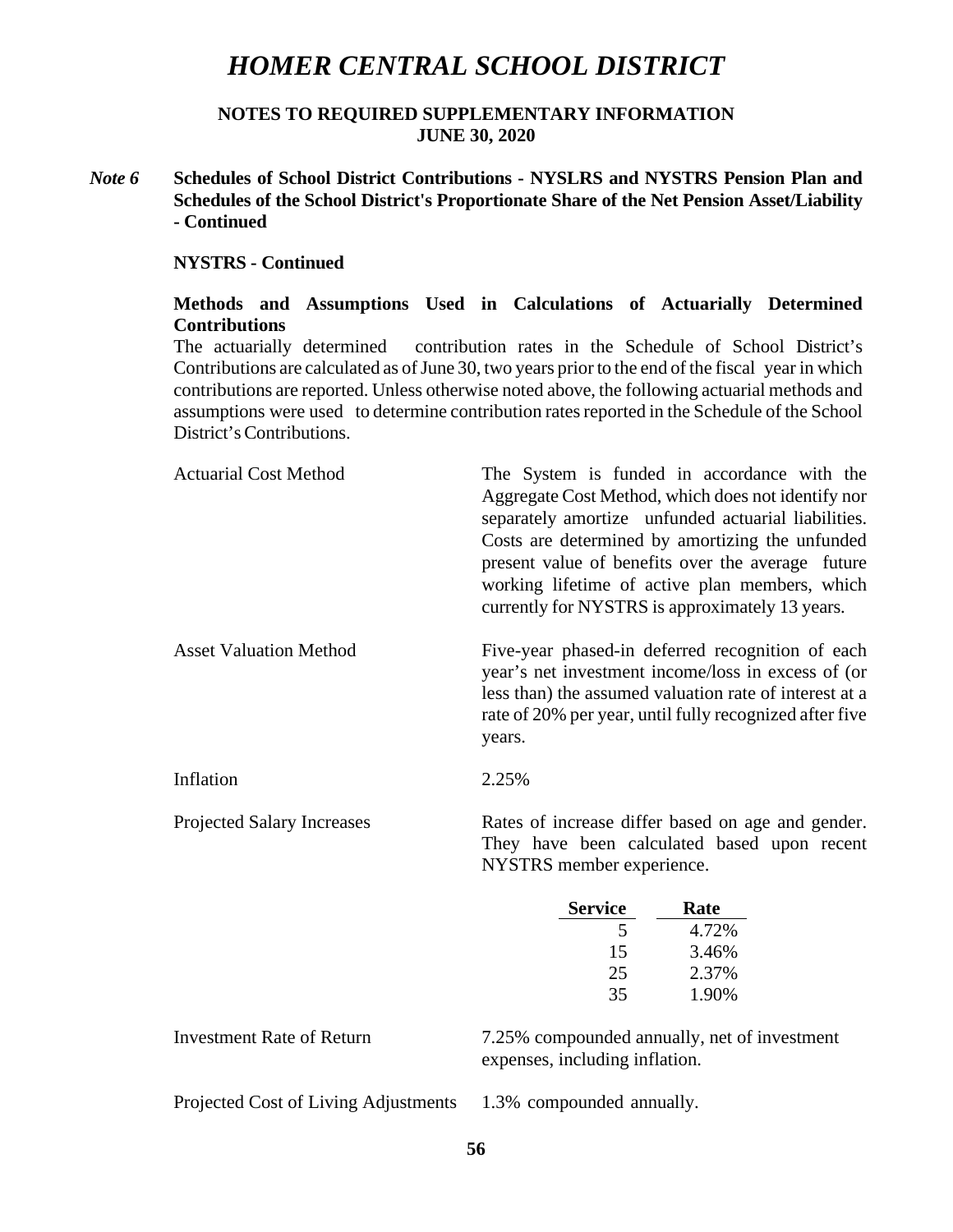# **SCHEDULE OF CHANGE FROM ADOPTED BUDGET TO FINAL BUDGET AND THE REAL PROPERTY TAX LIMIT FOR THE YEAR ENDED JUNE 30, 2020**

| <b>CHANGE FROM ADOPTED BUDGET TO FINAL BUDGET</b>                     |               |              |                 |
|-----------------------------------------------------------------------|---------------|--------------|-----------------|
| <b>Adopted Budget</b>                                                 |               |              | \$43,220,650    |
| <b>Prior Year's Encumbrances</b>                                      |               |              | 694,881         |
| <b>Original Budget</b>                                                |               |              | 43,915,531      |
|                                                                       |               |              |                 |
| <b>Final Budget</b>                                                   |               |              | \$43,915,531    |
| §1318 OF REAL PROPERTY TAX LAW LIMIT CALCULATION                      |               |              |                 |
| <b>Next Year's Budget is a Voter Approved Budget</b>                  |               | \$44,292,939 |                 |
| 2020-2021 Expenditure Budget Maximum Allowed (4% of 2020-2021 Budget) |               |              | \$<br>1,771,718 |
| General Fund Fund Balance Subject to §1318 of Real Property Tax Law   |               |              |                 |
| <b>Unrestricted Fund Balance:</b>                                     |               |              |                 |
| <b>Assigned Fund Balance</b>                                          | $\mathsf{\$}$ | 804,269      |                 |
| <b>Unassigned Fund Balance</b>                                        |               | 1,653,141    |                 |
| <b>Total Unrestricted Fund Balance</b>                                |               | 2,457,410    |                 |
| Less:                                                                 |               |              |                 |
| <b>Appropriated Fund Balance</b>                                      | \$            | 680,000      |                 |
| Encumbrances Included in Assigned Fund Balance                        |               | 124,269      |                 |
| <b>Total Adjustments</b>                                              |               | 804,269      |                 |
| General Fund Fund Balance Subject to §1318 of Real Property Tax Law   |               |              | \$<br>1,653,141 |
| <b>Actual Percentage</b>                                              |               |              | 3.73%           |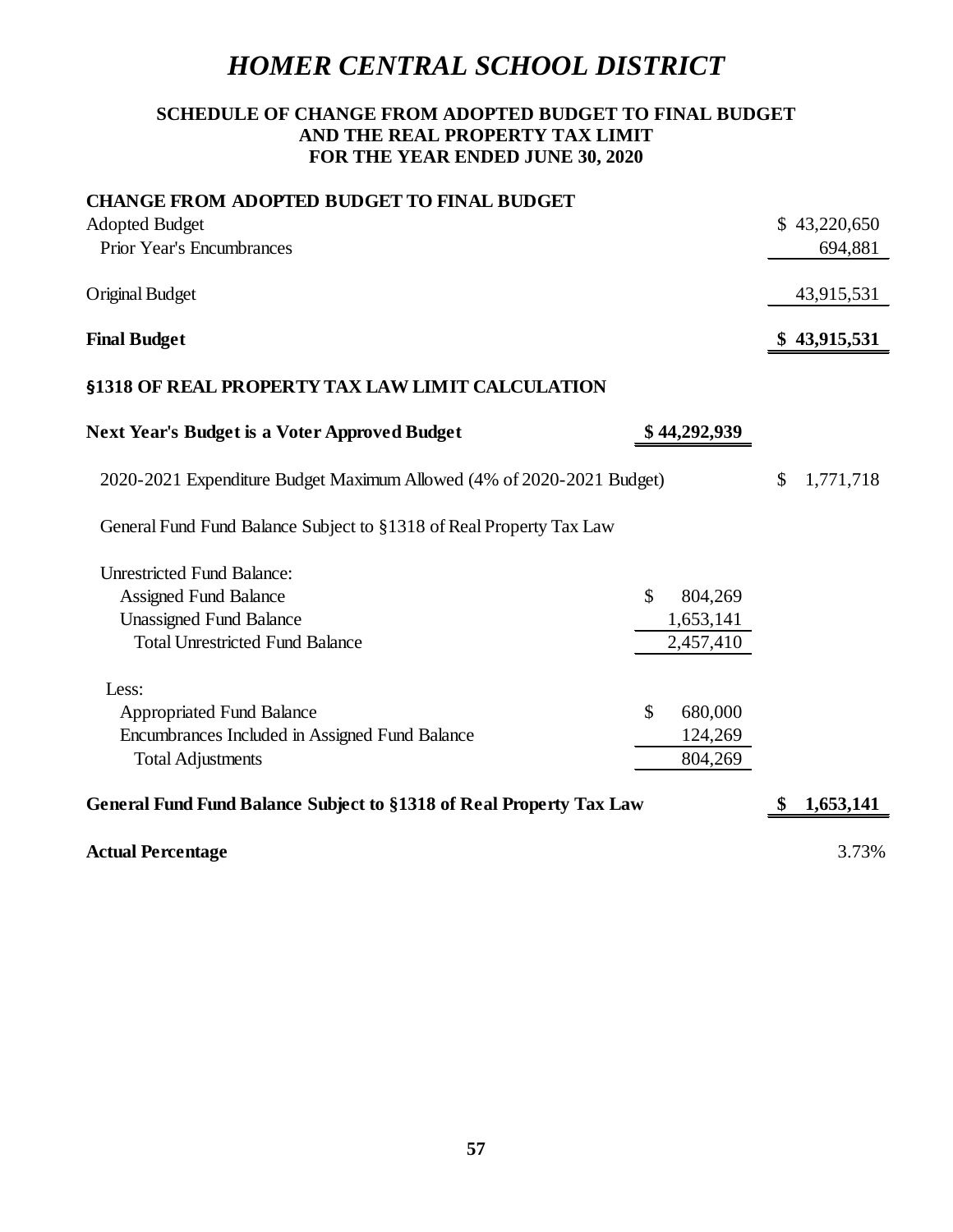# **SCHEDULE OF PROJECT EXPENDITURES CAPITAL PROJECTS FUND FOR THE YEAR ENDED JUNE 30, 2020**

|                                |               |                | <b>Expenditures</b> |                           |               |
|--------------------------------|---------------|----------------|---------------------|---------------------------|---------------|
|                                | Original      | <b>Revised</b> | <b>Prior</b>        | <b>Current</b>            |               |
|                                | <b>Budget</b> | <b>Budget</b>  | <b>Years</b>        | Year                      | <b>Total</b>  |
| <b>PROJECT TITLE</b>           |               |                |                     |                           |               |
| Phase III 02-012               | 900,482<br>\$ | 900,482<br>\$  | 438,948<br>\$       | $\boldsymbol{\mathsf{S}}$ | \$<br>438,948 |
| HS Stadium Renovations 002-014 | 1,093,545     | 1,093,545      | 911,419             |                           | 911,419       |
| <b>Bus Garage 5003-010</b>     | 100,000       | 100,000        | 97,520              |                           | 97,520        |
| <b>Bus Garage 5003-011</b>     | 100,000       | 100,000        | 96,000              |                           | 96,000        |
| <b>Bus Garage 5003-012</b>     | 100,000       | 100,000        |                     | 100,000                   | 100,000       |
| <b>Totals</b>                  | \$2,294,027   | \$2,294,027    | \$1,543,887         | 100,000<br>\$             | \$1,643,887   |

**\*Architectural and State Approved Budget Modifications for Subproject Reallocations Not Yet Finalized and Available at this Report Date.**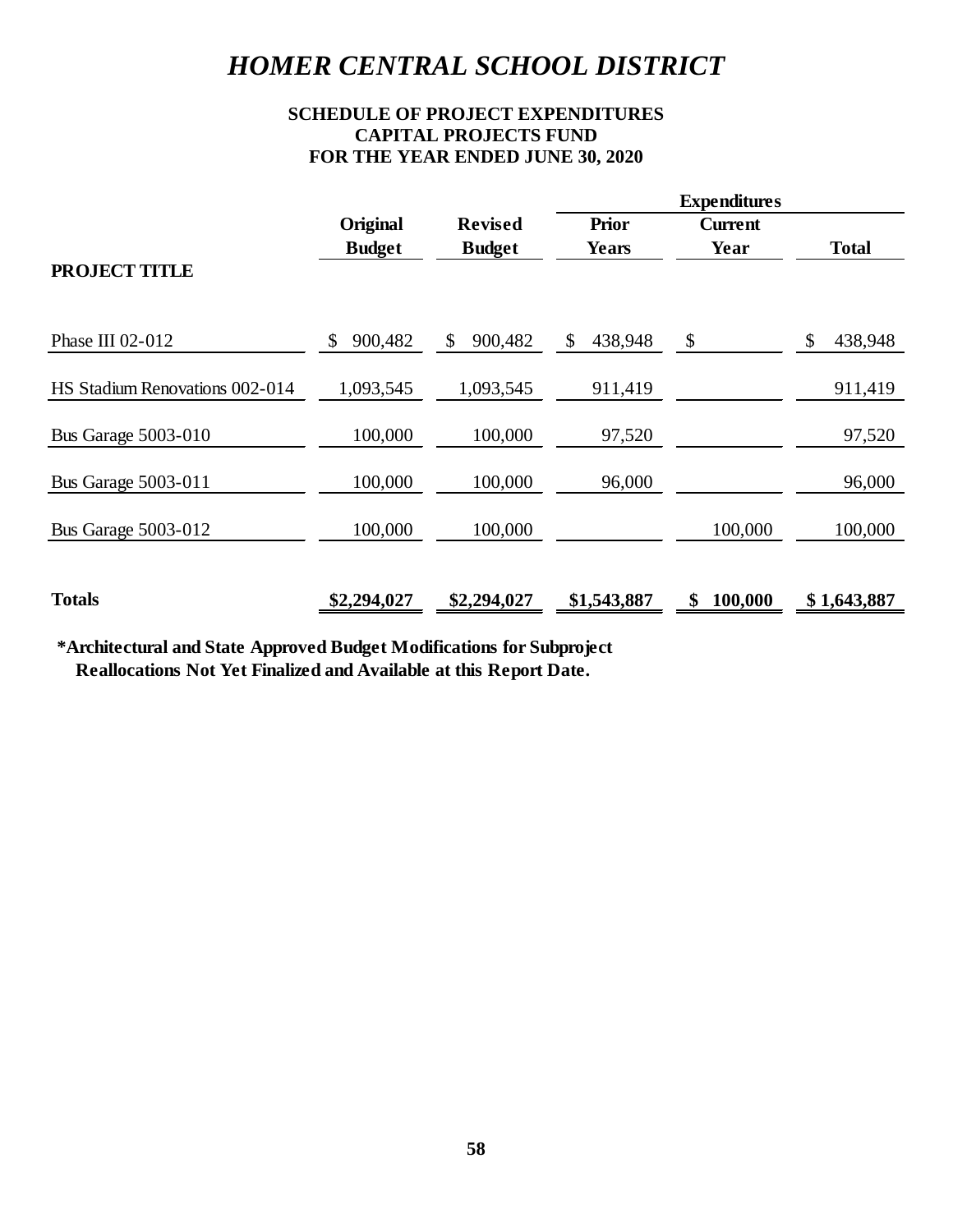|                              | Fund                              |                         |                 |                                           |  |  |
|------------------------------|-----------------------------------|-------------------------|-----------------|-------------------------------------------|--|--|
| Unexpended<br><b>Balance</b> | Proceeds of<br><b>Obligations</b> | Local<br><b>Sources</b> | <b>Total</b>    | <b>Balance (Deficit)</b><br>June 30, 2020 |  |  |
| \$<br>461,534                | 315,033<br>\$                     | \$                      | \$<br>315,033   | (123, 915)<br>\$<br>∗                     |  |  |
| 182,126                      | 693,545                           | 400,000                 | 1,093,545       | 182,126<br>∗                              |  |  |
| 2,480                        |                                   | 100,000                 | 100,000         | $\ast$<br>2,480                           |  |  |
| 4,000                        |                                   | 100,000                 | 100,000         | $\ast$<br>4,000                           |  |  |
|                              |                                   | 100,000                 | 100,000         |                                           |  |  |
| \$<br>650,140                | \$1,008,578                       | 700,000<br>\$           | 1,708,578<br>\$ | \$<br>64,691                              |  |  |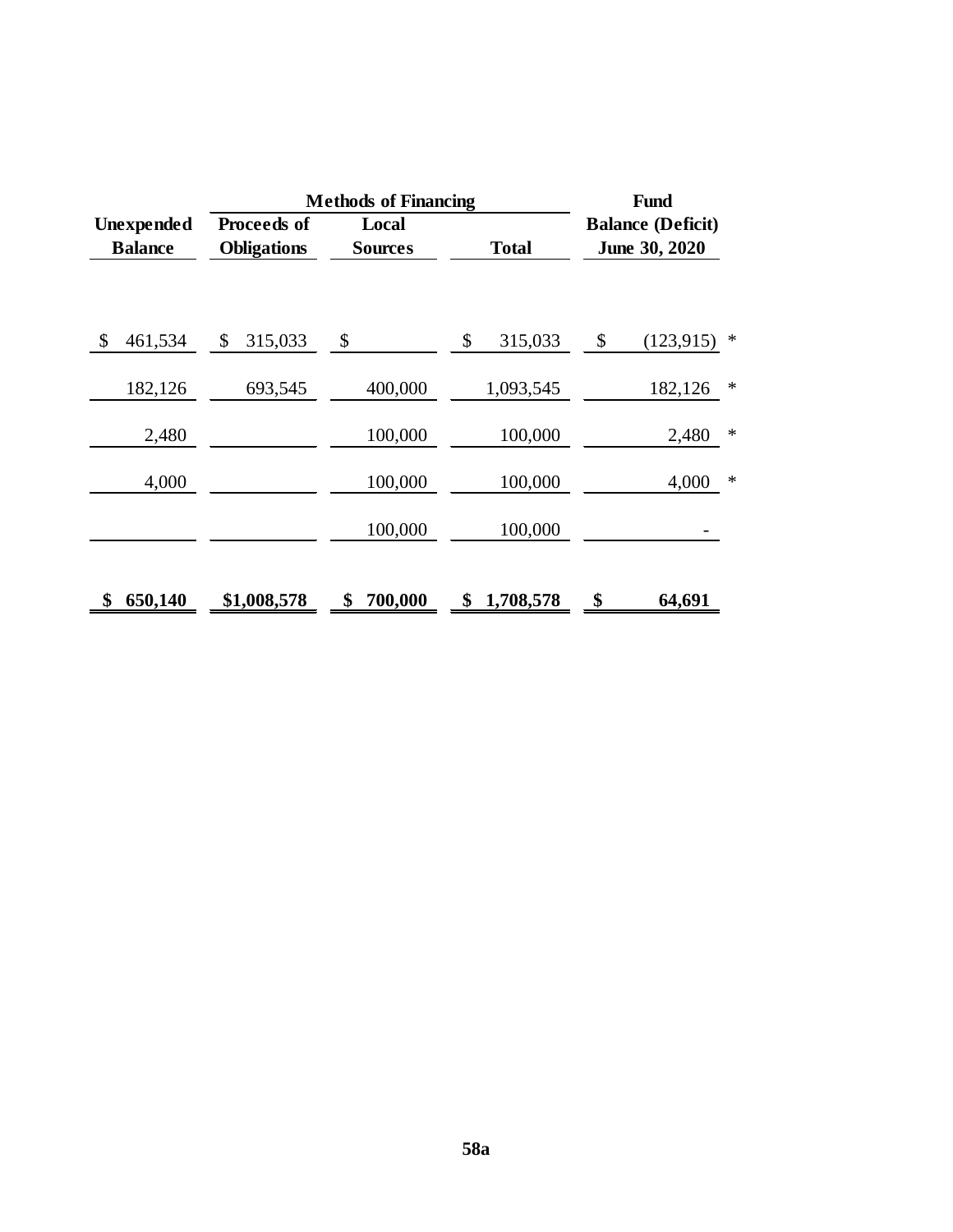# **SCHEDULE OF NET INVESTMENT IN CAPITAL ASSETS FOR THE YEAR ENDED JUNE 30, 2020**

| <b>Capital Assets, Net</b>                      | S<br>53,560,496  |
|-------------------------------------------------|------------------|
| Add:                                            |                  |
| Deferred Charges on Defeased Debt               | 337,314          |
| Deduct:                                         |                  |
| <b>Premium on Bonds</b>                         | (3,241,612)      |
| <b>Short-term Portion of Bonds Payable</b>      | (3,085,000)      |
| Short-term Portion of Installment Purchase Debt | (152,089)        |
| Long-term Portion of Bonds Payable              | (17,945,000)     |
| Long-term Portion of Installment Purchase Debt  | (640, 966)       |
| <b>Net Investment in Capital Assets</b>         | 28,833,143<br>\$ |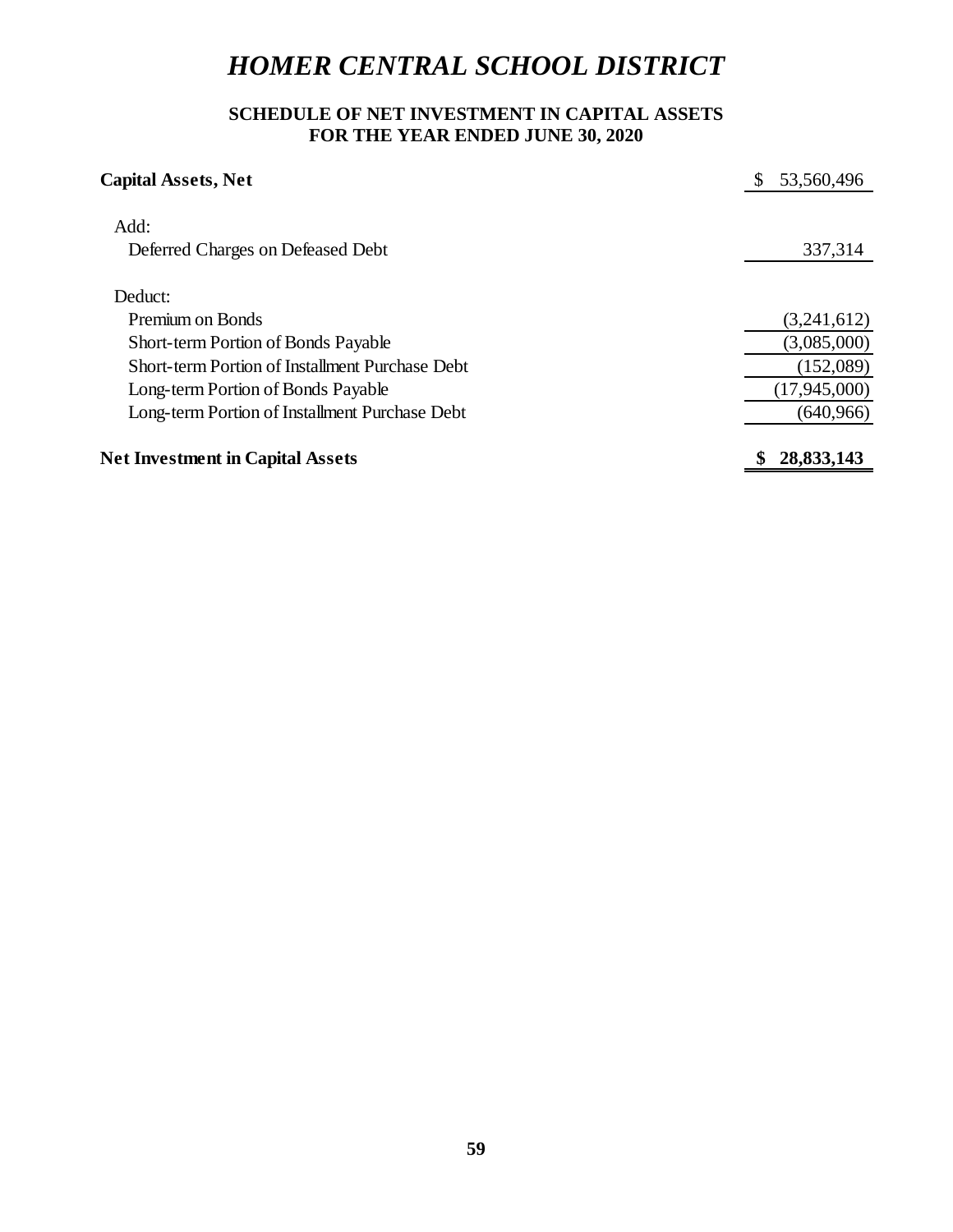

Certified Public Accountants | Business Advisors

### **INDEPENDENT AUDITORS' REPORT ON INTERNAL CONTROL OVER FINANCIAL REPORTING AND ON COMPLIANCE AND OTHER MATTERS BASED ON AN AUDIT OF FINANCIAL STATEMENTS PERFORMED IN ACCORDANCE WITH** *GOVERNMENT AUDITING STANDARDS*

Board of Education Homer Central School District Homer, New York

We have audited, in accordance with the auditing standards generally accepted in the United States of America and the standards applicable to financial audits contained in *Government Auditing Standards*  issued by the Comptroller General of the United States, the financial statements of the governmental activities, each major fund, and the aggregate remaining fund information of Homer Central School District (the School District), as of and for the year ended June 30, 2020, and the related notes to the financial statements, which collectively comprise the School District's basic financial statements, and have issued our report thereon dated October 13, 2020.

#### **Internal Control Over Financial Reporting**

In planning and performing our audit of the financial statements, we considered the School District's internal control over financial reporting (internal control) to determine the audit procedures that are appropriate in the circumstances for the purpose of expressing our opinions on the financial statements, but not for the purpose of expressing an opinion on the effectiveness of the School District's internal control. Accordingly, we do not express an opinion on the effectiveness of the School District's internal control.

A deficiency in internal control exists when the design or operation of a control does not allow management or employees, in the normal course of performing their assigned functions, to prevent, or detect and correct, misstatements on a timely basis. A material weakness is a deficiency, or a combination of deficiencies, in internal control, such that there is a reasonable possibility that a material misstatement of the entity's financial statements will not be prevented, or detected and corrected on a timely basis. A significant deficiency is a deficiency, or a combination of deficiencies, in internal control that is less severe than a material weakness, yet important enough to merit attention by those charged with governance.

Our consideration of internal control was for the limited purpose described in the first paragraph of this section and was not designed to identify all deficiencies in internal control that might be material weaknesses or, significant deficiencies. Given these limitations, during our audit we did not identify any deficiencies in internal control that we consider to be material weaknesses. However, material weaknesses may exist that have not been identified.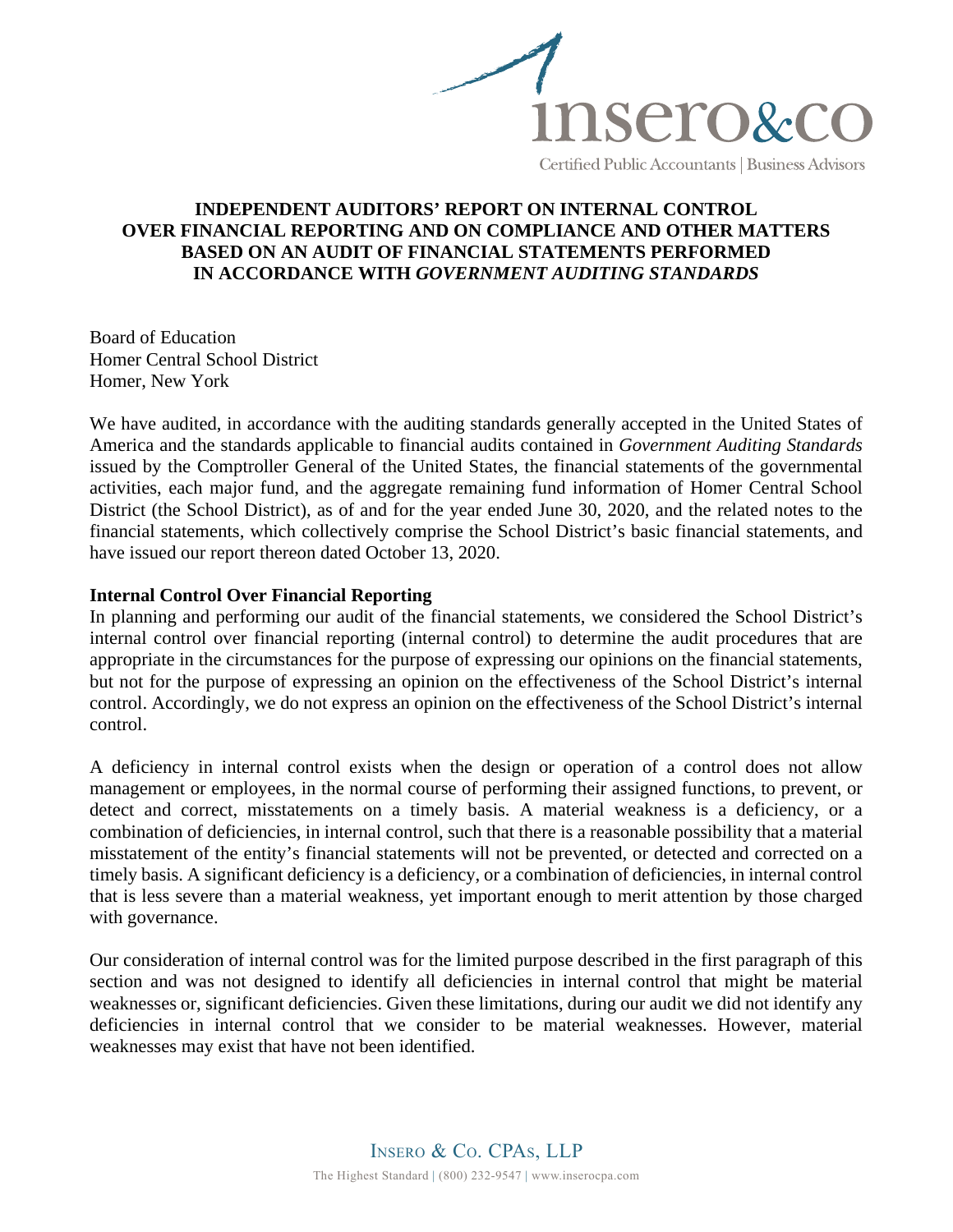### **Compliance and Other Matters**

As part of obtaining reasonable assurance about whether the School District's financial statements are free from material misstatement, we performed tests of its compliance with certain provisions of laws, regulations, contracts, and grant agreements, noncompliance with which could have a direct and material effect on the determination of financial statement amounts. However, providing an opinion on compliance with those provisions was not an objective of our audit, and accordingly, we do not express such an opinion. The results of our tests disclosed no instances of noncompliance or other matters that are required to be reported under *Government Auditing Standards*.

#### **Purpose of This Report**

The purpose of this report is solely to describe the scope of our testing of internal control and compliance and the results of that testing, and not to provide an opinion on the effectiveness of the entity's internal control or on compliance. This report is an integral part of an audit performed in accordance with *Government Auditing Standards* in considering the entity's internal control and compliance. Accordingly, this communication is not suitable for any other purpose.

Respectfully submitted,

nsero r Co. CPA, LLP

Insero & Co. CPAs, LLP Certified Public Accountants

Ithaca, New York October 13, 2020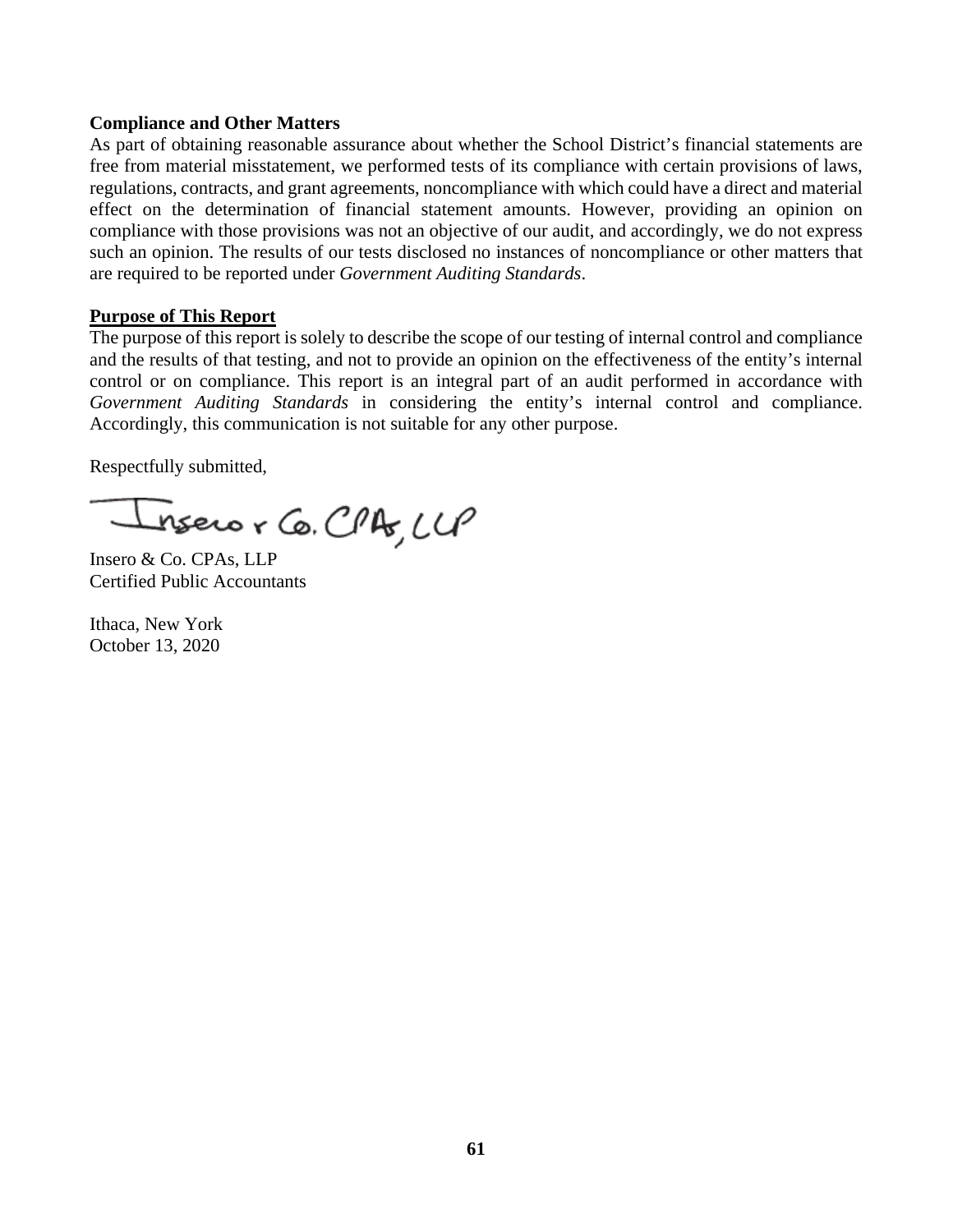

#### Certified Public Accountants | Business Advisors

### **INDEPENDENT AUDITORS' REPORT ON COMPLIANCE FOR EACH MAJOR PROGRAM AND ON INTERNAL CONTROL OVER COMPLIANCE REQUIRED BY UNIFORM GUIDANCE**

Board of Education Homer Central School District Homer, New York

#### **Report on Compliance for Each Major Federal Program**

We have audited Homer Central School District's (the School District) compliance with the types of compliance requirements described in the *OMB Compliance Supplement* that could have a direct and material effect on each of the School District's major federal programs for the year ended June 30, 2020. The School District's major federal programs are identified in the summary of auditors' results section of the accompanying Schedule of Findings and Questioned Costs.

#### *Management's Responsibility*

Management is responsible for compliance with the requirements of laws, regulations, contracts, and grants applicable to its federal programs.

#### *Auditors' Responsibility*

Our responsibility is to express an opinion on compliance for each of the School District's major federal programs based on our audit of the types of compliance requirements referred to above. We conducted our audit of compliance in accordance with auditing standards generally accepted in the United States of America; the standards applicable to financial audits contained in *Government Auditing Standards*, issued by the Comptroller General of the United States; and the audit requirements of Title 2 U.S. *Code of Federal Regulations* Part 200, *Uniform Administrative Requirements, Cost Principles, and Audit Requirements for Federal Awards* (Uniform Guidance). Those standards and Uniform Guidance require that we plan and perform the audit to obtain reasonable assurance about whether noncompliance with the types of compliance requirements referred to above that could have a direct and material effect on a major federal program occurred. An audit includes examining, on a test basis, evidence about the School District's compliance with those requirements and performing such other procedures as we considered necessary in the circumstances.

We believe that our audit provides a reasonable basis for our opinion on compliance for each major federal program. However, our audit does not provide a legal determination of the School District's compliance.

#### *Opinion on Each Major Federal Program*

In our opinion, the School District, complied, in all material respects, with the compliance requirements referred to above that could have a direct and material effect on each of its major federal programs for the year ended June 30, 2020.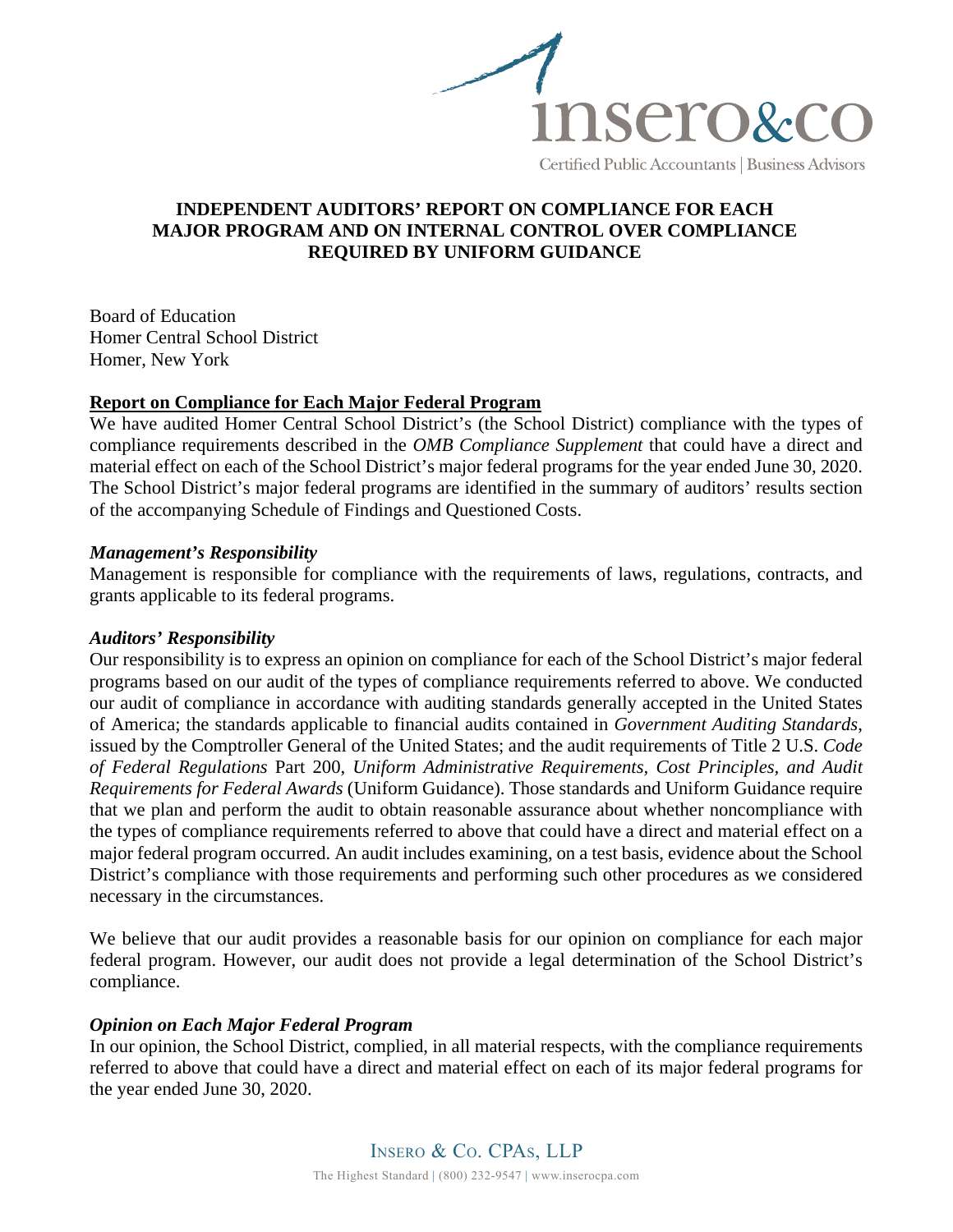### **Report on Internal Control Over Compliance**

Management of the School District is responsible for establishing and maintaining effective internal control over compliance with the types of compliance requirements referred to above. In planning and performing our audit of compliance, we considered the School District's internal control over compliance with the types of requirements that could have a direct and material effect on each major federal program to determine the auditing procedures that are appropriate in the circumstances for the purpose of expressing an opinion on compliance for each major federal program and to test and report on internal control over compliance in accordance with Uniform Guidance, but not for the purpose of expressing an opinion on the effectiveness of internal control over compliance. Accordingly, we do not express an opinion on the effectiveness of the School District's internal control over compliance.

A deficiency in internal control over compliance exists when the design or operation of a control over compliance does not allow management or employees, in the normal course of performing their assigned functions, to prevent, or detect and correct, noncompliance with a type of compliance requirement of a federal program on a timely basis. A material weakness in internal control over compliance is a deficiency, or combination of deficiencies, in internal control over compliance, such that there is a reasonable possibility that material noncompliance with a type of compliance requirement of a federal program will not be prevented, or detected and corrected, on a timely basis. A significant deficiency in internal control over compliance is a deficiency, or a combination of deficiencies, in internal control over compliance with a type of compliance requirement of a federal program that is less severe than a material weakness in internal control over compliance, yet important enough to merit attention by those charged with governance.

Our consideration of internal control over compliance was for the limited purpose described in the first paragraph of this section and was not designed to identify all deficiencies in internal control over compliance that might be material weaknesses or significant deficiencies. We did not identify any deficiencies in internal control over compliance that we consider to be material weaknesses. However, material weaknesses may exist that have not been identified.

The purpose of this report on internal control over compliance is solely to describe the scope of our testing of internal control over compliance and the results of that testing based on the requirements of Uniform Guidance. Accordingly, this report is not suitable for any other purpose.

Respectfully submitted,

nsero r Co. CPA, LLP

Insero & Co. CPAs, LLP Certified Public Accountants

Ithaca, New York October 13, 2020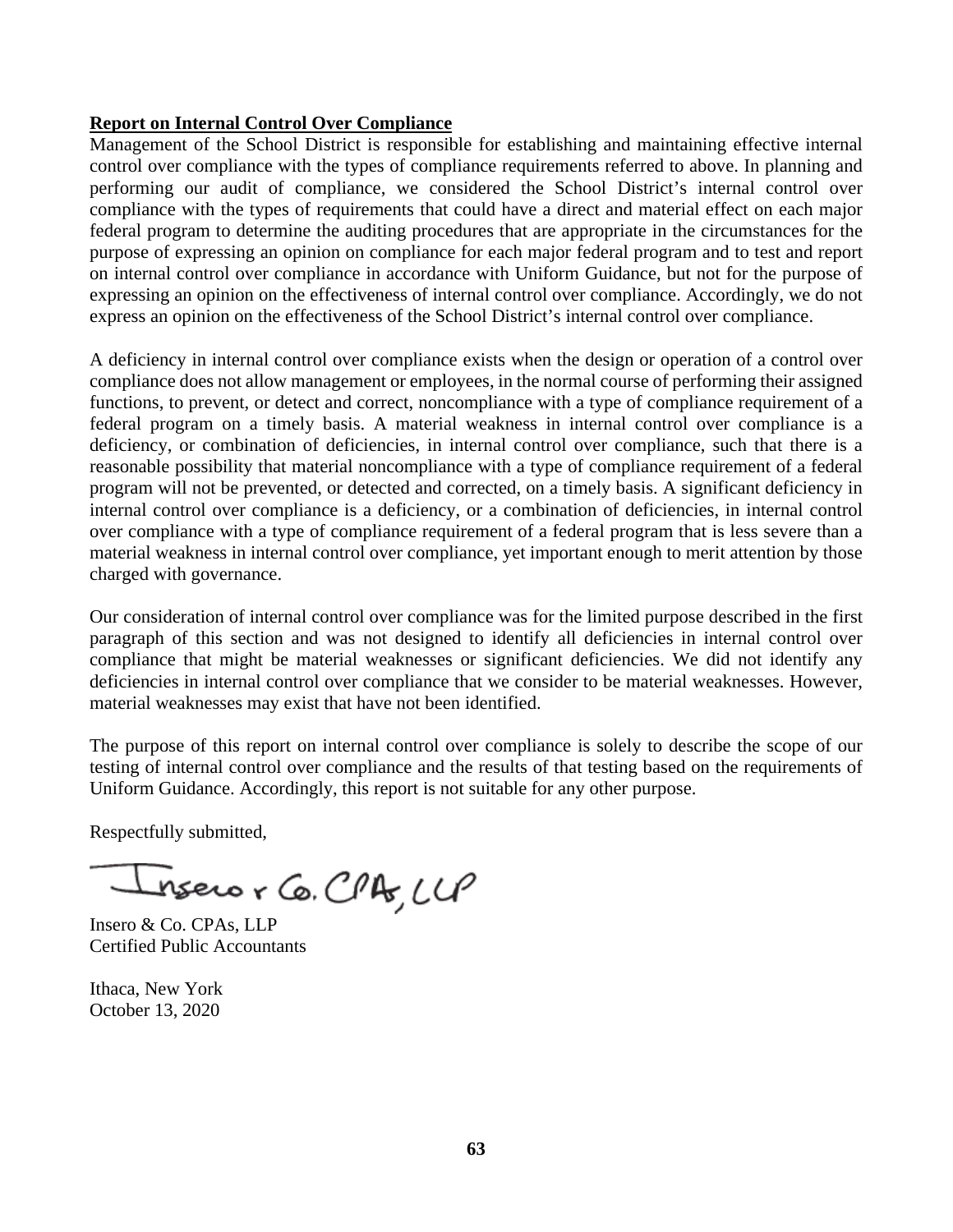# **SCHEDULE OF EXPENDITURES OF FEDERAL AWARDS FOR THE YEAR ENDED JUNE 30, 2020**

| Pass - Through<br>Pass - Through<br>Federal<br>CFDA#<br>Grantor#<br>to Subrecipients<br><b>Expenditures</b> | <b>Federal Grantor/Pass - Through Grantor</b><br><b>Program Title</b> |  |
|-------------------------------------------------------------------------------------------------------------|-----------------------------------------------------------------------|--|
|                                                                                                             | <b>U.S. Department of Education</b>                                   |  |
|                                                                                                             | Passed Through NYS Department of Education:                           |  |
| 84.010<br>0021200570<br>$\mathcal{S}$<br>\$<br>399,314                                                      | Title I Grants to Local Educational Agencies                          |  |
|                                                                                                             | <b>Special Education Cluster:</b>                                     |  |
| 84.027<br>0032200154<br>487,270                                                                             | <b>Special Education - Grants to States</b>                           |  |
| 84.173<br>0033200154<br>9,275                                                                               | Special Education - Preschool Grants                                  |  |
| 496,545                                                                                                     | <b>Total Special Education Cluster</b>                                |  |
|                                                                                                             |                                                                       |  |
| 84.367<br>0147200570<br>108,605                                                                             | <b>Supporting Effective Instruction State Grants</b>                  |  |
| 84.424<br>2004200570<br>38,465                                                                              | Student Support and Academic Enrichment Program                       |  |
| 1,042,929                                                                                                   | <b>Total Department of Education</b>                                  |  |
|                                                                                                             | <b>U.S. Department of Agriculture</b>                                 |  |
|                                                                                                             | Passed Through NYS Department of Education:                           |  |
|                                                                                                             | <b>Child Nutrition Cluster:</b>                                       |  |
| 306,257<br>(1)<br>10.555                                                                                    | National School Lunch Program                                         |  |
| 10.553<br>70,411<br>(1)                                                                                     | School Breakfast Program                                              |  |
| 213,460<br>(1)<br>10.559                                                                                    | COVID-19 Summer Food Service Program                                  |  |
| 590,128                                                                                                     | <b>Total Child Nutrition Cluster</b>                                  |  |
| 590,128                                                                                                     | <b>Total U.S. Department of Agriculture</b>                           |  |
| 1,633,057<br>\$<br>\$                                                                                       |                                                                       |  |
|                                                                                                             | <b>Total Expenditures of Federal Awards</b>                           |  |

(1) Denotes - Unable to Obtain from Pass-Through Entity

*See Notes to Schedule of Expenditures of Federal Awards*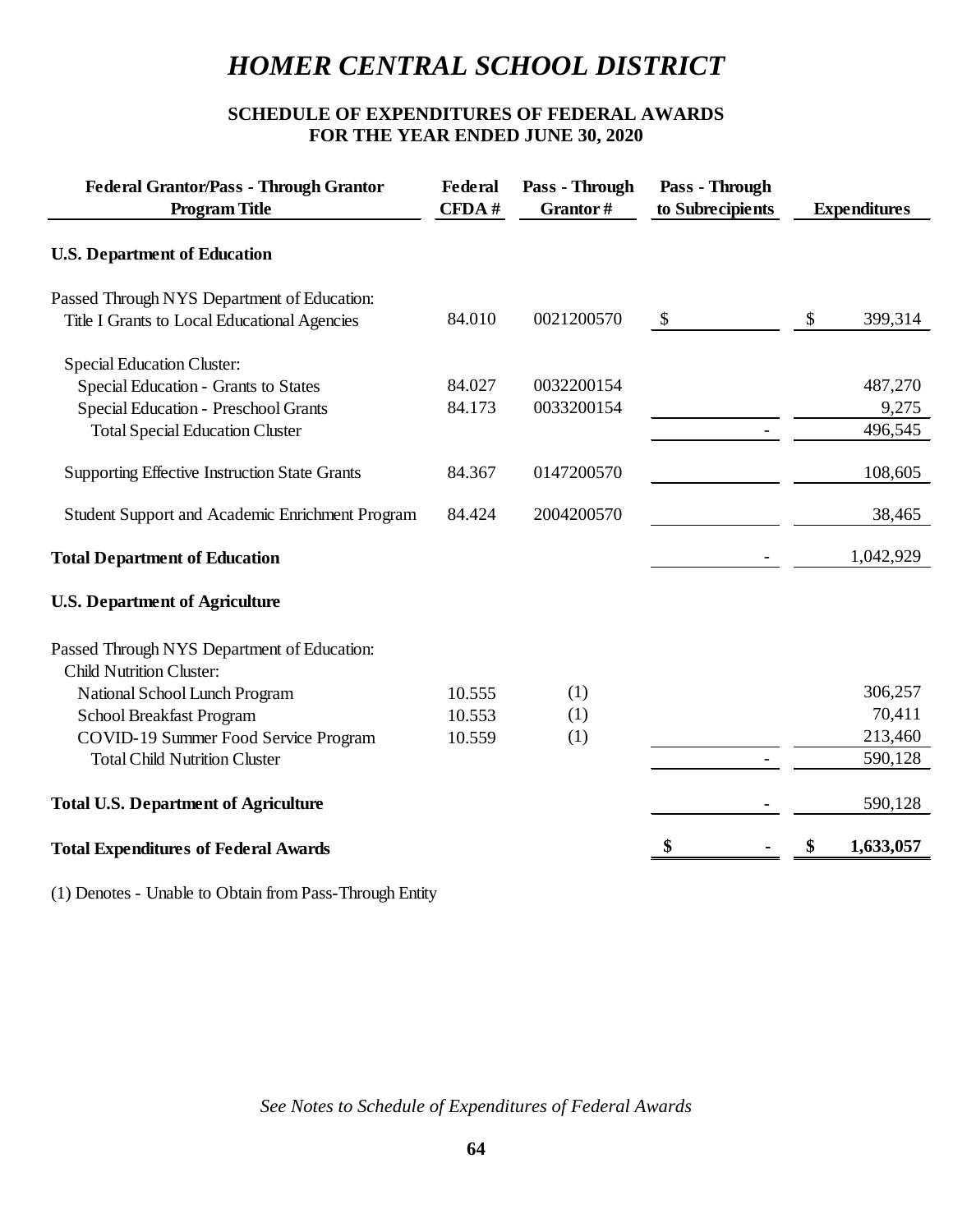### **NOTES TO SCHEDULE OF EXPENDITURES OF FEDERAL AWARDS JUNE 30, 2020**

#### *Note 1* **Basis of Presentation**

The accompanying Schedule of Expenditures of Federal Awards presents the activity of all federal awards programs administered by the School District, an entity as defined in Note 1 to the School District's basic financial statements. Federal awards received directly from federal agencies, as well as federal awards passed through from other government agencies, are included on the Schedule of Expenditures of Federal Awards.

### *Note 2* **Basis of Accounting**

The basis of accounting varies by Federal program consistent with the underlying regulations pertaining to each program. The information is presented in accordance with the requirements of Title 2 U.S. *Code of Federal Regulations* (CFR) Part 200, *Uniform Administrative Requirements, Cost Principles, and Audit Requirements for Federal Awards* (Uniform Guidance). Therefore, some amounts presented in this schedule may differ from amounts presented in, or used in preparation of the financial statements.

#### *Note 3* **Indirect Costs**

Indirect costs are included in the reported expenditures to the extent they are included in the federal financial reports used as the source for the data presented. The School District has elected not to use the 10% de minimis indirect cost rate allowed under Uniform Guidance.

#### *Note 4* **Matching Costs**

Matching costs, such as the School District's share of certain program costs, are not included in the reported expenditures.

### *Note 5* **Non-Monetary Federal Program**

The School District is the recipient of a federal award program that does not result in cash receipts or disbursements termed a "non-monetary program." During the year ended June 30, 2020, the School District received \$70,975 worth of commodities under the National School Lunch Program (CFDA #10.555).

### *Note 6* **Other Disclosures**

No insurance is carried specifically to cover equipment purchased with federal funds. Any equipment purchased with federal funds has only a nominal value, and is covered by the School District's casualty insurance policies. There were no loans or loan guarantees outstanding at year end. No amounts were provided to subrecipients.